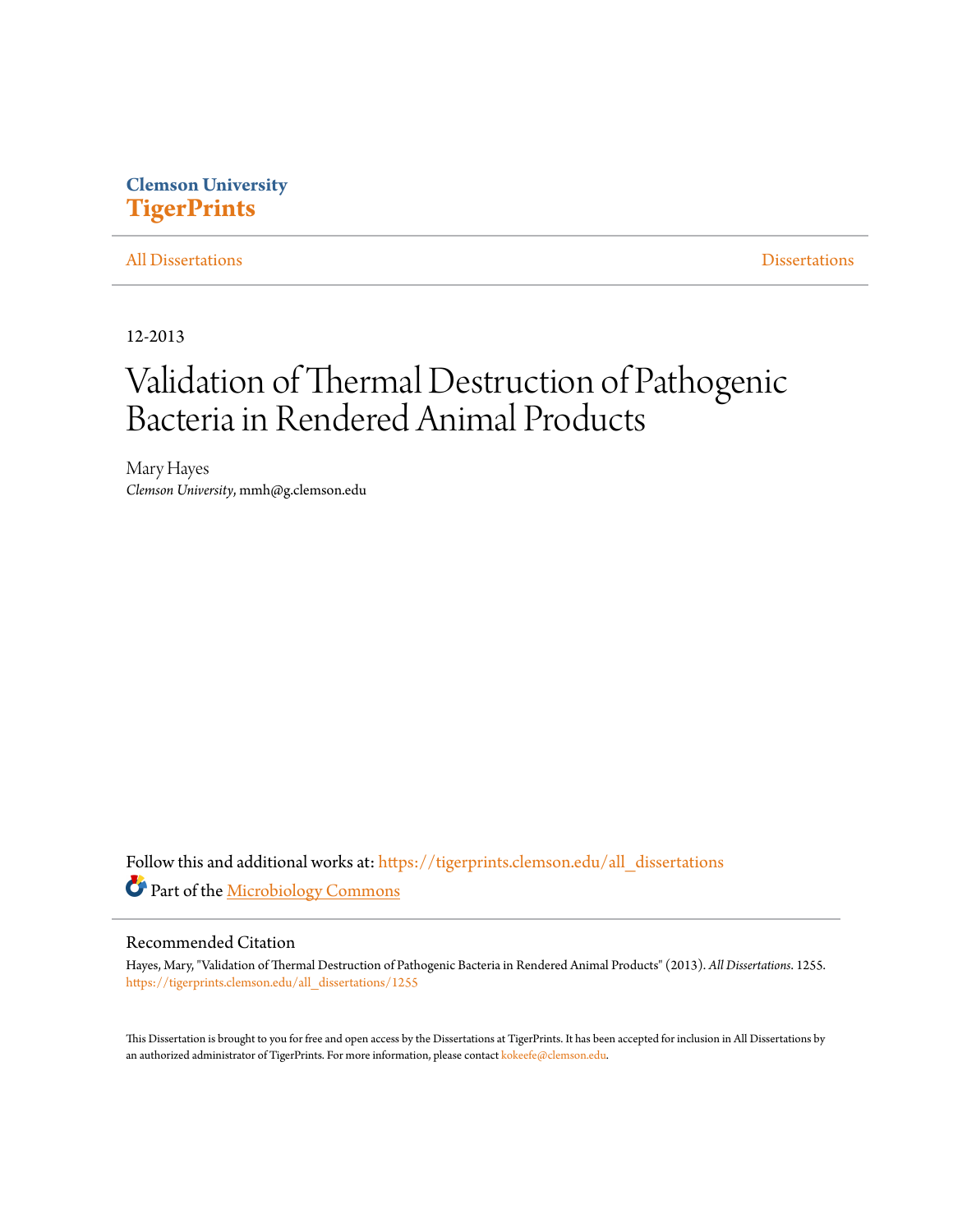### VALIDATION OF THERMAL DESTRUCTION OF PATHOGENIC BACTERIA IN RENDERED ANIMAL PRODUCTS

A Dissertation Presented to the Graduate School of Clemson University

In Partial Fulfillment of the Requirements for the Degree Doctor of Philosophy Microbiology

> by Mary Melissa Hayes December 2013

Accepted by: Annel K. Greene, Committee Chair Thomas A. Hughes Xuiping Jiang Paul L. Dawson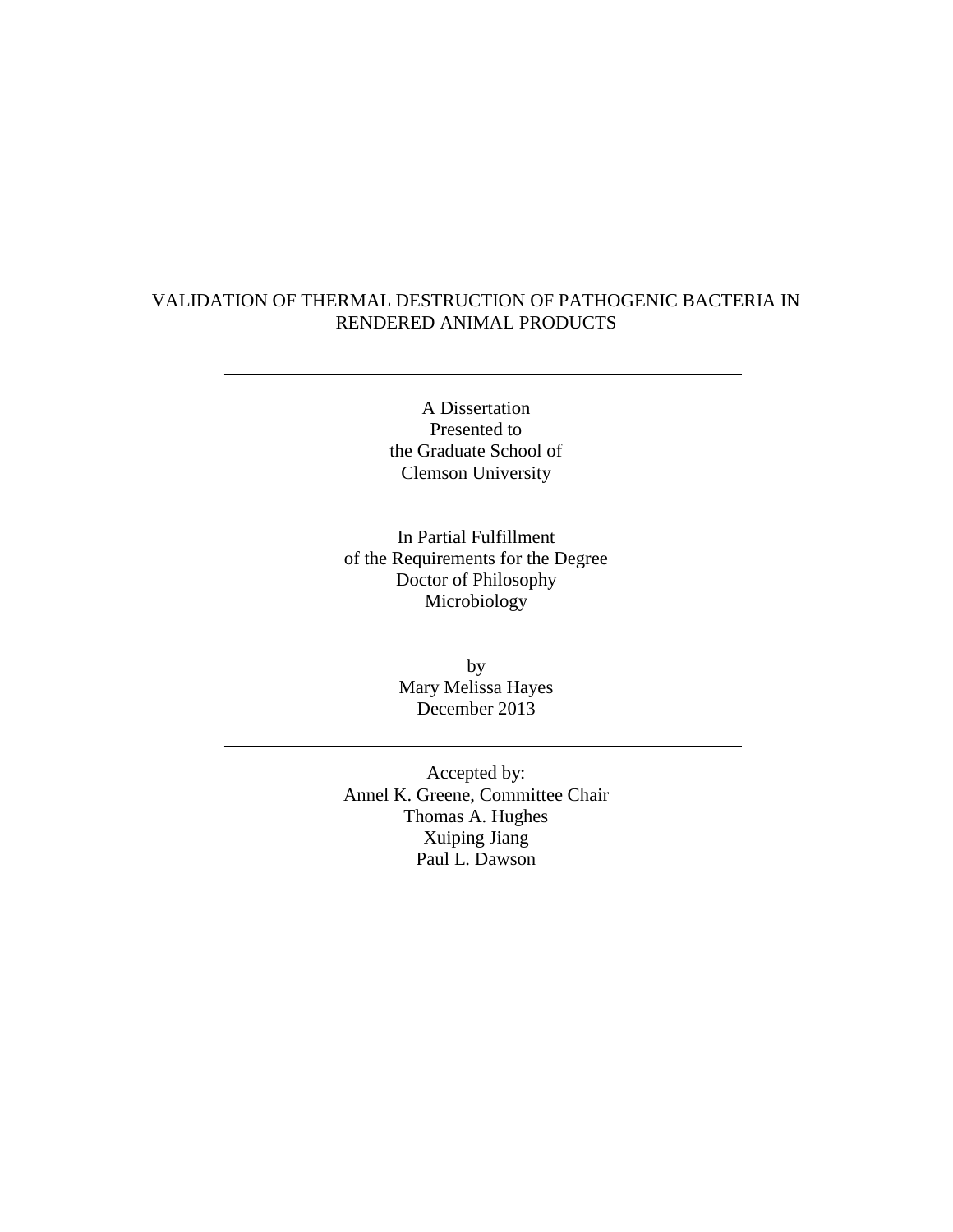#### ABSTRACT

This study tested enumeration techniques for high fat food matrices and determined thermal death times in rendering animal products. Standard Class O phosphate/magnesium chloride dilution buffer series (Dilution Series A) and a modified (pre-warmed to 32ºC) lecithin phosphate dilution buffer series (Dilution Series B) were used to enumerate a *Salmonella* cocktail from both poultry and beef rendering materials. Results of this study indicate use of a modified lecithin buffer did not improve *Salmonella* enumeration accuracy from rendering materials. Instead, the results suggested use of xylose lysine deoxycholate agar (XLD) with either buffer system accurately enumerated *Salmonella* from rendering materials.

The thermal death of four pathogenic strains of *Salmonella* recognized by the FDA as hazardous in animal feeds (*Salmonella* Choleraesuis (SC), *Salmonella* Enteriditis (SE), *Salmonella* Newport (SN), and *Salmonella* Dublin (SD)) was not a straight line decrease. After periods of appearing to be destroyed, some cultures reappeared at later treatment times. In thermal treatments up to  $420$  s at  $240^{\circ}F$  (115.6 $^{\circ}C$ ), SC was last detected at 120 s, SE at 120 s, SN at 300 s and SD at 360 s in inoculated beef rendering materials. In thermal treatments up to  $420$  s at  $240^{\circ}F(115.6^{\circ}C)$ , SC, SE, SN, and SD were last detected at 360 s, respectively, in inoculated poultry rendering materials. Controls indicated thermally resistant strains in the background of both beef and poultry rendering materials which when tested using standard FDA Bacteriological Analytical Manual (BAM) techniques indicated *Salmonella*. Hypotheses to explain the results of this study include: 1) thermally resistant sub-particles such as bone or tissue protected bacteria from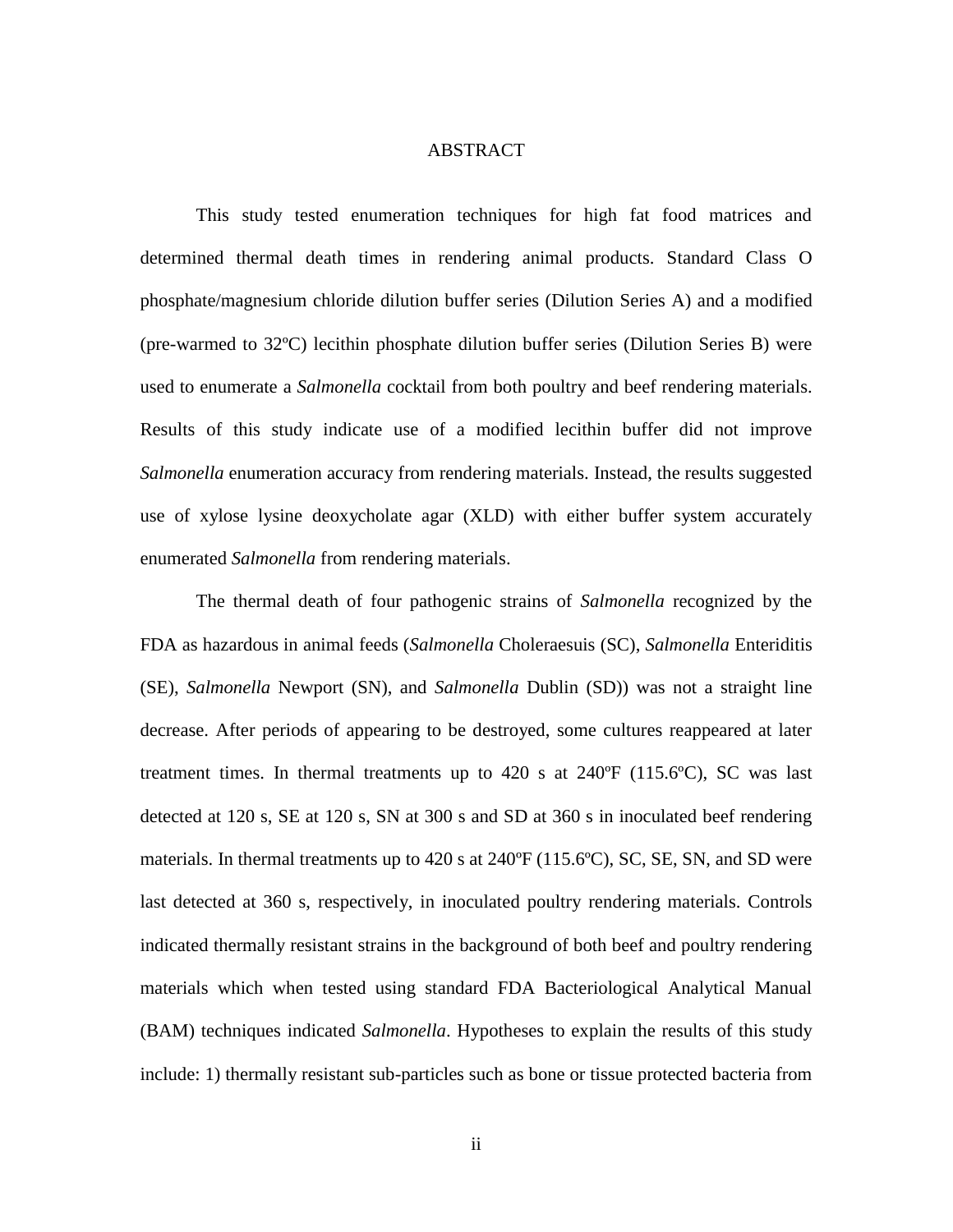thermal treatment; 2) presence of thermally resistant species in the background of rendering samples caused false positive results on BAM procedures; or 3) presence of thermally resistant *Salmonella*. Further research will need to be conducted at 240ºF (115.6ºC) for longer time intervals to ensure that SC, SE, SN and SD are destroyed and to identify the impact of particles on thermal conductivity through the rendering matrices. Additionally, future experimentation will be needed to verify that the microorganisms identified are indeed *Salmonella* or other another microorganism(s) cross-reacting as *Salmonella*.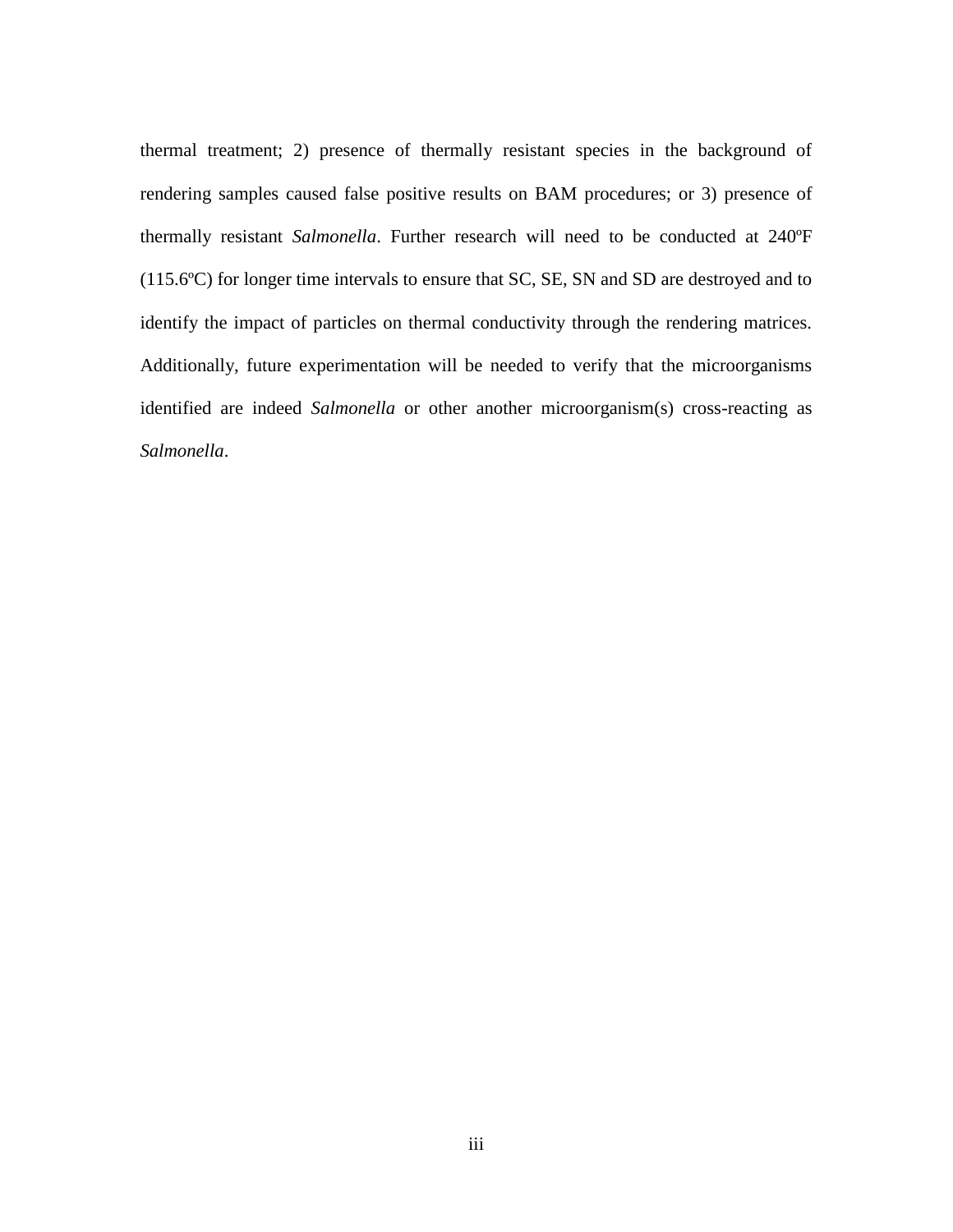#### DEDICATION

This dissertation is dedicated to my family and many friends. A special dedication in gratitude goes to my grandmother, Ellen Davis, whose words of encouragement helped me to achieve my goals. I dedicate this work to my parents, Ann and Michael Hayes, and my brother, Michael Hayes. Without their love and support, this could not have been possible. I also dedicate this work and give special thanks to my fiancé, Brian Gaines, for being there for me on the tough days. Finally, I would like to dedicate my dissertation to Neko, Bella, Vixen, Hitch, Nokie, Kitty, and Willow, for their hugs and unconditional love.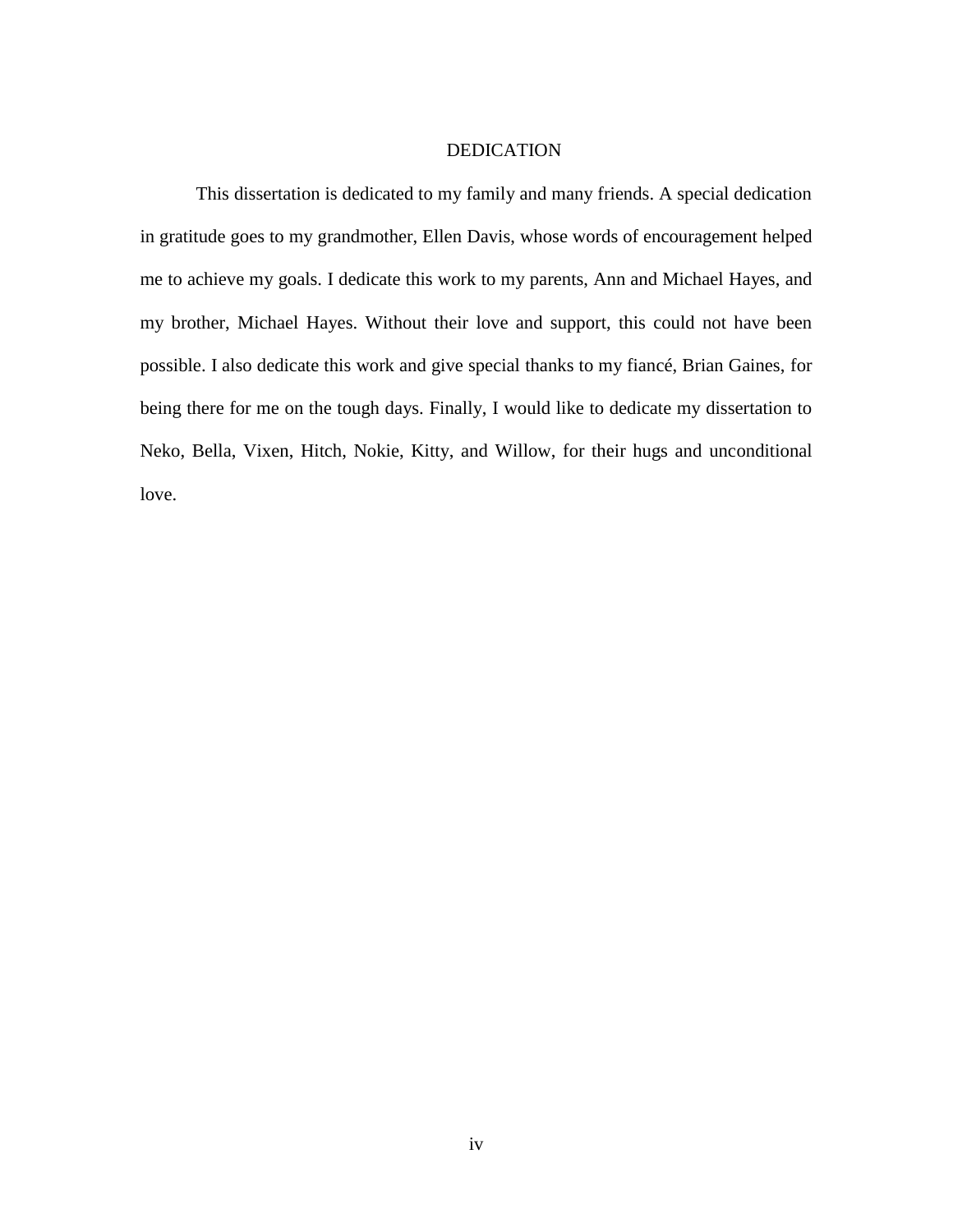#### ACKNOWLEDGMENTS

I acknowledge, with much gratitude, my debt of thanks to Dr. Annel K. Greene for her advice, support, and foresight. I also would like to thank my committee members, Dr. Thomas A. Hughes, Dr. Xiuping Jiang, and Dr. Paul L. Dawson for their constant guidance during my research project. I am eternally grateful to all the undergraduate assistants for helping with all the tedious grunt work in the laboratory. Finally, I would like to thank Steven D. Chambers and Yubo Zhang for being a surrogate family offering continued moral support in and outside of the laboratory.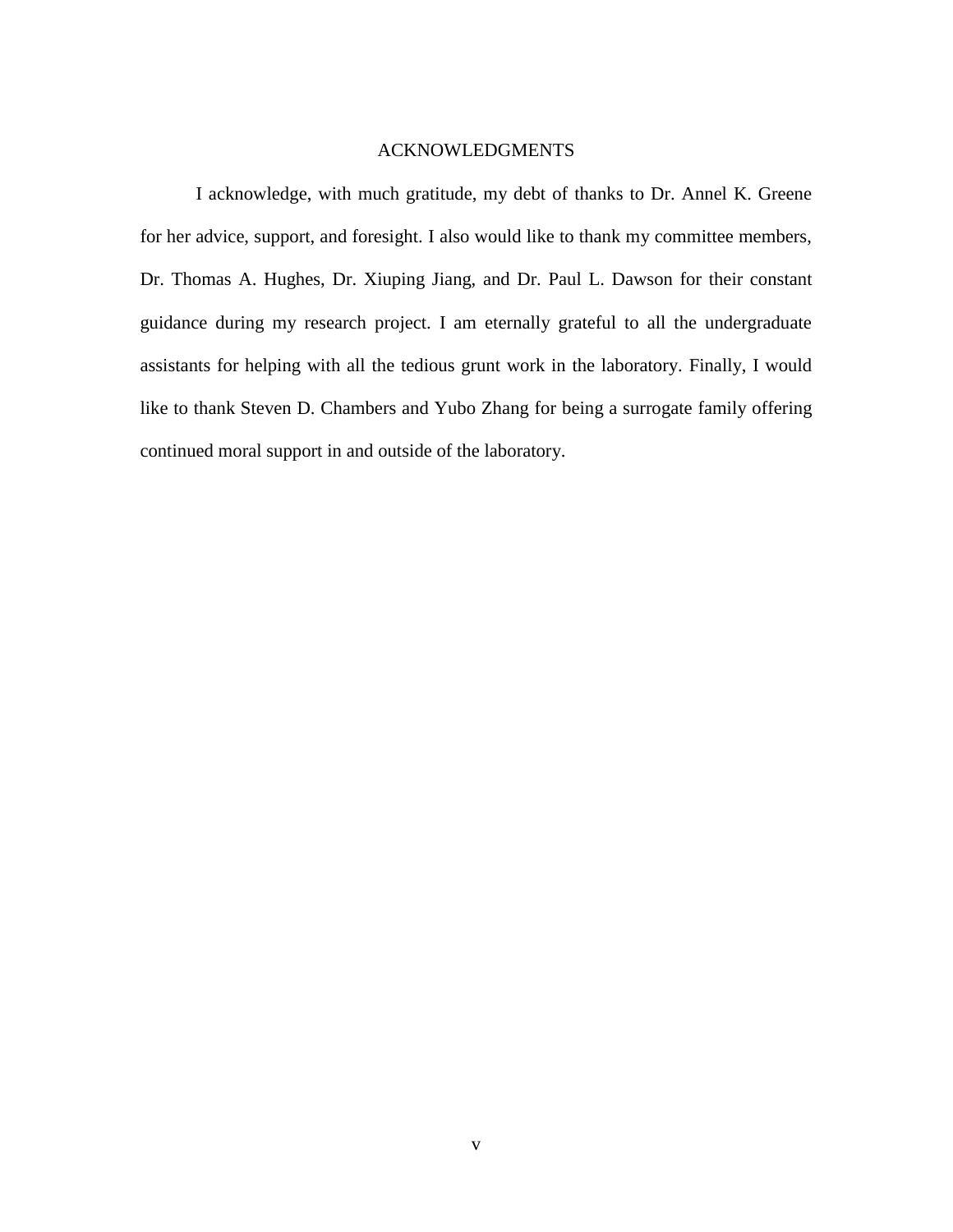### TABLE OF CONTENTS

Page

| <b>CHAPTER</b>                                           |  |
|----------------------------------------------------------|--|
| 1.                                                       |  |
|                                                          |  |
| 2.<br>METHOD VALIDATION FOR ENUMERATING BACTERIA IN HIGH |  |
| Salmonella Enumeration in Rendering Materials 25         |  |
|                                                          |  |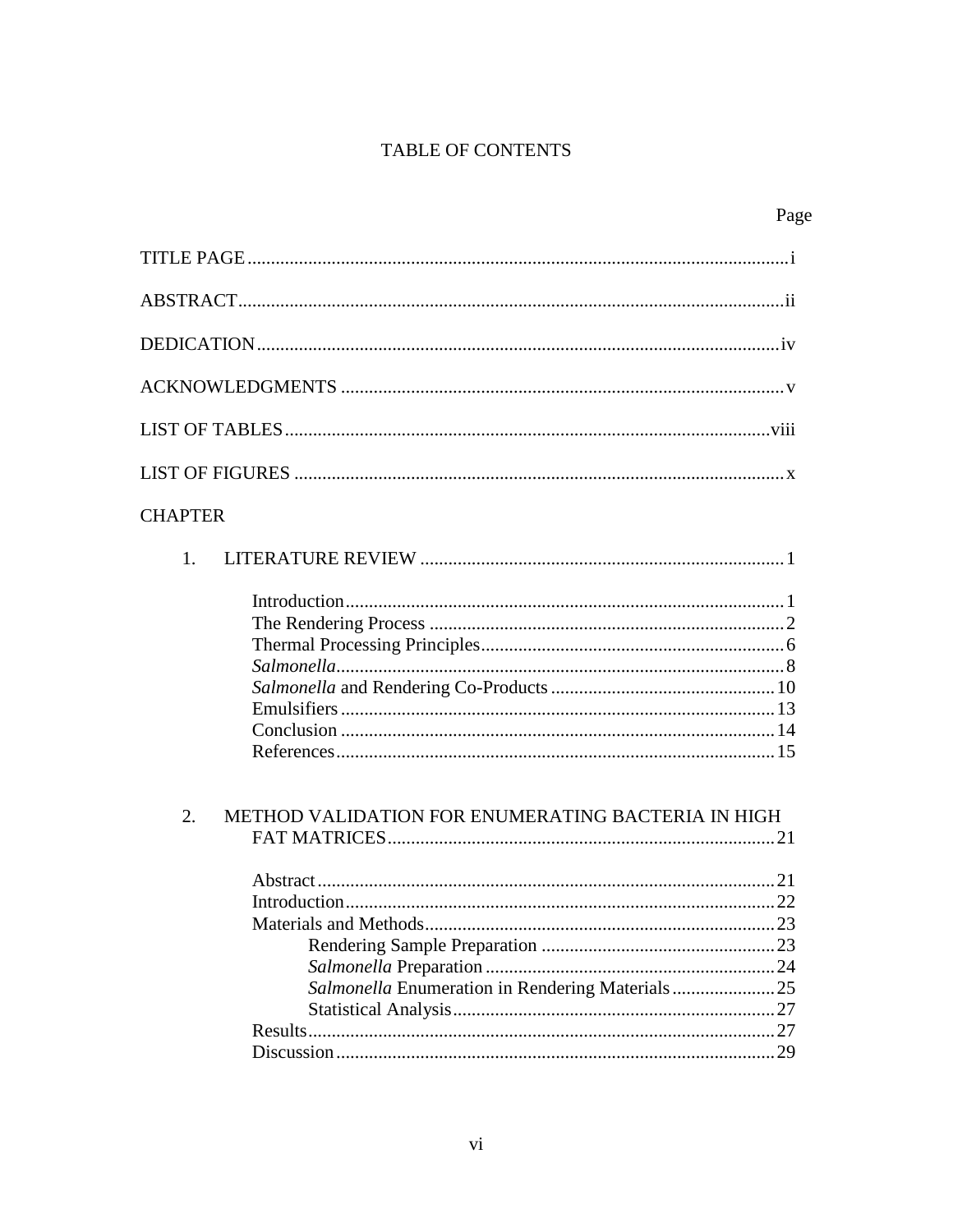Table of Contents (Continued)

| 3.               | VALIDATION OF THERMAL DESTRUCTION OF SALMONELLA IN |  |
|------------------|----------------------------------------------------|--|
|                  |                                                    |  |
|                  |                                                    |  |
|                  |                                                    |  |
|                  |                                                    |  |
|                  |                                                    |  |
|                  |                                                    |  |
|                  |                                                    |  |
|                  |                                                    |  |
|                  |                                                    |  |
|                  |                                                    |  |
|                  |                                                    |  |
|                  |                                                    |  |
|                  |                                                    |  |
|                  |                                                    |  |
| $\overline{4}$ . | VALIDATION OF THERMAL DESTRUCTION OF SALMONELLA IN |  |
|                  |                                                    |  |
|                  |                                                    |  |
|                  |                                                    |  |
|                  |                                                    |  |
|                  |                                                    |  |
|                  |                                                    |  |
|                  |                                                    |  |
|                  |                                                    |  |
|                  |                                                    |  |
|                  |                                                    |  |
|                  |                                                    |  |
|                  |                                                    |  |
|                  |                                                    |  |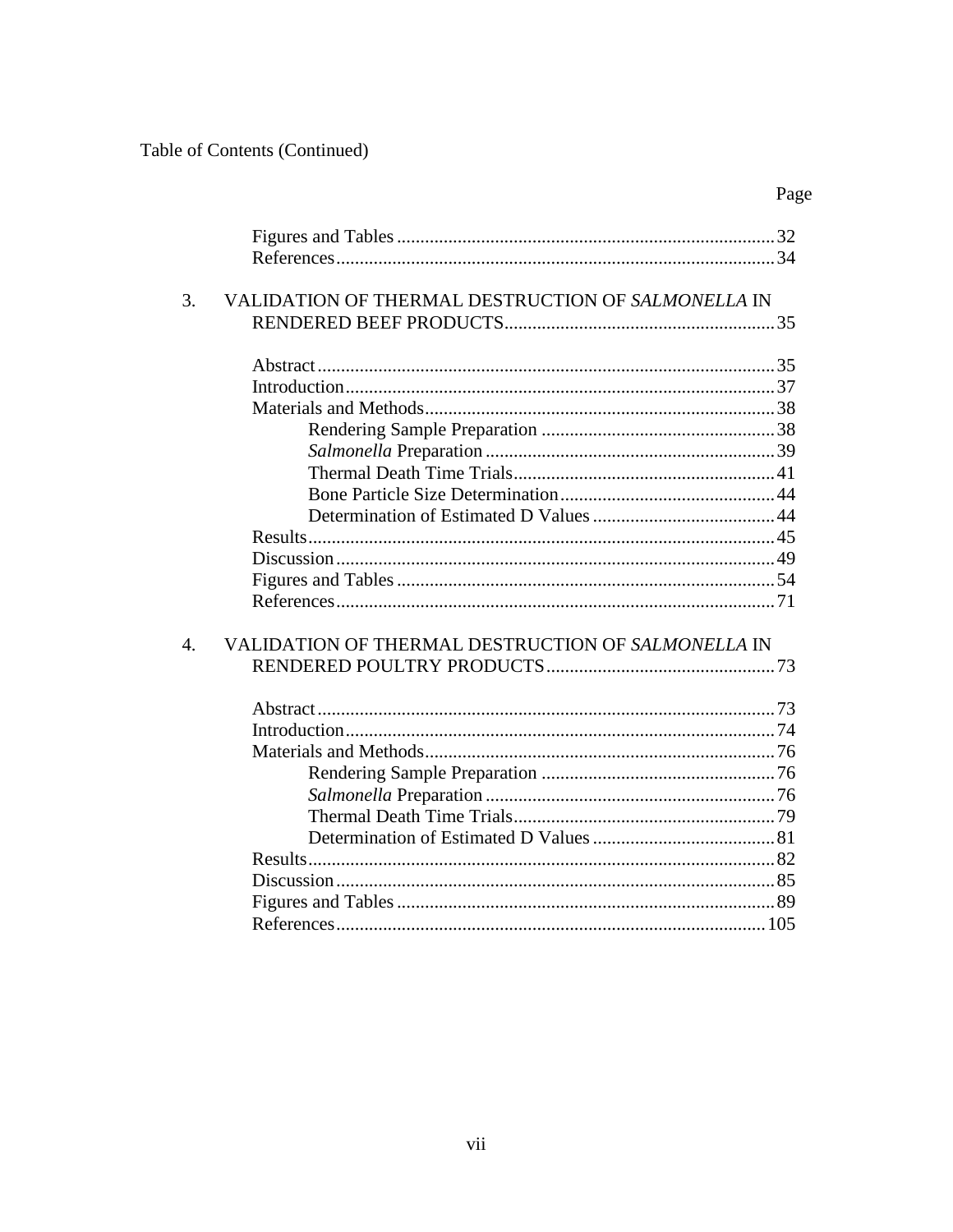### LIST OF TABLES

| Table |                                                                                                                                                                                                                                         | Page |
|-------|-----------------------------------------------------------------------------------------------------------------------------------------------------------------------------------------------------------------------------------------|------|
| 2.1   | Comparison of mean bacterial counts from each poultry<br>and beef rendering material using each dilution                                                                                                                                |      |
| 3.1   | Salmonella Choleraesuis (SC), Salmonella Enteriditis<br>(SE), Salmonella Newport (SN) and Salmonella<br>Dublin (SD) after inoculation into beef rendering                                                                               |      |
| 3.2   | Estimated D values for Salmonella Choleraesuis (SC),<br>Salmonella Enteriditis (SE), Salmonella Newport<br>(SN), and <i>Salmonella</i> Dublin (SD) in beef rendering<br>samples (50% fat) at 115.6°C pre-enriched in RV                 |      |
| 3.3   | Estimated D values for Salmonella Choleraesuis (SC),<br>Salmonella Enteriditis (SE), Salmonella Newport<br>(SN), and Salmonella Dublin (SD) in beef rendering<br>samples (50% fat) at 115.6°C pre-enriched in TT                        |      |
| 3.4   | Number of samples positive for Salmonella in<br>Salmonella Choleraesuis (SC), Salmonella<br>Enteriditis (SE), Salmonella Newport (SN)<br>and Salmonella Dublin (SD) inoculated beef<br>rendering samples (50% fat) after pre-enrichment |      |
| 3.5   | Number of samples positive for Salmonella in<br>uninoculated beef rendering samples<br>(50% fat) for Salmonella Choleraesuis (SC),<br>Salmonella Enteriditis (SE), Salmonella Newport<br>(SN) and Salmonella Dublin (SD) after pre-     |      |
| 4.1   | Salmonella Choleraesuis (SC), Salmonella<br>Enteriditis (SE), Salmonella Newport (SN) and<br>Salmonella Dublin (SD) after inoculation into                                                                                              |      |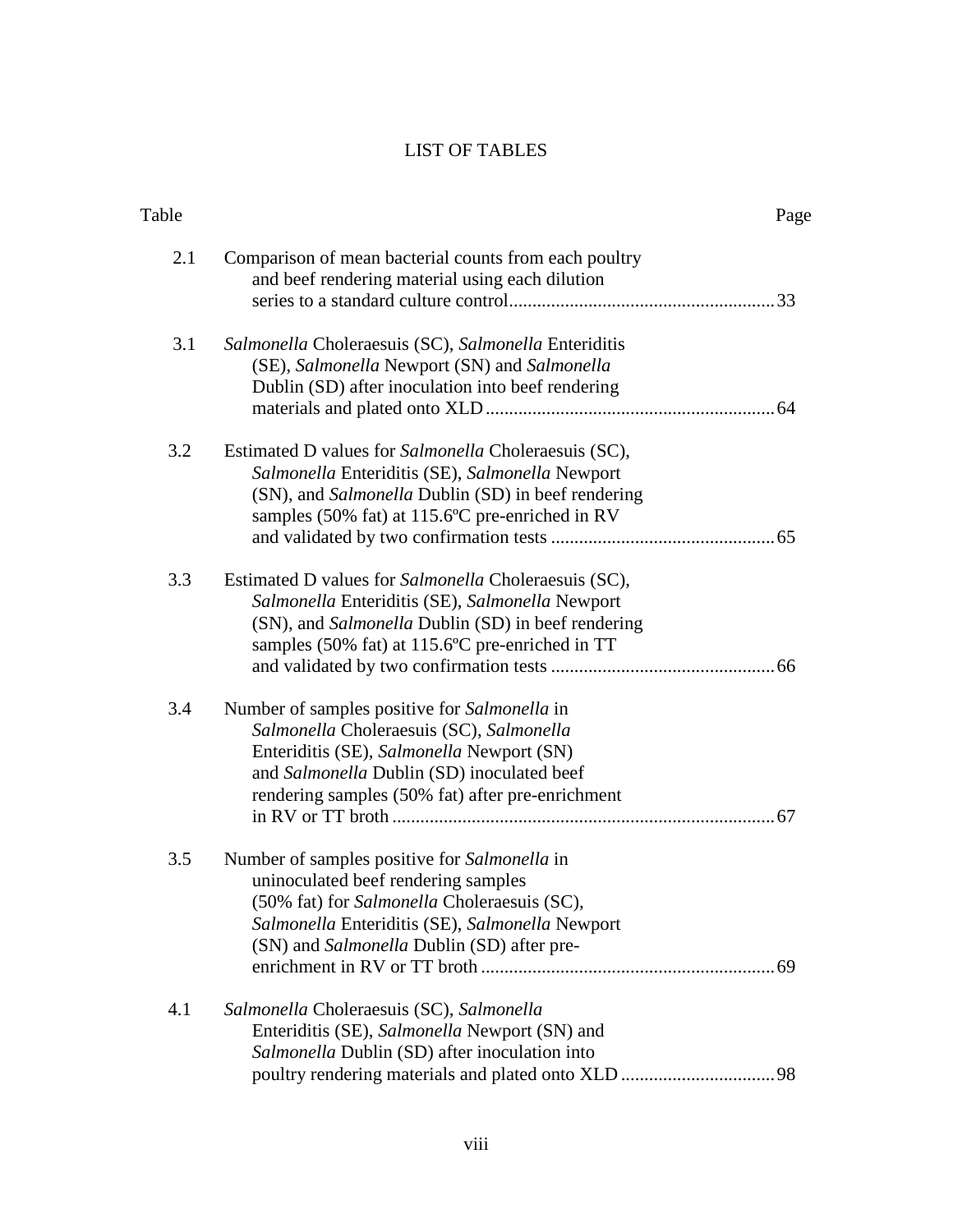## List of Tables (Continued)

| Table | Page                                                                                                                                                                                                                                                   |
|-------|--------------------------------------------------------------------------------------------------------------------------------------------------------------------------------------------------------------------------------------------------------|
| 4.2   | Estimated D values for <i>Salmonella</i> Choleraesuis (SC),<br>Salmonella Enteriditis (SE), Salmonella Newport<br>(SN), and Salmonella Dublin (SD) in poultry<br>rendering samples (50% fat) at 115.6°C pre-enriched                                   |
| 4.3   | Estimated D values for <i>Salmonella</i> Choleraesuis (SC),<br>Salmonella Enteriditis (SE), Salmonella Newport<br>(SN), and Salmonella Dublin (SD) in poultry<br>rendering samples (50% fat) at 115.6°C pre-enriched                                   |
| 4.4   | Number of samples positive for Salmonella in Salmonella<br>Choleraesuis (SC), Salmonella Enteriditis (SE),<br>Salmonella Newport (SN) and Salmonella Dublin<br>(SD) inoculated poultry rendering samples (50% fat)                                     |
| 4.5   | Number of samples positive for Salmonella in<br>uninoculated poultry rendering samples (50% fat)<br>for Salmonella Choleraesuis (SC), Salmonella<br>Enteriditis (SE), Salmonella Newport (SN) and<br>Salmonella Dublin (SD) after pre-enrichment in RV |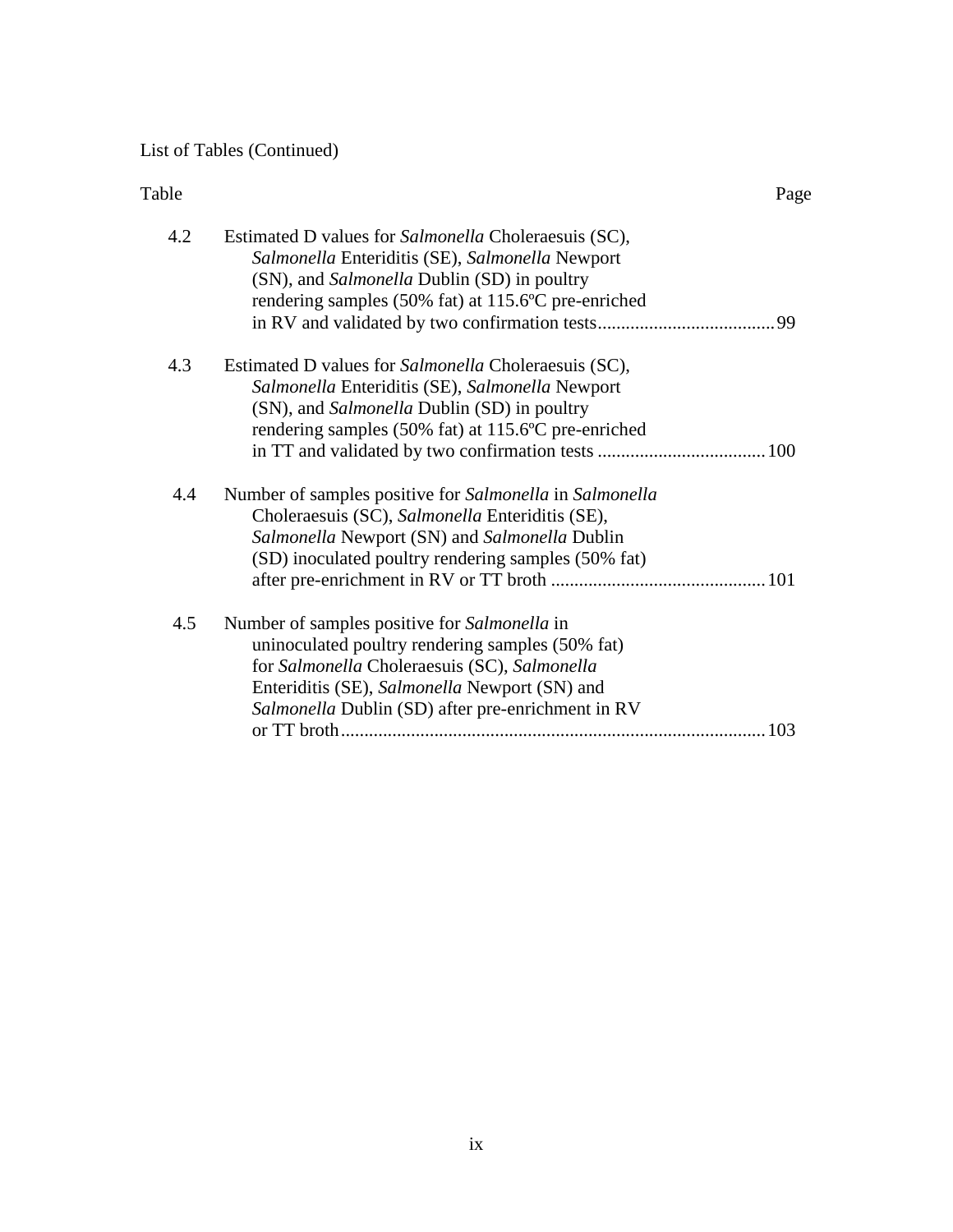### LIST OF FIGURES

| Figure |                                                                                                                                                                                                                         | Page |
|--------|-------------------------------------------------------------------------------------------------------------------------------------------------------------------------------------------------------------------------|------|
| 2.1    | Diagram of two buffer systems used for serially diluting                                                                                                                                                                |      |
| 3.1    | Method utilized to report RV and TT pre-enrichments<br>results on XLD validated by two confirmation                                                                                                                     |      |
| 3.2    | Enumeration of Salmonella on XLD from beef rendering<br>samples (50% fat) inoculated with Salmonella<br>Choleraesuis (SC), Salmonella Enteriditis (SE),<br>Salmonella Newport (SN), and Salmonella Dublin               |      |
| 3.3    | Enumeration of Salmonella on XLD from uninoculated<br>beef rendering samples (50% fat) for Salmonella<br>Choleraesuis (SC), Salmonella Enteriditis (SE),<br>Salmonella Newport (SN), and Salmonella Dublin              |      |
| 3.4    | Enumeration of total bacteria on TSA from beef rendering<br>samples (50% fat) inoculated with Salmonella<br>Choleraesuis (SC), Salmonella Enteriditis (SE),<br>Salmonella Newport (SN), and Salmonella Dublin           |      |
| 3.5    | Enumeration of total bacteria on TSA from uninoculated<br>beef rendering samples (50% fat) for Salmonella<br>Choleraesuis (SC), Salmonella Enteriditis (SE),<br>Salmonella Newport (SN), and Salmonella Dublin          |      |
| 3.6    | Presence or absence $\pm$ standard deviation of Salmonella<br>for each Salmonella Choleraesuis (SC), Salmonella<br>Enteriditis (SE), Salmonella Newport (SN), and<br>Salmonella Dublin (SD) inoculated, RV pre-enriched |      |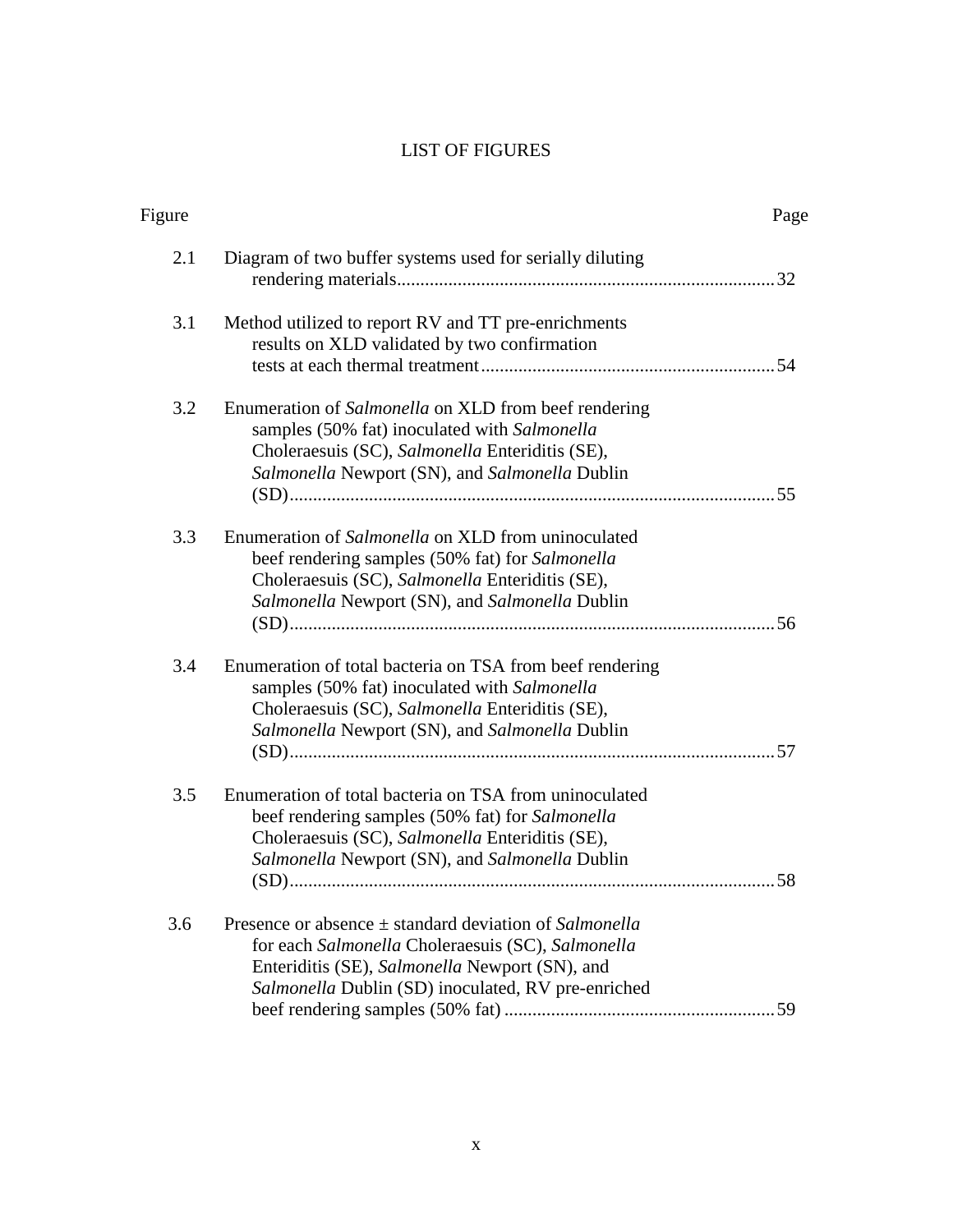# List of Figures (Continued)

| Figure |                                                                                                                                                                                                                                     | Page |
|--------|-------------------------------------------------------------------------------------------------------------------------------------------------------------------------------------------------------------------------------------|------|
| 3.7    | Presence or absence $\pm$ standard deviation of Salmonella<br>for each RV pre-enriched, uninoculated beef rendering<br>samples (50% fat) for Salmonella Choleraesuis (SC),<br>Salmonella Enteriditis (SE), Salmonella Newport (SN), |      |
| 3.8    | Presence or absence $\pm$ standard deviation of Salmonella<br>for each Salmonella Choleraesuis (SC), Salmonella<br>Enteriditis (SE), Salmonella Newport (SN), and<br>Salmonella Dublin (SD) inoculated, TT pre-enriched             |      |
| 3.9    | Presence or absence $\pm$ standard deviation of Salmonella<br>for each TT pre-enriched, uninoculated beef rendering<br>samples (50% fat) for Salmonella Choleraesuis (SC),<br>Salmonella Enteriditis (SE), Salmonella Newport (SN), |      |
| 3.10   | Mean percent particle size distribution $\pm$ standard error<br>of beef rendering samples collected from a rendering                                                                                                                |      |
| 4.1    | Method utilized to report RV and TT pre-enrichments<br>results on XLD confirmed by two confirmation tests                                                                                                                           |      |
| 4.2    | Enumeration of Salmonella on XLD from poultry rendering<br>samples (50% fat) inoculated with Salmonella<br>Choleraesuis (SC), Salmonella Enteriditis (SE),<br>Salmonella Newport (SN), and Salmonella Dublin                        |      |
| 4.3    | Enumeration of Salmonella on XLD from uninoculated<br>poultry rendering samples (50% fat) for Salmonella<br>Choleraesuis (SC), Salmonella Enteriditis (SE),<br>Salmonella Newport (SN), and Salmonella Dublin                       |      |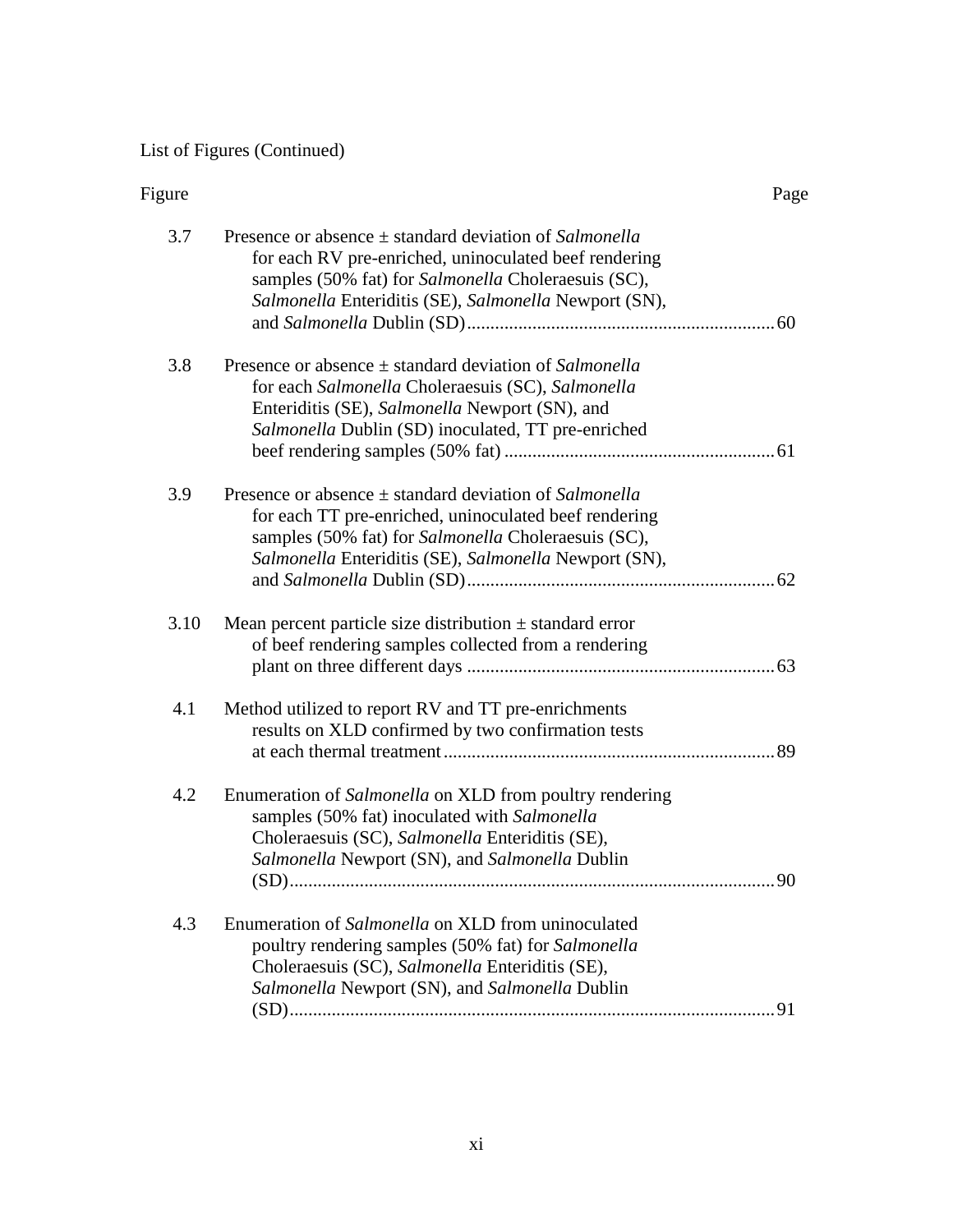# List of Figures (Continued)

| Figure |                                                                                                                                                                                                                                        | Page |
|--------|----------------------------------------------------------------------------------------------------------------------------------------------------------------------------------------------------------------------------------------|------|
| 4.4    | Enumeration of total bacteria on TSA from poultry rendering<br>samples (50% fat) inoculated with Salmonella<br>Choleraesuis (SC), Salmonella Enteriditis (SE),<br>Salmonella Newport (SN), and Salmonella Dublin                       |      |
| 4.5    | Enumeration of total bacteria on TSA from uninoculated<br>poultry rendering samples (50% fat) for Salmonella<br>Choleraesuis (SC), Salmonella Enteriditis (SE),<br>Salmonella Newport (SN), and Salmonella Dublin                      |      |
| 4.6    | Presence or absence $\pm$ standard deviation of Salmonella<br>for each Salmonella Choleraesuis (SC), Salmonella<br>Enteriditis (SE), Salmonella Newport (SN), and<br>Salmonella Dublin (SD) inoculated, RV pre-enriched                |      |
| 4.7    | Presence or absence $\pm$ standard deviation of Salmonella<br>for each RV pre-enriched, uninoculated poultry rendering<br>samples (50% fat) for Salmonella Choleraesuis (SC),<br>Salmonella Enteriditis (SE), Salmonella Newport (SN), |      |
| 4.8    | Presence or absence $\pm$ standard deviation of Salmonella<br>for each Salmonella Choleraesuis (SC), Salmonella<br>Enteriditis (SE), Salmonella Newport (SN), and<br>Salmonella Dublin (SD) inoculated, TT pre-enriched                |      |
| 4.9    | Presence or absence $\pm$ standard deviation of Salmonella<br>for each TT pre-enriched, uninoculated poultry rendering<br>samples (50% fat) for Salmonella Choleraesuis (SC),<br>Salmonella Enteriditis (SE), Salmonella Newport (SN), |      |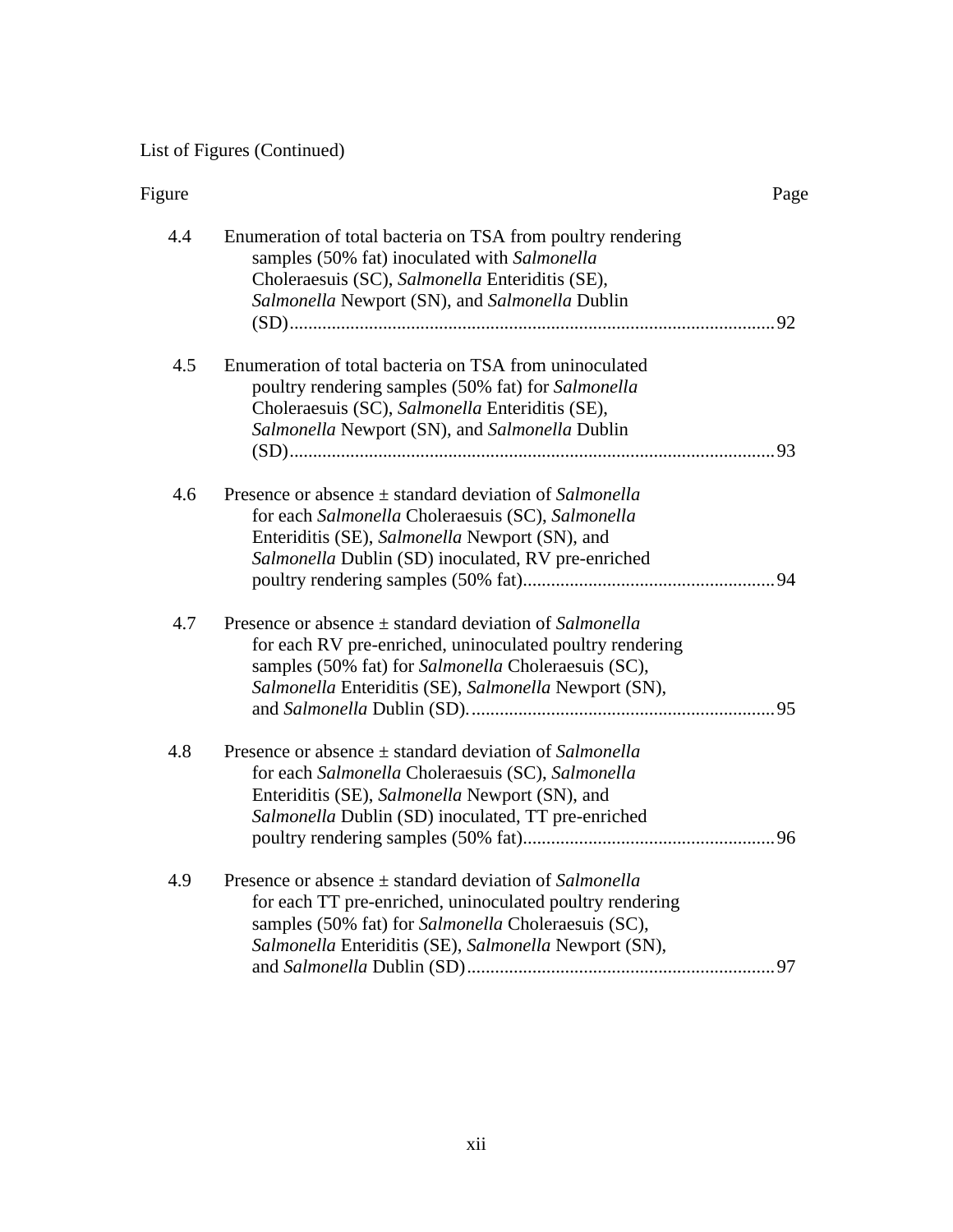#### CHAPTER 1

#### LITERATURE REVIEW

#### **Introduction**

Rendering is the recycling of residual animal tissue from food animals into stable, value-added materials for animal feeds, chemical feedstocks, and fertilizers. Approximately 50% of a food animal is considered edible; the remainder of the animal tissue is rendered into animal co-products (Meeker and Hamilton 2006). Non-utilization of animal co-products would create major aesthetic and potentially disastrous public health problems since these organic materials are highly perishable and laden with microorganisms, many of which can cause disease in both humans and animals (Meeker and Hamilton 2006).

Approximately 8 billion chickens, 1.6 billion turkeys, 100 million hogs, and 35 million cattle are slaughtered and processed each year in the United States (Meeker and Hamilton 2006; Richardson 2006). However, on average, only 51% of the live weight of cattle, 56% of the live weight of hogs, 63% of the live weight of broilers, and 43% of the live weight of most fish species can be considered edible by Americans and Canadians (Meeker and Hamilton 2006). Due to various dietary practices and taste preferences around the world, the term "edible" may be construed in different ways depending on the region or country. However, non-carcass materials such as liver, tongue, heart, kidney, thymus, stomach, cheeks, head trimmings, blood, lungs, fat, and bones are a source of nutrients and can be consumed by animals if properly processed by the rendering industry (Ockerman and Hansen 2000; Dos Santos 2013). In addition to non-carcass material,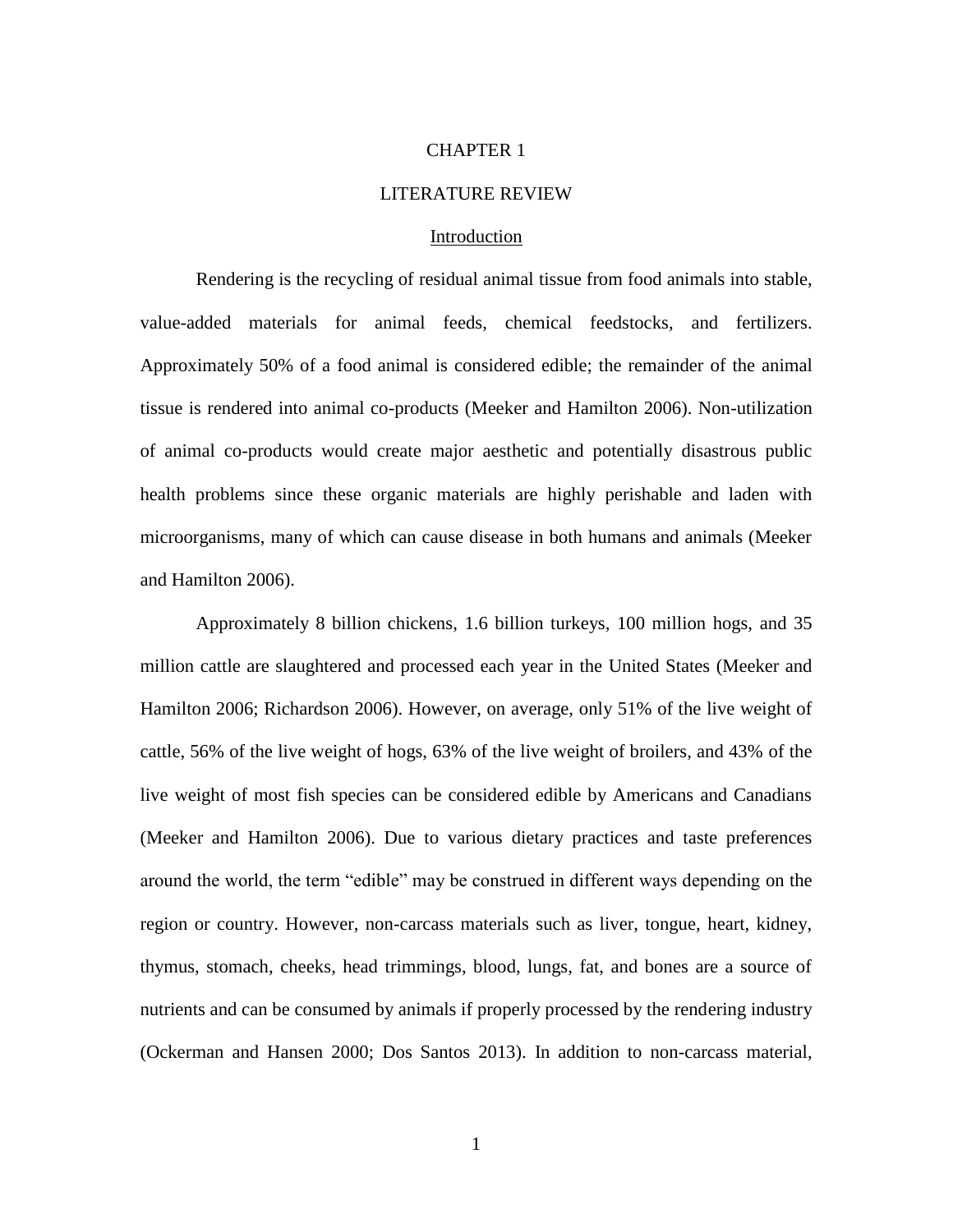increasing amounts of waste ready-to-eat (RTE) and/or heat-and-eat packaged foods are processed by the rendering industry (Kinley 2009). The rendering industry also processes waste cooking fats and oils from restaurants. The United States and Canadian rendering industry annually recycles over 61 billion pounds of residual products into animal feeds, fats and proteins to prevent waste of these materials and the overfilling of landfills. The rendering facilities predominantly produce meat and bone meal, poultry meal, hydrolyzed feather meal, blood meal, fish meal, and animal fats. In the United States, the rendering industry annually produces approximately 11.2 billion pounds of protein and 10.9 billion pounds of fats. Approximately 85% of rendered products are used as animal feed ingredients for livestock and pets (Meeker and Hamilton 2006). However, the National Renderers Association has reported over 3000 rendering product industrial applications identified in many areas including personal care, biofuel, and chemical industries (Meeker and Hamilton 2006).

Certain provisions are necessary for animal co-products to be effectively used. These requirements include a sufficient volume of animal co-products in a centralized location, a method to commercially process animal co-products into marketable goods, an efficient market to sell products produced from animal co-products, and storage systems for finished animal co-products. Not meeting these requirements leads to underutilization of animal co-products (Ockerman and Hansen 2000; Clemen 1927).

#### The Rendering Process

Rendering is a process that involves heat and other procedures to separate water, fat, and protein contained in animal tissues. The temperature and length of time of the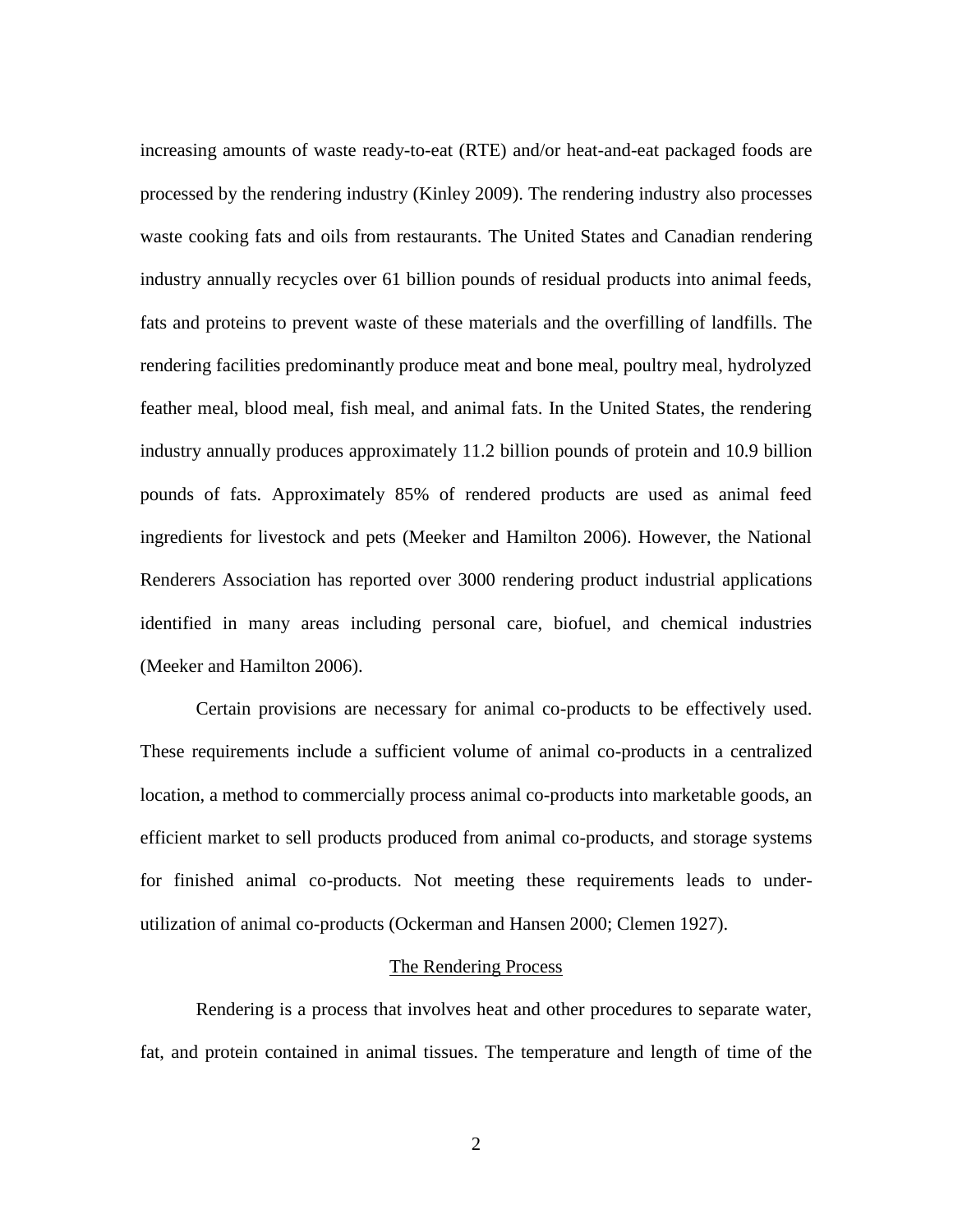cooking process can impact the quality of the finished product. Despite the type of raw material being processed, the rendering process is comprised of several universal phases (ICMSF 2000; Kinley 2009). Initially all raw material is transported to an area in the rendering plant where, if necessary, it is pre-crushed to reduce size prior to being fed onto a conveyer that transfers it into the cooker. The basic process involves collecting and sizing raw material as needed, heating to remove the water, removing the fat by draining and/or pressing, cooling, milling, and storing. Many variations of these operations have been developed according to the type of raw material, machinery, and the facility (ICMSF 2000). Raw animal materials vary but these materials typically contain approximately 60% water, 20% protein and mineral, and 20% fat before the rendering process (Meeker and Hamilton 2006).

Without barriers and other protections, the aerosols generated during raw material crushing have the potential to spread contaminating microbes in the rendering facility including areas where the finished product is handled (ICMSF 2000; Swingler 1982). The rendering cooking process is reported to be 40 to 90 min at 240 to 290ºF (115.6 to 143.3ºC) (Meeker and Hamilton 2006). Process control is performed and monitored via computers so that time/temperature processes for appropriate moisture loss is achieved. However, the exact time and temperature relationship for thermal death of specific microorganisms has not been established in rendering matrices. It has been demonstrated that the high fat and low water environment of batch dry rendered material will protect bacterial spores against thermal inactivation (Lowry et al. 1979; ICMSF 2000).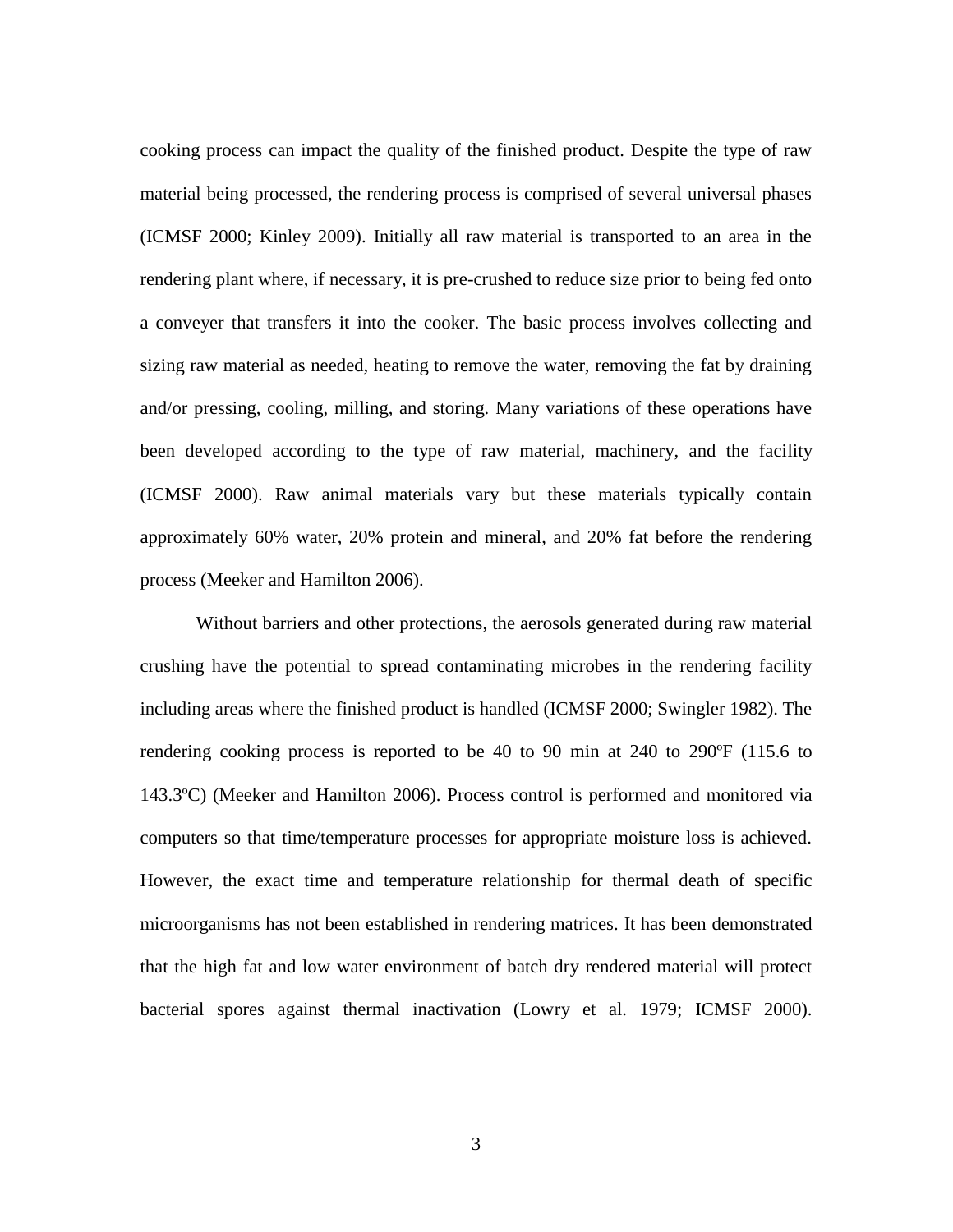Therefore, some marginal processing conditions could result in finished products containing bacterial spores or other heat-resistant biological materials.

In North America, most of the rendering facilities utilize continuous-flow, dry rendering units. Only large animals such as cattle and hogs are crushed or chopped prior to processing, whereas smaller animals such as poultry are not ground prior to cooking. Once in the continuous cooker, steam is utilized to heat the internal metal components of the rendering cooker. In this type of dry continuous cooker unit, the steam transfers heat across metal heating surfaces to the rendering materials. The steam is condensed in a closed loop system so the water will never come in contact with the rendering materials. The condensed water is transported out of the cooker back to the steam generator (Ockerman and Hansen 2000; Kinley 2009).

In order to thermally process in a rendering cooker, raw materials are deposited into hot rendered fat and during the cooking process, moisture is removed by evaporation. After the cooking process, the protein/bone material and molten fat are initially separated by a screen drainer and an auger conveyor that moves the materials to the screw press. The screw press removes additional fat content from solid material (Ockerman and Hansen 2000; Anderson 2006; Kinley 2009). The remaining material known as "cracklings" or "crax" is ground (Ockerman and Hansen 2000). Both the ground processed protein meal and fat are transferred to a storage facility or transported to a consumer (Meeker and Hamilton, 2006). The processed protein meal is either stored in feed bin structures or enclosed silos. Fat is centrifuged to remove residual particulate and stored in insulated and/or heated silos. The renderers maintain the fat at elevated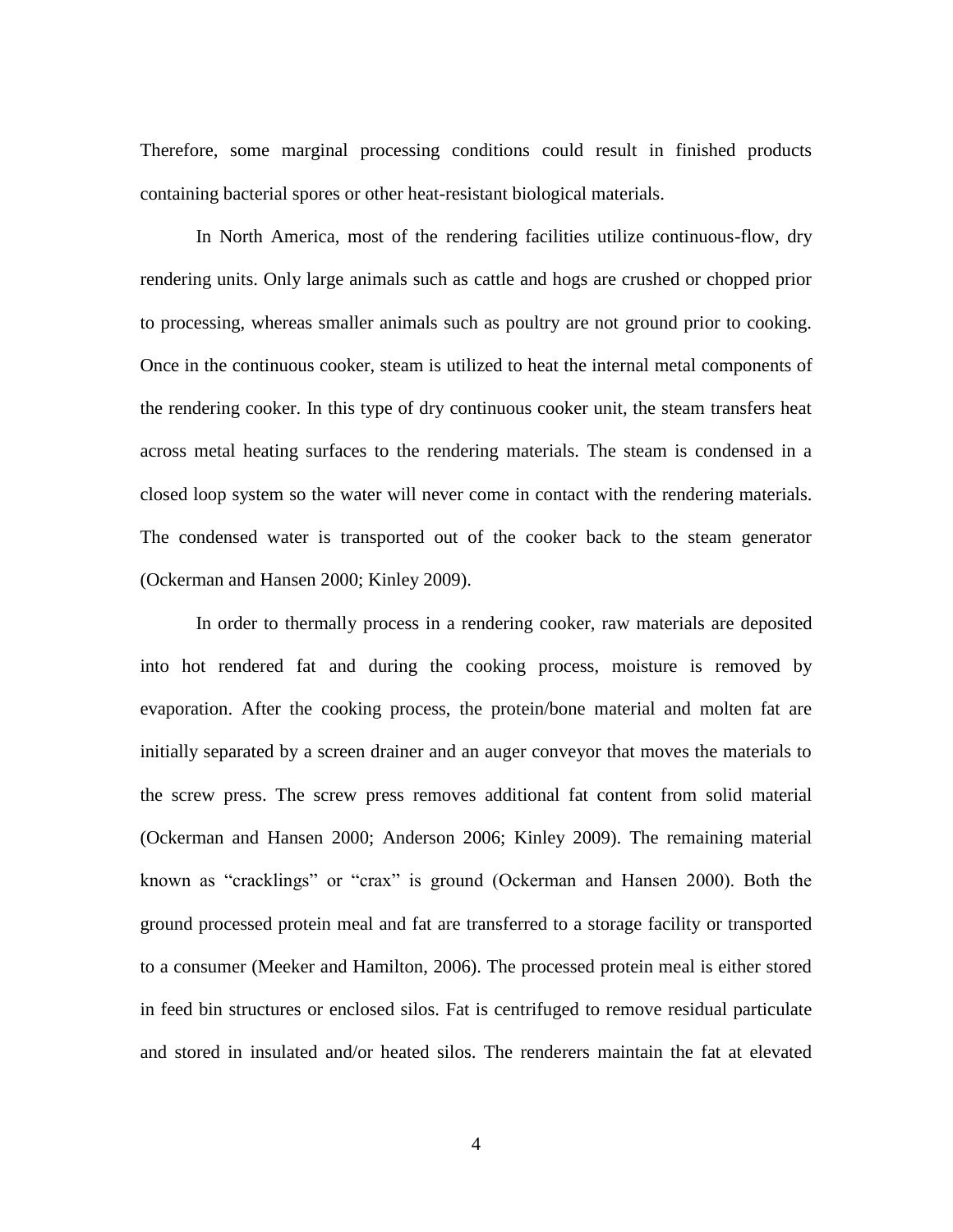temperatures to keep it in a liquid form in order to easily pump the fat from the silos. Despite the elevated temperatures utilized during the rendering process, the finished products are susceptible to recontamination from raw materials and the rendering facility environment. In 2000, microbial levels in finished rendered products were reportedly high (ICMSF 2000) but the rendering industry is continuing to make major improvements to reduce microbial levels in finished products. Educational programs such as the Code of Practice Seminar initiated in 2004, use of HAACP, and certification are offered through the American Protein Producers Industry (APPI) audit program to improve microbiological quality of rendered products (Meeker and Hamilton, 2006).

Wet and batch rendering units are used in North American rendering plants in addition to continuous flow dry rendering units (Ockerman and Hansen 2000; Anderson 2006). In a wet rendering facility, steam is injected directly in contact with the product by vertical digesters through perforated plates, which can produce high quality tallow. These inefficient systems are labor intensive, require long cooking times, lose large volumes of meal during processing, and produce high moisture products (Ockerman and Hansen 2000). Batch rendering systems have expensive operation costs and are unable to quickly process large volumes of materials continuously (Ockerman and Hansen 2000). Continuous slurry systems such as the Carver-Greenfield system are utilized in some rendering facilities. These systems produce a more digestible meal and high quality fat. Continuous slurry systems are energy efficient, however, they process at temperatures close to 240ºF (115.6ºC) (Meeker and Hamilton, 2006) thereby possibly not effective at destroying some bacterial species.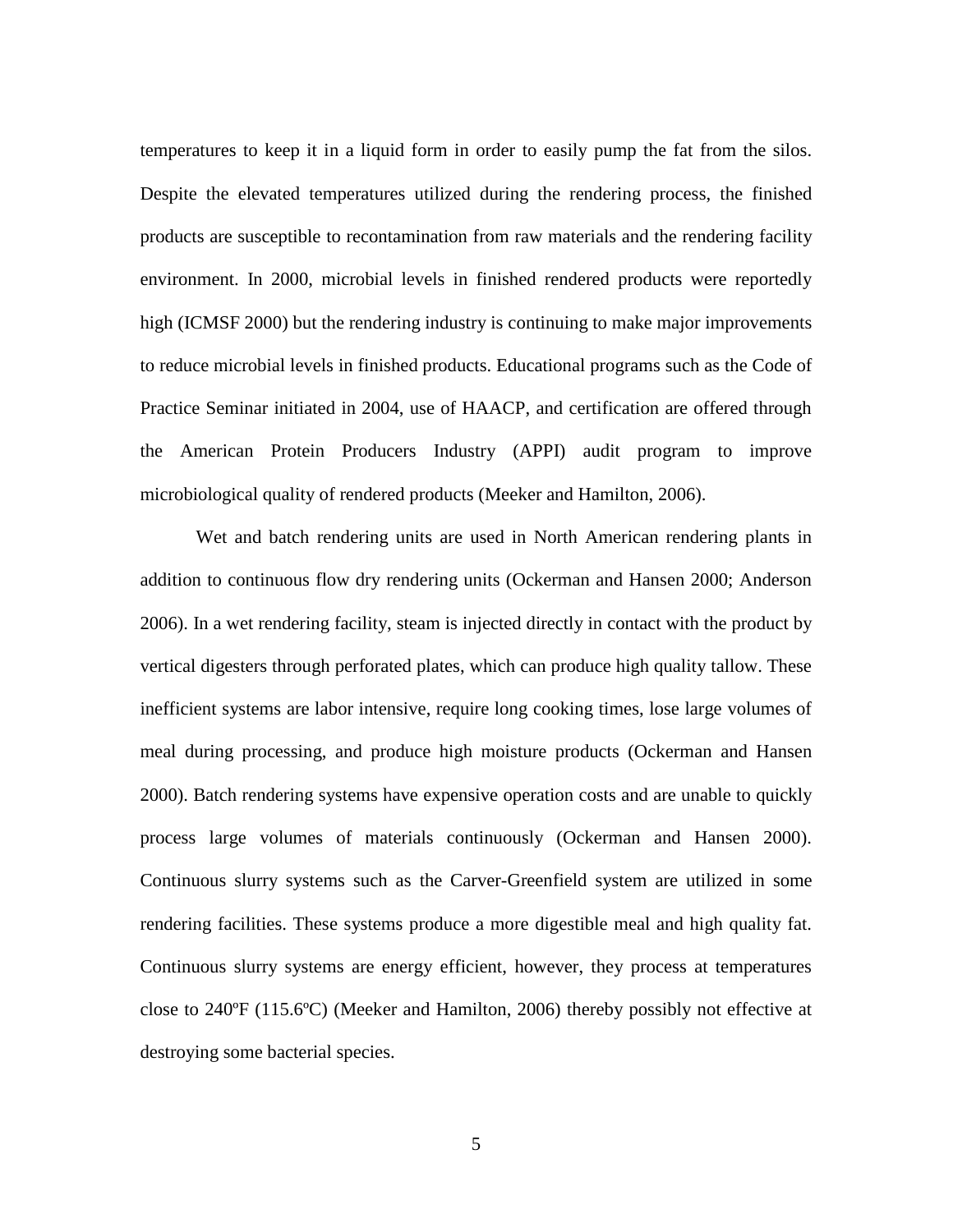#### Thermal Processing Principles

When microbial populations in food or rendering materials are exposed to elevated temperatures, the microbial population reduction typically occurs in a logarithmic  $(log_{10})$  manner with increasing time at a given constant elevated temperature. Several parameters are utilized to quantify the influence of elevated temperatures on microbial populations. Thermal death time (TDT) or F value is a factor of time, temperature, material matrix and organism (Heldman and Hartel 1998). TDT is defined as the time needed to kill or reduce a given number of organisms at a specific temperature (Jay 2005; Teixeira 2006). TDT can be utilized as a measure of product safety to reduce a microbial population in a product to decrease spoilage microbes and increase shelf-life. Decimal reduction time or D value indicates the time required for a one  $log_{10}$  cycle reduction of a particular organism at a specific temperature. Essentially, a large D value at a given temperature indicates an increased thermal resistance of a microbial population in a product (Heldman and Hartel 1998). The 12-D concept is used as a lethality time required for the canning industry and is defined as the time required for destroying 12 log<sub>10</sub> of *Clostridium botulinum* spores (Jay 2005; Teixeira 2006). The thermal resistance constant or Z value is the parameter used to indicate the temperature increase needed to cause a one  $log_{10}$  reduction as shown as the slope on the thermal destruction curve. In most situations, a large Z value would indicate that a microbial culture contains heat resistant vegetative cells or microbial spores (Heldman and Hartel 1998).

Numerous research studies have been conducted in the food industry regarding different factors such as cooking methods, food composition, packaging type and product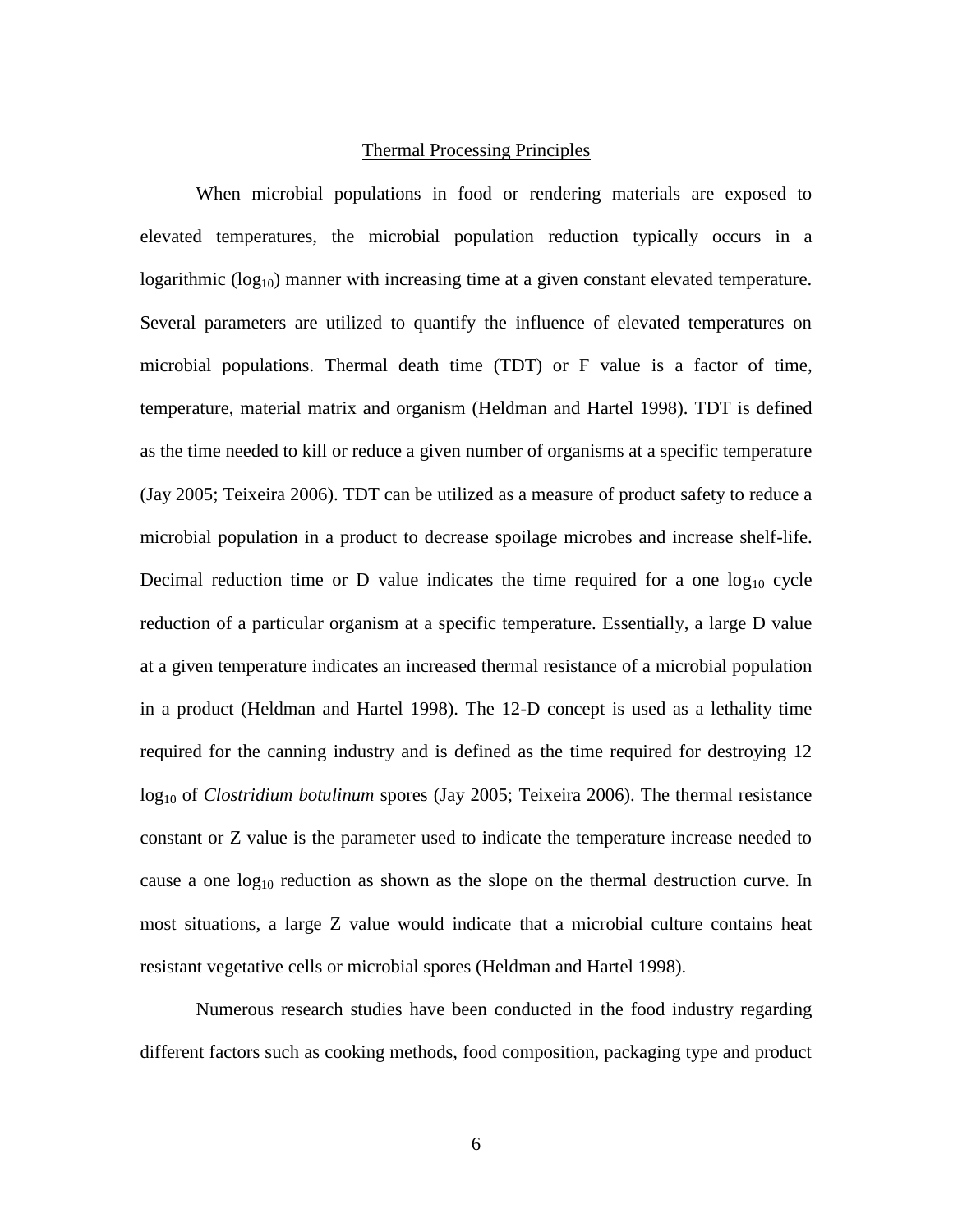type and their impact on the thermal lethality of pathogens. Blackburn et al. (1997) developed and validated thermal inactivation models for *Salmonella* Enteriditis and *Escherichia coli* O157:H7 describing the effect of temperature, pH and sodium chloride concentration on each microbe in whole egg, egg albumen, egg yolk, beef, poultry, apple juice and milk. Orta-Ramirez et al. (1997) demonstrated the temperature dependence of the enzyme triose phosphate isomerase from *E. coli* O157:H7 and *Salmonella senftenberg* indicating this enzyme could potentially be used as a surrogate time-temperature indicator in ground beef products. Juneja et al. (2000) determined beef samples containing between 7 and 24% fat content and inoculated with a *Salmonella* cocktail had varying D and Z values. Murphy et al. (2002) and Murphy et al. (2004) reported *Salmonella* and *Listeria innocua* had significantly different thermal inactivation D and Z values among several different commercial products such as chicken breast meat, chicken patties, chicken tenders, franks, beef patties, blended beef and turkey patties.

Although human food products and their processing systems provide the nearest similarities for studying microbiological population dynamics inherent in rendered animal products, there is not an ideal model found in the food industry to duplicate rendered materials. Procedures used for food microbiological testing are unproven in rendered animal product testing. For instance, after attempting to quantify microbial loads in raw poultry rendering materials, Glenn (2006) discovered difficulties in enumerating bacteria by traditional aqueous buffer dilution methods due to the high fat content of the rendering material. Rendered animal co-products are a combination of various offal tissues, bones and fat (Meeker and Hamilton, 2006), and these materials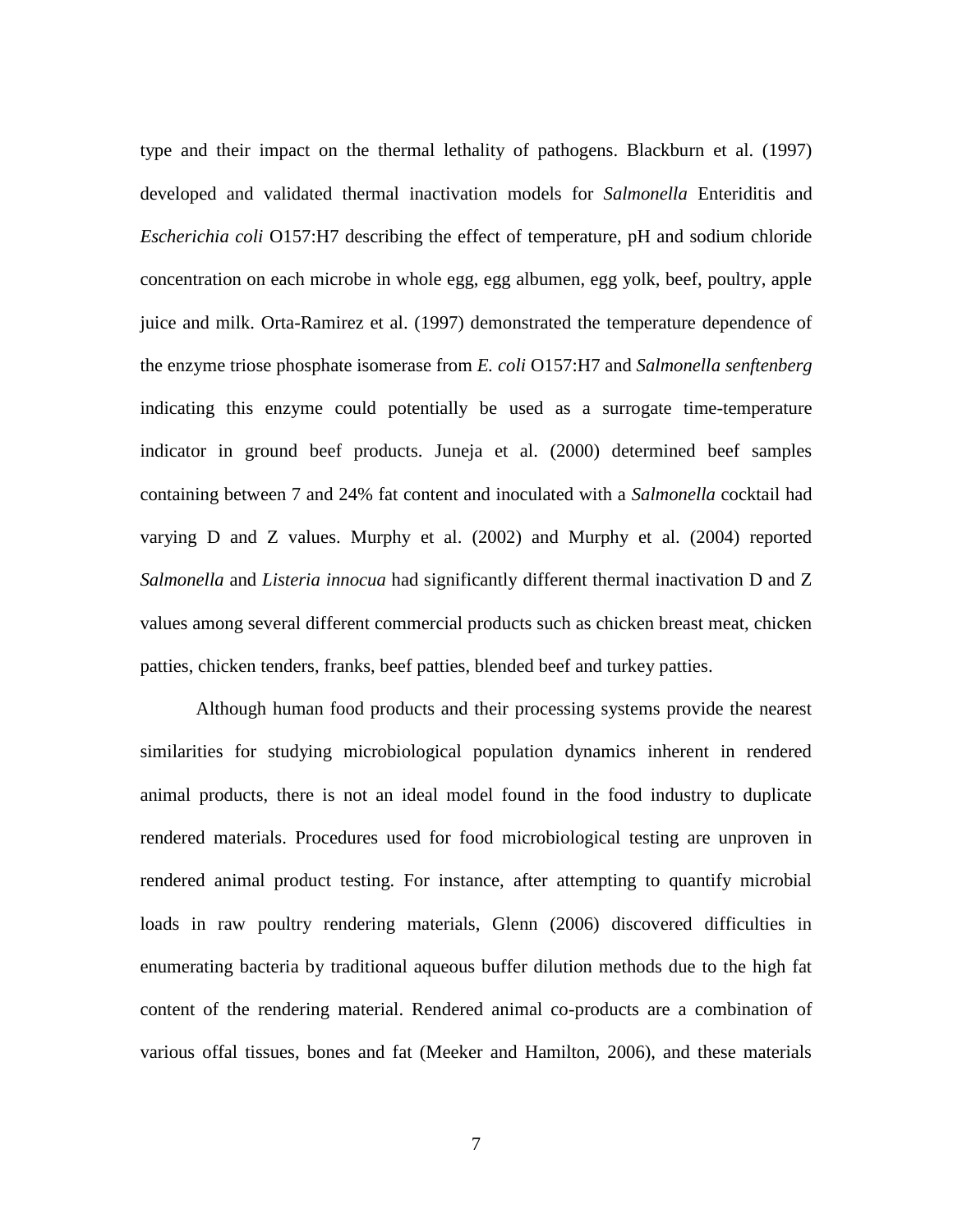have unique compositions not found in any known food product. Therefore, the high fat, bone and protein content of rendering materials leaves the industry with no comparable thermal death time values from the human food industry or any other industry. Since thermal death time is a factor of matrix, temperature and organism, it will be necessary to conduct validation in the actual rendering material matrices. The high fat content of rendered products also complicates traditional bacterial enumeration methodology. It is imperative that accurate test methods are developed to detect these pathogens in high fat rendered materials to prevent false positive and false negative results.

#### *Salmonella*

*Salmonella* is a genus of Gram-negative, facultative anaerobic, motile, non-sporeforming bacilli which are classified as members of the *Enterobacteriaceae* family (Wray and Wray 2000). Certain species of *Salmonella* are associated with foodborne disease (Jay 2005). Typically, *Salmonella* are characterized by their ability to ferment glucose into gas and acid on triple sugar iron (TSI) media and will not utilize sucrose or lactose in differential media (Andrews et al. 2011; D'Aoust et al. 1998). However, in some cases, *Salmonella* have demonstrated ability to ferment sucrose and lactose through the use of plasmids (Le Minor et al. 1973; Le Minor et al. 1974).

The optimal growth temperature for *Salmonella* is 37ºC and growth is faster in moist conditions (Franco 1997). These organisms are able to multiply over a wide variety of conditions including extreme temperatures (high and low) and low water activity levels (Franco 1997). Some strains of *Salmonella* have been able to grow in environments as high as 54ºC and some as low as 2ºC (D'Aoust et al. 1975). *Salmonella* can develop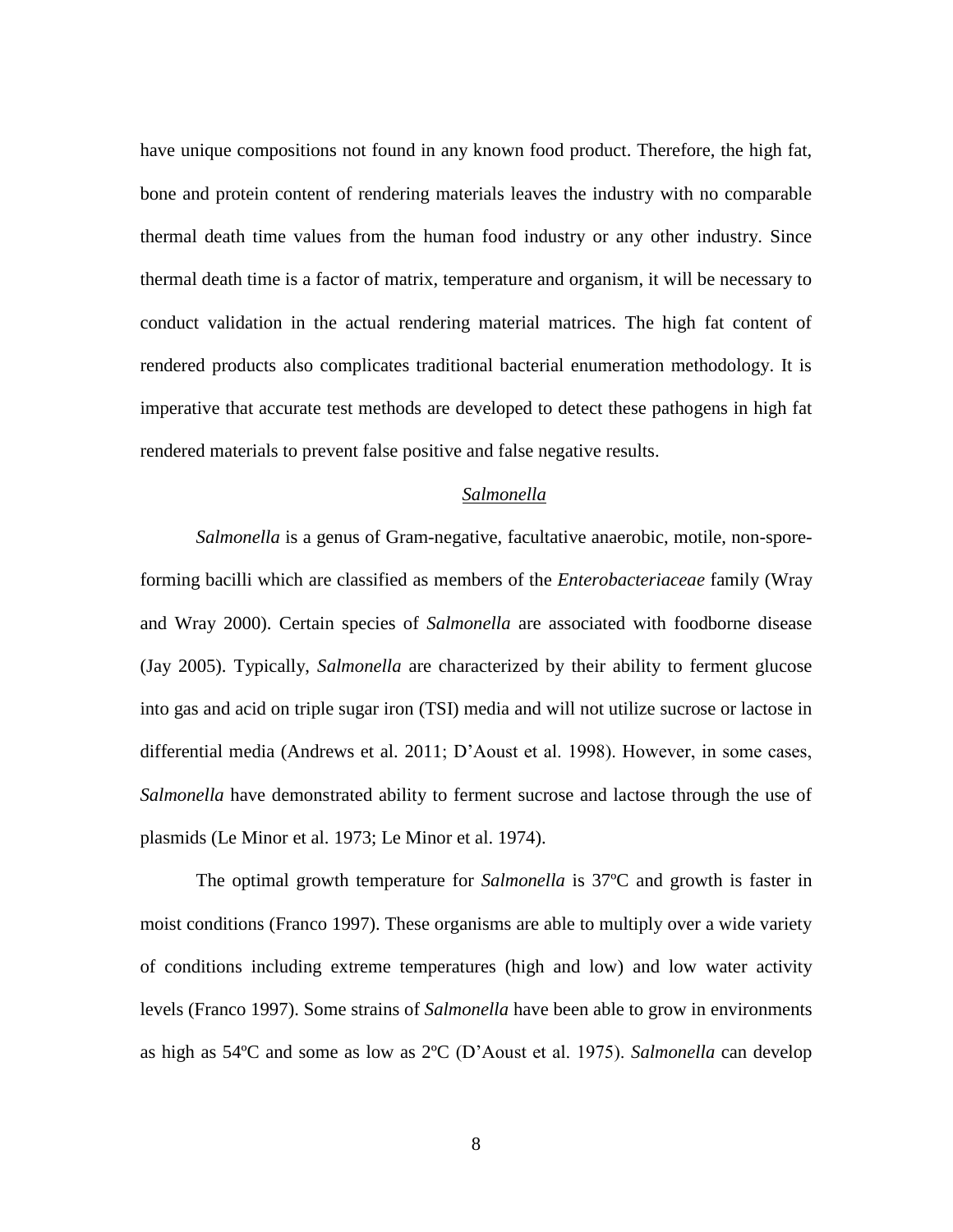heat resistance by exposure of the cells to temperatures greater than 50ºC between 15 and 30 min resulting in production of heat shock proteins (Humphrey et al. 1993; Mackey and Derrick 1986; Mackey and Derrick 1990).

Rasmussen et al. (1964) reported wet *Salmonella* cells added to dry meat and bone meal were reduced by 8  $log_{10}$  after the meal was heated for 15 min at 68°C; however, heating for 1 h at 82ºC was required to kill *Salmonella* cells in naturally contaminated meal. The water activity was not reported in this study. Mossel et al. (1965) observed a rapid 5 log<sup>10</sup> reduction immediately after inoculation of a viable *Salmonella* culture containing 10 to 12  $log_{10}$  concentration of cells. The broth culture was pre-chilled at 4ºC and mixed into dry meat and bone meal which also was pre-chilled at 4ºC. The water activity level of the meat and bone meal was reported as 0.46. Mossel et al. (1965) theorized that the initial rapid decline of the *Salmonella* concentration was due to osmotic shock. After additional storage for 5 days under refrigeration temperatures, a 1  $log_{10}$ reduction of the Salmonella culture occurred. Mossel et al. (1965) noted that once bacterial cells are within protein protected by lipids, increased resistance seemed to occur*.* Reinman (1968) indicated a drastic reduction in viable *Salmonella* after meat and bone meal (water activity of 0.9) was heated to 90ºC for a relatively short time.

Genetic mutations in strains of *Salmonella* also can increase heat resistance. Droffner and Yamamoto (1992) determined *Salmonella* Typhimurium was capable of surviving prolonged exposure at 54ºC. The results of this study indicated genetic mutations occurred in the *ttl* gene or the *mth* gene which gives increased heat resistance at temperatures as high as 48ºC and 54ºC, respectively. In addition to these genes, other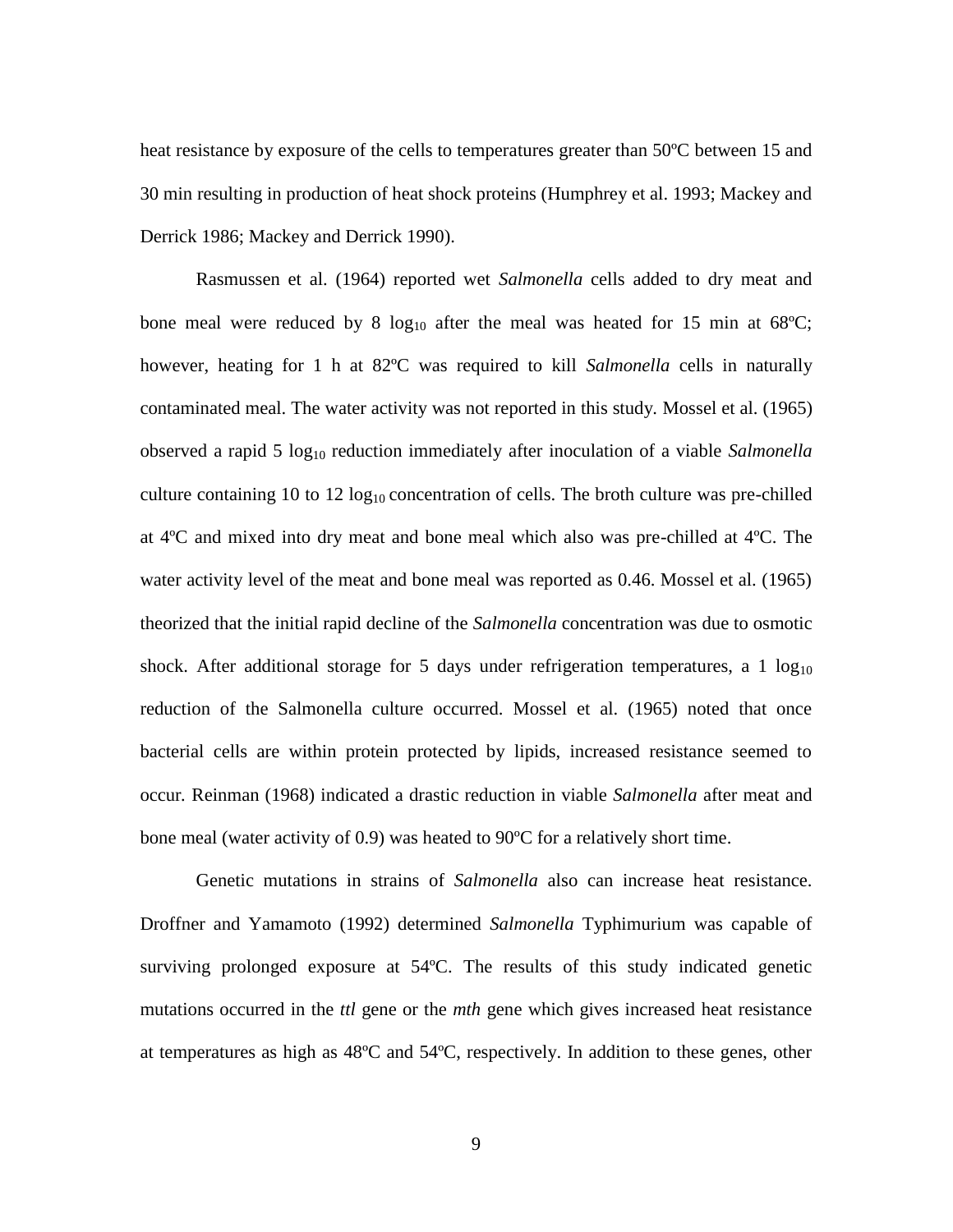environmental factors play a role in the level of heat resistance including the nutrients available in the growth environment, the growth phase of the cells, and the moisture level of the environment from which it was isolated (Goepfert et al. 1970; Kirby and Davies 1990; Ng et al. 1969).

#### *Salmonella* and Rendering Co-Products

In the United States, approximately 2 to 4 million cases of human salmonellosis occur annually (FDA 2012). Often these *Salmonella* outbreaks are associated with consumption of animal products (Shacher and Yaron 2006). Crump et al. (2002) claimed that animal feeds were a source of contamination and could lead to transmission of *Salmonella* to humans. Although there are over 2,500 serovars of *Salmonella*, there are very few pathogenic strains which may be found across rendered feed ingredients, farm animals and humans. Knox et al. (1963) established a connection between a *Salmonella* Heidelberg outbreak from contaminated milk and the meat and bone meal used in the feed supplied to the milk-producing cattle. In 2010, an egg recall due to *Salmonella* Enteriditis contamination was initially blamed on rendering materials by the farmer implicated but a thorough investigation proved that rendering products were not the source for this outbreak (Caparella 2010).

In 2010, FDA identified eight *Salmonella* serotypes as pathogenic to animals and listed those serotypes as of concern for potential transmission through animal feeds (FDA, 2010). The organisms of concern associated with poultry are *Salmonella* Pullorum, *Salmonella* Gallinarum, and *Salmonella* Enteritidis. The organism(s) of concern for swine is *Salmonella* Choleraesuis, for sheep is *Salmonella* Abortusovis, for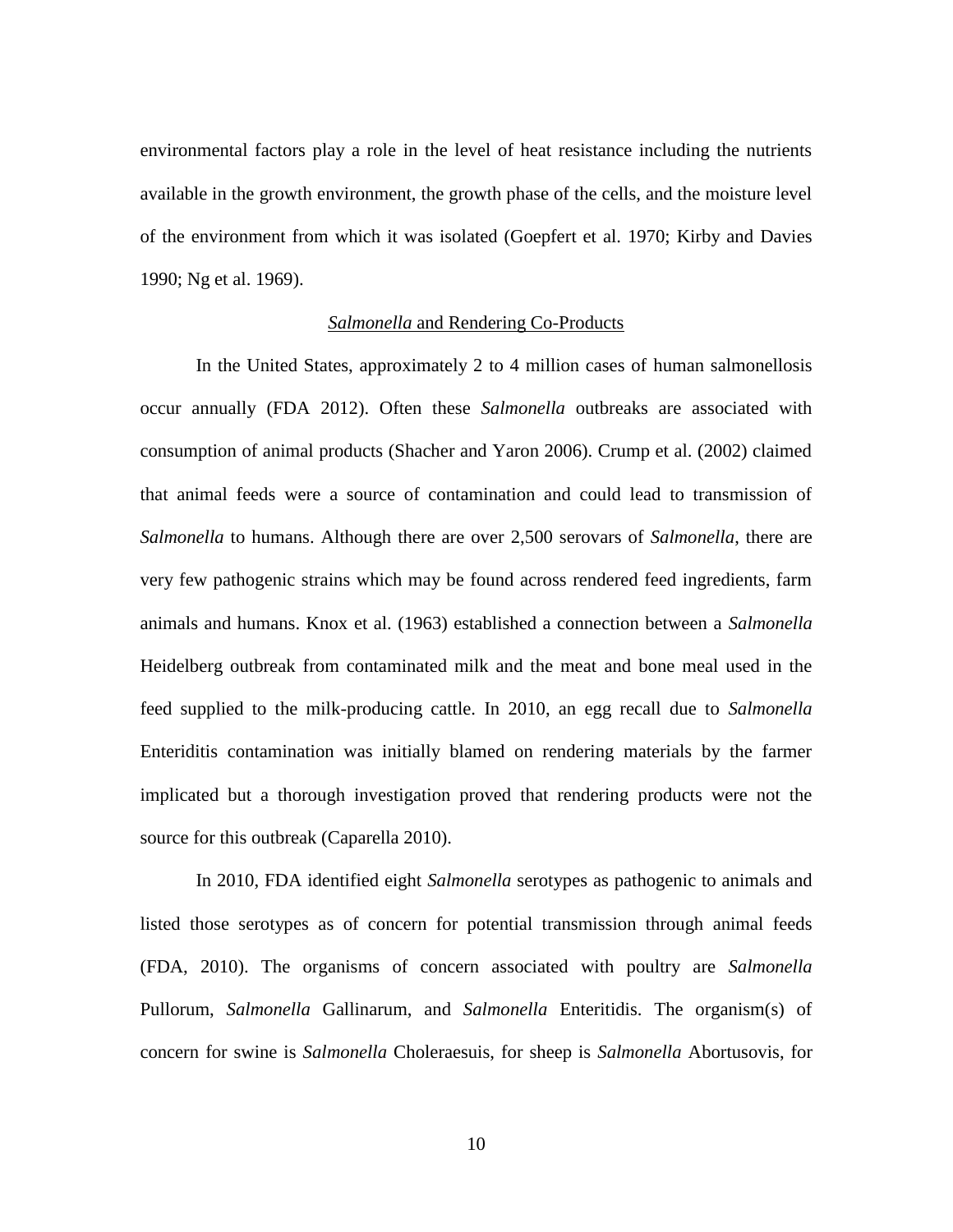horses is *Salmonella* Abortusequi and for cattle are *Salmonella* Newport and *Salmonella* Dublin (FDA 2010).

The rendering industry created the Animal Protein Producers Industry (APPI) in 1984 to promote biosecurity in rendered animal feeds and reduce incidence of *Salmonella*  (Meeker and Hamilton, 2006). In 2004, the APPI Code of Practice certification program for rendering plants was developed and currently more than 100 rendering plants are certified. The APPI Code of Practice Seminar is an educational series of training courses which teaches rendering plant workers handling and processing procedures to produce safe feed ingredients (Meeker and Hamilton, 2006).

In 1993 and 1994, FDA conducted two separate studies to examine rendered animal feed products for the presence of *Salmonella enterica* and determined 56% and 25% of the samples, respectively, were positive (McChesney et al. 1995; Crump et al. 2002). Troutt et al. (2001) examined 17 rendering facilities located in seven midwestern states of the United States. This study also reported that a majority of raw tissue samples entering rendering facilities were positive for *Clostridium*, *Listeria*, and *Salmonella* species. No *Salmonella* was found in crax samples or in the rendering processing environment. The finished rendered products contained 12 serovars of *Salmonella*. Franco (2005) analyzed approximately 200 rendered animal protein meal samples over a 12 mo period for the presence of *Salmonella* species, and reported that *Salmonella* cells were present in low numbers in animal feed at a median level of 0.09 MPN/g. Kinley et al. (2009) examined products from 12 rendering facilities in the United States and detected 13 *Salmonella* serotypes. Kinley et al. (2010) conducted a research survey to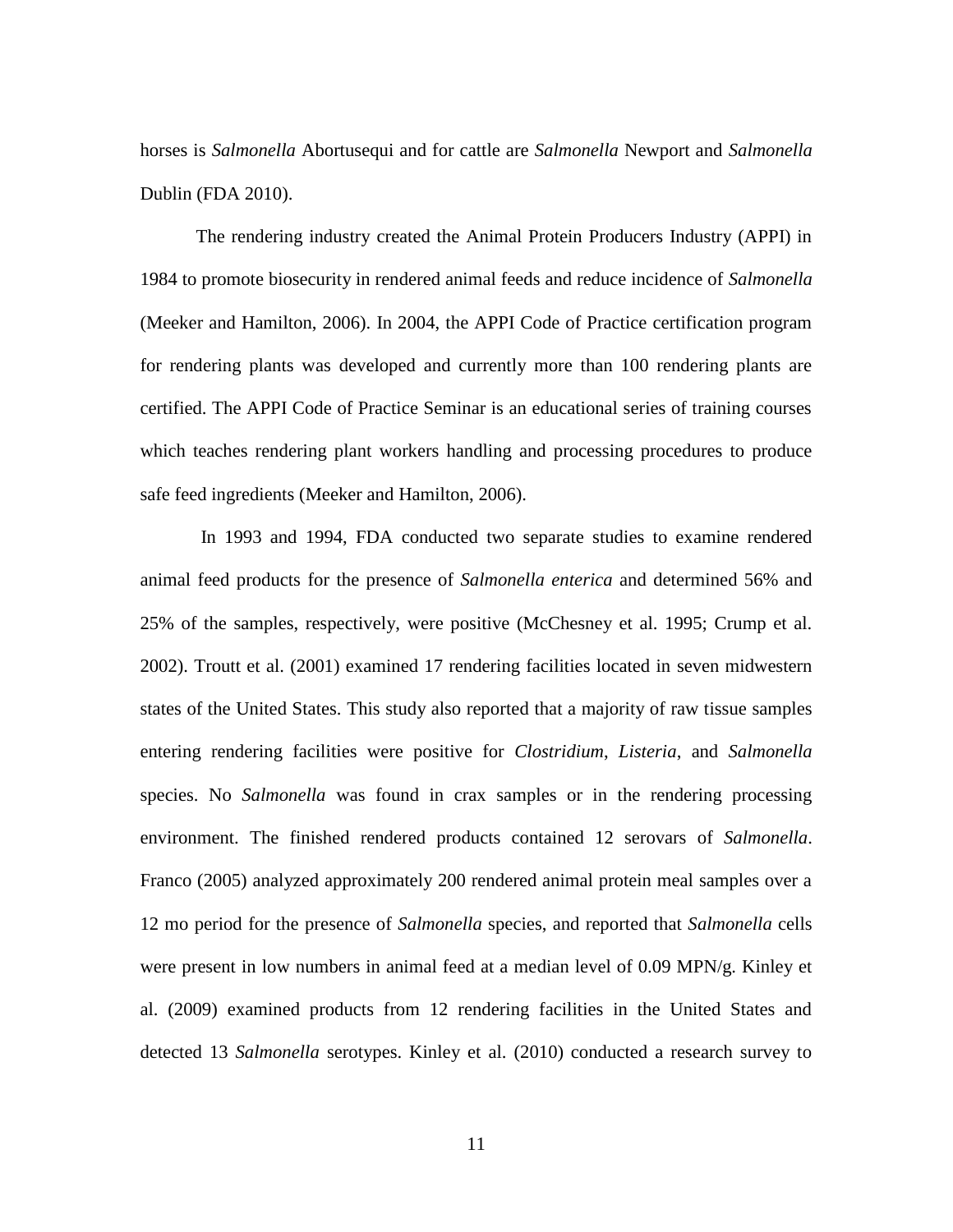determine the prevalence of *Salmonella* and *Enterococcus* species in rendering products from 12 rendering companies. *Enterococcus* species were detected in 81.3% of the samples. *Salmonella* was detected in 8.7% of the samples. However, 13 serotypes of *Salmonella* including Senftenberg, Oranienburg, Idikan, Johannesburg, IIIa. 42:z4,z23, Banana, Demerara, Putten, Molade, Montevideo, Mbandaka, Livingstone, and Amsterdam were characterized by 16 pulsed-field gel electrophoresis patterns. Each set of pulsed-field gel electrophoresis patterns was compared between product type and rendering plant to demonstrate there was not one particular serotype present in a particular rendering facility over a seven mo period. This study suggested the presence of *Salmonella* in the finished products may be due to post-processing contamination. The results from Franco (2005) and Kinley et al. (2010) indicated the efforts taken by the rendering industry have microbiologically improved its products since the studies conducted by FDA in the 1990s.

Contamination with *Salmonella* species in a rendering facility may be due to cross-contamination from the raw animal tissue during processing (Ockerman and Hansen 2000). Incoming raw rendering materials from animals serve as a reservoir for many pathogenic bacterial species including *Staphylococcus* species, *Listeria* species, *Bacillus* species, *Clostridium* species, *Mycobacterium* species, *Enterobacteriaceae*, *Pseudomonas* species, *Aeromonas* species, *Plesiomonas shigelloides*, and *Vibrio* species which can survive and exist in animals, particularly in their digestive tracts (Jay 2005). Depending on carcass size, raw materials may be ground to reduce particle size prior to the cooking process. Aerosols generated during the grinding process have the potential to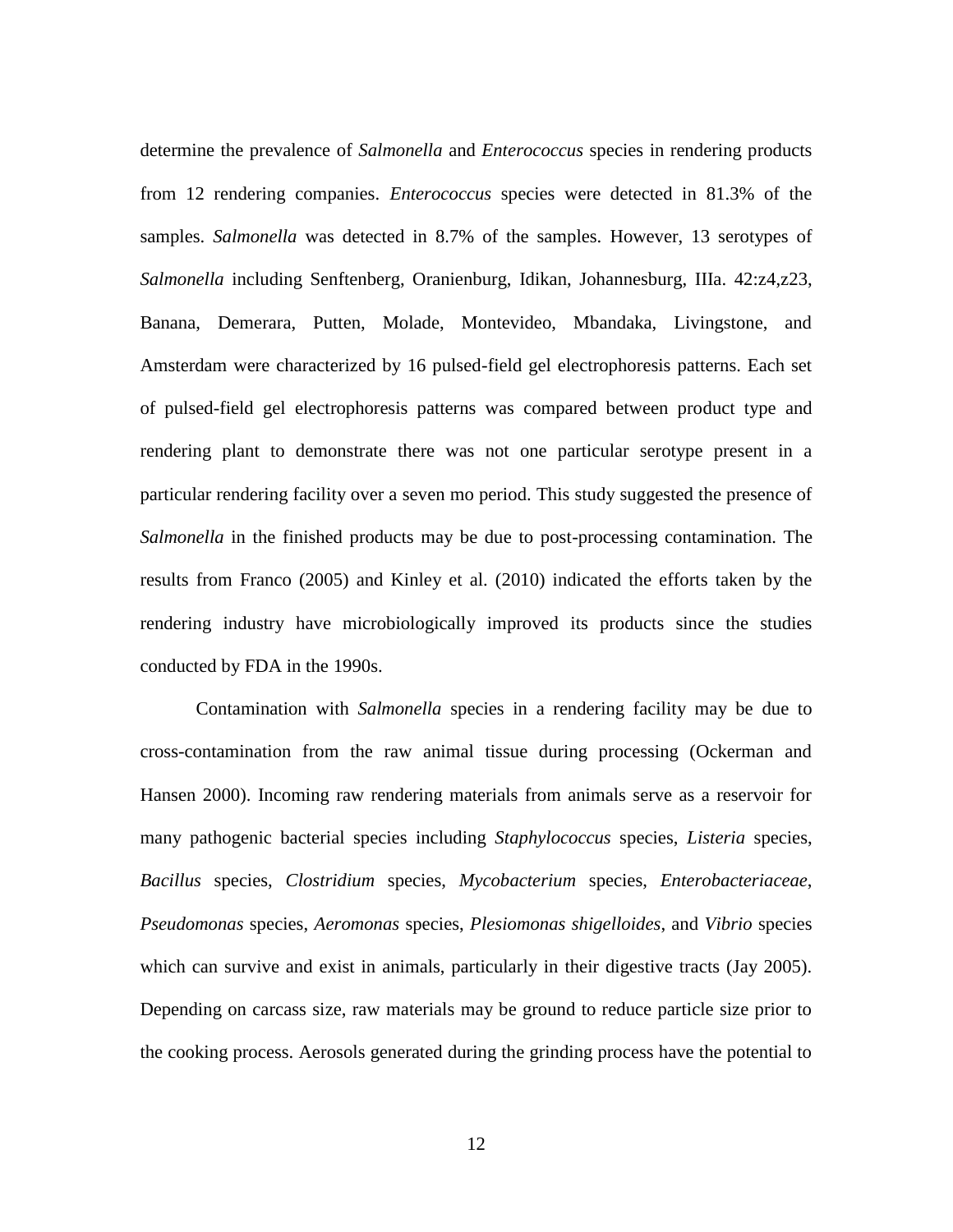spread contaminating bacteria such as *Salmonella* throughout the rendering plant, including areas where the finished product is handled (ICMSF 2000; Swingler 1982). Jones and Bradshaw (1996) observed the strain *Salmonella* Enteriditis and its capability of producing biofilms on environmental surfaces which could serve as a reservoir for future contamination.

#### Emulsifiers

Emulsifiers are chemical additives that prevent the separation of two immiscible liquids such as oil and water. Emulsifiers consist of molecules which have hydrophilic or hydrophobic and lipophilic or lipophobic portions. Lecithin consists primarily of phospholipids such as phosphatidylcholine, phosphatidylethanolamine, phosphatidylinositol and phosphatidic acid in oil (Bueschelberger 2004). According to the FDA Guidance for Industry (2006), lecithins are considered generally recognized as safe (GRAS). They are a class of chemicals that are present in both plant and animal tissue. The main sources of lecithins are soybean and sunflower oils (Szuhaj and List 1985; Bueschelberger 2004). Weete et al. (1994) demonstrated lecithin had improved water/oil emulsification after preheating to 180ºC for 90 min and subsequently mixed with a 60ºC pre-heated water/oil phase. Zhang (2011) observed the effect of various levels of lecithin used to emulsify high fat rendering samples in an aqueous buffer to assist in accurate serial dilution of bacterial populations as well as the impact on the bacteria *Geobacillus stearothermophilus*. Zhang (2011) determined the use of lecithin as an emulsifier in dilution buffers appeared to be a promising method to enumerate high fat samples with *Geobacillus stearothermophilus.*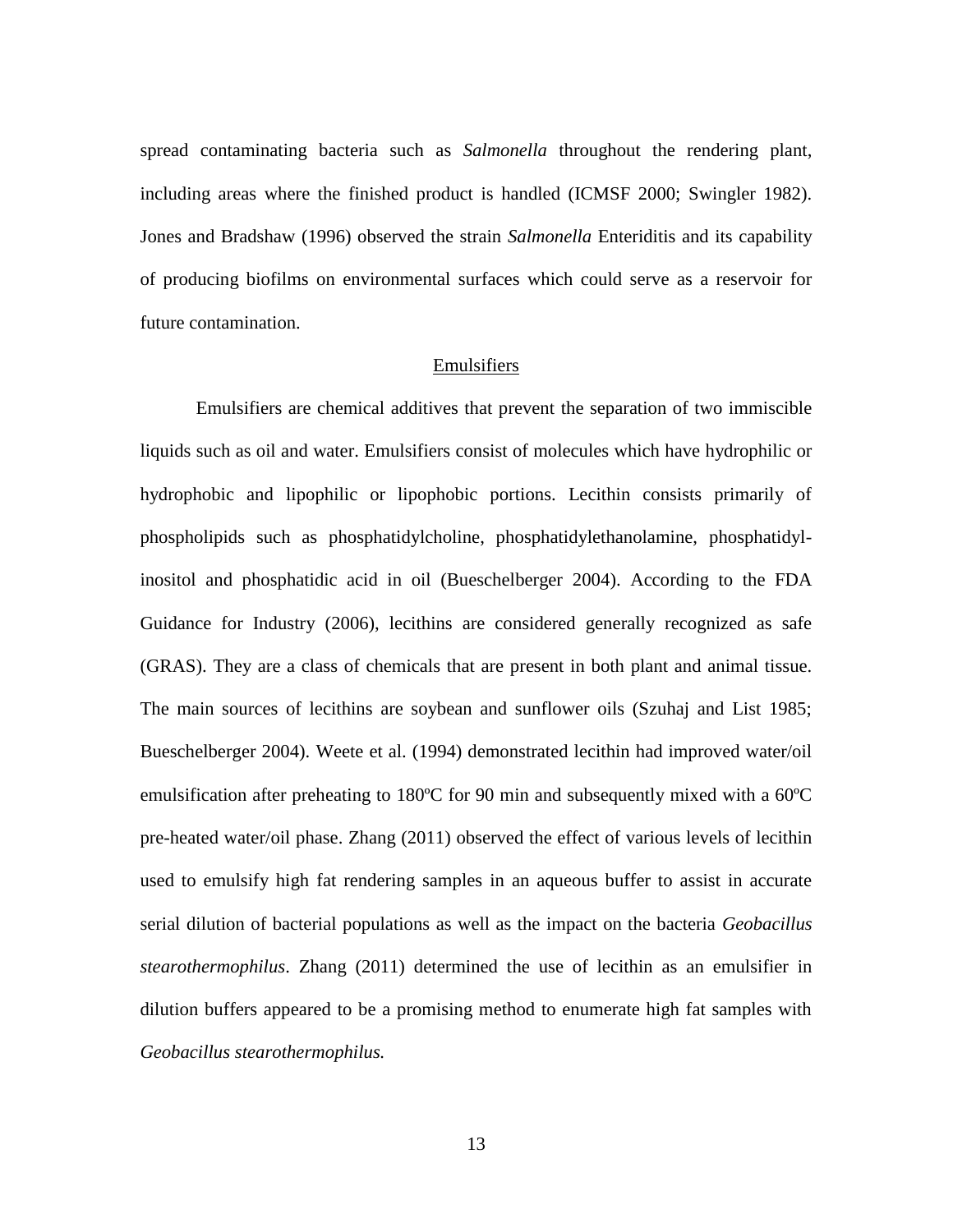#### Conclusion

On January 4, 2011, the Food Safety Modernization Act was signed into law by President Barack Obama. This act expanded the power of the FDA to include regulation of any aspect of food production in order to provide a safe food supply (FDA 2013). In July 2013, the FDA released a compliance guide to inform the rendering industry of current recommendations for pet and animal feed products. Contaminated feed products have the potential to serve as a vehicle which can introduce pathogenic bacteria into the food chain. Currently, the FDA can enforce regulatory actions if pet foods products are contaminated with any serotype of *Salmonella*. Animal feeds contaminated with specific infectious *Salmonella* serotypes can be seized and detained by the FDA. However, animal feed contaminated with non-infectious serotypes of *Salmonella* will be evaluated on a case by case basis by the FDA (FDA 2013). Therefore, conclusive data regarding the validation of thermal lethality of rendering processes is vital to the livestock and pet food industry and to the FDA to ensure thermal destruction of bacterial pathogens in products. A disease outbreak in the animal livestock industry could have serious negative consequences to the rendering industry, to the entire food animal chain, to consumers of animal products, and to pets and their owners.

The specific objectives of this study are to 1) validate methodology for enumerating *Salmonella* in high fat matrices and 2) determine the minimum thermal requirements needed to destroy four pathogenic *Salmonella* serotypes (*Salmonella* Choleraesuis, *Salmonella* Enteritidis, *Salmonella* Newport, and *Salmonella* Dublin) in typical rendering material matrices.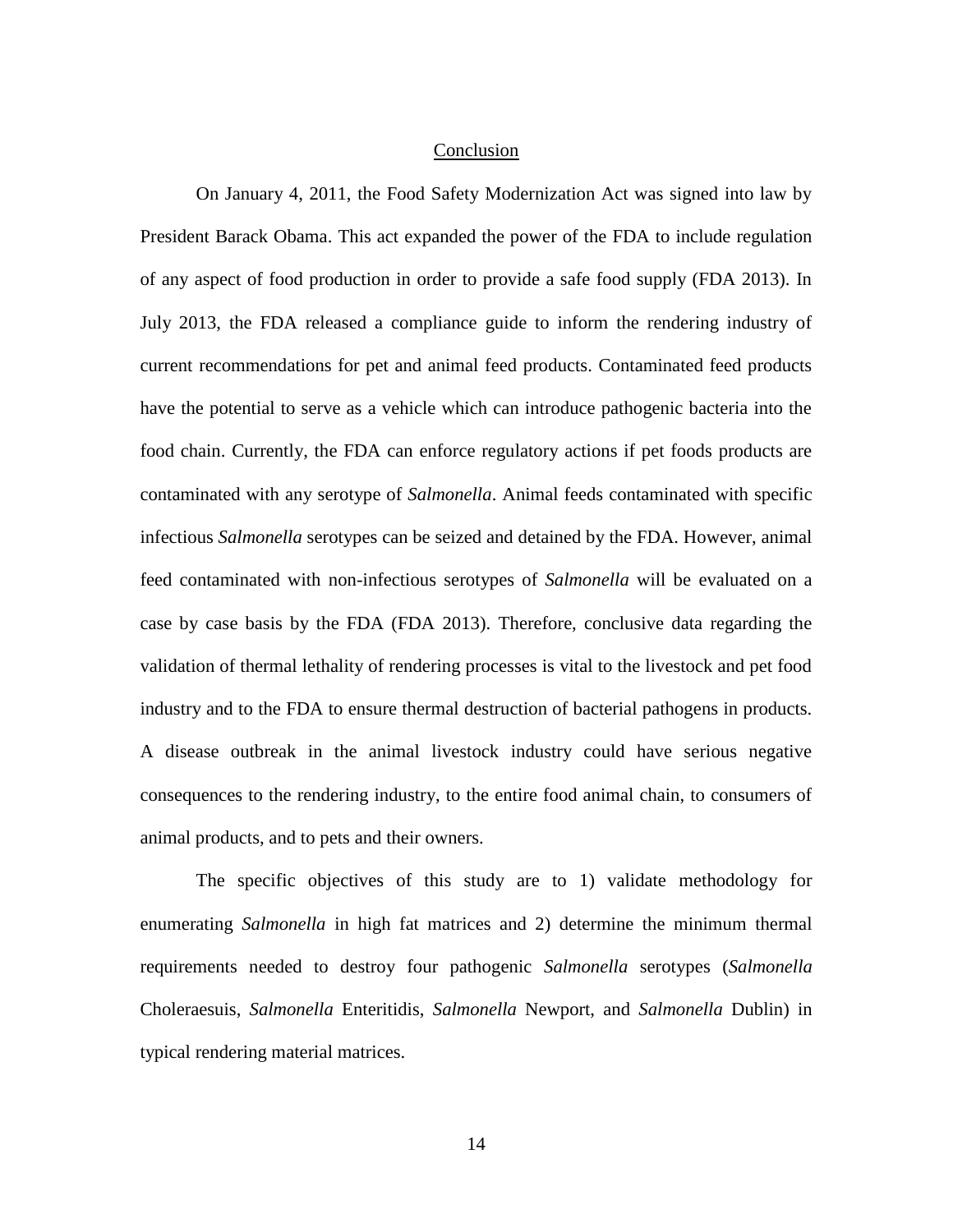#### References

- Anderson, D. 2006. Rendering operations, *In* Essential rendering all about the animal by-Products industry. *Edited by* D.L. Meeker. National Renderers Association, Arlington, V.A. pp. 31-52.
- Andrews, W.H., Bruce, V.R., June, G.A., Sherrod, P., Hammack, T.S., and Amaguana, R.M. 2011. Chapter 5 *Salmonella* [online]. *In* FDA bacteriological analytical manual (BAM). AOAC International, Gaithersburg, M.D. Available from http://www.fda.gov/Food/FoodScienceResearch/LaboratoryMethods/ucm0701 49.htm [accessed 9 April 2013].
- Blackburn, C.W., Curtis, L.M., Humpheson, L., Billon, C., and McClure, P.J. 1997. Development of thermal inactivation models for *Salmonella* enteritidis and *Escherichia coli* 0157:H7 with temperature, pH and NaCl as controlling factors. Int. J. Food Microbiol. **38**: 31-44.
- Bueschelberger, H.G. 2004. Lecithins. *In* Emulsifiers in food technology. *Edited by* R.J. Whitehurst. Blackwell Publishing Ltd., Northampton, England, U.K. pp. 1-29.
- Caparella, T. 2010. Rendered proteins not to blame for *Salmonella* outbreak in eggs. Render. 2010. Available from http://www.rendermagazine.com/articles/2010 issues/2010-october/2010-10- [accessed 9 April 2013].
- Clemen, R.A. 1927. By-products in the packing industry. University of Chicago Press, Chicago, I.L.
- Crump, J.A., Griffin, P.M., and Angulo, F.J. 2002. Bacterial contamination of animal feed and its relationship to human foodborne illness. Clin. Infect. Dis. **35**: 859-865.
- D'Aoust, J.Y., Aris, B.J., Thisdale, P., Durante, A., Brisson, N., Dragon, D., Lachapelle, G., Johnston, M., and Laidley, R. 1975. *Salmonella* eastbourne outbreak associated with chocolate. Can. Inst. Food Sci. Technol*.* **8**: 181-184.
- D'Aoust, J.Y., and Purvis, U. 2009. Isolation and identification of *Salmonella* from foods and environmental samples. *In* Compendium of analytical methods. Vol 2. Government of Canada, Ottawa, Ontario, Canada. Available from http://www.hc-sc.gc.ca/fn-an/res-rech/analymeth/microbio/volume2/mfhpb20-01-eng.php [accessed 9 April 2013].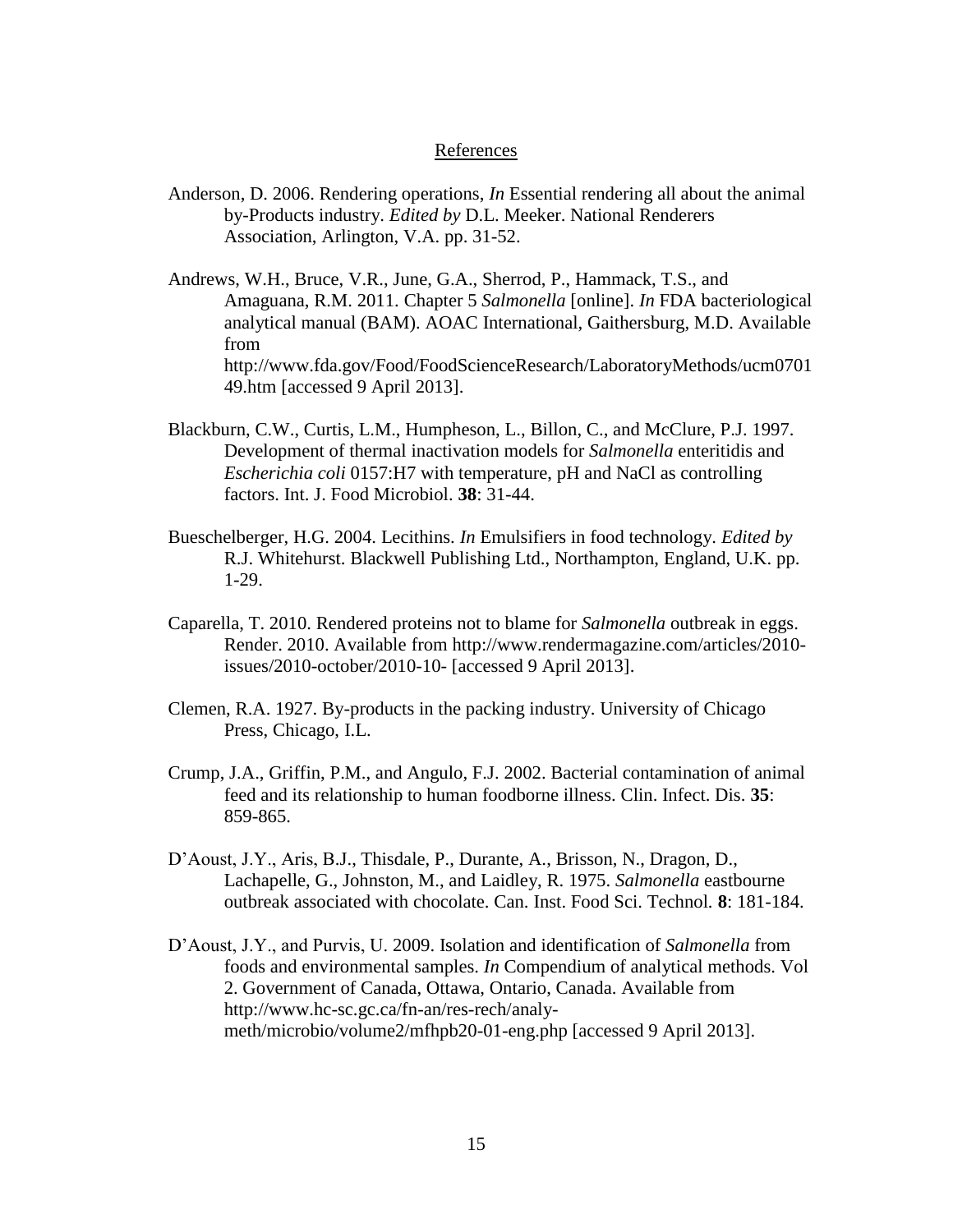- Dos Santos, C.I., Azevêdo, J.A., de Almeida, F.M., Pereira, L.G., de Araújo, G.G., Dos Santos Cruz, C.L., Nogueira, A.S., Souza, L.L., de Oliveira, G.A. Performance and characteristics of carcass and non-carcass components of lambs fed peach-palm by-product [online]. Trop. Anim. Health Prod. Available from http://link.springer.com/article/10.1007%2Fs11250-013-0424- 1/fulltext.html [accessed 26 September 2013].
- Droffner, M.L., and Yamamoto, N. 1992. Procedure for isolation of *Escherichia*, *Salmonella*, and *Pseudomonas* mutants capable of growth at the refractory temperature of 54ºC. J. Microbiol. Methods*.* **14**: 201-206.
- Franco, D.A. 1997. The genus *Salmonella.* Sanitation and hygiene in the production of rendered animal by products. Animal Protein Producers Industry, National Renderers Association, Fats and Proteins Research Foundation, Alexandria, V.A.
- Franco, D.A. 2005. A survey of *Salmonella* serovars and most probable numbers in rendered-animal-protein meals: inferences for animal and human health. J. Environ. Health. **67**: 18-23.
- Glenn, L.M. 2006. Isolation and identification of thermally resistant bacteria in raw poultry rendering materials. M.S. Thesis, Clemson University. Clemson. S.C.
- Goepfert, J.M., Iskander, I.K., and Amundson, C.H. 1970. Relations of the heat resistance of Salmonellae to the water activity of environment. Appl. Microbiol. **19**: 429-433.
- Heldman, D., and Hartel, R. W. (*Editors*). 1998. Principles of food processing. Aspen Publishers, Gaithersburg, M.D.
- Humphrey, T.J., Richardson, N.P., Statton, K.M., and Rowbury, R.J. 1993. Effects of temperature shift on acid and heat tolerance in *Salmonella* enteritidis phage type 4. Appl. Environ. Microbiol. **59**: 3120-3122.
- International Commission on Microbiological Specifications for Foods (ICMSF). 1986. Microorganisms in foods 6. University of Toronto Press, Toronto, Canada.
- Jay, J.M. 2005. Modern food microbiology, 6th Edition. Aspen Publishers Inc., Gaithersburg, M.D.
- Jones, K., and Bradshaw, S.B. 1996. Biofilm formation by the *Enterobacteriaceae*: a comparison between *Salmonella* enteritidis, *E. coli* and a nitrogen fixing strain of *Klebsiella pneumoniae*. J. Appl. Bacteriol. **80**: 458-464.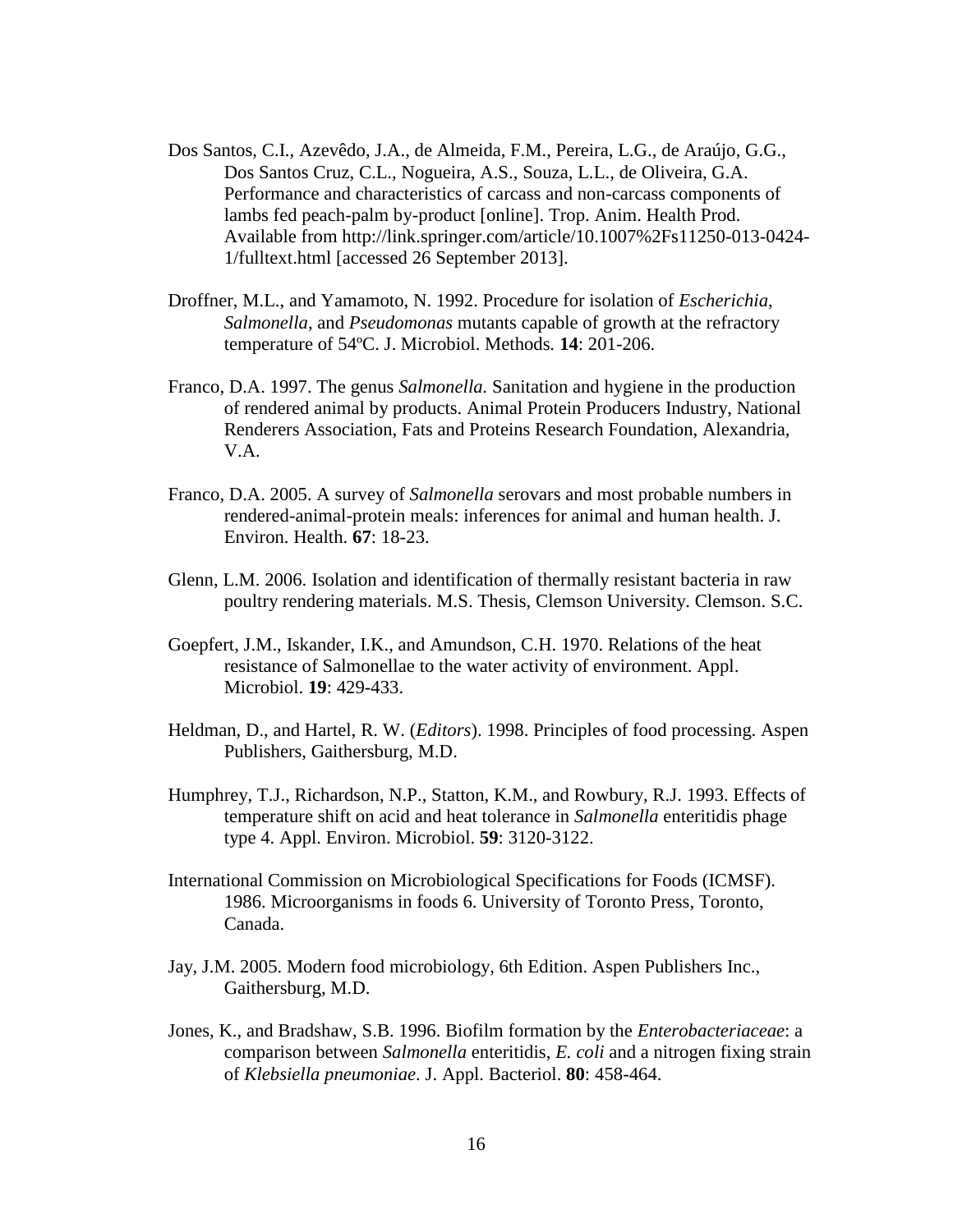- Juneja, V.K., Eblen, B.S., and Ransom, G. 2000. Thermal inactivation of *Salmonella* spp. in chicken broth, beef, pork, turkey and chicken: determination of D- and Z-values. J. Food Sci. **66**: 146-152.
- Kinley, B. 2009. Prevalence and biological control of *Salmonella* contamination in rendering plant environments and the finished rendered meals. Ph.D. Dissertation. Clemson University, Clemson, S.C.
- Kinley, B., Rieck, J., Dawson, P., and Jiang, X. 2010. Analysis of *Salmonella* and enterococci isolated from rendered animal products. Can. J. Microbiol. **56**: 65- 73.
- Kirby, R.M., and Davies, R. 1990. Survival of dehydrated cells of *Salmonella* typhimurium LT2 at high temperatures*.* J. Appl. Microbiol. **68**: 241-246.
- Knox, W.A., Galbraith, N.C., Lewis, M.J., Hickie, G.C., and Johnston, H.H. 1963. A milkborne outbreak of food poisoning due to *Salmonella* Heidelberg. J. Hyg. **61**: 175-185.
- Le Minor, L., Coynault, C., Rhode, R., Rowe, B., and Aleksic, S. 1973. Localisation plasmidique de determinant genetique du caractere atypique "saccharose +" des Salmonella. Ann. Microbiol. **124B**: 295-306.
- Le Minor, L., Coynault, C., and Pessoa, G. 1974. Determinisme plasmidique du caractere atypique "lactose postif" de souches de S. typhimurium et de S. oranienburg isolates au Bresil lors d'epidemies de 1971 a 1973. Ann. Microbiol. **125A**: 261-285.
- Lowry, P.D., Fernando, T., and Gill, C.O. 1979. Spore survival during batch dry rendering of abattoir waste. Appl. Environ. Microbiol. **38**: 335-336.
- Ma L., Zhang, G., Gerner-Smidt, P., Mantripragada, V., Ezeoke, I., and Doyle, M.P. 2009. Thermal inactivation of *Salmonella* in peanut butter. J. Food Prot. **72**: 1596–1601.
- Mackey, B.M., and Derrick C.M. 1986. Elevation of the heat resistance of *Salmonella* typhimurium by sublethal heat shock. J. Appl. Bacteriol. **61**: 389-393.
- Mackey, B.M., and Derrick, C. 1990. Heat shock protein synthesis and thermotolerance in Salmonella typhimurium. J. Appl. Bacteriol. **69**: 373-383.
- McChesney, D.G., Kaplan, G., and Gardner, P. 1995. FDA survey determines *Salmonella* contamination. Feedstuffs. **67**: 20-23.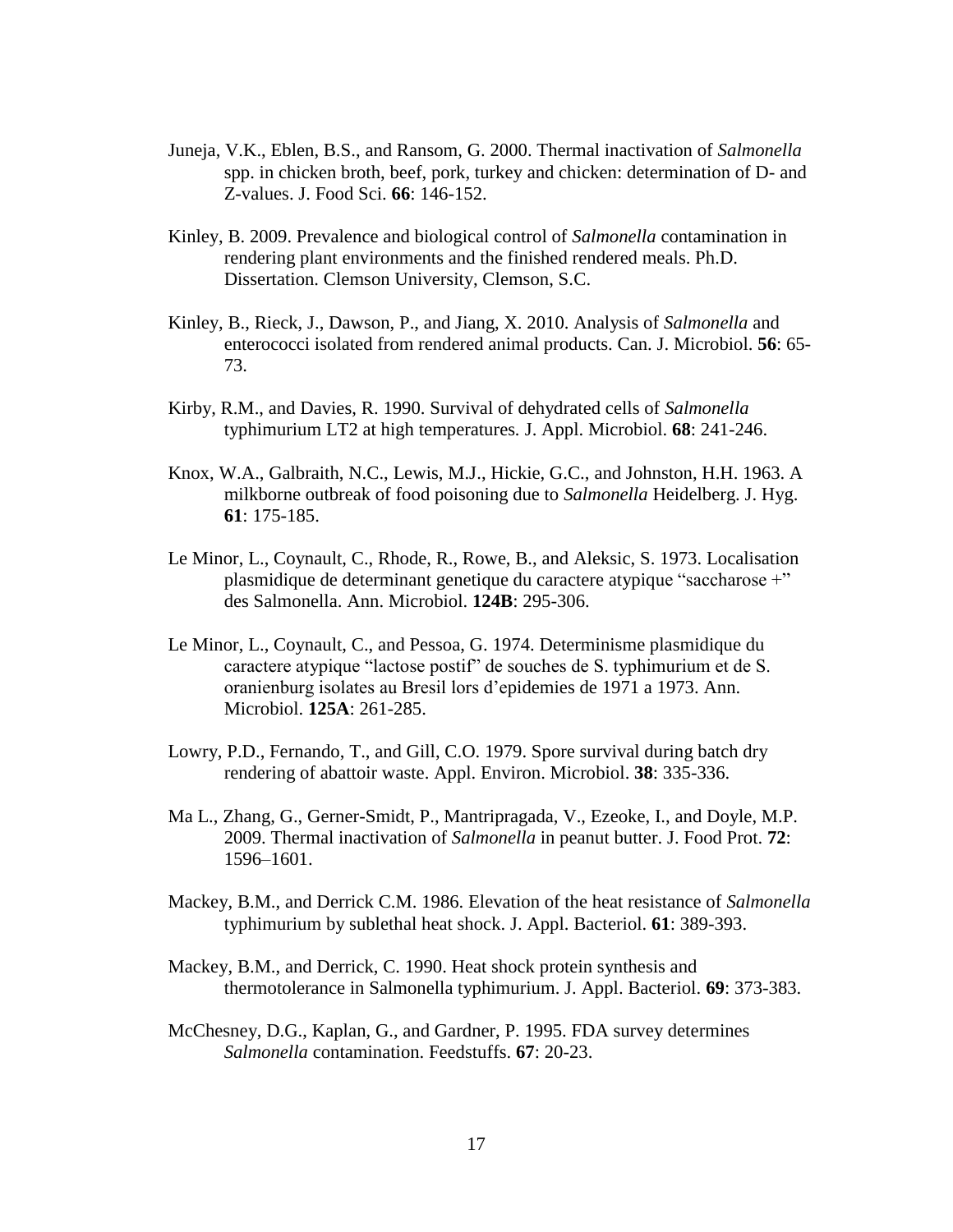- Meeker, D.L., and C.R. Hamilton. 2006. An overview of the rendering industry. *In* Essential rendering all about the animal by-products industry. *Edited by* D.L. Meeker. National Renderers Association, Arlington, V.A. pp. 1-16.
- Mossel, D.A.A., Jongerius, E., and Koopman, M.J. 1965. Sur la nécessité d'une revivification préalable pour le dénombrement des Enterobacteriaceae dans les aliments déshydratés, irradiés ou non. Ann. Inst. Pasteur Lille. **16**: 119–125.
- Murphy, R.Y., Duncan, L.K., Johnson, E.R., Davis, M.D., and Smith, J.N. 2002. Thermal inactivation D- and Z-Values of *Salmonella* serotypes and *Listeria innocua* in chicken patties, chicken tenders, franks, beef patties, and blended beef and turkey patties. J. Food Prot. **65**: 53–60.
- Murphy, R.Y., Osaili, T., Duncan, L.K., and Marcy, J.A. 2004. Thermal inactivation of Salmonella and Listeria monocytogenes in ground chicken thigh/leg meat and skin. Poult. Sci. **83**: 1218-1225.
- Ng, H., Bayne, H. G., and Garibaldi, J. A. 1969. Heat resistance of *Salmonella*: the uniqueness of *Salmonella senftenberg* 775W. Appl. Environ. Microbiol. **17**: 78-82.
- Ockerman, H.W., and Hansen, C.L. 2000. Animal by-product processing and utilization. CRC Press, Taylor & Francis Group, Boca Raton, F.L.
- Orta-Ramirez, A., Price, J.F., Hsu, Y. Veeramuthu, G.J., Cherry-Merritt, J.S. and Smith, D.M. 1997. Thermal inactivation of *Escherichia coli* O157:H7, *Salmonella senftenberg*, and enzymes with potential as time-temperature indicators in ground beef. J. Food Prot. **60**: 471-475.
- Park, E.J., and Kang, D.H. 2008. Fate of *Salmonella* Tennessee in peanut butter at 4 and 22ºC. J. Food Sci. **73**: 82-86.
- Rasmussen, O.G., Hansen, R., Jacobs, N.J., and Wilder, O.H.M.1964. Dry heat resistance of Salmonellae in rendered animal by-products. Poult. Sci. **43**: 1151-1157.
- Reinman, H. 1968. Effect of water activity on the heat resistance of *Salmonella* in "dry" materials. Appl. Microbiolol. **16**: 1621-1622.
- Richardson, L. 2006. Convert waste into biofuel. California Farmer. 2006. Available from http://magissues.farmprogress.com/CLF/CF02Feb06/clf26.pdf [accessed on 9April 2013].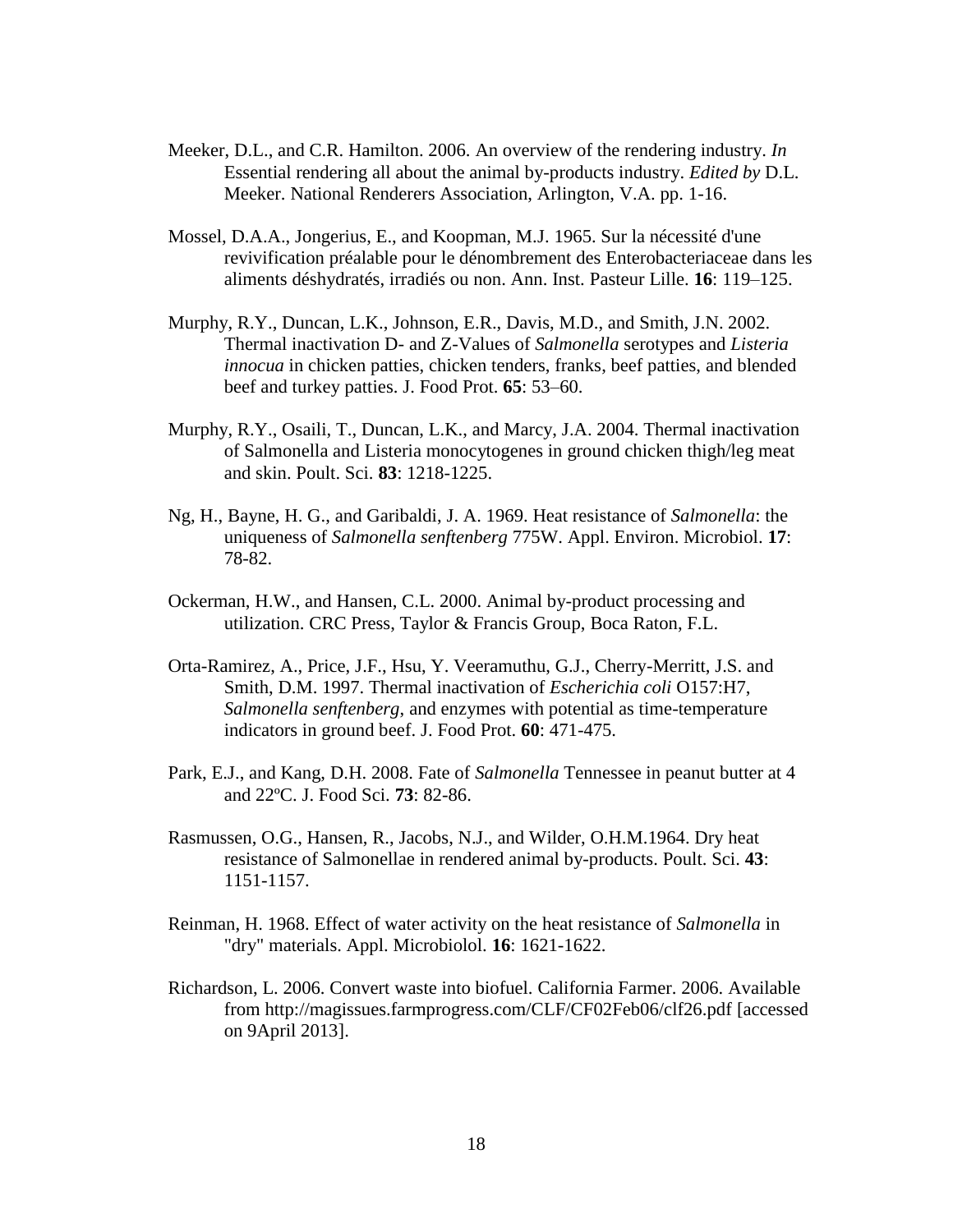- Swingler, G.B. 1982. Meat microbiology. *Edited by* M.H. Brown. Applied Science Pub., London, England, U.K.
- Szuhaj, B.F., and List, G.R. 1985. Lecithins. American Oil Chemists' Society, Urbana, I.L.
- Teixeira. A.A. 2006. Thermal food processing. *Edited by* D. Sun. CRC Press, Taylor & Francis Group, Boca Raton, F.L.
- Troutt, H.F., Schaeffer, D., Kakoma, I., and Pearl, G.G. 2001. Prevalence of selected foodborne pathogens in final rendered products. FPRF Directors Digest #312, Fats and Proteins Research Foundation, Bloomington, I.L.
- United States Food and Drug Administration (FDA). 2006. Guidance for industry: guidance on the labeling of certain uses of lecithin derived from soy under section 403(w) of the federal food, drug, and cosmetic act. United States FDA. Rockville, M.D. Available from http://www.fda.gov/Food/GuidanceRegulation/GuidanceDocumentsRegulator yInformation/LabelingNutrition/ucm059065.htm [accessed 9 April 2013].
- United States Food and Drug Administration (FDA). 2010. Compliance policy guide sec. 690.800 *Salmonella* in animal feed. Draft guidance. United States FDA. Rockville, M.D. Available from http://www.gpo.gov/fdsys/pkg/FR-2010-08- 02/pdf/2010-18873.pdf [accessed on 9 May 2013].
- United States Food and Drug Administration (FDA). Bad bug book.2012. Food-borne pathogenic microorganisms and natural toxins handbook. United States Department of Human and Health Services. United States FDA. Rockville, M.D. Available from http://www.fda.gov/downloads/Food/FoodborneIllnessContaminants/UCM29 7627.pdf [accessed 9 May 2013].
- United States Food and Drug Administration (FDA). 2013. Compliance policy guide sec. 690.800 *Salmonella* in food for animals. United States FDA. Rockville, M.D. Available from https://www.federalregister.gov/articles/2013/07/16/2013-16975/compliancepolicy-guide-sec-690800-salmonella [accessed on 9 August 2013].
- Weete, J.D., Betageri, S., and Griffith, G.L. 1994. Improvement of lecithin as an emulsifier for water-in-oil emulsions by thermalization*.* J. Am. Oil Chem. Soc. **71**: 731–737.
- Wray C., and Wray, A. 2000. *Salmonella* in domestic animals. CABI Publishing, Wallingford, Oxon, United Kingdom.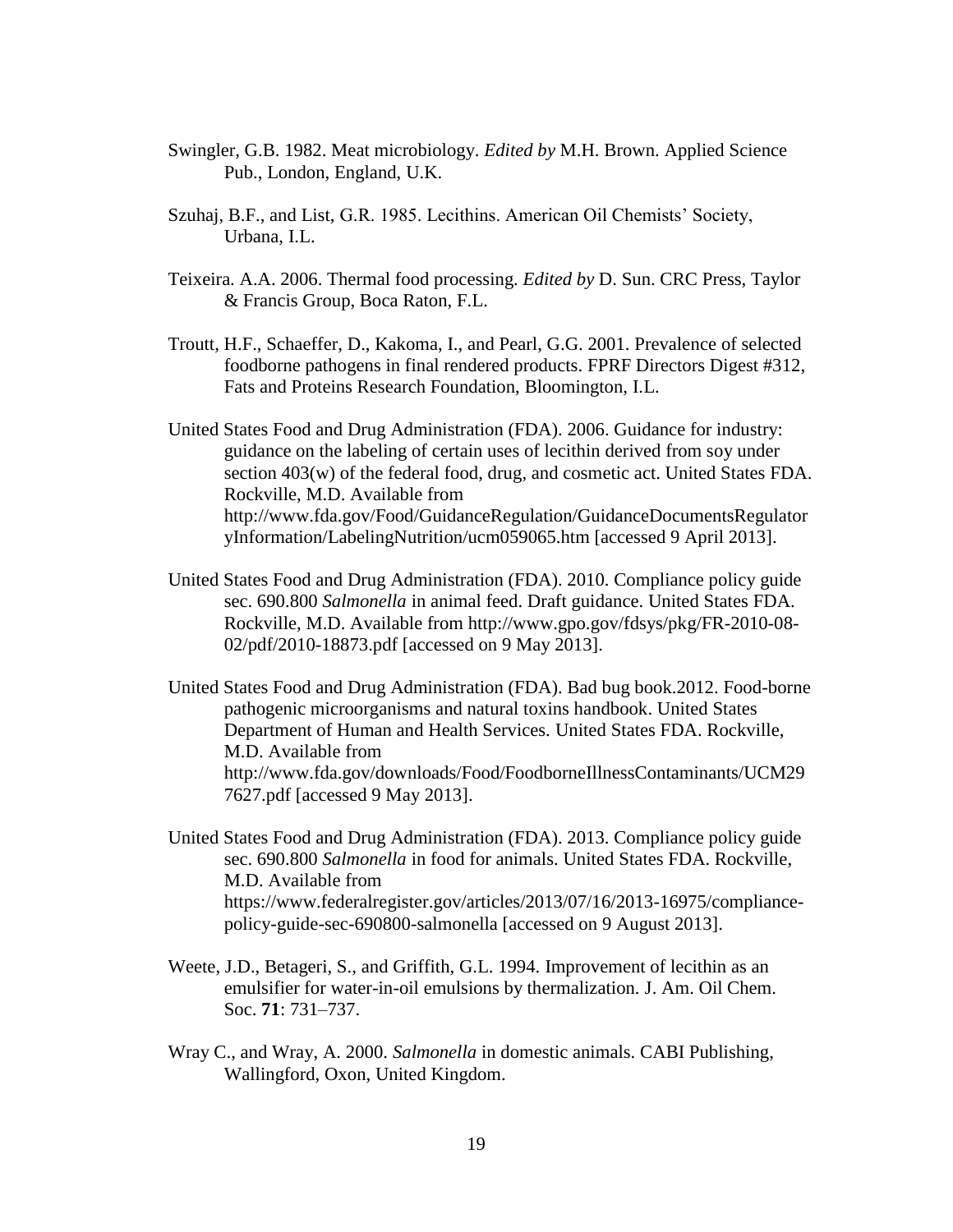Zhang, Y. 2011. Thermal destruction of *Geobacillus stearothermophilus* in rendered animal co-products. M.S. thesis. Clemson University, Clemson, S.C.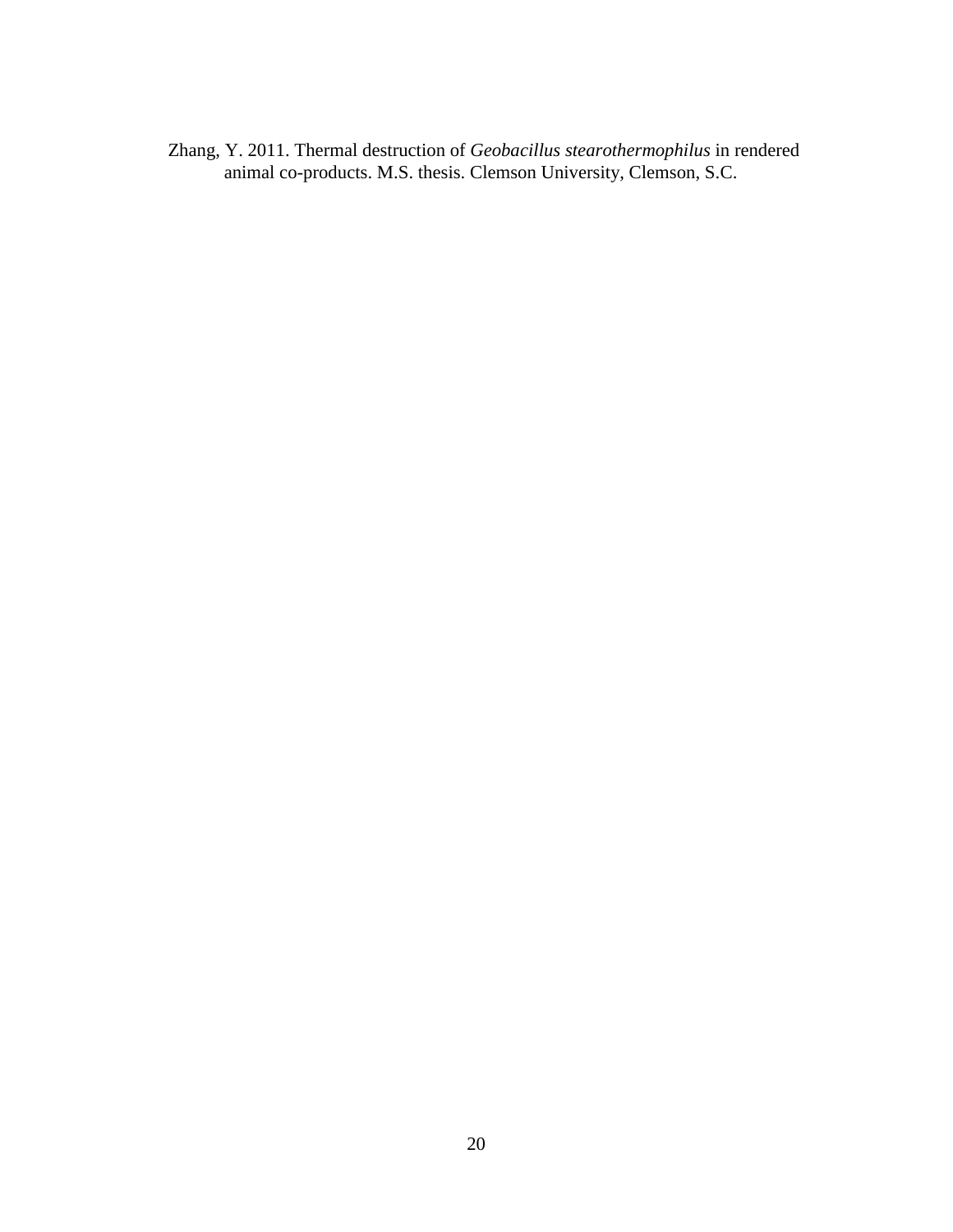#### CHAPTER 2

#### METHOD VALIDATION FOR ENUMERATING BACTERIA IN HIGH FAT MATRICES

#### Abstract

The high fat content of rendered animal co-products has complicated traditional bacterial enumeration methodology. Therefore, it is vital that the rendering industry has accurate enumeration methodologies for pathogenic bacteria in finished products. An objective of this study was to examine the use of the standard Class O phosphate/ magnesium chloride dilution series (Dilution Series A) and a modified (pre-warmed to 32ºC) lecithin phosphate dilution buffer series (Dilution Series B) by comparing mean bacterial counts of a *Salmonella* cocktail in poultry and beef rendering materials. The results of this study did not indicate that the use of a modified buffer to improve enumeration of *Salmonella* from poultry and beef rendering materials. Instead, the results suggested that the use of xylose lysine deoxycholate agar (XLD) with either buffer system would produce accurate enumeration data of *Salmonella* from poultry and beef rendering materials.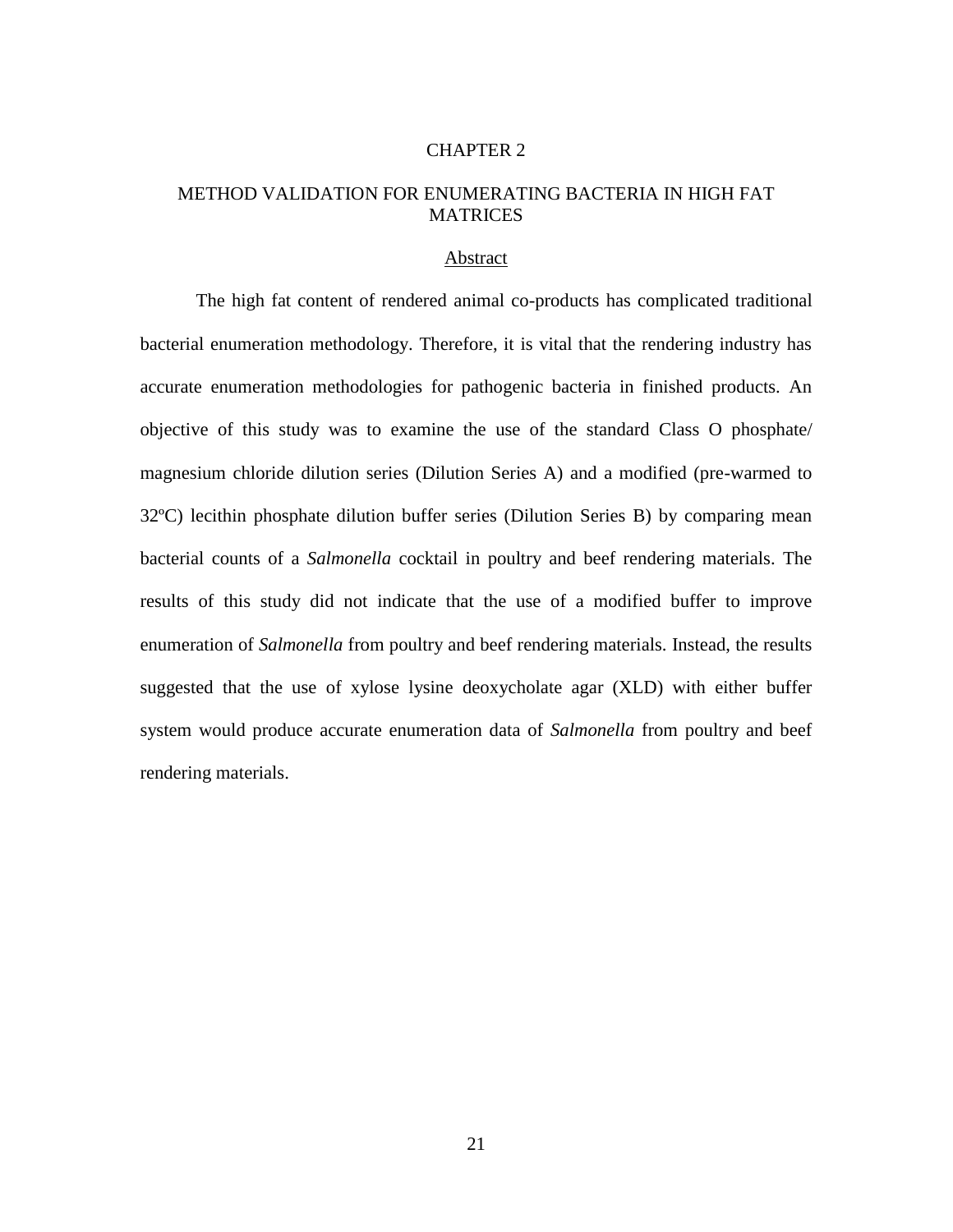#### Introduction

Rendering is the process of converting inedible animal tissue from food animals into granular meals and liquid fats that are used in numerous co-products, including animal feeds, chemical feedstocks, and fertilizers (Meeker and Hamilton 2006). The continuous cooking process used by the rendering industry is reported to be 40 to 90 min at 240 to 290ºF (115.6 to 143.3ºC) (Meeker and Hamilton, 2006). The high temperatures used in the rendering cooking process reduce the number of microorganisms in raw perishable animal tissues. Marginal processing conditions could result in the presence of residual microorganisms in finished products (Crump et al., 2002). Crump et al. (2002) indicated that animal feeds can be a source of contamination of *Salmonella* to humans. Therefore, it is vital to develop accurate enumeration methods for high fat rendering materials.

The high fat content of rendered animal co-products has complicated traditional bacterial enumeration methodology, making it difficult to accurately determine the presence or absence of *Salmonella* in rendering co-products (Glenn 2006). It is hypothesized that this fat content could also entrap the bacterial cells in rendering materials. Therefore, upon serial dilution, the fat globules may not be evenly dispersed throughout dilutions and subsequently not be transferred evenly to plates for enumeration. Inaccurate transference to the microbial media would yield either higher or lower bacterial counts and overall a less accurate method of enumeration. Zhang (2011) determined that the use of lecithin as an emulsifier in dilution buffers appeared to be a promising method to enumerate high fat samples with *Geobacillus stearothermophilus.*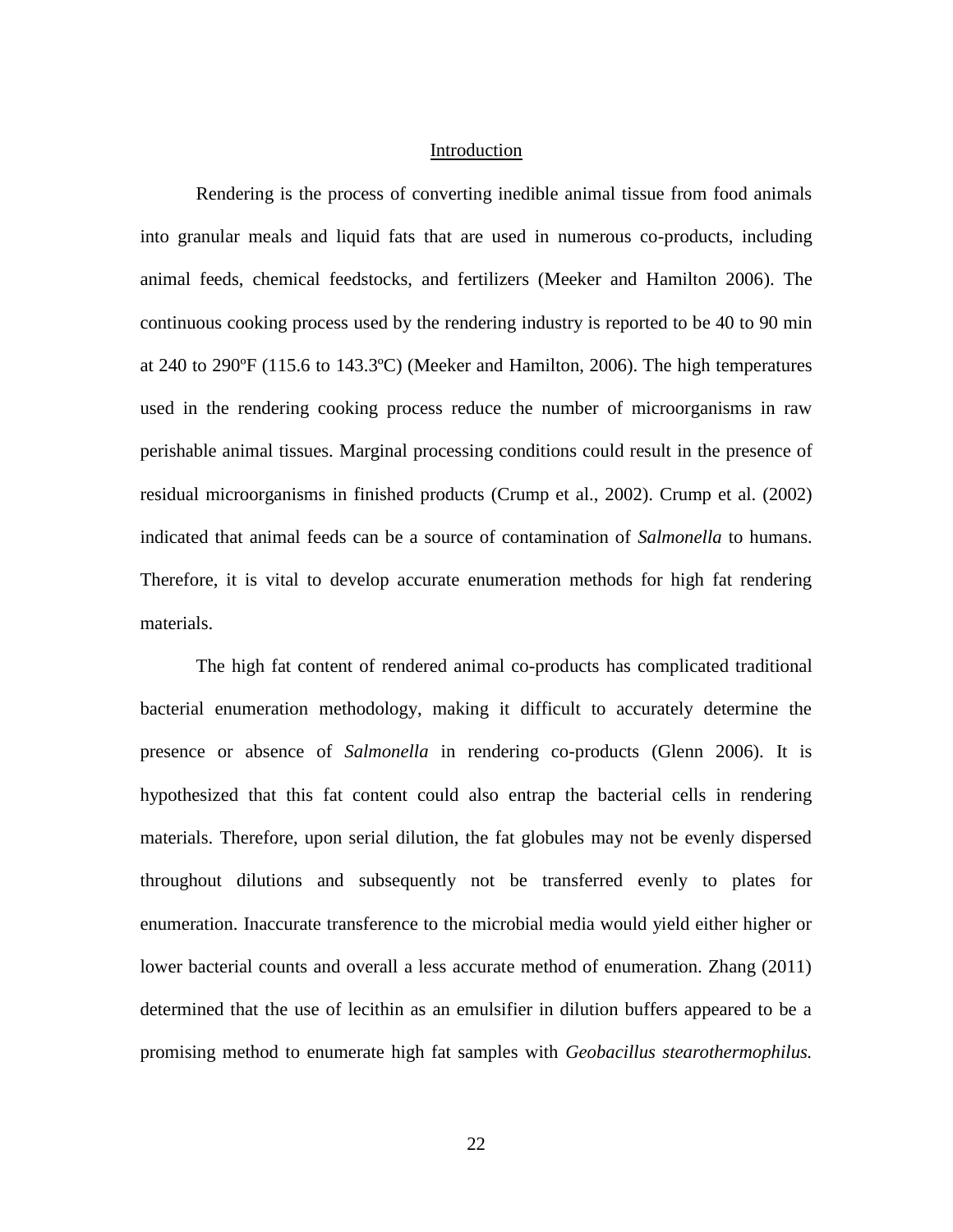Lecithin consists of complex combinations of phospholipids and is a common emulsifier in the food industry (Bueschelberger 2004).

An objective of the study was to examine the use of the standard Class O phosphate/magnesium chloride dilution buffer series and a modified (pre-warmed to 32ºC) lecithin phosphate dilution buffer series by comparing mean bacterial counts of a *Salmonella* cocktail in each poultry and beef rendering materials, adjusted to 50% fat content.

#### Materials and Methods

#### Rendering Sample Preparation

Samples of poultry and beef rendering fat and crax materials were collected on three separate days from rendering plants in the midwestern and southeastern U.S. Crax is a solid material composed of protein, minerals, and residual fat that is discharged from the screw press during the rendering process and is typically further ground into meat and bone meal (Meeker and Hamilton, 2006). Crax samples were submitted in duplicate to the Clemson University Agricultural Services Laboratory for ash, fat, and moisture content analysis. The crax and fat samples were re-mixed to produce 50% fat samples. A food processor was disinfected by rinsing in Antibac B™ (Diversey Corporation, Cincinnatti, OH) dissolved in distilled deionized water (ddH<sub>2</sub>O) (0.6 g per L) for approximately 2 min, followed by rinsing 5 times with sterile ddH<sub>2</sub>O. Particle size was reduced by processing for approximately 10 min on the pulse setting in a disinfected food processor (Robot Coupe Model R2 Ultra, Ridgeland, MS) prior to conducting the experiments. A sterile stainless steel spatula was used to scrape material from the sides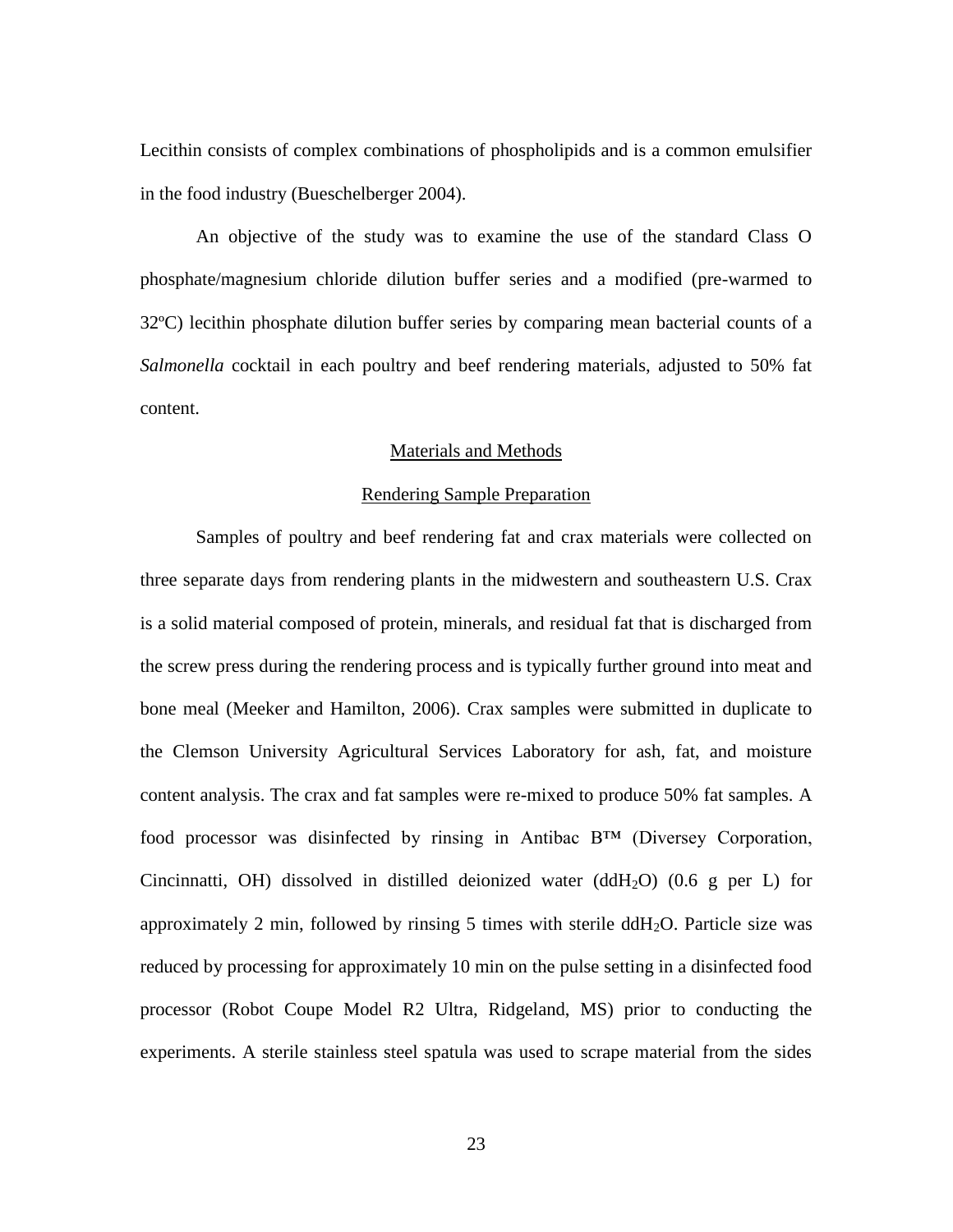during pauses in processing. All samples were stored under refrigeration until needed for experimentation.

### *Salmonella* Preparation

Four pathogenic *Salmonella* recognized by FDA as hazardous for animal feeds (*Salmonella* Choleraesuis (FDA 8326) (SC), *Salmonella* Enteritidis (USDA H4386) (SE)*, Salmonella* Newport (USDA H1073) (SN) and *Salmonella* Dublin (FDA 23742) (SD)) were obtained for this study (FDA 2010; FDA 2013). SE and SN were obtained from Dr. Vijay Jejuna of the USDA Agricultural Research Service, Microbial Food Safety Research Unit, 600 East Mermaid Lane, Room 2129, Wyndmoor, PA 19038. SC and SD were obtained from the food microbiology culture collection of collaborator Dr. Xiuping Jiang at Clemson University.

A preliminary study was conducted to determine the optimal media conditions for *Salmonella* growth. Trypticase soy broth (TSB) (90000-050, VWR Scientific Products, Suwanee, GA), TSB with the addition of 0.1% (wt/vol) yeast extract (MP Biomedicals, LLC, Solon, Ohio), and brain heart infusion broth (BHI) (211059, VWR Scientific Products, Suwanee, GA) were tested. TSB with the addition of 0.1% (wt/vol) yeast extract was chosen as the best media. The media choice was based on highest cell densities determined from optical density measurements (µQuant Universal Microplate Spectrophotometer, Bio-Tek Instruments, Winooski, VT) at 600 nm and dilution plating in duplicate onto bismuth sulfite agar (90003-904, VWR Scientific Products, Suwanee, GA), Hektoen enteric agar (9004-054, VWR Scientific Products), xylose lysine deoxycholate (XLD) (90003-996, VWR Scientific Products), and trypticase soy agar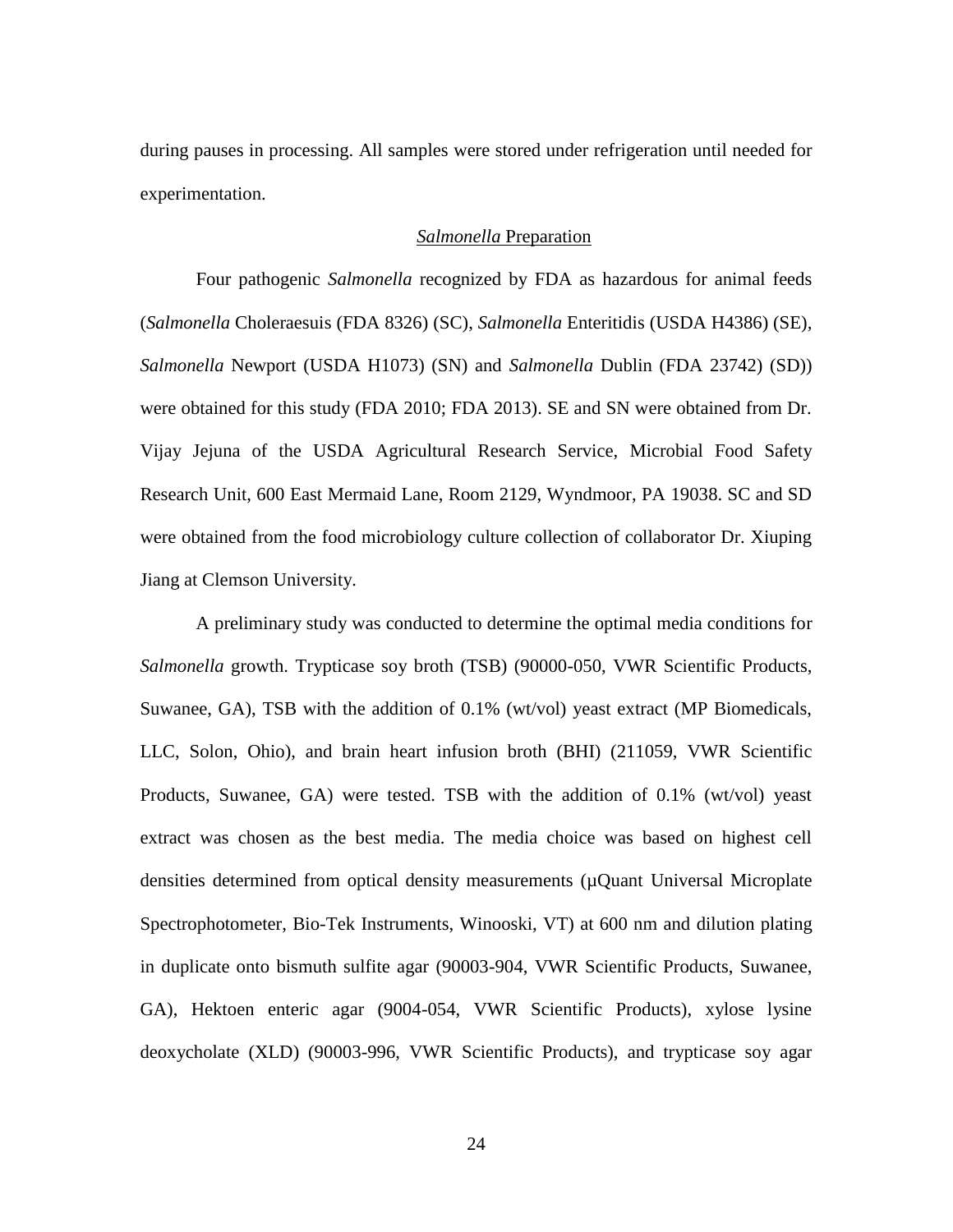(TSA) (90000-050, VWR Scientific Products). Bismuth sulfite agar, Hektoen enteric agar and XLD are selective media used for the detection of *Salmonella* in food products (Andrews et al. 2011).

An additional preliminary study was conducted to determine if any combination of SC, SE, SN or SD promoted or inhibited growth. Overnight cultures were adjusted to 0.5 OD at 600 nm. Flasks of sterile TSB with 0.1% yeast extract were inoculated with equal volumes of each *Salmonella* serotype or combinations of the four serotypes. Cultures were incubated overnight at 35ºC and the OD was measured again to determine if growth had increased or stayed the same. The results indicated that no combination of SC, SE, SN, and SD appeared to enhance or inhibit growth.

For the study, each serotype was grown individually in 1 L TSB (90000-050, VWR Scientific Products, Suwanee, GA). Each overnight culture was washed twice by centrifugation at 7,000 x g for 7 min (GSA rotor, DuPont RC5C Sorvall Instruments Centrifuge, DuPont Company, Newtown, CT) and resuspended in sterile physiological  $(0.85\%)$  saline. Optical density was adjusted to 0.7 (ca.  $10^8$  cfu/mL) at 600 nm and equal volumes of the four cultures were combined in a sterile flask.

# *Salmonella* Enumeration in Rendering Materials

The standard Class O phosphate/magnesium chloride (Wehr and Frank 2004) dilution buffer system (Dilution Series A using diluent a) was compared to a modified dilution system (Dilution Series B) (Fig. 2.1). Dilution Series B was comprised of two modified phosphate/magnesium chloride dilution buffers containing lecithin (AA36486- A1, Alfa Aesar, Ward Hill, MA) at the rate of 2 g per 99 mL (diluent b) and 0.5 g per 99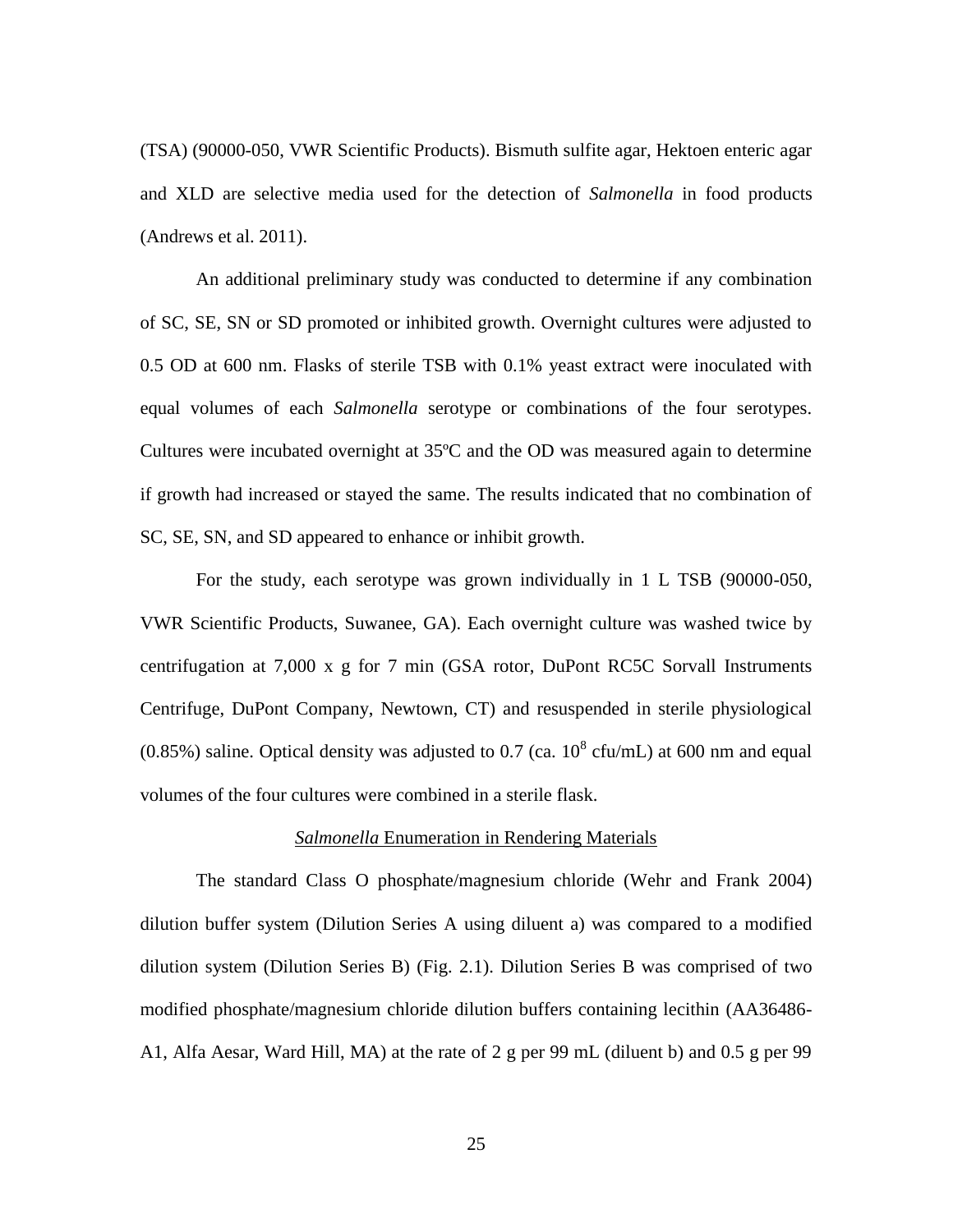mL (diluent c), respectively, for dilution of high fat materials followed by use of standard Class O phosphate/magnesium chloride buffer (diluent a) (Fig. 2.1). Dilution Series A and Dilution Series B were prepared, dispensed in 99 mL aliquots into dilution bottles, and autoclaved (Fig. 2.1). Prior to experimentation, Dilution Series A was stored and used at room temperature (Fig. 2.1). Dilution Series B was pre-warmed to 32ºC (Fig.  $2.1$ ).

A preliminary experiment was conducted to validate the use of 1 mL of a *Salmonella* cocktail in 20 g of each poultry and beef rendering (50% fat) sample. One mL of crystal violet dye (90008-894, VWR Scientific Products, Suwanee, GA) was added to 20 g of each poultry and beef rendering (50% fat) sample in a sterile Whirl-Pak™ sample bag (11216-409, VWR Scientific Products, Suwanee, GA). Crystal violet dye was used to represent the culture. The mixtures were stomached (Laboratory Blender, Stomacher 400, A.J. Seward and Co. Ltd., London, England) for 2 min on the high setting. Subsamples were observed for color uniformity using a microscope (Carl Zeiss, Photomicroscope III, Oberkochen, West Germany) at 10x and 40x magnification. Results indicated that a 1:20 ratio of culture to sample would allow for even distribution of culture throughout each of the poultry and beef rendering samples.

One mL (ca.  $10^8$  cfu./mL) of a *Salmonella* cocktail was added to each 20 g poultry and beef rendering sample (50% fat content) in a sterile Whirl-Pak™ sample bag. The mixtures were stomached for 2 min on the high setting. Subsamples of the mixture were diluted using each Dilution Series A and Dilution Series B. Dilutions were carried out to the  $10^{-9}$  dilution (Fig. 2.1) and plated in duplicate onto bismuth sulfite agar, Hektoen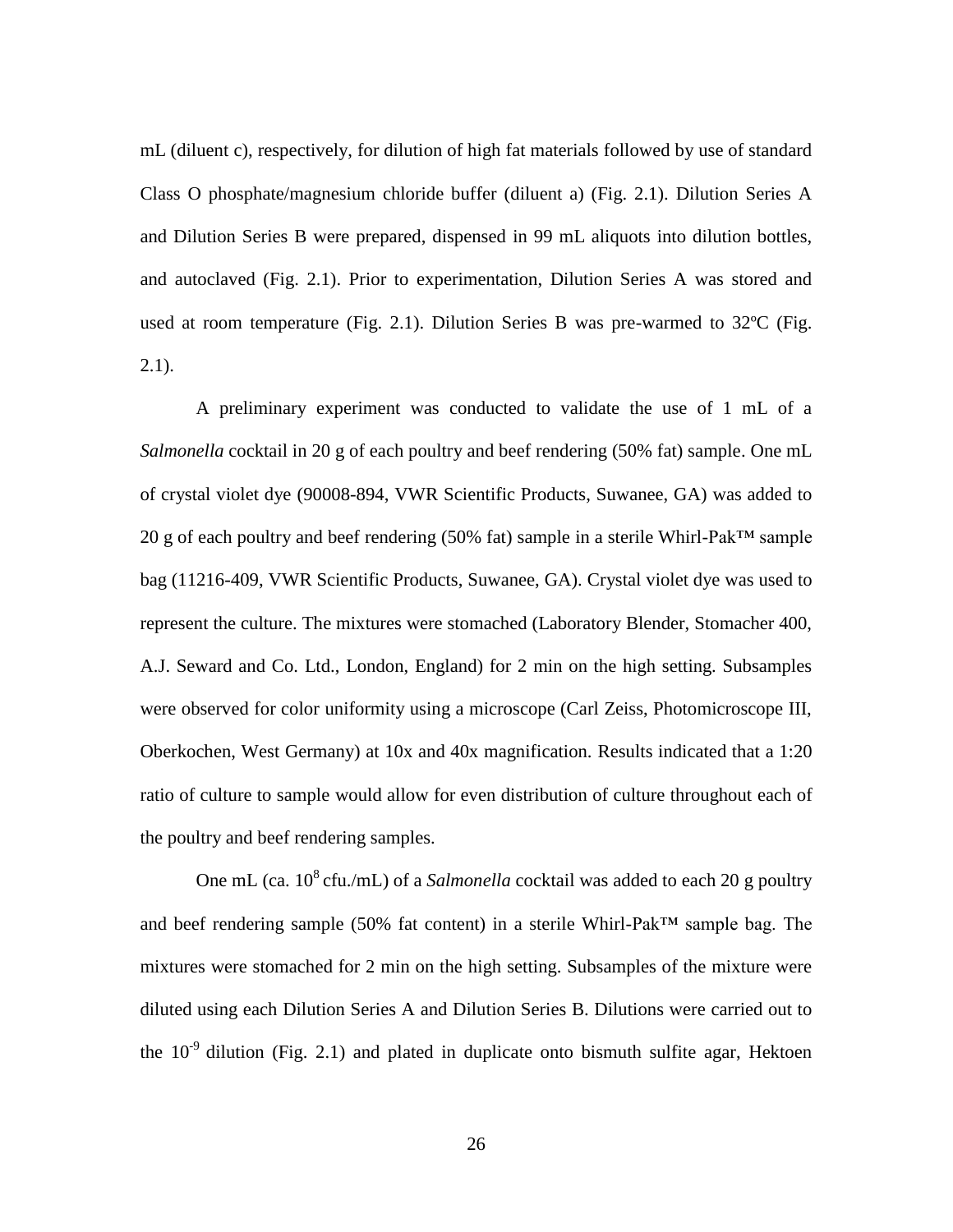enteric agar, XLD, and TSA. Controls included media and diluent sterility controls as well as uninoculated rendering samples (50% fat). Plates were incubated overnight at 35ºC and enumerated.

### Statistical Analysis

The mean bacterial counts of the *Salmonella* cocktail obtained from the culture controls and inoculated samples were converted to  $log_{10}$  cfu/g values  $\pm$  standard error. The mean bacterial counts of the culture controls diluted in the standard Dilution Series A and the mean bacterial counts of the inoculated samples plated onto the same media were compared using a two-tailed, paired Student's t tests in Microsoft Excel<sup>®</sup> (Microsoft<sup>®</sup>, 2010) to determine statistical significance at alpha=0.05.

### Results

The analysis of the beef rendering materials  $(n=6)$  indicated the average fat content ranged from 9.9% to 13.8%, average ash content ranged from 20.6% to 33.5%, and average moisture content ranged from 2.1% to 3.3%. Averaged analysis data for each pair of duplicate samples (Day 1, Day 2, Day 3) were used to prepare 50% fat materials for this study.

Despite the type of media, the mean bacterial counts obtained from *Salmonella*  cocktail culture controls diluted in Dilution Series A were not significantly different (P<0.05) from the mean bacterial counts of the *Salmonella* cocktail culture controls diluted in the standard Dilution Series B (Table 2.1). The mean bacterial counts of 6.01 $\pm$ 0.28 and 5.77 $\pm$ 0.30 log<sub>10</sub> cfu/g were obtained from the inoculated poultry rendering samples diluted with each Dilution Series A and Dilution Series B, respectively, and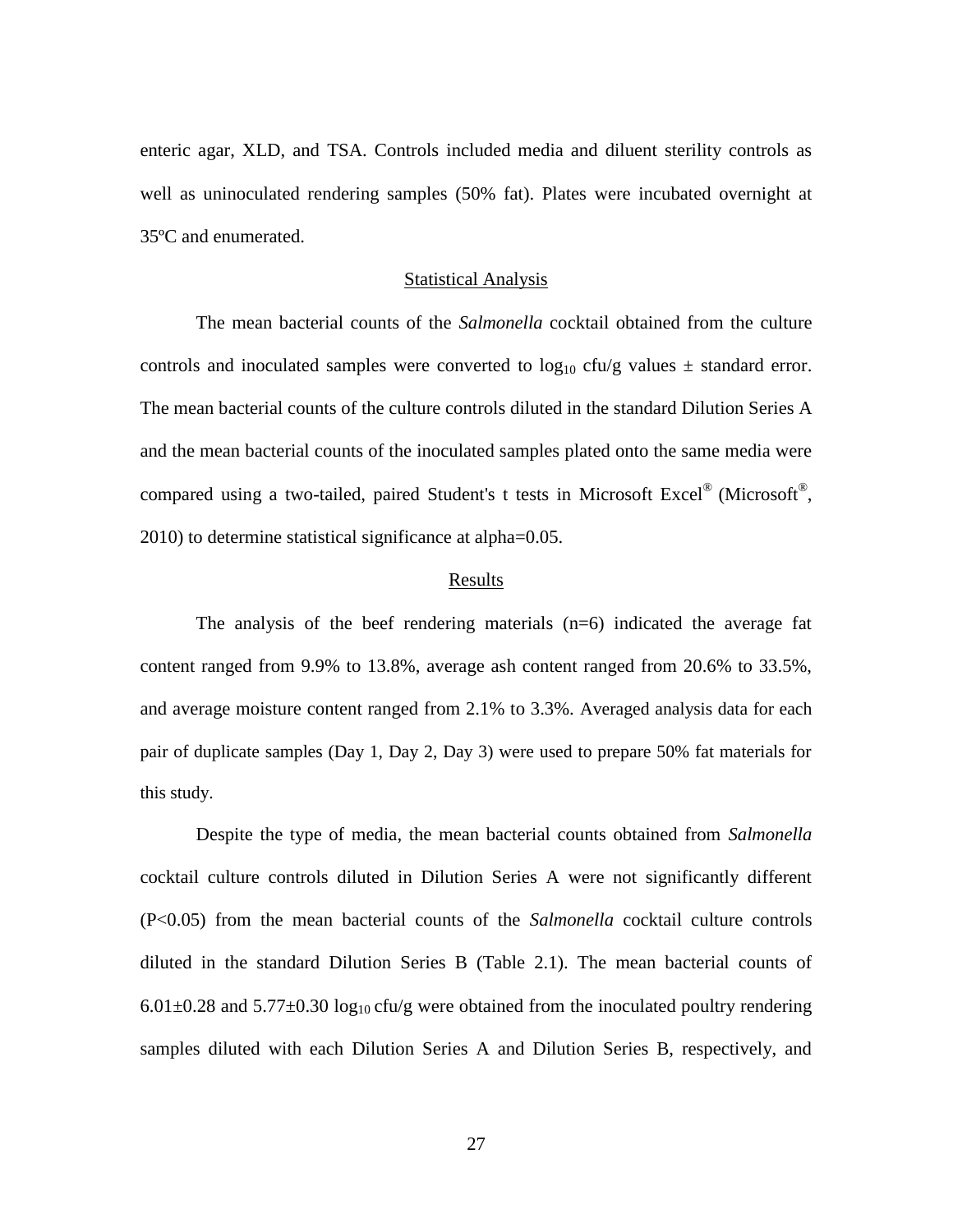plated onto bismuth sulfite agar. However, the mean bacterial counts in poultry rendering materials were statistically different than the *Salmonella* culture control when it was diluted with the standard Dilution Series A and plated onto bismuth sulfite agar  $(P<0.05)$ (Table 2.1).

Enumeration data revealed mean bacterial counts of  $7.46\pm0.99$  and  $6.48\pm1.00$  $log_{10}$  cfu/g from the inoculated poultry rendering samples diluted with each Dilution Series A and Dilution Series B, accordingly, and plated onto Hektoen Enteric agar. These mean bacterial counts were not statistically different than the *Salmonella* culture control diluted with the standard Dilution Series A and plated onto Hektoen Enteric agar (P<0.05) (Table 2.1).

The mean bacterial counts of  $8.14 \pm 1.76$  and  $7.81 \pm 1.45$  log<sub>10</sub> cfu/g obtained from the inoculated poultry rendering samples diluted with each Dilution Series A and Dilution Series B, respectively, and plated onto XLD. These mean bacterial counts were not statistically different than the *Salmonella* culture control diluted with the standard Dilution Series A and plated onto XLD  $(P<0.05)$  (Table 2.1).

Enumeration of inoculated poultry rendering samples diluted with each Dilution Series A and Dilution Series B revealed the mean bacterial counts of 6.80±0.88 and 7.10 $\pm$ 0.85 log<sub>10</sub> cfu/g, accordingly, on TSA. These mean bacterial counts were not statistically different than the *Salmonella* culture control diluted with the standard Dilution Series A and plated onto TSA (P<0.05) (Table 2.1).

The mean bacterial counts of 7.45 $\pm$ 0.99 and 6.47  $\pm$ 0.99 log<sub>10</sub> cfu/g obtained from the inoculated beef rendering samples diluted with each Dilution Series A and Dilution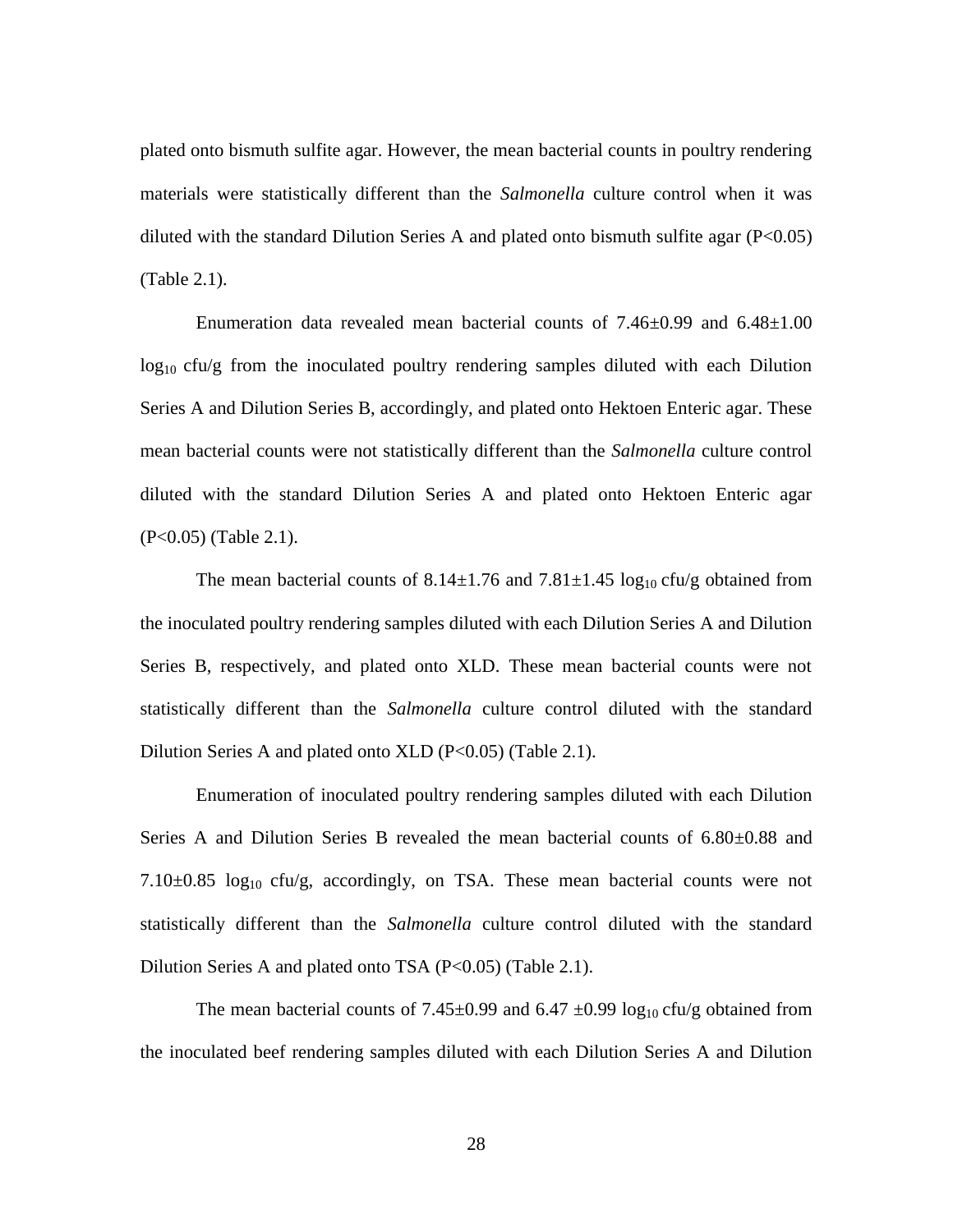Series B, respectively, were not statistically different than the *Salmonella* culture control on bismuth sulfite agar (P<0.05) (Table 2.1).

Enumeration data revealed the mean bacterial counts of  $5.53\pm0.03$  and  $5.53\pm0.03$  $log_{10}$  cfu/g from the inoculated beef rendering samples diluted with each Dilution Series A and Dilution Series B, accordingly, and plated on Hektoen Enteric agar. These mean bacterial counts were statistically different than the *Salmonella* culture control on Hektoen Enteric agar (P<0.05) (Table 2.1).

Enumeration of inoculated beef rendering samples diluted with each Dilution Series A and Dilution Series B revealed the mean bacterial counts of  $7.14 \pm 1.67$  and 7.14 $\pm$ 1.67 log<sub>10</sub> cfu/g, respectively, on XLD. These mean bacterial counts were not statistically different than the *Salmonella* culture control on XLD (P<0.05) (Table 2.1).

The mean bacterial counts of  $5.55\pm0.06$  and  $5.51\pm0.03$  log<sub>10</sub> cfu/g enumerated from the inoculated beef rendering samples diluted with each Dilution Series A and Dilution Series B, accordingly, on TSA. These mean bacterial counts were statistically different than the *Salmonella* culture control on TSA (P<0.05) (Table 2.1).

# **Discussion**

In this study, Dilution Series A and Dilution Series B were used to enumerate the *Salmonella* cocktail. The mean bacterial counts obtained from the culture controls enumerated with each dilution series were not statistically different despite the media used  $(P<0.05)$  (Table 2.1). There results indicated that the addition of the emulsifier lecithin to the dilution buffer did not inhibit or promote the growth of the *Salmonella*  cocktail. The *Salmonella* cocktail enumeration data were compared for Dilution Series A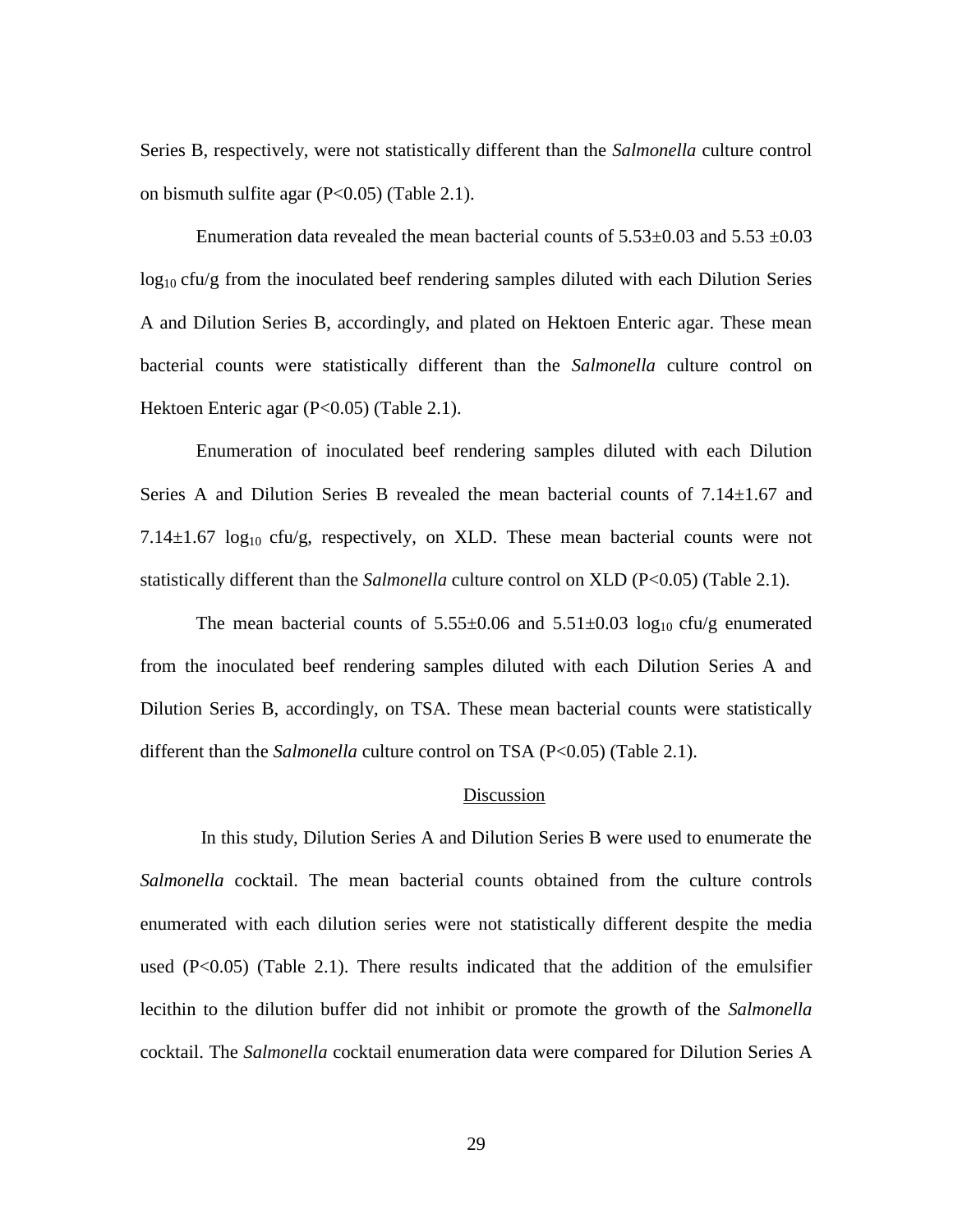and Dilution Series B in each poultry and beef rendering materials. The mean bacterial counts enumerated from the inoculated poultry rendering samples, serially diluted in each Dilution Series A and Dilution Series B and plated onto bismuth sulfite agar were significantly lower than the mean bacterial counts obtained from the *Salmonella* cocktail culture on bismuth sulfite agar  $(P<0.05)$  (Table 2.1). An explanation for the lower bacterial counts from the poultry rendering samples is not known, but could include dilution error, presence of free fatty acids, entrapment of the bacteria in bones particles or coating of the bacteria by fat. In previous studies on raw poultry rendering materials, Glenn (2006) determined standard phosphate buffer serial dilutions produced irregular microbial enumeration results. Due to the high fat content of the rendering materials, it was revealed that the immiscibility of fat in the aqueous buffer caused the erroneous results. Glenn (2006) indicated that the fat may have entrapped the bacteria in the rendering materials. Additionally, the fat globules may not have dispersed evenly throughout dilutions due to the use of aqueous buffers and subsequently not transferred accurately to plates for enumeration (Glenn 2006). The 50% fat content in the poultry rendering materials used in this study may have entrapped the bacterial cells leading to lower bacterial counts.

The mean bacterial counts enumerated from the inoculated beef samples diluted with each Dilution Series A and Dilution Series B were significantly lower (P<0.05) than *Salmonella* cocktail controls on Hektoen Enteric agar and TSA (Table 2.1). Possible reasons for the lower bacterial counts from the beef rendering samples would be the same as above. Despite the dilution series used, these results suggested that the *Salmonella*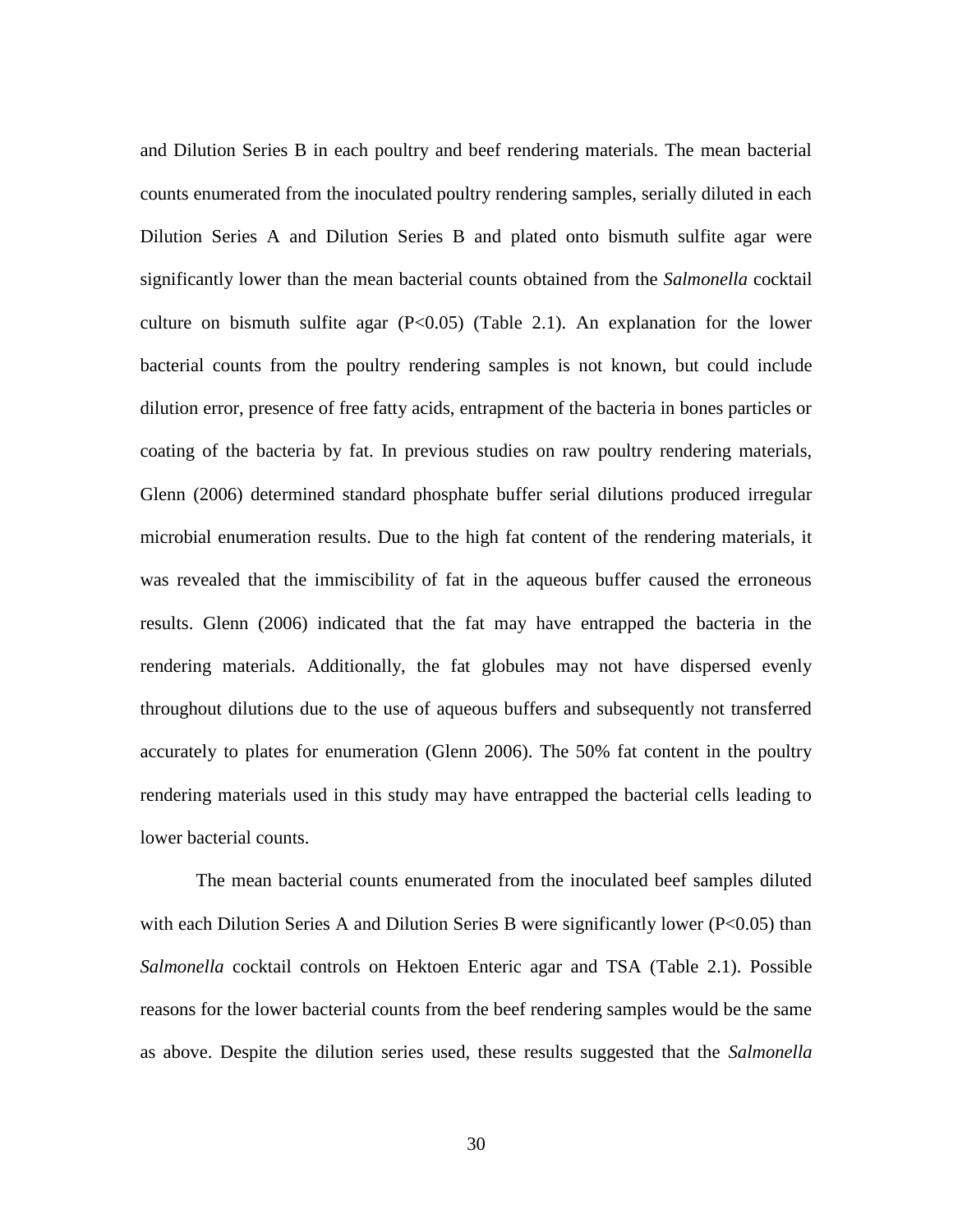cocktail was accurately enumerated from beef and poultry rendering materials containing 50% fat content on XLD agar. XLD is a selective media used for the detection of *Salmonella*. In this study, XLD appeared to be a better selective media for the SC, SE, SN and SD than Hektoen Enteric or bismuth sulfite. It should also be noted that the black *Salmonella* colonies on the red XLD were easier to distinguish than the black colonies on the light green-yellow bismuth sulfite agar or the green colonies with black centers on the dark green Hektoen enteric agar.

The results of this study did not suggest the use of a modified buffer to improve enumeration of *Salmonella* from poultry and beef rendering materials. Instead, the results suggested that the use of XLD with either buffer system would produce accurate enumeration data of *Salmonella* from poultry and beef rendering materials. This research was a preliminary step toward improving enumeration methods for the detection of pathogenic bacterial species in high fat products.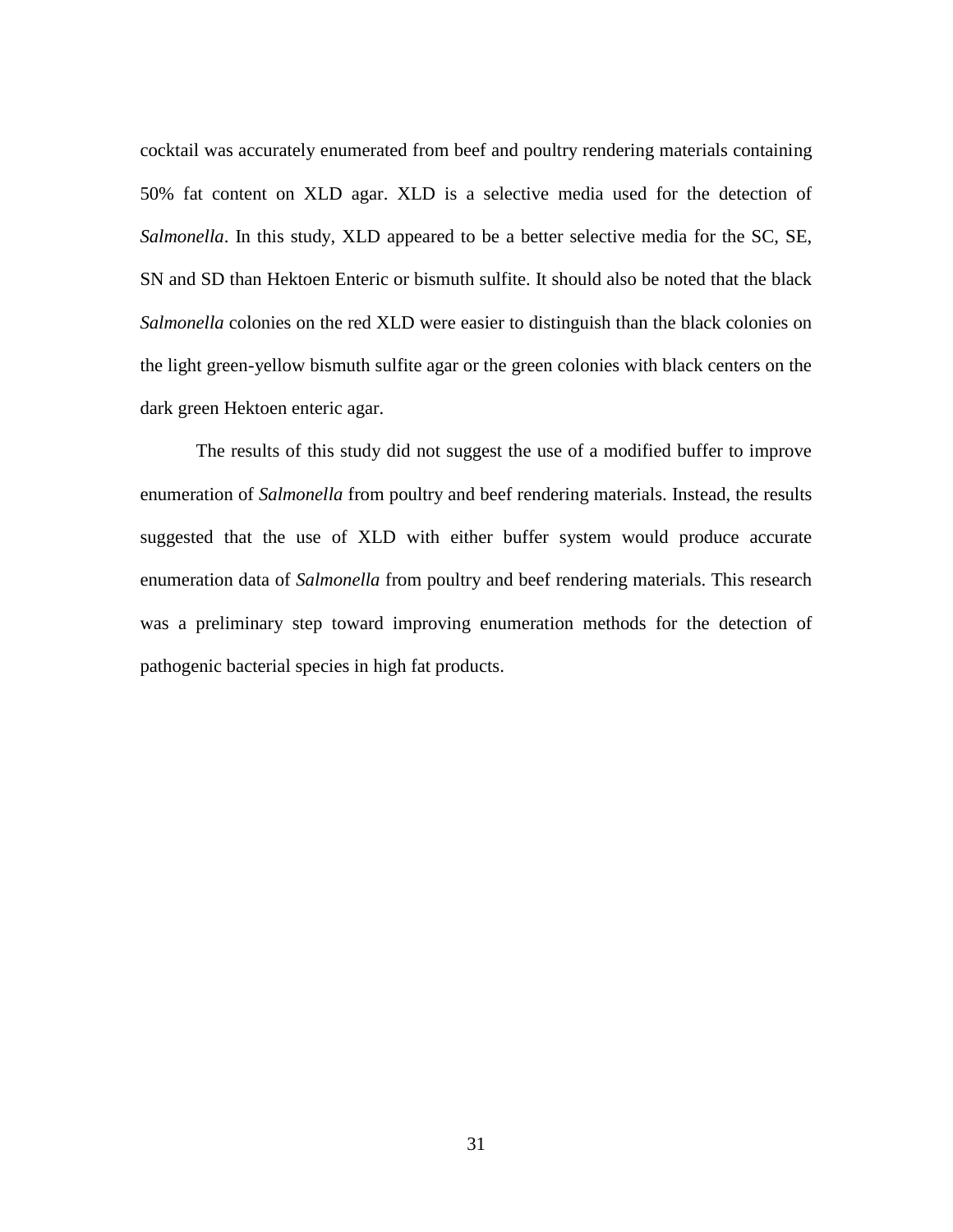Dilution Series A: Standard phosphate magnesium chloride buffer system (all bottles at room temperature).



Figure 2.1. Diagram of two buffer systems used for serially diluting rendering materials. Diluent a represents a 99 mL of phosphate/ magnesium chloride buffer. Diluent b represents a 2 g lecithin/99 mL of phosphate/ magnesium chloride buffer. Diluent c represents a 0.5 g lecithin/100 mL of phosphate/ magnesium chloride buffer.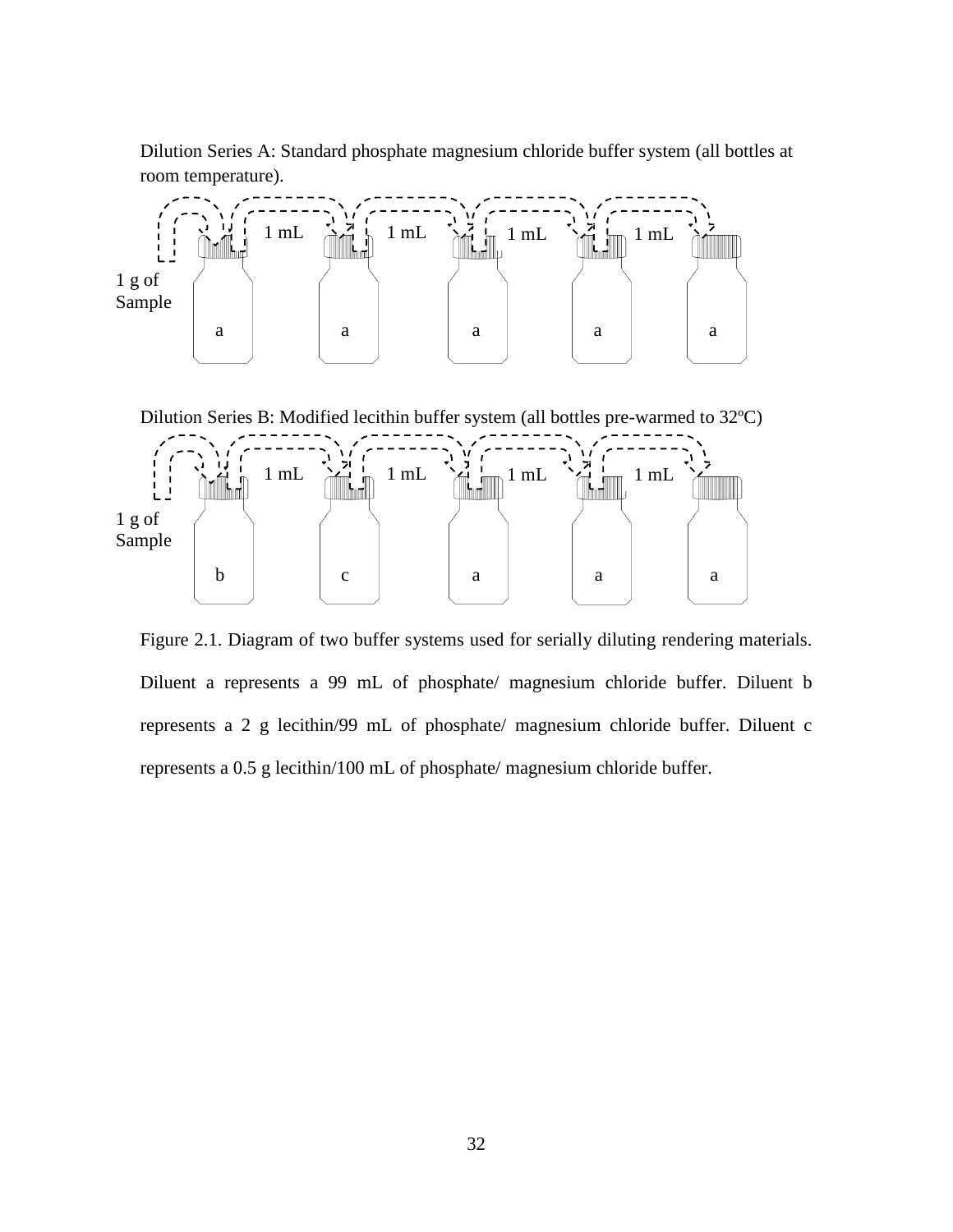| Sample     | <b>Dilution Series</b> | Media                  | Mean Bacterial Count <sup>1</sup>     | $P-Value2$ |
|------------|------------------------|------------------------|---------------------------------------|------------|
|            |                        |                        | $log_{10}$ cfu/g $\pm$ standard error |            |
| Salmonella | $\mathbf{A}$           | <b>Bismuth Sulfite</b> | $7.71 \pm 0.10$ <sup>aefmn</sup>      |            |
| Salmonella | $\mathbf{A}$           | Hektoen Enteric        | $7.69 \pm 0.49$ bghop                 |            |
| Salmonella | A                      | <b>XLD</b>             | $8.85{\pm}0.89$ cijqr                 |            |
| Salmonella | A                      | <b>TSA</b>             | $8.21 \pm 0.27$ <sup>dklst</sup>      |            |
| Salmonella | B                      | <b>Bismuth Sulfite</b> | $7.45 \pm 0.18$ <sup>a</sup>          | 0.45       |
| Salmonella | B                      | Hektoen Enteric        | $7.10\pm0.31^{b}$                     | 0.54       |
| Salmonella | B                      | <b>XLD</b>             | $9.19 \pm 0.64$ <sup>c</sup>          | 0.45       |
| Salmonella | B                      | <b>TSA</b>             | $7.91 \pm 0.35$ <sup>d</sup>          | 0.33       |
| Poultry    | $\mathbf{A}$           | <b>Bismuth Sulfite</b> | $6.01 \pm 0.28$ <sup>e</sup>          | $0.02^*$   |
| Poultry    | B                      | <b>Bismuth Sulfite</b> | $5.77 \pm 0.30$ <sup>f</sup>          | $0.03*$    |
| Poultry    | A                      | Hektoen Enteric        | $7.46 \pm 0.99$ <sup>g</sup>          | 0.81       |
| Poultry    | B                      | Hektoen Enteric        | $6.48 \pm 1.00^{\mathrm{h}}$          | 0.14       |
| Poultry    | $\mathbf{A}$           | <b>XLD</b>             | $8.14 \pm 1.76$ <sup>i</sup>          | 0.50       |
| Poultry    | B                      | <b>XLD</b>             | $7.81 \pm 1.45$ <sup>j</sup>          | 0.20       |
| Poultry    | $\mathbf{A}$           | <b>TSA</b>             | $6.80 \pm 0.88$ <sup>k</sup>          | 0.15       |
| Poultry    | B                      | <b>TSA</b>             | $7.10 \pm 0.85$ <sup>1</sup>          | 0.28       |
| Beef       | $\mathbf{A}$           | <b>Bismuth Sulfite</b> | $7.45 \pm 0.99$ <sup>m</sup>          | 0.84       |
| Beef       | B                      | <b>Bismuth Sulfite</b> | $6.47 \pm 0.99$ <sup>n</sup>          | 0.30       |
| Beef       | $\mathbf{A}$           | Hektoen Enteric        | $5.53 \pm 0.03$ <sup>o</sup>          | $0.05*$    |
| Beef       | B                      | Hektoen Enteric        | 5.53 $\pm$ 0.03 <sup>p</sup>          | $0.05*$    |
| Beef       | $\mathbf{A}$           | <b>XLD</b>             | $7.14 \pm 1.67$ <sup>q</sup>          | 0.21       |
| Beef       | B                      | <b>XLD</b>             | $7.14 \pm 1.67$ <sup>r</sup>          | 0.21       |
| Beef       | $\mathbf{A}$           | <b>TSA</b>             | $5.55 \pm 0.06$ <sup>s</sup>          | $0.01*$    |
| Beef       | B                      | <b>TSA</b>             | $5.51 \pm 0.03$ <sup>t</sup>          | $0.01*$    |

Table 2.1. Comparison of mean bacterial counts from each poultry and beef rendering material using each dilution series to a standard culture control (n=6).

<sup>1</sup> Values with the same superscripts (a-t) indicate the mean bacterial counts compared using two-tailed, paired Student's t tests.

 $2$ indicates statistical difference at P<0.05.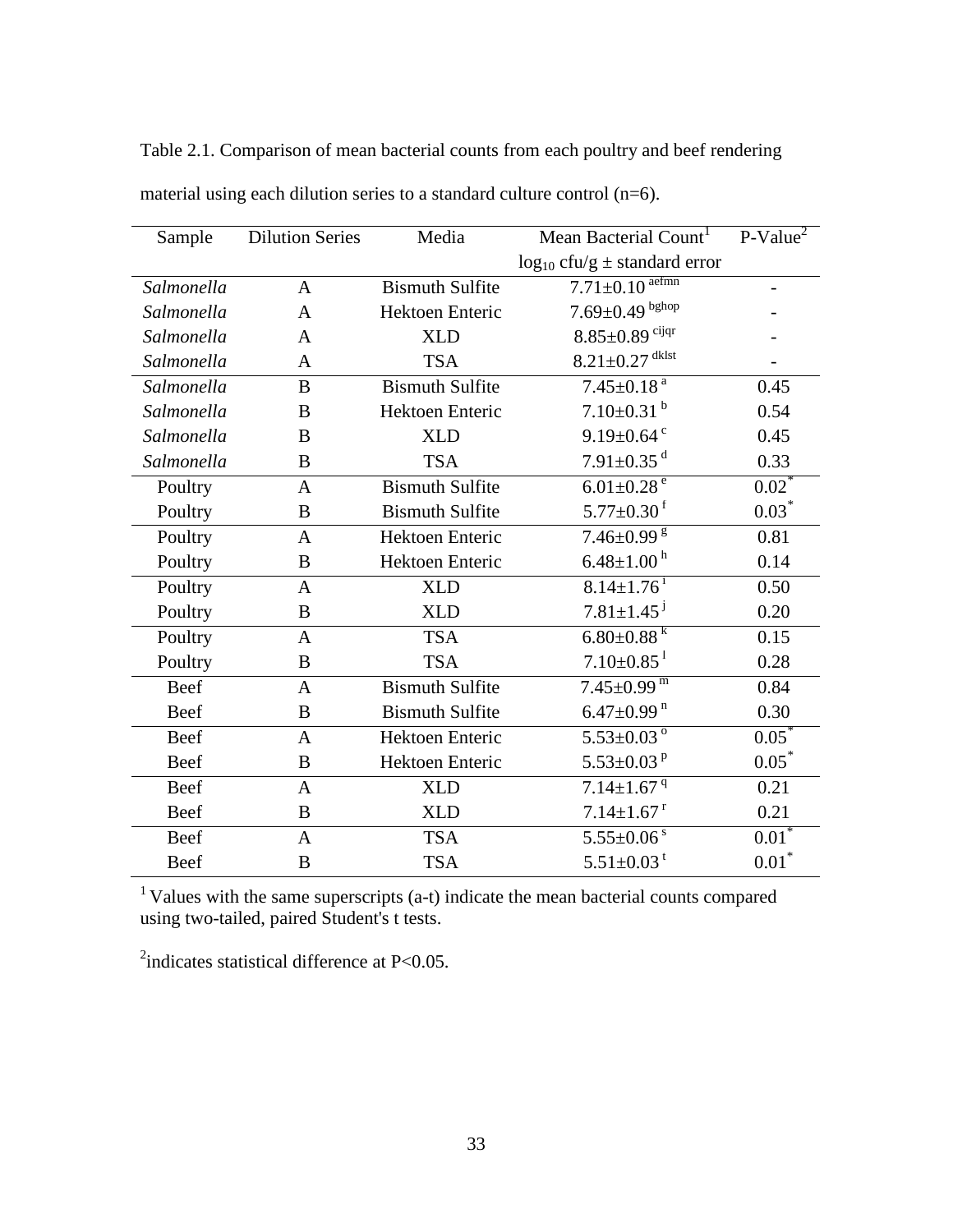# References

- Andrews, W.H., Bruce, V.R., June, G.A., Sherrod, P., Hammack, T.S., and Amaguana, R.M. 2011. Chapter 5 *Salmonella*. *In* FDA bacteriological analytical manual (BAM). AOAC International, Gaithersburg, M.D. Available from http://www.fda.gov/Food/FoodScienceResearch/LaboratoryMethods/ucm070149. htm [accessed 9 April 2013].
- Bueschelberger, H.G. 2004. Lecithins. *In* Emulsifiers in food technology. *Edited by* R.J. Whitehurst. Blackwell Publishing Ltd., Northampton, UK. pp. 1-29.
- Crump, J.A., P.M. Griffin, and F.J. Angulo. 2002. Bacterial contamination of animal feed and its relationship to human foodborne illness. Clin. Infect. Dis. 35: 859-865.
- Glenn, L.M. 2006. Isolation and identification of thermally resistant bacteria in raw poultry rendering materials. M.S. Thesis, Clemson University. Clemson. S.C.
- Meeker, D.L., and Hamilton, C.R. 2006. An overview of the rendering industry. *In* Essential rendering all about the animal by-products industry. *Edited by* D.L. Meeker. National Renderers Association, Arlington, VA. pp.1-17.
- United States Food and Drug Administration (FDA). 2010. Compliance policy guide sec. 690.800 *Salmonella* in animal feed. Draft guidance. United States FDA. Rockville, M.D. Available from http://www.gpo.gov/fdsys/pkg/FR-2010-08- 02/pdf/2010-18873.pdf [accessed on 9 May 2013].
- United States Food and Drug Administration (FDA). 2013. Compliance policy guide sec. 690.800 *Salmonella* in food for animals. United States FDA. Rockville, M.D. Available from https://www.federalregister.gov/articles/2013/07/16/2013- 16975/compliance-policy-guide-sec-690800-salmonella [accessed on 9 August 2013].
- Zhang, Y. 2011. Thermal destruction of *Geobacillus stearothermophilus* in rendered animal co-products. M.S. thesis. Clemson University, Clemson, S.C.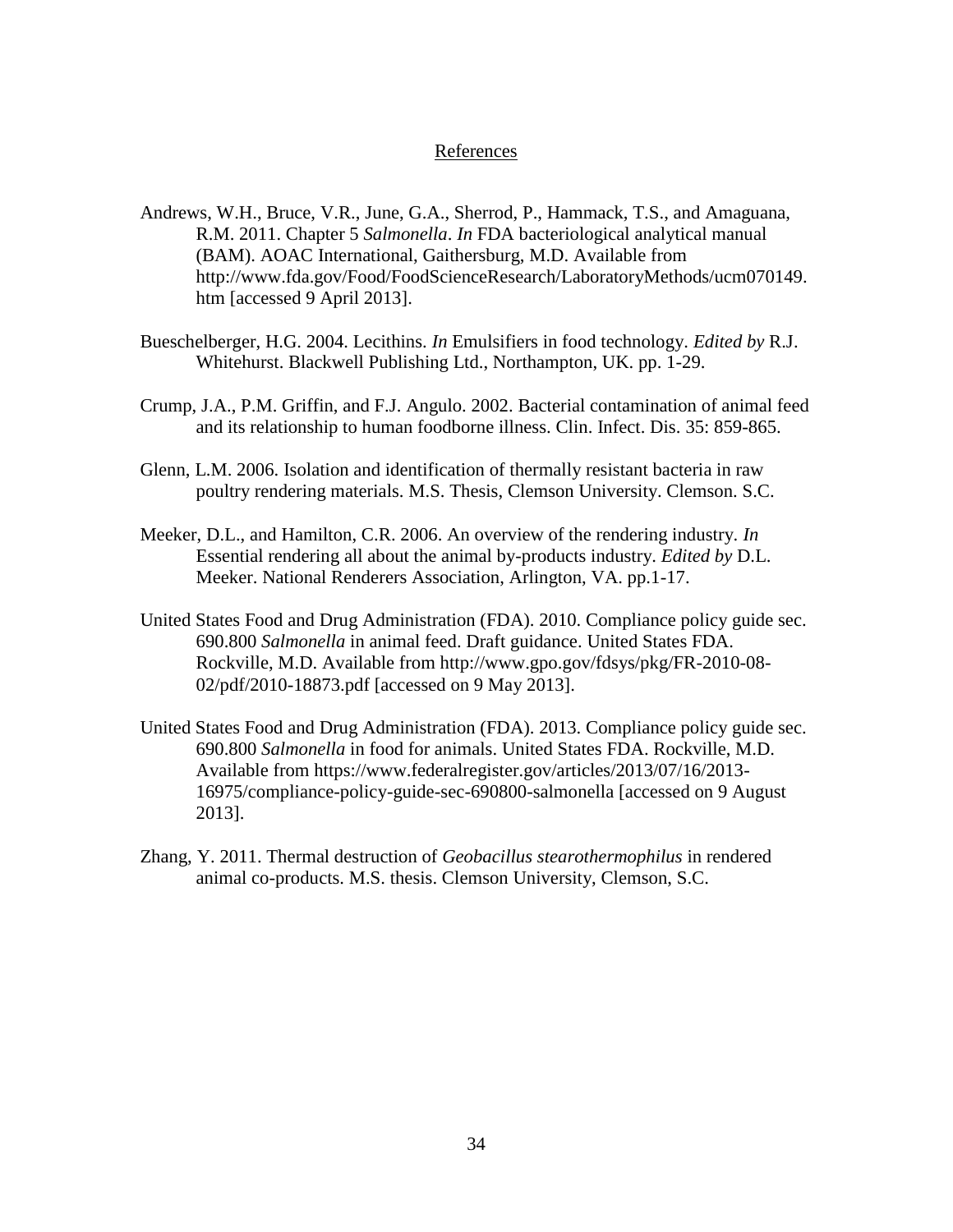#### CHAPTER 3

# VALIDATION OF THERMAL DESTRUCTION OF *SALMONELLA* IN RENDERED BEEF PRODUCTS

#### Abstract

Animal rendering is a process that converts inedible animal tissue into stable, value-added materials. The North American rendering industry annually recycles over 61 billion pounds of residual animal by-products. Approximately 85% of rendered products are used as animal feed ingredients. Therefore, it is vital that the rendering industry has conclusive validation data on the thermal lethality of rendering thermal processing to destroy animal disease pathogens in finished products. The high fat, bone and protein content of rendering materials leaves the industry with no comparable thermal death time values from the human food industry or any other industry. The objective of this study was to determine thermal death time values for beef rendering materials containing 50% fat content for four pathogenic *Salmonella* recognized by FDA as hazardous for animal feeds (*Salmonella* Choleraesuis (SC), *Salmonella* Enteritidis (SE)*, Salmonella* Newport (SN) and *Salmonella* Dublin (SD)). In the study, each serotype appeared to have unique thermal death time characteristics. With increasing thermal treatment time, reduction in the population of each serotype of *Salmonella* was not a straight line decrease. In fact, on most of the cultures, after failing to detect the cultures after certain time treatments, the culture were later detected after longer thermal treatments. In thermal treatments up to 420 s at 240ºF (115.6ºC), SC was last detected at 120 s, SE at 120 s, SN at 300 s and SD at 360 s. However, uninoculated controls indicated thermally resistant strains in the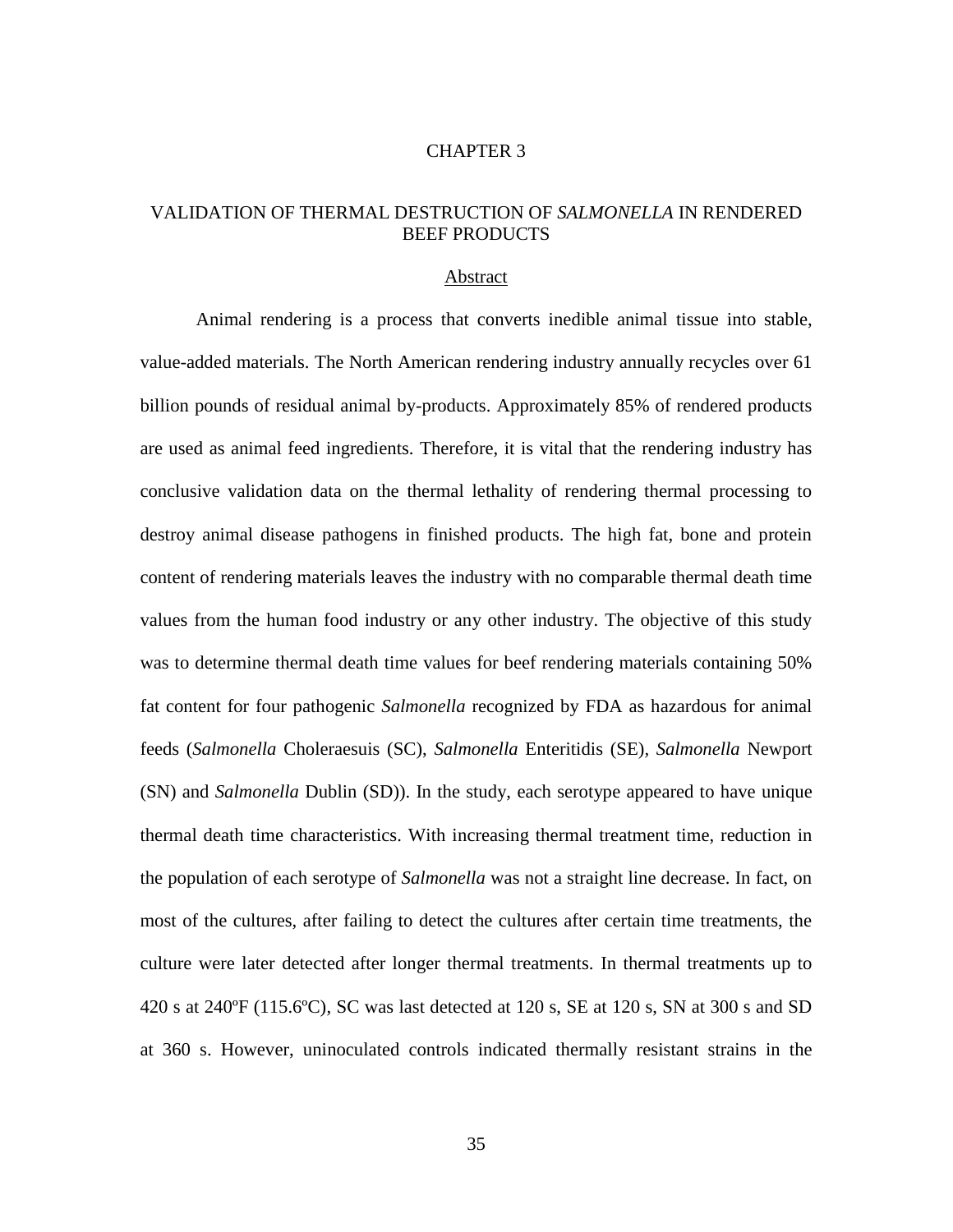background which testing indicated were *Salmonella*. The presence of *Salmonella* or organisms detected as *Salmonella* was noted up to 360 s of treatment in the uninoculated samples. Further research will be needed to verify that these organisms are *Salmonella* or some other organism that is cross-reacting. In rendering materials, bone and tissue fragments can vary greatly across samples. In this study, a large range of particle sizes was present in the beef rendering materials.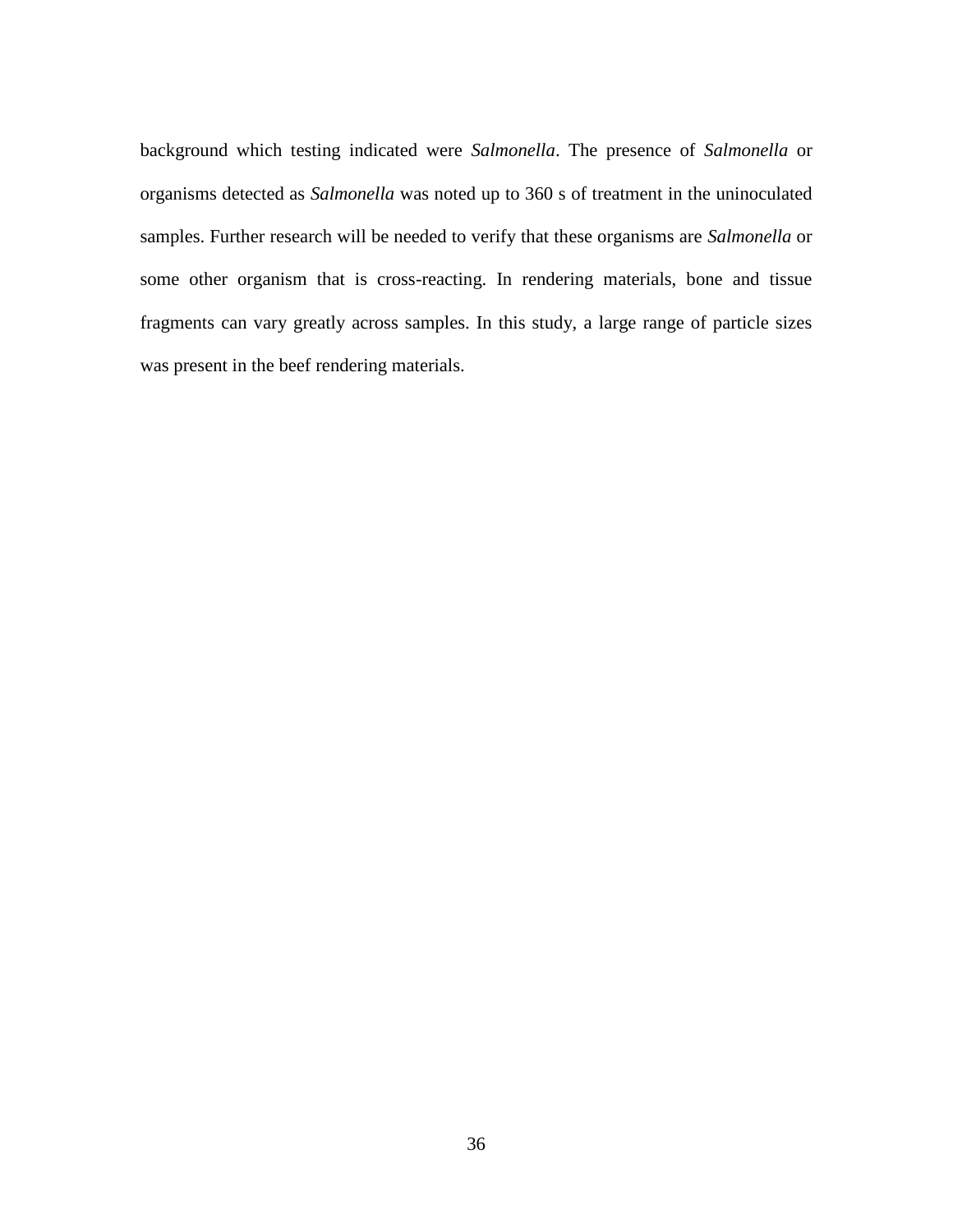# Introduction

The United States and Canadian rendering industry annually recycles over 61 billion pounds of residual animal by-products into animal feeds, fats and proteins to prevent waste of these materials (Meeker and Hamilton, 2006). Validating thermal lethality of rendering processes is crucial to the livestock and pet food industry and to the FDA to ensure destruction of bacterial pathogens in products. A disease outbreak in the animal livestock industry could have serious negative consequences to the rendering industry and to the entire food animal chain, including consumers.

The high temperatures used in the rendering cooking process reduce the number of microorganisms in raw perishable animal tissues. The continuous cooking process is reported to be 40 to 90 min at 240 to 290ºF (115.6 to 143.3ºC) (Meeker and Hamilton, 2006). Crax is a solid material composed of protein, minerals, and residual fat that is discharged from the screw press during the rendering process and is typically further ground into meat and bone meal (Meeker and Hamilton, 2006). Meat and bone meal is frequently used in animal feeds and pet foods. Marginal processing conditions could result in survival of residual microorganisms in this protein rich product (Crump et al., 2002).

Thermal death time (TDT) is a factor of time, temperature, material matrix and organism (Heldman and Hartel, 1998). TDT is defined as the time needed to reduce a given number of organisms at a specific temperature in a specific matrix (Jay, 2005; Teixeira, 2006). Decimal reduction time (D value) specifies the time required for a one  $log_{10}$  reduction of a particular organism at a specific temperature. The larger the D value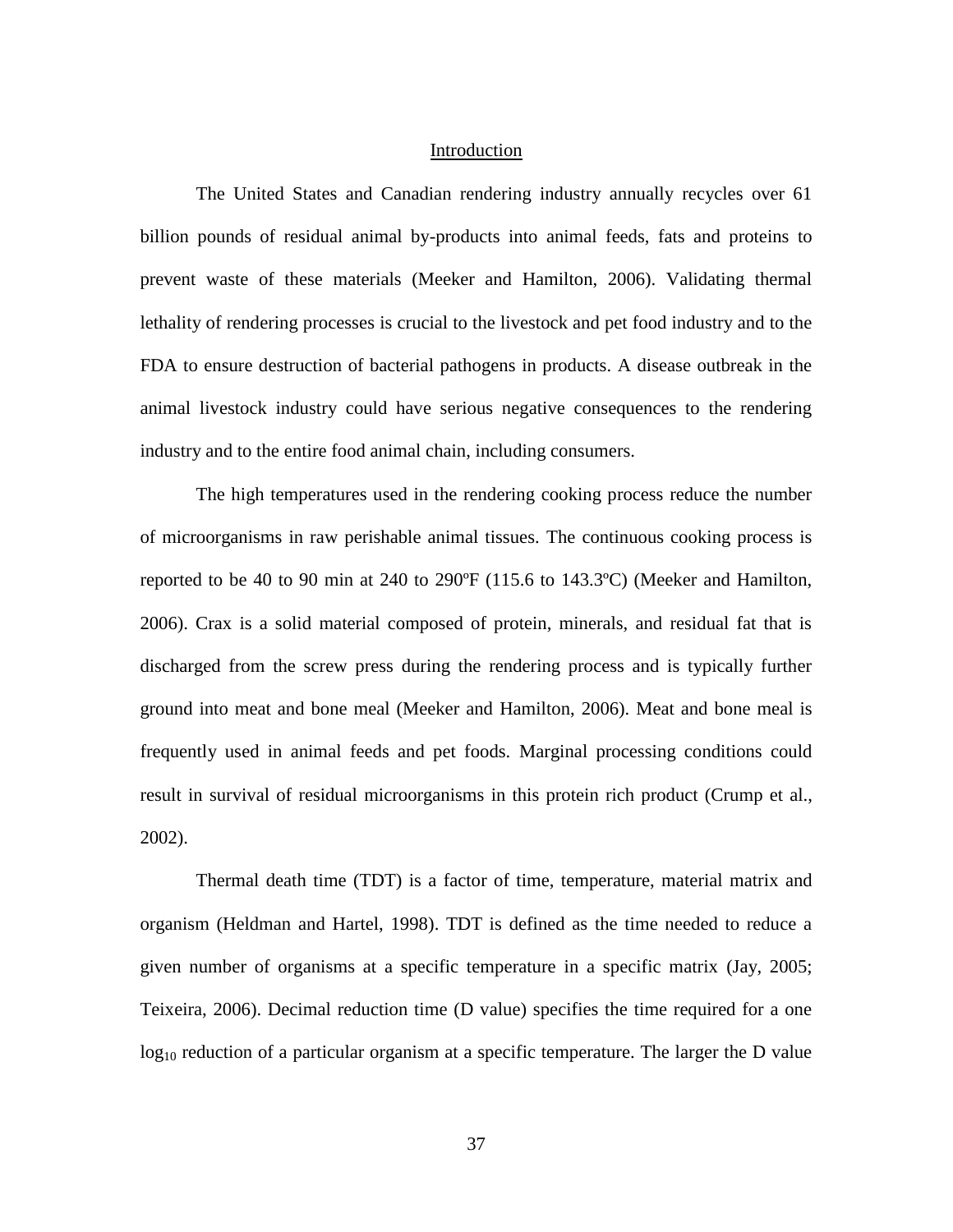at a given temperature, the higher the thermal resistance of the microbial population (Heldman and Hartel, 1998). The high fat, bone and protein content of rendering materials leaves the rendering industry with no comparable thermal death time values from the human food industry or any other industry. The objective of this study was to determine the TDT and D values for beef rendering materials containing 50% fat content for four pathogenic *Salmonella* recognized by FDA as hazardous for animal feeds (*Salmonella* Choleraesuis*, Salmonella* Enteritidis*, Salmonella* Newport, and *Salmonella* Dublin) (FDA, 2010; FDA, 2013) at 240ºF (115.6ºC).

### Materials and Methods

# Rendering Sample Preparation

Samples of beef crax and beef tallow were obtained from a midwestern rendering company on three separate days. The crax samples were submitted in duplicate to the Clemson University Agricultural Service Laboratory for ash, fat, and moisture content analysis. The crax and tallow samples were re-mixed to produce 50% fat samples. A food processor bowl, blade and lid were disinfected by rinsing in Antibac B™ (Diversey Corporation, Cincinnatti, OH) dissolved in distilled deionized water (ddH<sub>2</sub>O) (0.6 g per L) for approximately 2 min, followed by rinsing 5 times with sterile  $ddH<sub>2</sub>O$ . Particle size was reduced by processing for approximately 10 min on the pulse setting in the disinfected food processor (Robot Coupe Model R2 Ultra, Ridgeland, MS) prior to conducting the experiments. A sterile stainless steel spatula was used to scrape material from the sides during pauses in processing. All samples were stored under refrigeration until needed for experimentation.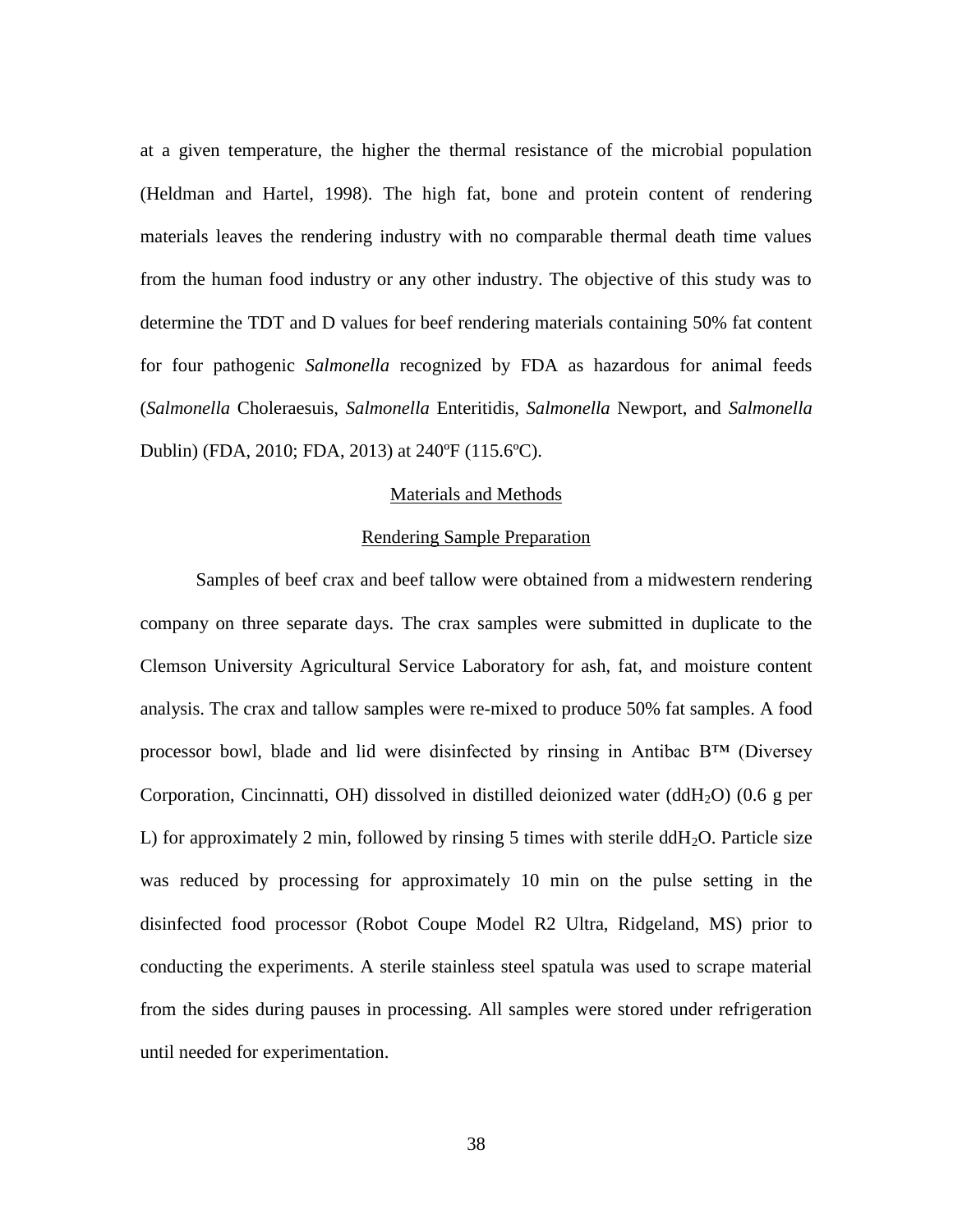### *Salmonella* Preparation

Four pathogenic *Salmonella* serotypes recognized by FDA as hazardous for animal feeds (*Salmonella* Choleraesuis (FDA 8326) (SC), *Salmonella* Enteritidis (USDA H4386) (SE), *Salmonella* Newport (USDA H1073) (SN) and *Salmonella* Dublin (FDA 23742) (SD)) were obtained for this study (FDA, 2010; FDA, 2013). SE and SN were obtained from Dr. Vijay Jejuna of the USDA Agricultural Research Service, Microbial Food Safety Research Unit, 600 East Mermaid Lane, Room 2129, Wyndmoor, PA 19038. SC and SD were obtained from the food microbiology culture collection from collaborator Dr. Xiuping Jiang at Clemson University.

A preliminary study was conducted to determine the optimal media conditions for *Salmonella* growth. Trypticase soy broth (TSB) (90000-050, VWR Scientific Products, Suwanee, GA), TSB with the addition of 0.1% (wt/vol) yeast extract (MP Biomedicals, LLC, Solon, Ohio), and brain heart infusion broth (BHI) (211059, VWR Scientific Products, Suwanee, GA) were tested. TSB with the addition of 0.1% (wt/vol) yeast extract was chosen as the best media based highest cell densities determined from optical density measurements (µQuant Universal Microplate Spectrophotometer, Bio-Tek Instruments, Winooski, VT) at 600 nm and dilution plating in duplicate onto onto bismuth sulfite agar (90003-904, VWR Scientific Products, Suwanee, GA), Hektoen enteric agar (9004-054, VWR Scientific Products), xylose lysine deoxycholate (XLD) (90003-996, VWR Scientific Products), and trypticase soy agar (TSA) (90000-050, VWR Scientific Products).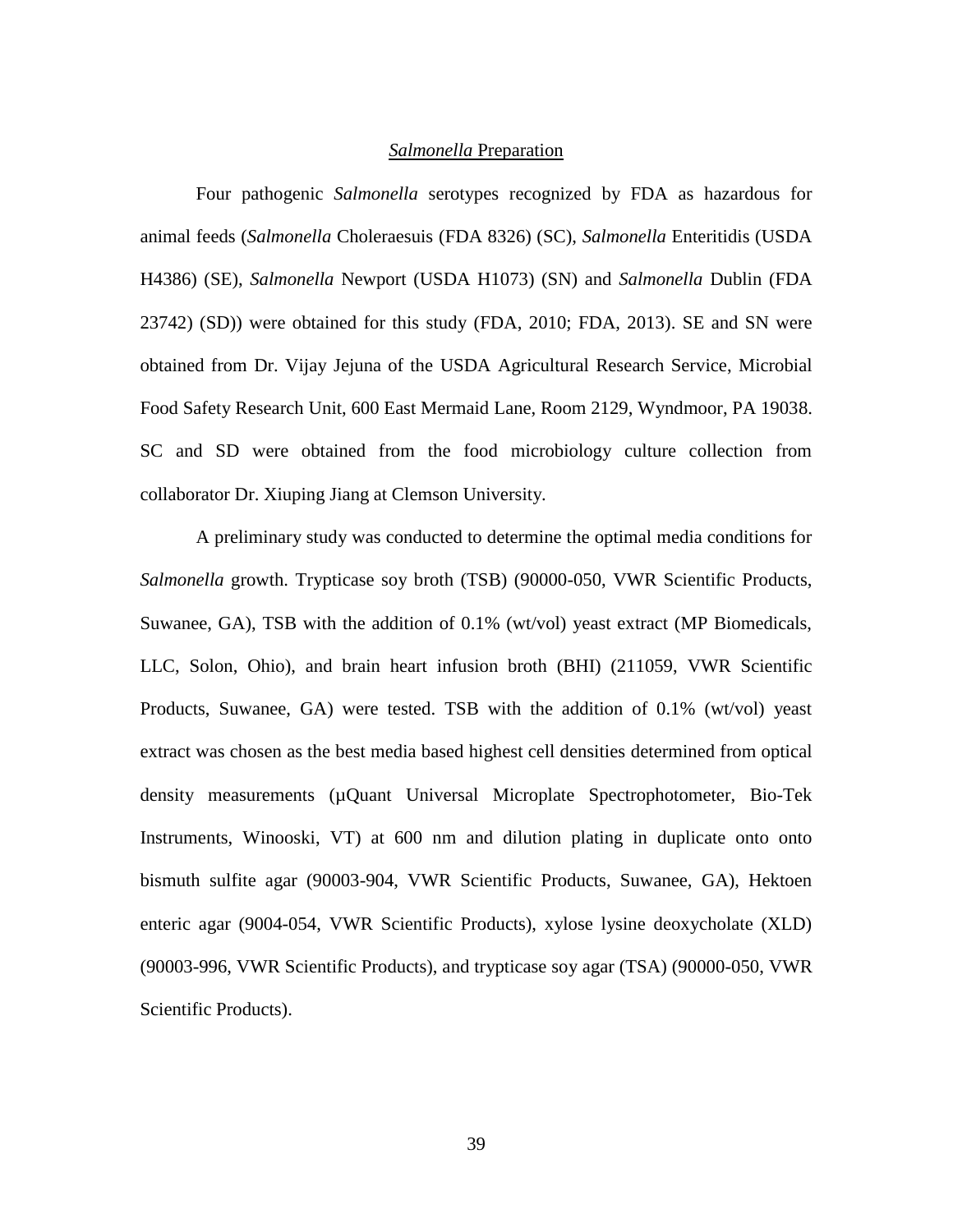As a preliminary study, each individual *Salmonella* serotype was plated onto bismuth sulfite agar, Hektoen enteric agar, XLD, and TSA. Enumeration data indicated use of XLD and TSA as the preferred agar media for enumerating SC, SE, SN, and SD.

A preliminary goal of this experiment was to obtain concentrated bacterial slurry of each serotype to use in inoculating beef rendering materials for thermal processing. The average concentrations of *Salmonella* cultures in broth for SC, SE, SN, and SD after 24 h incubation at 35°C were 8.66±0.02, 8.56±0.03, 8.80±0.06, and 8.65±0.03  $log_{10}$ cfu/g, respectively. Preliminary experiments were conducted to determine the volume of culture as well as concentration rate necessary. Enumeration on XLD and TSA verified that 5 L of a 24 h *Salmonella* culture grown in TSB with 0.1% (wt/vol) yeast extract and then concentrated by centrifugation was optimal. Centrifugation was conducted at 7,000 x g for 7 min (GSA rotor, DuPont RC5C Sorvall Instruments Centrifuge, DuPont Company, Newtown, CT) at 4ºC in sterile centrifuge bottles (47735-696, VWR Scientific Products, Suwanee, GA) and the supernatant was discarded after autoclaving. The pellet was resuspended in 5 mL sterile TSB. In preliminary studies conducted 3 times in duplicate (n=6), the average bacterial concentrations after centrifugation and resuspension for SC, SE, SN, and SD were determined. This procedure was used to prepare the bacterial cultures used throughout the experiment.

Each slurry of *Salmonella*, prepared as above, was inoculated into beef rendering material at the rate of 100 µL culture per 1 g sample. In a preliminary study, two methods were conducted. The mean bacterial counts of each concentrated bacterial slurry and the inoculated samples were determined. Method 1 was the serial dilution of each bacterial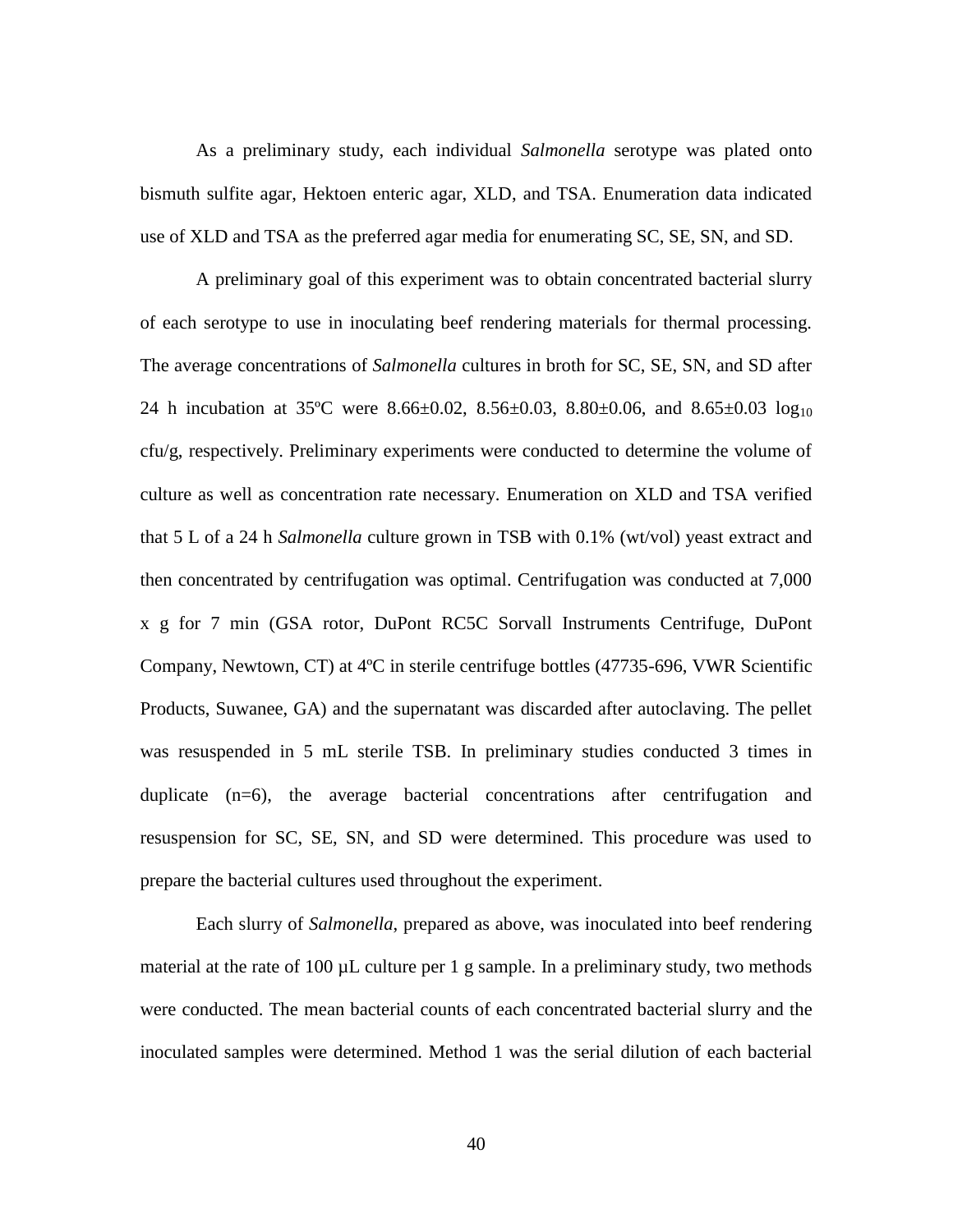slurry and each inoculated sample to  $10^{-14}$  utilizing the standard Class O phosphate/magnesium chloride dilution buffer (Wehr and Frank, 2004). Method 2 was the serial dilution of each bacterial slurry and sample to  $10^{-14}$  using pre-warmed (32°C) modified Class O phosphate/magnesium chloride diluent. Controls included media and uninoculated beef rendering samples. Each experiment was conducted 3 times in duplicate (n=6).

### Thermal Death Time Trials

Stainless steel sample tubes (8.5 cm length, 1.6 cm outer diameter, 1.3 cm inner diameter) were custom manufactured by a local company by boring 304 stainless steel rods. The tubes were capped (60825-801, VWR International, Suwanee, GA) and autoclaved. Beef rendering samples (50% fat) were aseptically transferred (1 g) into sixteen sterile tubes. The tubes were placed in an analog dry block heater (Model #12621-108, VWR International, Suwanee, GA) equipped with Model #13259-162 heating blocks (VWR International, Suwanee, GA) set to 115.6ºC. Four of the tubes were randomly selected as temperature controls using dial thermometers (61159-409, VWR Scientific Products, Suwanee, GA). The tubes were heated to an internal treatment temperature of 115.6°C prior to addition of the cultures. Each individual culture (100  $\mu$ L) was directly pipetted into 1 g of the heated rendering samples. After culture inoculation, the sample was pipetted up and down approximately four times to thoroughly mix. Upon inoculation and mixing, time measurements (0, 15, 30, 60, 90, 120, 180, 240, and 300 s) were started on the thermal treatment. After preliminary experiments on SN and SD indicated longer thermal treatment was needed, additional trials were included for the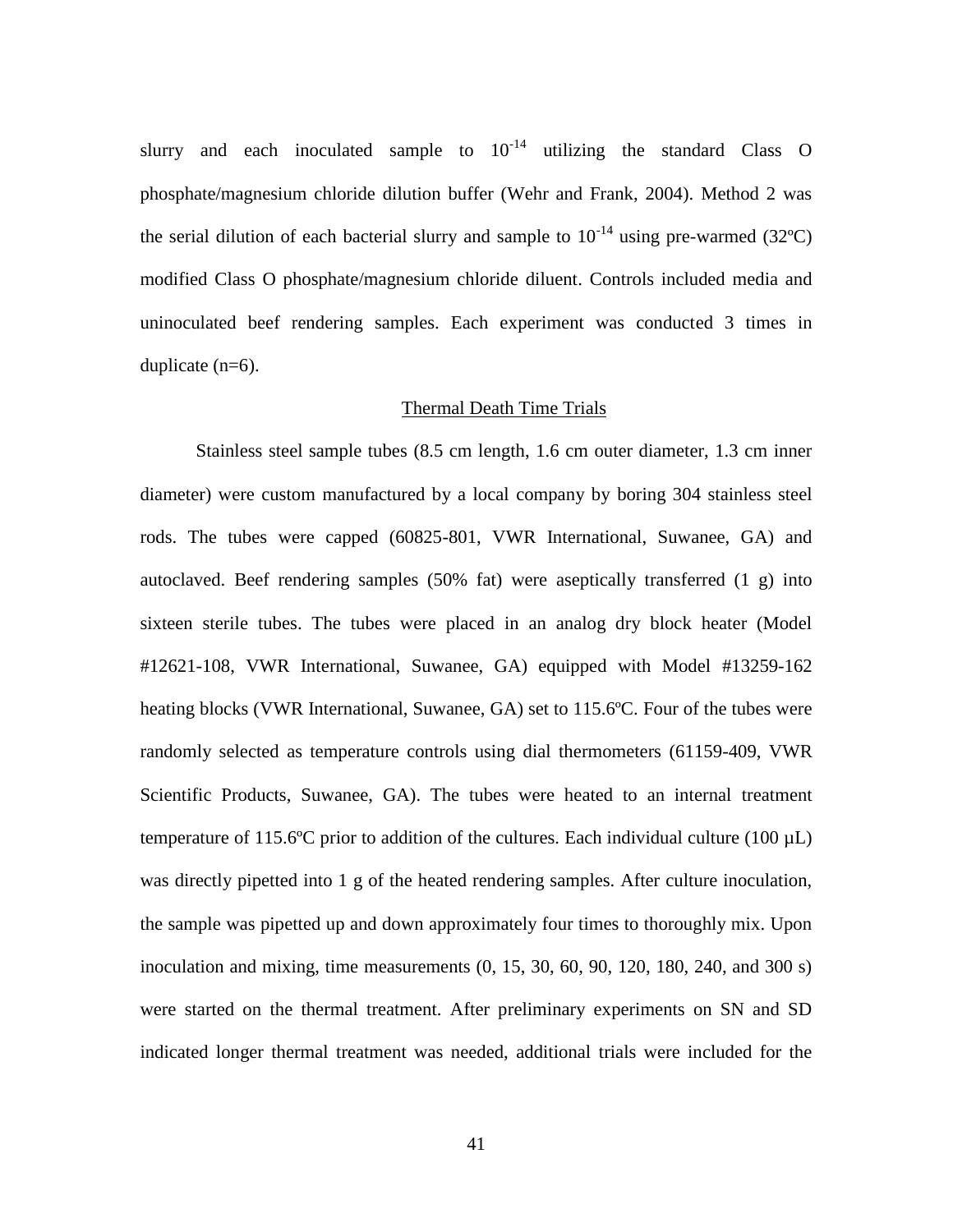time treatments of 0, 90, 240, 300, 360 and 420 s for these cultures. Samples were placed on ice immediately after thermal treatment. Additional sample tubes containing beef rendering used for unheated controls were placed on ice until used for plating. All samples were processed for microbial content immediately after conclusion of heat treatments.

A preliminary experiment was conducted to validate the use of 1 g of sample preenriched in 5 mL of sterile universal pre-enrichment broth (UPB) (95021-036, VWR Scientific Products, Suwanee, GA) in comparison to 1 g of sample pre-enriched in 9 mL of UPB as recommended by the FDA Bacteriological Analytical Manual (BAM) (Andrews et al., 2011). The stainless steel tubes used in this experiment would not hold the 1 g of sample pre-enriched plus 9 mL of UPB. Results indicated that the 1:5 ratio of sample to pre-enrichment broth was as effective as the 1:9 ratio of sample to preenrichment broth. Therefore, this procedure was used throughout the experiment.

Once 5 mL of sterile UPB was aseptically pipetted into each tube, the wooden shaft of a sterile cotton-tipped applicator (89133-814, VWR Scientific Products, Suwanee, GA) was used to thoroughly mix the sample for 30 s. Each UPB diluted sample (0.1 mL) was directly pipetted onto XLD and TSA plates and spread using an alcoholflamed bent glass rod. As a control, each *Salmonella* slurry was serially diluted to 10-12 in the standard Class O phosphate/magnesium chloride dilution buffer and either 1.0 mL or 0.1 mL was spread plated onto XLD and TSA. Media and dilution buffer controls also were conducted. All plates were incubated overnight at 35ºC. In this experimental design, XLD selected for *Salmonella* spp. while TSA measured total aerobic, mesophilic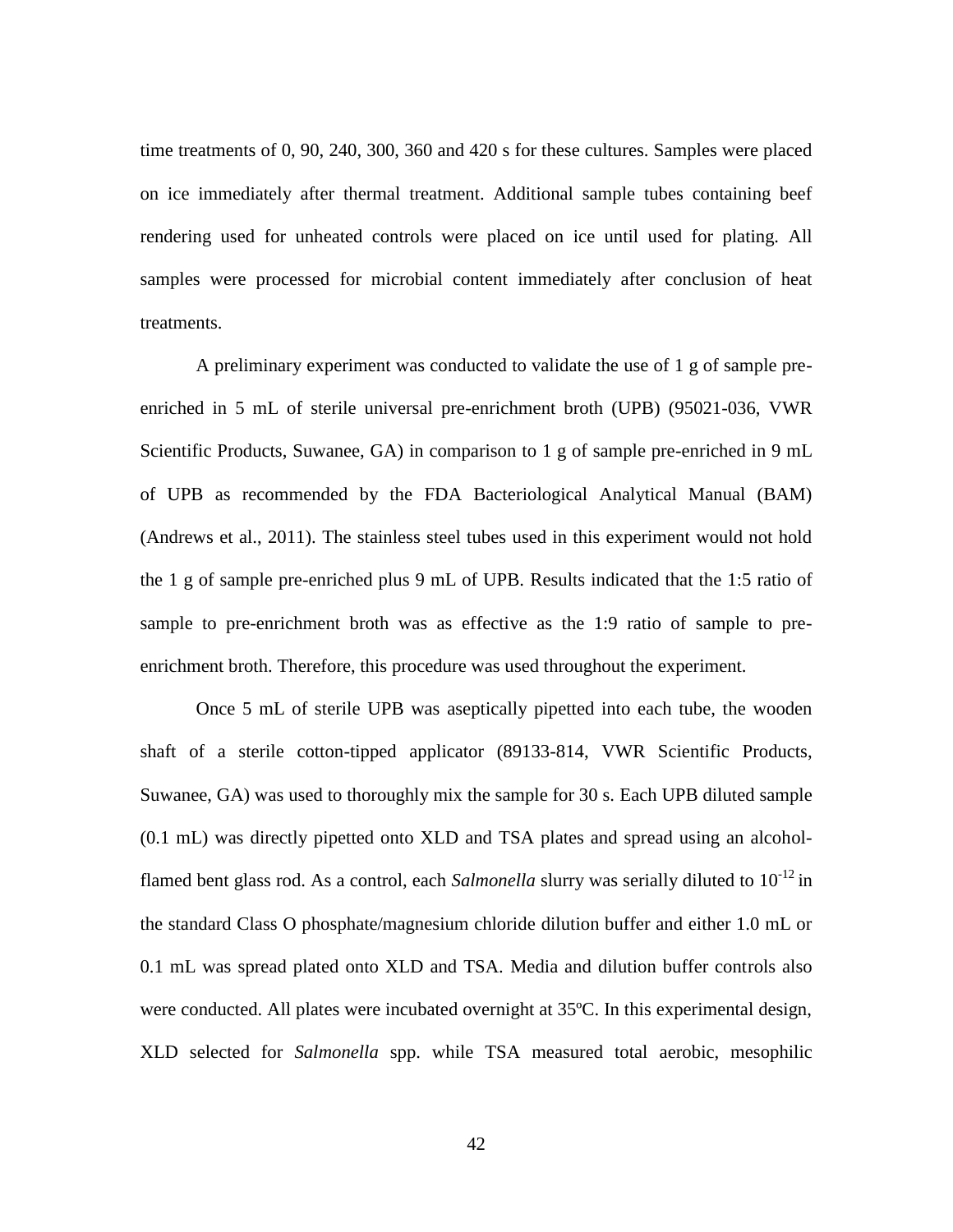bacterial counts. This included any background bacteria and, in the test samples, background bacteria plus inoculated *Salmonella.* For each inoculated or uninoculated beef rendering sample, dilutions were carried out such that the direct plating on XLD and TSA had a lower detection limit of 1.4  $log_{10}$  cfu/g.

Because the direct plate counting method had a lower detection limit of  $1.4 \log_{10}$ cfu/g, an additional experiment was conducted in accordance with the FDA BAM procedures to detect as low as 1 cfu/g (Andrews et al., 2011). The remaining UPB diluted sample in the stainless steel tube was incubated overnight at 35ºC and then vortexed (Super Mixer, 1290, Labline Instruments, Inc., Melrose Park, IL) on the fast setting for approximately 30 s. The sample was aseptically pipetted (0.1 mL) to Rappaport-Vassiliadis (RV) pre-enrichment broth (10 mL) (95039-382, VWR Scientific Products, Suwanee, GA). The same sample was aseptically pipetted (1 mL) to tetrathionate broth (TT) (10 mL) (90000-008, VWR Scientific Products, Suwanee, GA). Controls included the concentrated bacterial slurry and sterile media. The samples and control broth were incubated overnight at 42ºC. A 3 mm inoculation loop of each pre-enriched sample and control was streaked onto XLD. All plates were incubated overnight at 35ºC. Results indicated the presence or absence of *Salmonella* in the samples. As per FDA BAM, positive samples obtained from the RV and TT pre-enrichments were validated using two confirmation tests (Feng, 2001). Latex agglutination tests (FT0203, Thermo Fisher Scientific, Waltham, MA 02454) and ChromAgar<sup>™</sup> (90006-158, VWR Scientific Products, Suwanee, GA) were conducted using each *Salmonella* culture as a control (BD Diagnostics, 2008; Oxoid Limited, 2013). In order to analyze the data, when duplicate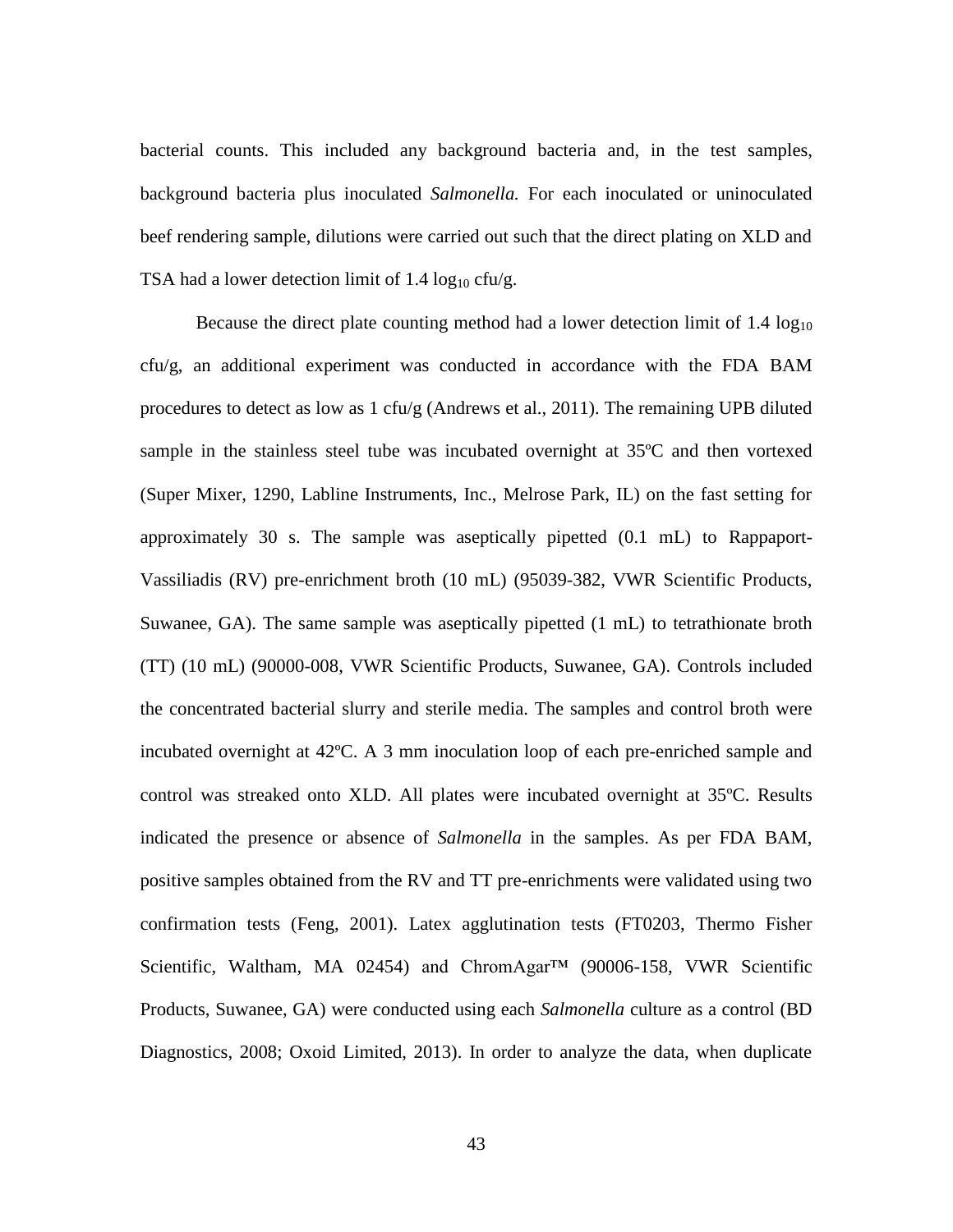results from the pre-enriched samples were both negative the data was reported as 0.0 (Fig. 3.1). If one duplicate was positive and one was negative, it was reported as 0.5. If both duplicates were positive, it was reported as 1.0 (Fig. 3.1).

### Bone Particle Size Determination

To determine the variation in bone particle size in the processed 50% fat rendering material used, 10 g of the rendering sample was sized through a series of sieves (57333-965, VWR Scientific Products, Suwanee, GA) equipped with eight different standard mesh sizes (25, 35, 45, 60, 80, 120, 170 and 230 µm). Samples were measured into the upper sieve and processed using 100 mL of hexane (AAAL13233-AU, VWR Scientific Products, Suwanee, GA) to dissolve fat and assist in particle separation. The hexane fraction was washed through the sieve column 10 times. Each fraction of particle size was reported as a percentage of the total weight of the rendering sample. Each trial was repeated 10 times per day for 3 days (n=30).

## Determination of Estimated D Values

The direct plate count of each concentrated *Salmonella* slurry and the time at which each culture was destroyed were compared on graphs. In a preliminary experiment, percent recoveries of *Salmonella* from inoculated beef samples were calculated for each recoverable *Salmonella* population density. Due to the experimental design, the actual population count from beef rendering material was not conducted. However, the total count in each bacterial slurry was measured. This population count was used in estimated D value calculations. The final time the population was no longer detected in each RV and TT pre-enrichment as validated by the two confirmation tests was used as the thermal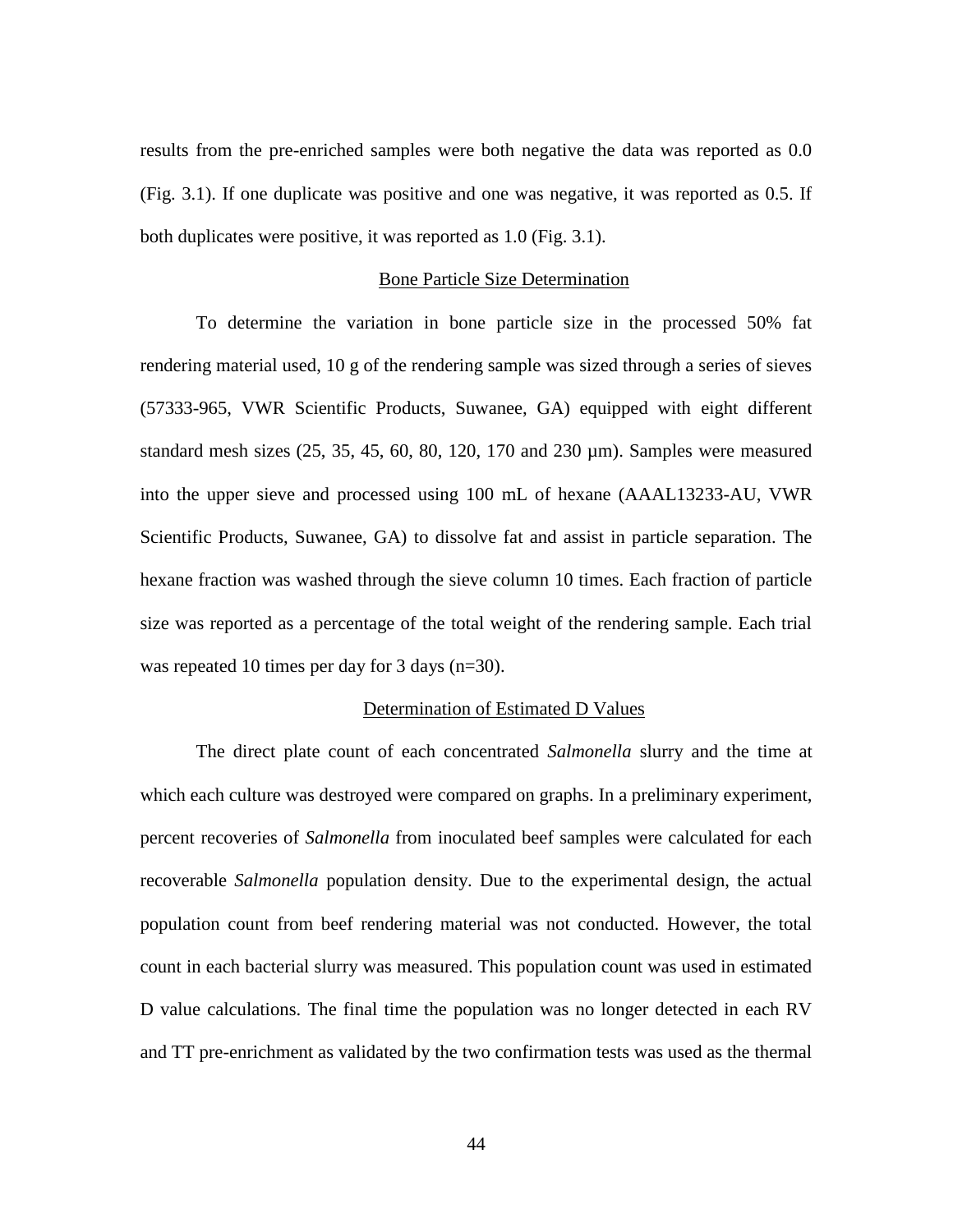death time. These data were graphed and the slope of the line was used to calculate the estimated D value.

### **Results**

Analysis of beef rendering materials indicated fat content ranged from 9.9% to 13.8%, ash content was 20.6% to 33.5% and moisture content was 2.1% to 3.35%. Averaged analysis data for each pair of duplicate samples (Day 1, Day 2, Day 3) were used to prepare 50% fat materials for use in this study.

Preliminary results indicated that the average concentrations of the culture slurries of SC, SE, SN, and SD (n=6 for each culture)  $\pm$  standard error were 12.60 $\pm$ 0.15,  $12.12 \pm 0.01$ ,  $12.28 \pm 0.03$ , and  $12.16 \pm 0.15$   $\log_{10}$  cfu/g, respectively. Average bacterial counts  $\pm$  standard error on XLD from inoculated beef rendering samples were 10.60±0.269, 10.67±0.08, 10.76±0.04, and 10.65±0.08 log10 cfu/g, respectively (Table  $3.1$ ).

All *Salmonella* counts were conducted in a two-step process. Enumeration on XLD had a lower detection limit of 1.4  $log_{10}$  cfu/g. With the exception of SD, under all treatment conditions, SC, SE, and SN were reduced to below the lower detection limit across all thermal treatment times in inoculated beef samples. SD was detected until 60 s (Fig. 3.2). To check for experimental error, day 1, day 2 and 3 rendering samples were retested to add additional data points. Data shown in Fig. 3.2 represent n=42 for SD. The presence of *Salmonella* noted at 0 and 30 s represented only 1 out of 24 samples and 1 out of 42 samples, respectively.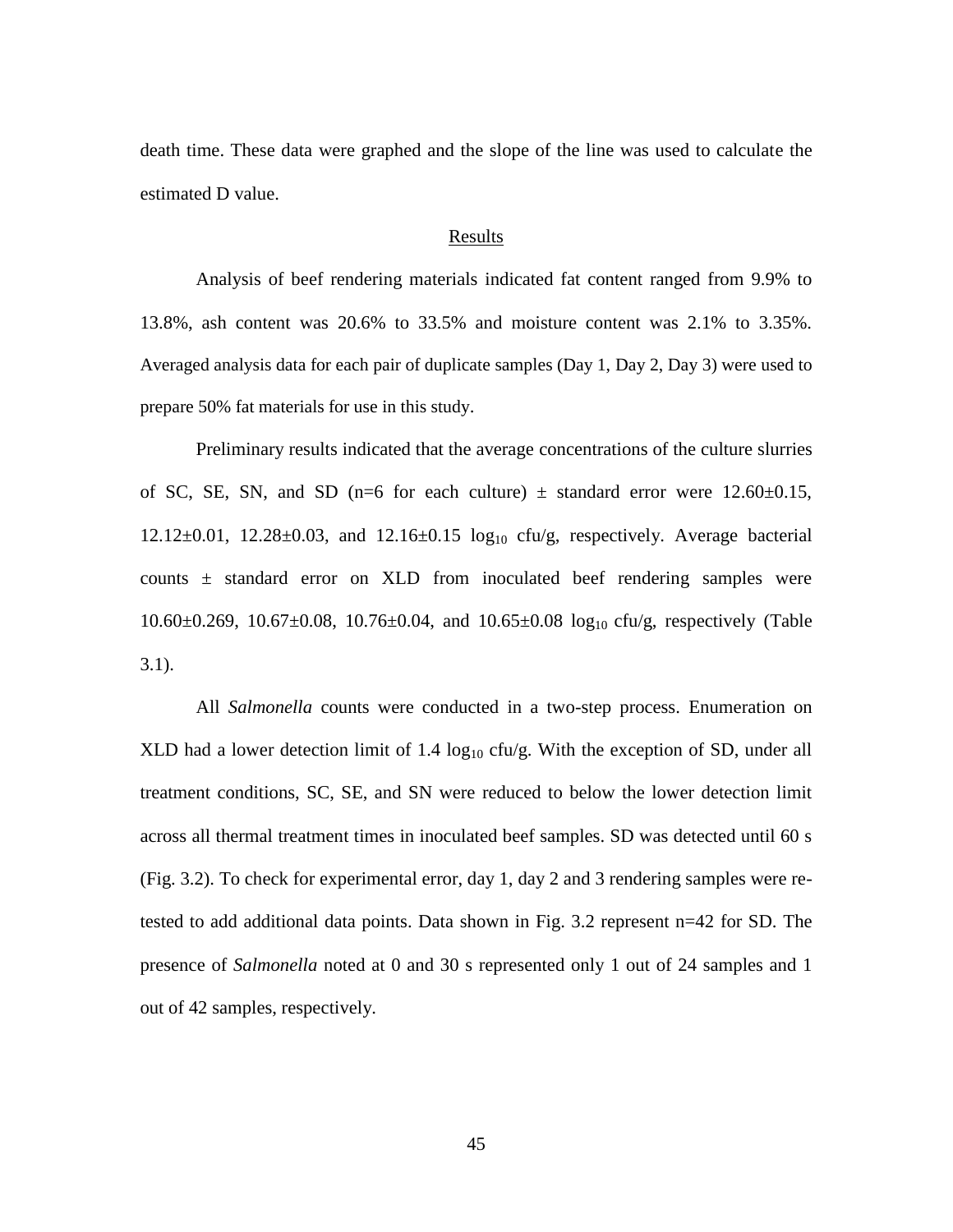In uninoculated beef samples, SC, SE, and SN were reduced to or below the lower detection limit across all thermal treatments. However, SD was detected at 60 s in the uninoculated beef samples (Fig. 3.3). To check for experimental error, day1, day 2 and 3 rendering samples were re-tested to add additional data points. Data shown in Fig. 3.3 represents n=24, except at 0, 90, 240, 300, 360 and 420 s for SD. Two out of the 24 samples were determined to be positive in uninoculated beef at 60 s. A similar result was noted at 0 s with 1 positive out of 42 samples. The uninoculated SD control sample had *Salmonella* present for longer thermal treatment than the inoculated sample indicating the presence of a background culture of either thermally resistant *Salmonella* or a thermally resistant microorganism(s) that is detected as *Salmonella* using current methodology.

Enumeration on TSA had an upper detection limit of  $4.3 \log_{10} c f u/g$ . Under all treatment conditions, bacterial plate counts on TSA for SC, SE, SN, and SD inoculated beef samples were above the upper detection limit after all thermal treatments (Fig. 3.4). In uninoculated beef samples used as controls for the SC, SE, SN, and SD experiments, plate counts on TSA were above the upper detection limit after all thermal treatments in uninoculated beef samples (Fig. 3.5).

Pre-enrichment results on RV and TT were confirmed using both latex agglutination and ChromAgar™; the following results are reported as confirmed findings. The unheated, inoculated controls plated on XLD after pre-enrichment in RV and TT were significantly higher  $(P<0.05)$  than the heated, inoculated samples (this control is indicated as unheated on Fig. 3.6, 3.7, 3.8 and 3.9). In general, *Salmonella* serotypes in heated, inoculated samples declined with longer thermal treatment (Fig. 3.6 and 3.8). The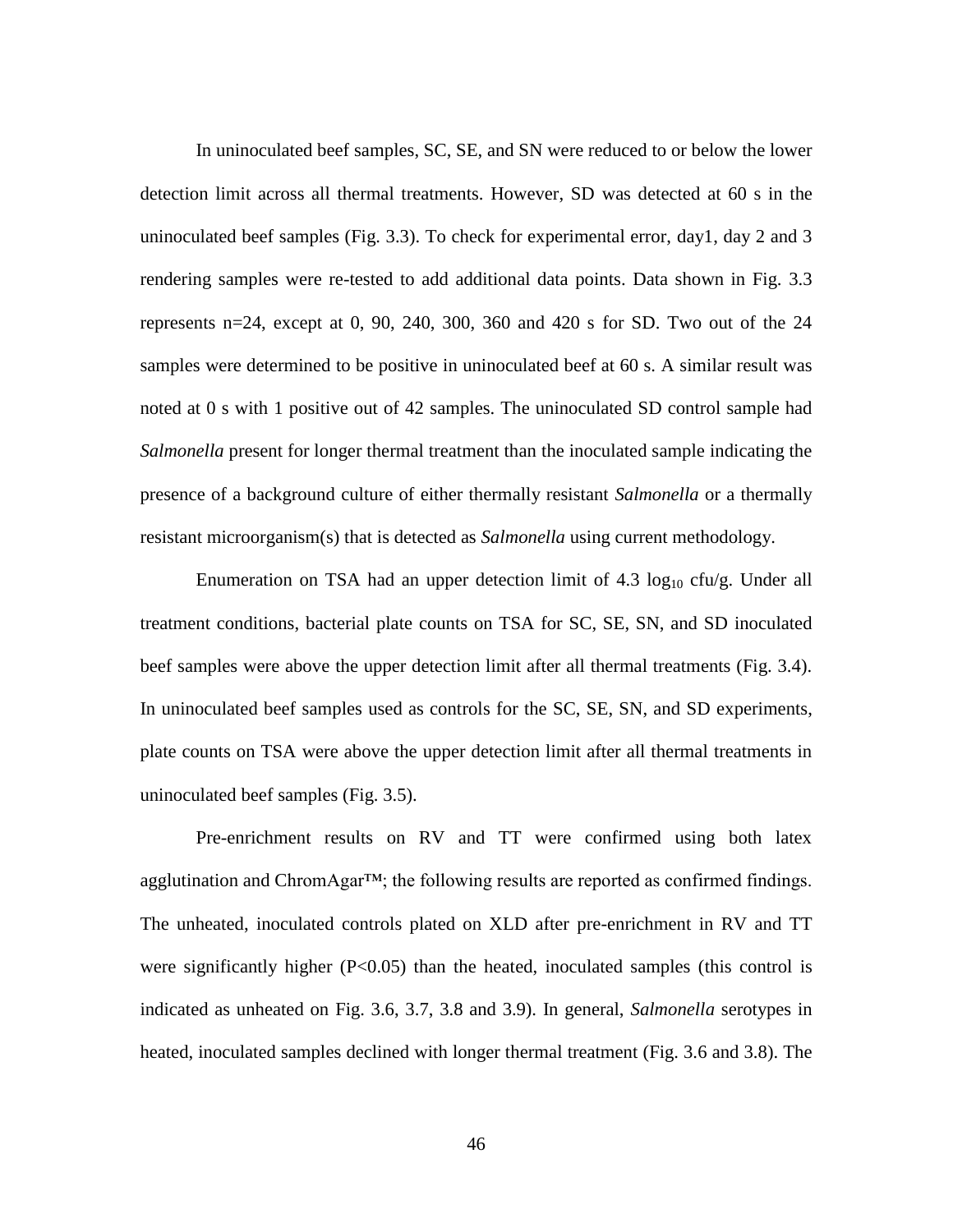number of positive samples for *Salmonella* for each inoculated and uninoculated samples in either RV or TT validated by the two confirmation tests are shown in Tables 3.4 and 3.5. Some samples that were reported as present had high standard errors.

In the SC samples, *Salmonella* was reduced to 0 at all time intervals after 0 s in RV and TT with the exception of reappearing at 120 s in TT (Fig. 3.8). Populations of *Salmonella* in the SE inoculated samples were reduced but not completely eliminated at 0 s in both RV and TT pre-enrichments (Fig. 3.6 and 3.8). For SE samples pre-enriched in RV, *Salmonella* levels were reduced to 0 at 30, 60, 180, 360, and 420 s but were noted at all other times (Fig. 3.6). *Salmonella* was present in SE inoculated samples at every time interval until eliminated at 180 s and afterwards in TT pre-enrichments (Fig. 3.8). Although populations were reduced, *Salmonella* was not eliminated until 360 s on SN inoculated samples in RV pre-enrichments and until 300 s on TT pre-enrichments (Fig 3.6 and 3.8). In the SN and SD experiments, a population of *Salmonella* appeared to be present in both inoculated and uninoculated samples and appeared to be more thermally resistant than *Salmonella* detected on the SC and SE experiments (Fig. 3.6, 3.7, 3.8, and 3.9). In the heated, inoculated samples, SD was reduced to 0 at 30 s and 60 s, was present at 90 s, was killed at 120 s and 180 s, and was present at 240 s in both RV and TT preenrichments (Fig. 3.6 and 3.8). At 360 and 420 s, SD was reduced to 0 in RV preenrichments (Fig. 3.6). At 360 s SD was present but at 420 s was reduced to 0 in TT preenrichments (Fig. 3.8). Since 420 s was the maximum time tested, future studies should include longer treatment times (Fig. 3.6 and 3.8).

Variations were noted in *Salmonella* populations in heated uninoculated samples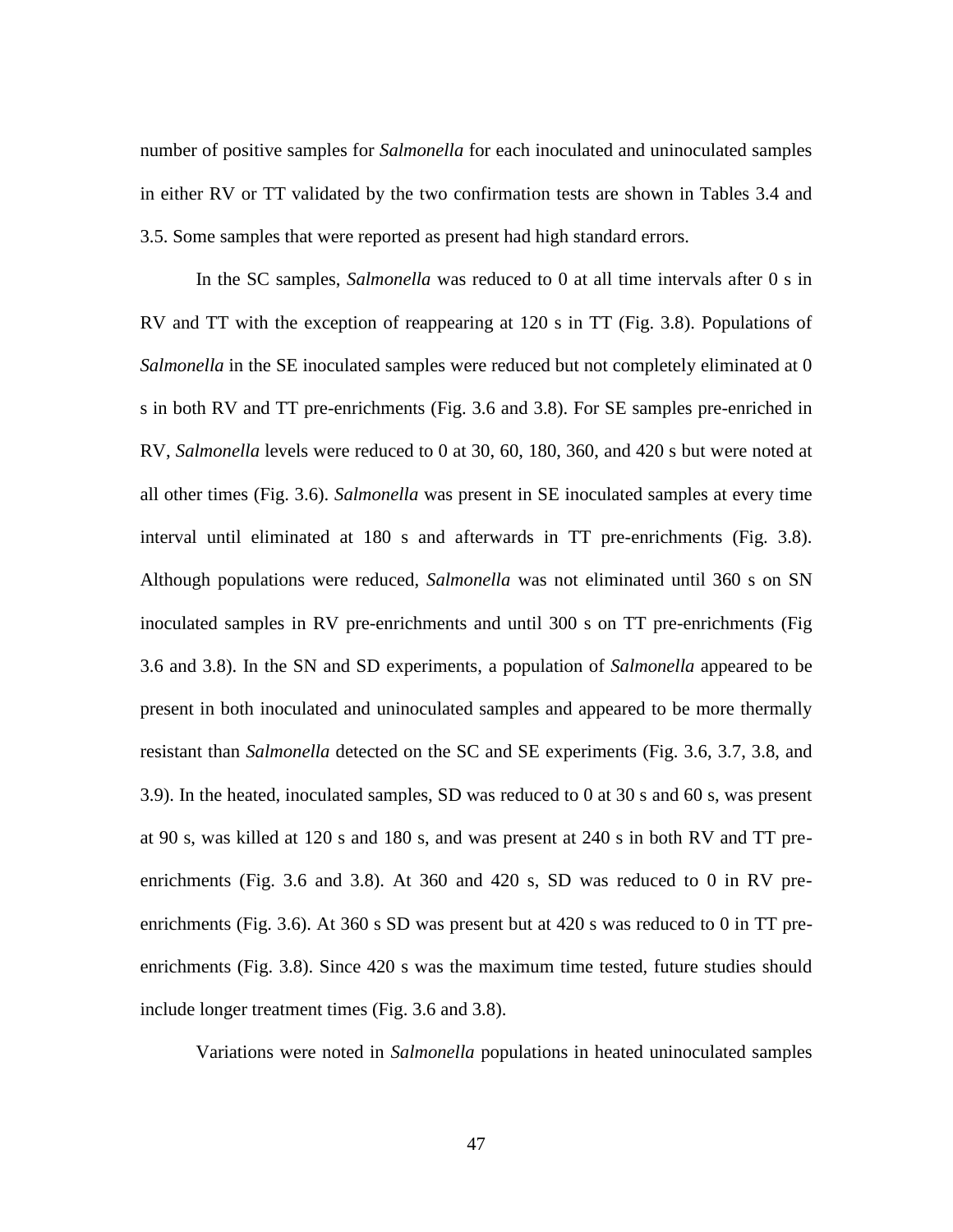(Fig. 3.7 and 3.9). *Salmonella* was not detected at any thermal treatment time in the SC experiments using RV enrichment but was detected at 90 s only in TT pre-enrichments (Fig. 3.7 and 3.9). *Salmonella* was not detected in the SE experiments at 0, 15, 30, 60, 240, 300, 360, and 420 s in RV pre-enrichments but was detected at 90, 120, and 180 s (Fig. 3.7). In TT, *Salmonella* was present in the SE experiments in all thermal treatment times up to 180 s and was absent at 240 and 300 s (Fig. 3.9). In the SN experiments, *Salmonella* was reported as in heated, uninoculated samples until 300 s in RV (Fig 3.7). Also in the SN experiments, *Salmonella* was present in heated uninoculated samples until 240 s in TT (Fig. 3.9). In the SD experiments in RV, *Salmonella* was not detected at 0, 15, 120, 360, and 420 s in the heated, uninoculated samples (Fig. 3.7). In TT during the SD study, *Salmonella* was not detected at 15, 30, 120, and 420 s (Fig. 3.9).

The estimated D values for *Salmonella* in beef rendering samples containing 50% fat at 115.6ºC pre-enriched in RV and validated by two confirmation tests were calculated. SC and SE had D values of 0.01 and 0.29 min, respectively, while SN and SD had longer D values of 0.58 and 0.60 min (Table 3.2). The estimated D values for *Salmonella* serotypes in beef rendering samples containing 50% fat at 115.6ºC preenriched in TT and validated by two confirmation tests also were determined. SC and SE had D values of 0.30 and 0.29 min, respectively, while SN and SD had D values of 0.49 and 0.70 min, respectively (Table. 3.3).

In the sieve separation experiment, each particle size fraction was indicated as a percentage of the total weight of the rendering sample. The largest fraction of particles collected was collected on the 25  $\mu$ m mesh sieve and represented 56.6  $\pm$  1.5% of the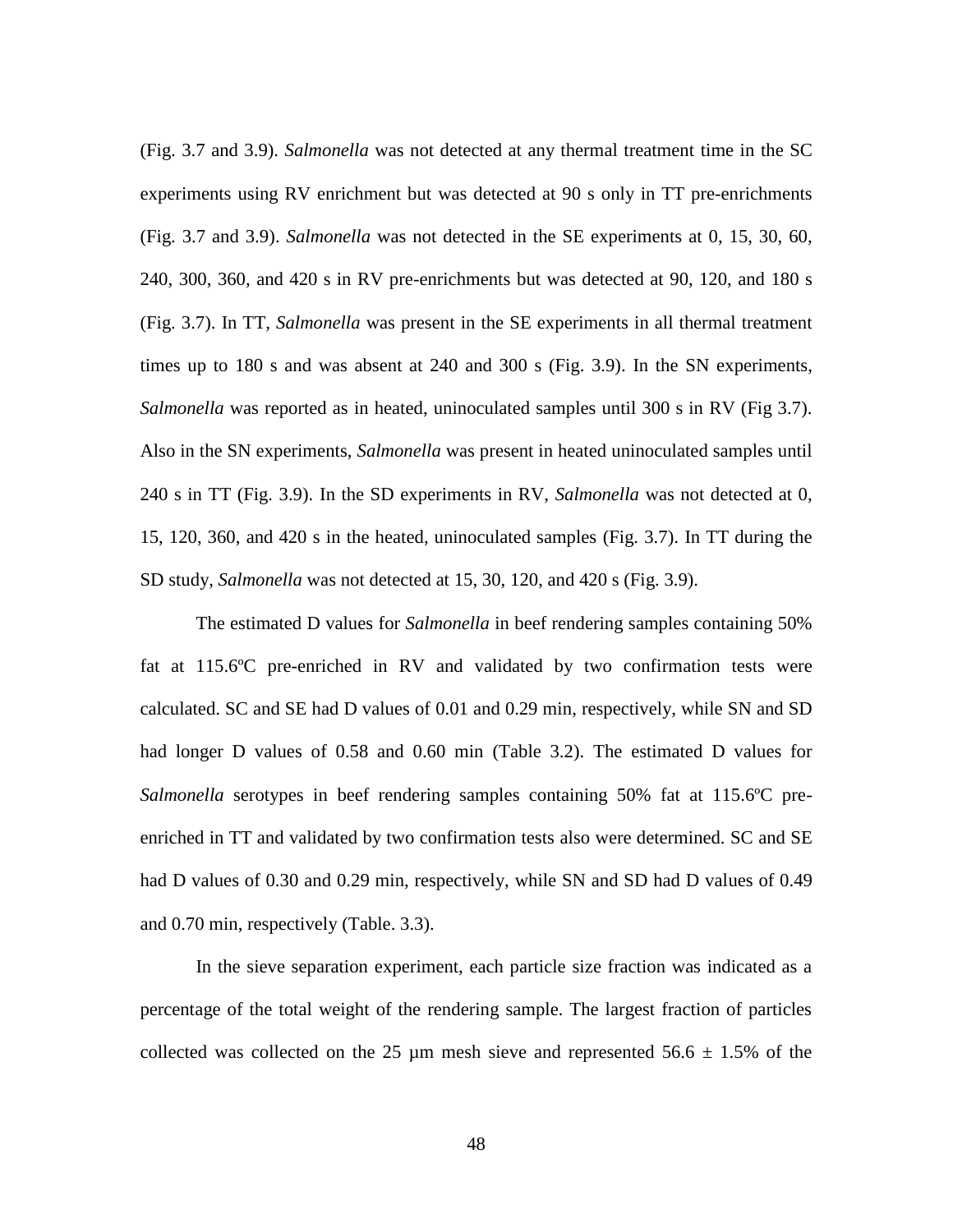original sample. Sieves 35, 45, 60, 80, 120, 170 and 230  $\mu$ m collected 3.7 $\pm$  0.3%, 4.5 $\pm$ 0.1%,  $4.2 \pm 0.3$ %,  $3.7 \pm 0.2$ %,  $3.9 \pm 0.8$ %,  $4.70 \pm 0.81$ % and  $5.4 \pm 0.5$ %, respectively (Fig. 3.10).

## Discussion

Due to the large number of samples plated per day, a preliminary experiment was conducted to determine the percent recoveries ± standard error for each *Salmonella* culture from beef rendering. The purpose of the preliminary study was to reduce plating of each inoculated, unheated sample through extended dilutions during the study. However, more accurate data would be obtained if plating of each inoculated, unheated sample had been conducted. In future experiments, this control should be included.

Enumeration on XLD indicated that SC, SE and SN were reduced to below the detection limit after the initial thermal treatment in inoculated rendering samples. Similarly, in the uninoculated samples, SC, SE, and SN were reduced to below the detection limit after the initial thermal treatment. SD, however, was detected at 30 s in the inoculated samples and at 60 s in the uninoculated samples indicating the presence of a thermally resistant bacterial strain in the background of the samples. *Salmonella* was detected as present in both inoculated and uninoculated SD samples after thermal treatment (Fig. 3.2 and 3.3). It should be noted that a positive *Salmonella* result from current methodology on either inoculated or uninoculated was not validated by genetic analysis or serotyping which would be necessary for confirmation in this study. Other explanations for differences in recovery of *Salmonella* could be due to variation in particle size distribution in the sample. SD or background organisms appearing to be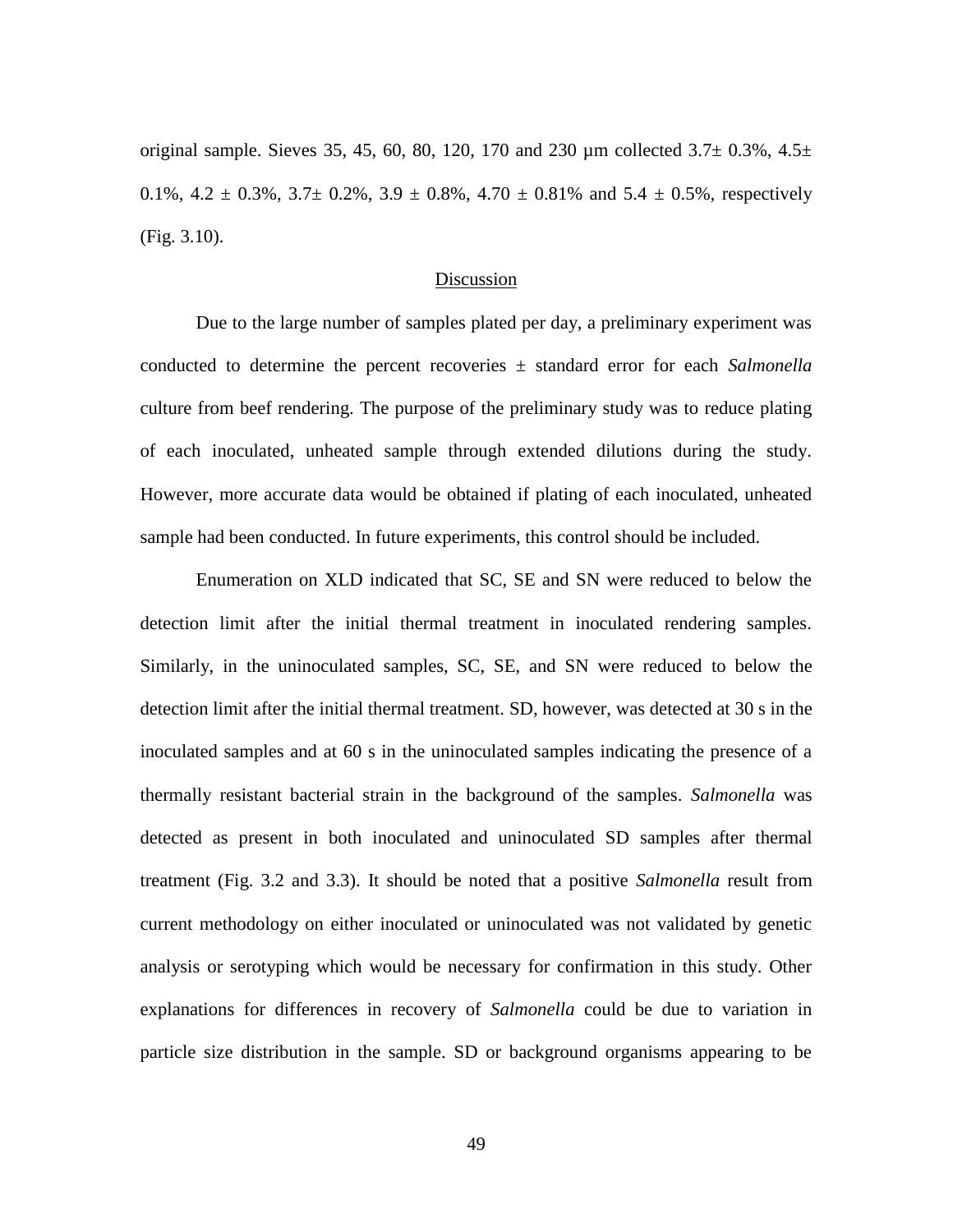*Salmonella* in the samples may have been entrapped in a bone particle or in fat. A particle size distribution test was conducted and showed great variability among sizes of bone fragments. Due to the nature of rendering material collection, *Salmonella* could be present in the porous structure of bone. Additionally, *Salmonella* could have been coated in fat or tissue allowing for a protective effect due to slower thermal conductivity of particles, fat and tissue. The samples in this study were randomly placed in the heating block and, therefore, sampling error was not considered a cause for the observed variability.

Enumeration on TSA for both inoculated and uninoculated samples indicated the presence of the bacteria in the background of the rendering samples. The mean bacterial counts of all samples, under all thermal treatments, were above the detection limit of 4.3  $log_{10}$  cfu/g. Glenn (2006) conducted a study on the bacterial loads in raw rendering materials, but the current study was focused on the bacterial loads in finished rendered materials. A wide variety of heat resistant or post-process contaminating bacteria could be present in the rendering materials; therefore, the presence of  $4.3 \log_{10} ctu/g$  in the rendering samples is not unexpected.

From the preliminary study, it was determined approximately 10  $log_{10}$  cfu/g of each *Salmonella* culture could be recovered from inoculated rendering samples. This concentration exceeds the detection limit of the direct plating method utilized to enumerate on TSA. The presence of bacteria after 420 s of thermal treatment at 115.6ºC on TSA indicated the presence of heat resistant bacteria in the background of the rendering samples. Autoclaving requires exposure to 121ºC at 15 psi of pressure for a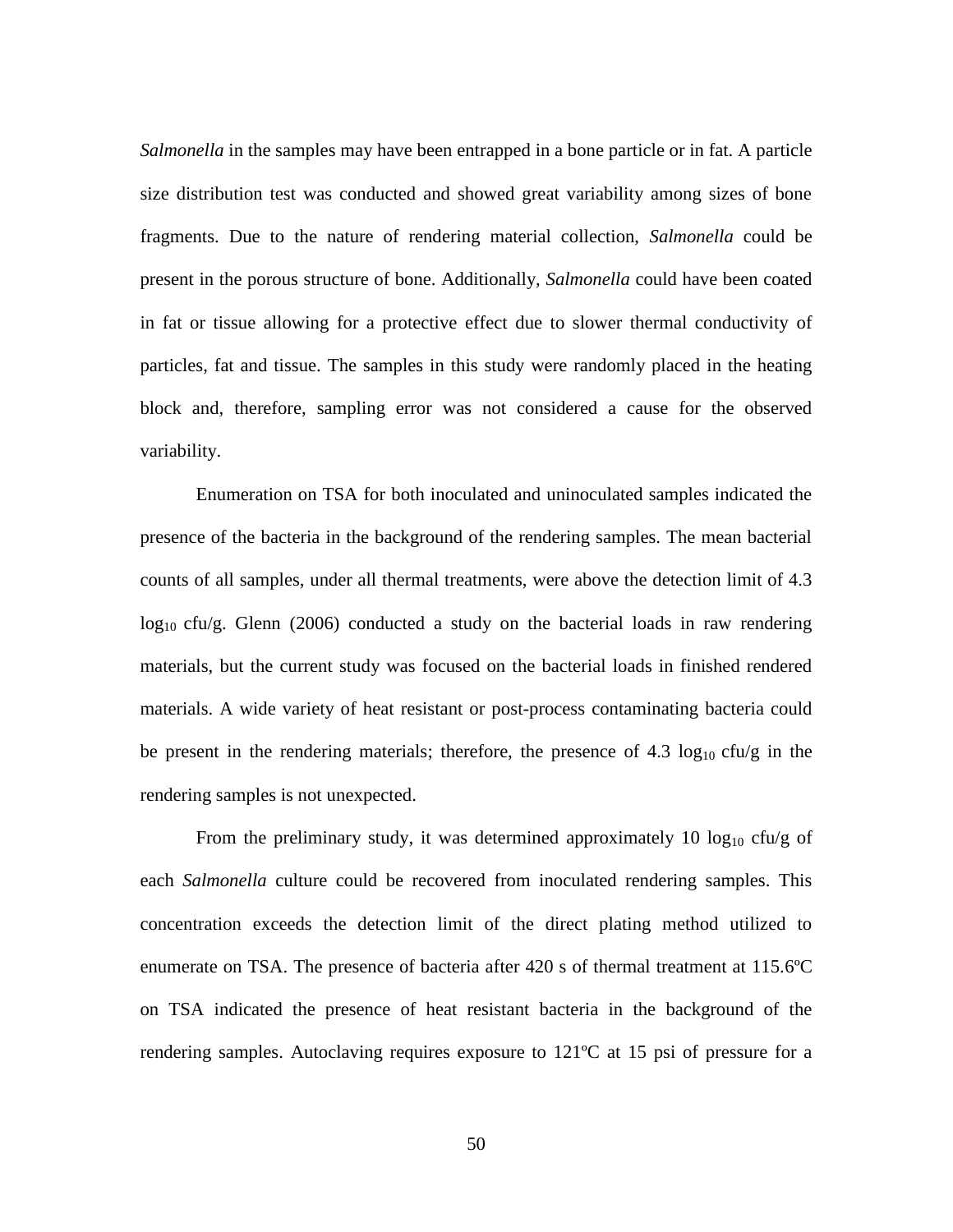minimum of 15 min to kill most bacteria (Laroussi and Leipold 2004). Bacterial endospores are very heat resistant and there have been cases where endospores have not been killed under autoclave conditions (Tuominen et al. 1994). Therefore, the thermallyresistant bacteria in the background of rendering materials could potentially be sporeforming bacteria. The design of this experiment did not allow for further analysis of these heat-resistant bacteria. However, future experiments will isolate and identify these bacterial species through genetic analysis or serotyping.

Results of RV and TT pre-enrichments indicated variation in recovery amongst cultures identifying as *Salmonella* in the SC, SE, SN, and SD inoculated and uninoculated samples. In inoculated and uninoculated samples pre-enriched in RV, the presence of SC or organisms appearing to be *Salmonella* declined after the application of heat. In TT, the presence of SC or microbes appearing to be *Salmonella* followed a similar trend as the RV pre-enriched samples. However, *Salmonella* were detected in both inoculated and uninoculated samples at 90 and 120 s in TT. In RV, SE or bacteria detected as *Salmonella* were present in both inoculated and uninoculated samples at 90 and 120 s. However, in TT, SE or organisms presenting as *Salmonella* were detected in both inoculated and uninoculated samples at 0, 15, 30, 60, 90, and 120 s. The presence of *Salmonella* or organisms detected as *Salmonella* at 90 s and 120 s may be background bacteria. The presence of SN or organisms detected as *Salmonella* were present at 0, 15, 30, 60, 90, 120, 180, 240 s in both RV pre-enriched inoculated and uninoculated samples. SN or *Salmonella*-like bacterial species were detected in TT until 300 s in inoculated and uninoculated samples. Positive results in inoculated samples may be due to background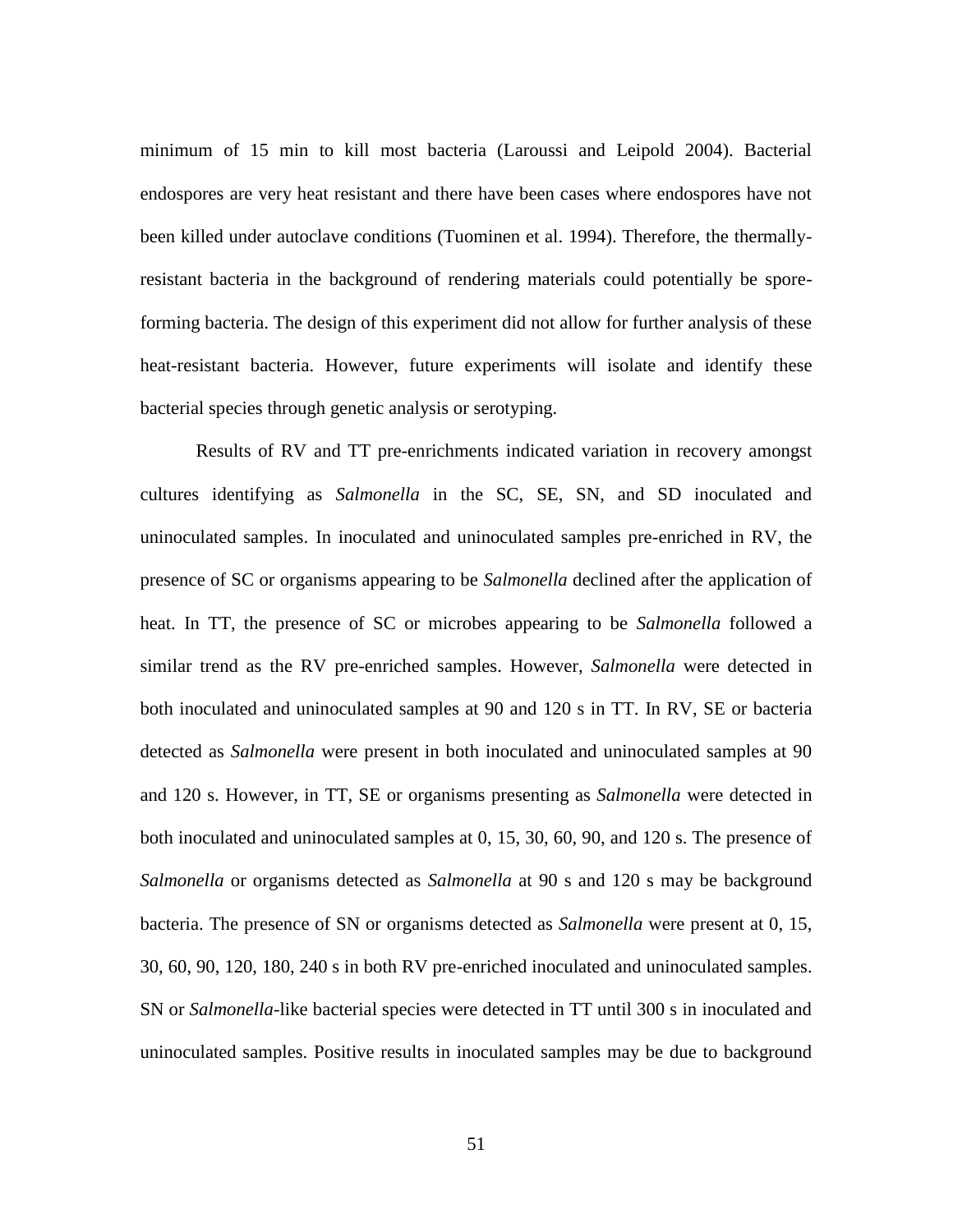organisms. SD or organisms detected as *Salmonella* were present in both inoculated and uninoculated samples pre-enriched in RV at 60, 90, 240 and 300 s. In TT, SD or organism detected as *Salmonella* were present at 0, 90, 240, 300 and 360 s in inoculated and uninoculated samples. Again, positive results in inoculated samples may be due to background organisms. Another explanation for the results of this study could be that *Salmonella* species may have been entrapped in bone particles or in fat. In comparing the presence of *Salmonella* in inoculated samples pre-enriched in either RV or TT, the presence of *Salmonella* or a *Salmonella*-like organism appeared to follow similar trends across all experiments.

The presence of a thermally resistant organism reacting as *Salmonella* has been well-noted in the rendering samples in this study. The rendering process recycles inedible animal tissue to produce products that can be used in animal feed. Therefore, it is hypothesized that an unknown bacterial strain(s) may have acquired thermal resistance and/or *Salmonella-*like characteristics through repetitive cycles of animal feed, animals and rendering. Inedible animal tissues including the gastrointestinal tract and its inherent microorganisms would be rendered and the cycle through animal feed to animal to slaughter to rendering could hypothetically repeat. Potentially these conditions could select for thermally resistant microorganisms. Since this hypothesis has not been tested, it is vital that this unknown strain or strains is isolated in future experimentation to determine its identity and characteristics.

Preliminary estimated D values were calculated. SN and SD appeared to have longer D values than SC and SE. As a general rule of thumb, with increase in

52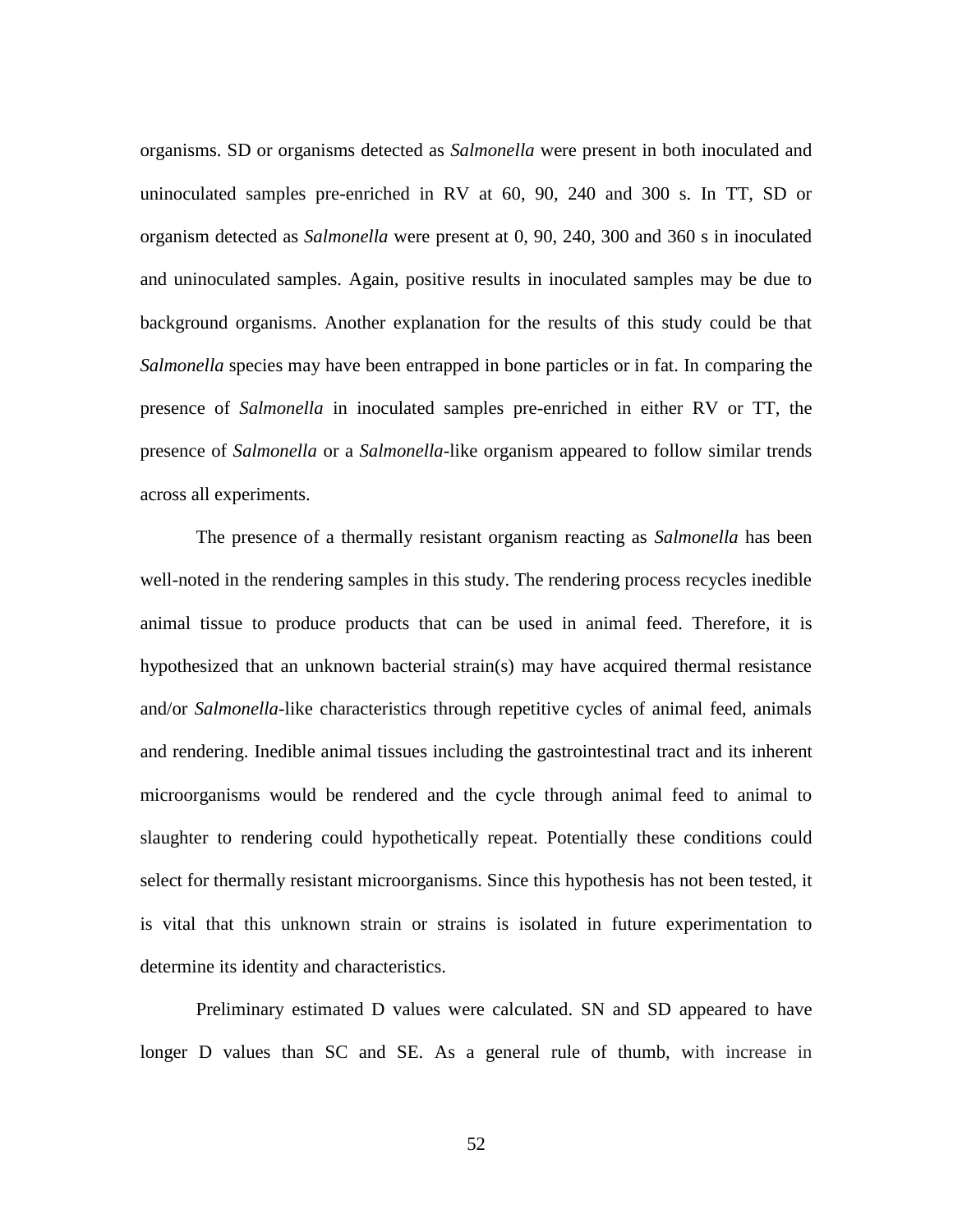temperature, the thermal lethality increases (Earle and Earle 1983). Liu et al. (1969) reported D values for *Salmonella* senftenberg 775 W were highly variable between 10 to 115 min at 70ºC in meat and bone meal. Lui et al. (1969) conducted their study in meal and the current study was conducted in cooked beef rendered products containing 50% fat content. Similar to the Lui et al. (1969) study, the D values of this study were variable and high which could potentially be due to the thermally resistant background organism(s).

Further research needs to be conducted at  $240^{\circ}F (115.6^{\circ}C)$  for longer time intervals to ensure that SC, SE, SN and SD are destroyed. It should be noted the results of this study were obtained from the lower end of the cooking temperatures utilized in the rendering industry. Many rendering facilities process materials at higher temperatures close to  $280^{\circ}F$  (137.8°C) to  $290^{\circ}F$  (143.3°C) for 40 to 90 min in order to produce microbiologically safe products (Meeker and Hamilton 2006). However, the industry also employs a different type of cooker known as a Carver-Greenfield unit. These units operate at lower temperatures, typically closer to 240ºF (115.6ºC). Carver-Greenfield units operate under vacuum to process the materials at this lower temperature (Meeker and Hamilton 2006).

It was necessary to grind rendering materials for transfer into stainless steel tubes. Factors for comparing data to typical bone particle sizes will necessary for future experiments. Thermal conductivity studies on larger bone particles could provide further understanding of thermal lethality in rendering materials.

53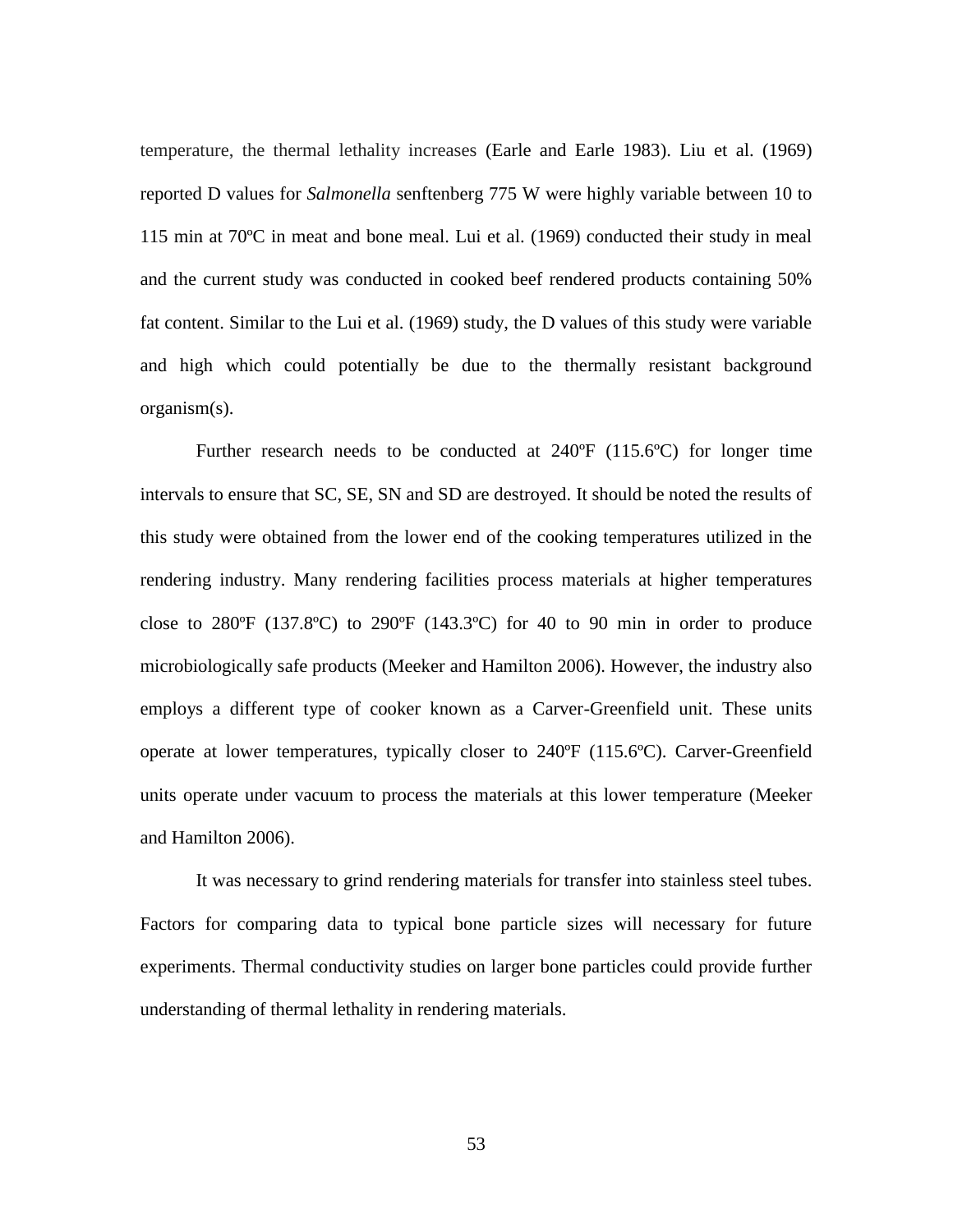

Figure 3.1. Method utilized to report RV and TT pre-enrichments results on XLD validated by two confirmation tests at each thermal treatment. If both plates were negative, the result was assigned a 0 (A). If one was positive and one was negative, the result was assigned a 0.5 (B). If both were positive, the result was assigned a 1.0 (C).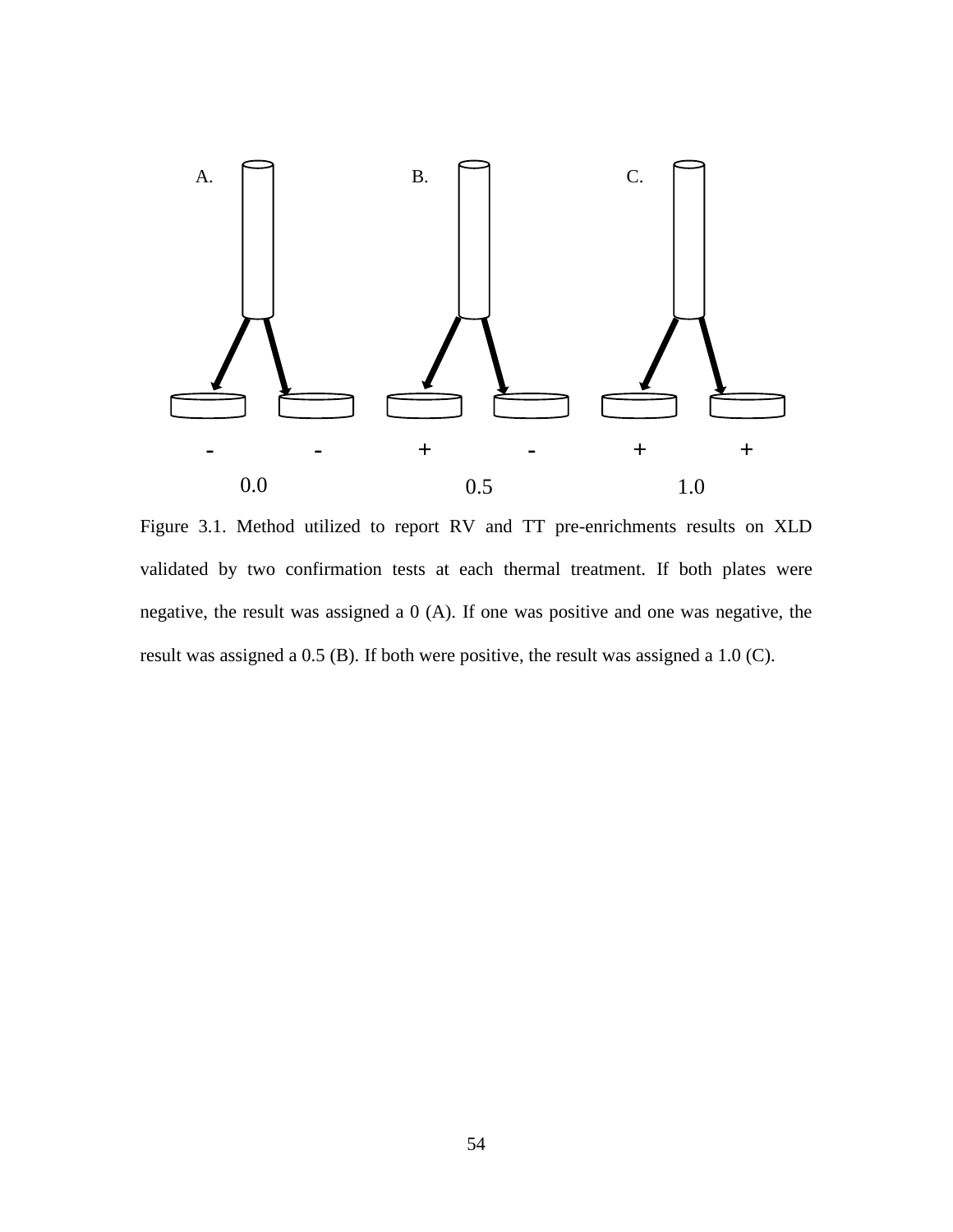

Figure 3.2. Enumeration of *Salmonella* on XLD from beef rendering samples (50% fat) inoculated with *Salmonella* Choleraesuis (SC), *Salmonella* Enteriditis (SE), *Salmonella* Newport (SN), and *Salmonella* Dublin (SD). 1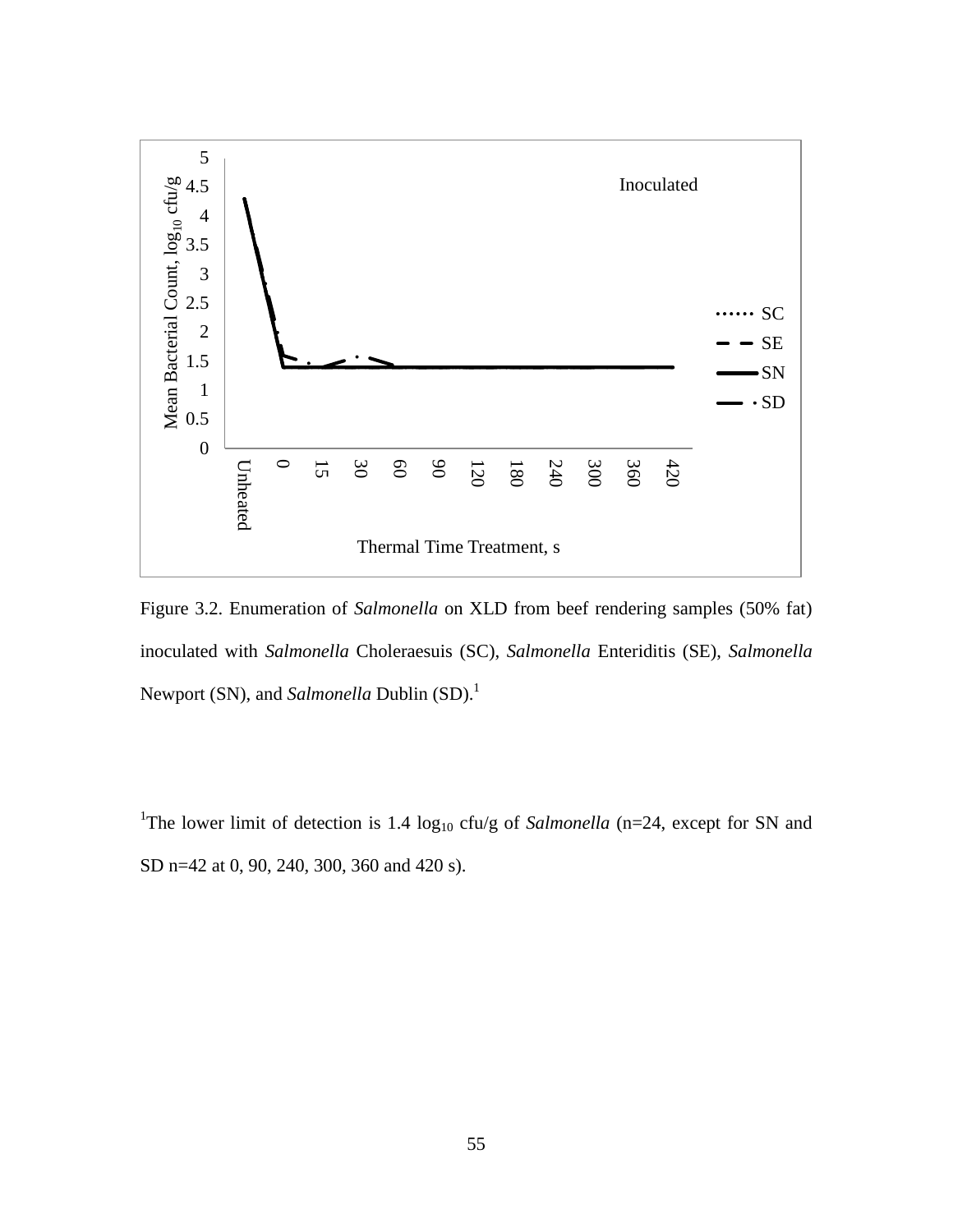

Figure 3.3. Enumeration of *Salmonella* on XLD from uninoculated beef rendering samples (50% fat) for *Salmonella* Choleraesuis (SC), *Salmonella* Enteriditis (SE), *Salmonella* Newport (SN), and *Salmonella* Dublin (SD). 1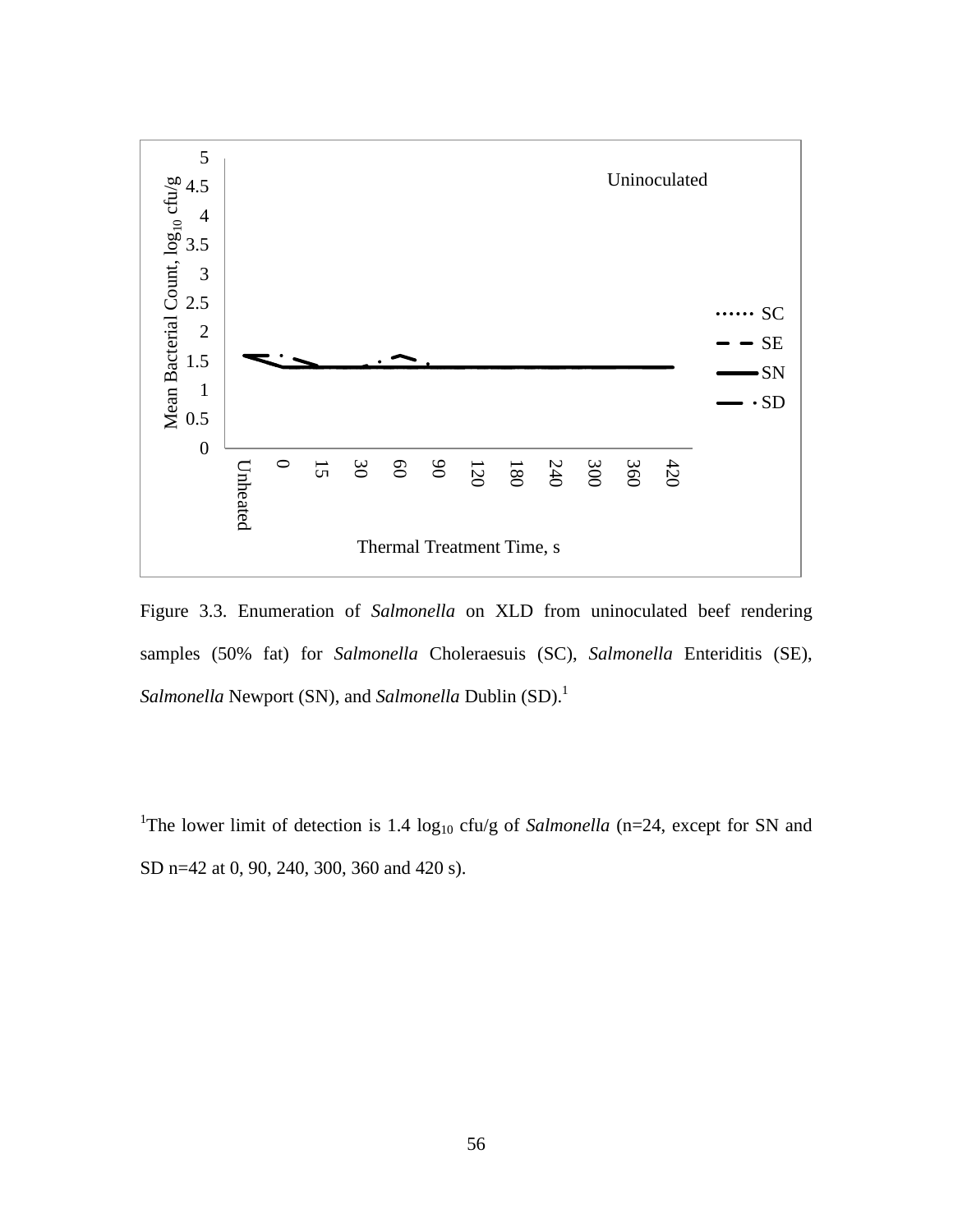

Figure 3.4. Enumeration of total bacteria on TSA from beef rendering samples (50% fat) inoculated with *Salmonella* Choleraesuis (SC), *Salmonella* Enteriditis (SE), *Salmonella* Newport (SN), and *Salmonella* Dublin (SD). 1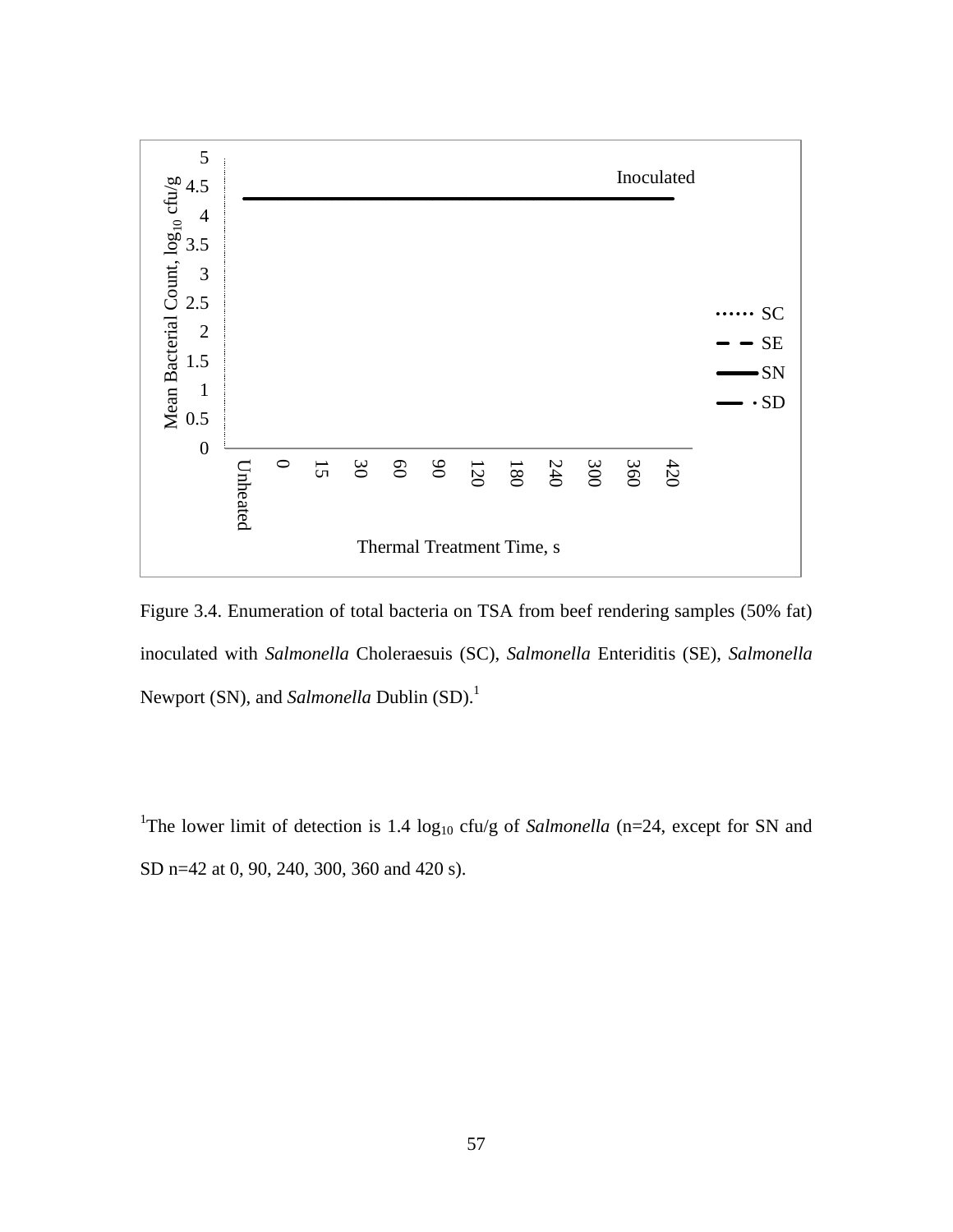

Figure 3.5. Enumeration of total bacteria on TSA from uninoculated beef rendering samples (50% fat) for *Salmonella* Choleraesuis (SC), *Salmonella* Enteriditis (SE), *Salmonella* Newport (SN), and *Salmonella* Dublin (SD).<sup>1</sup>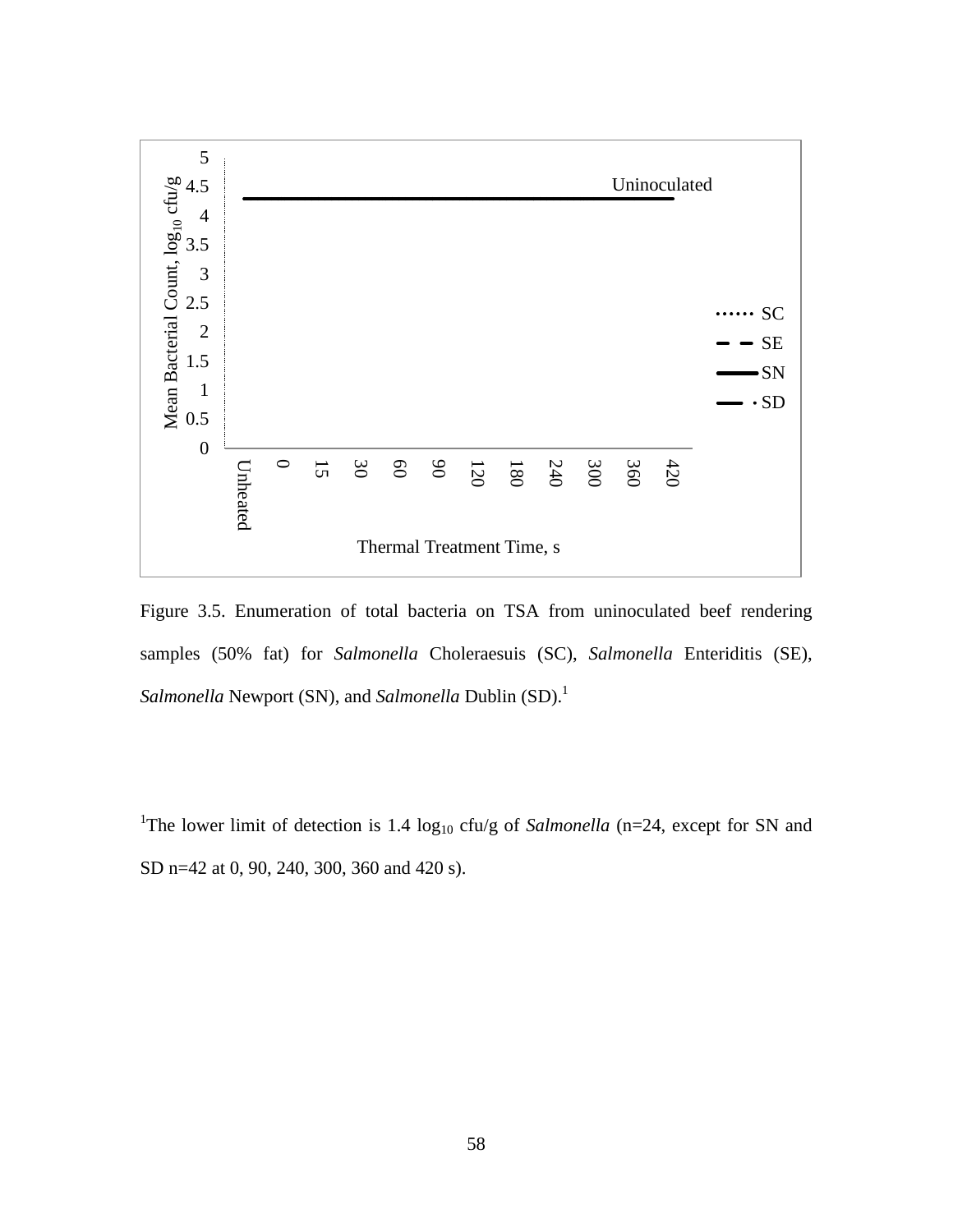

Figure 3.6. Presence or absence ± standard deviation of *Salmonella* for each *Salmonella* Choleraesuis (SC), *Salmonella* Enteriditis (SE), *Salmonella* Newport (SN), and Salmonella Dublin (SD) inoculated, RV pre-enriched beef rendering samples (50% fat).<sup>1</sup>

<sup>1</sup>A count of 0 represent the absence of *Salmonella*, while a count of 1 represents the presence of *Salmonella* (n=24, except for SN and SD n=42 at 0, 90, 240, 300, 360 and 420 s).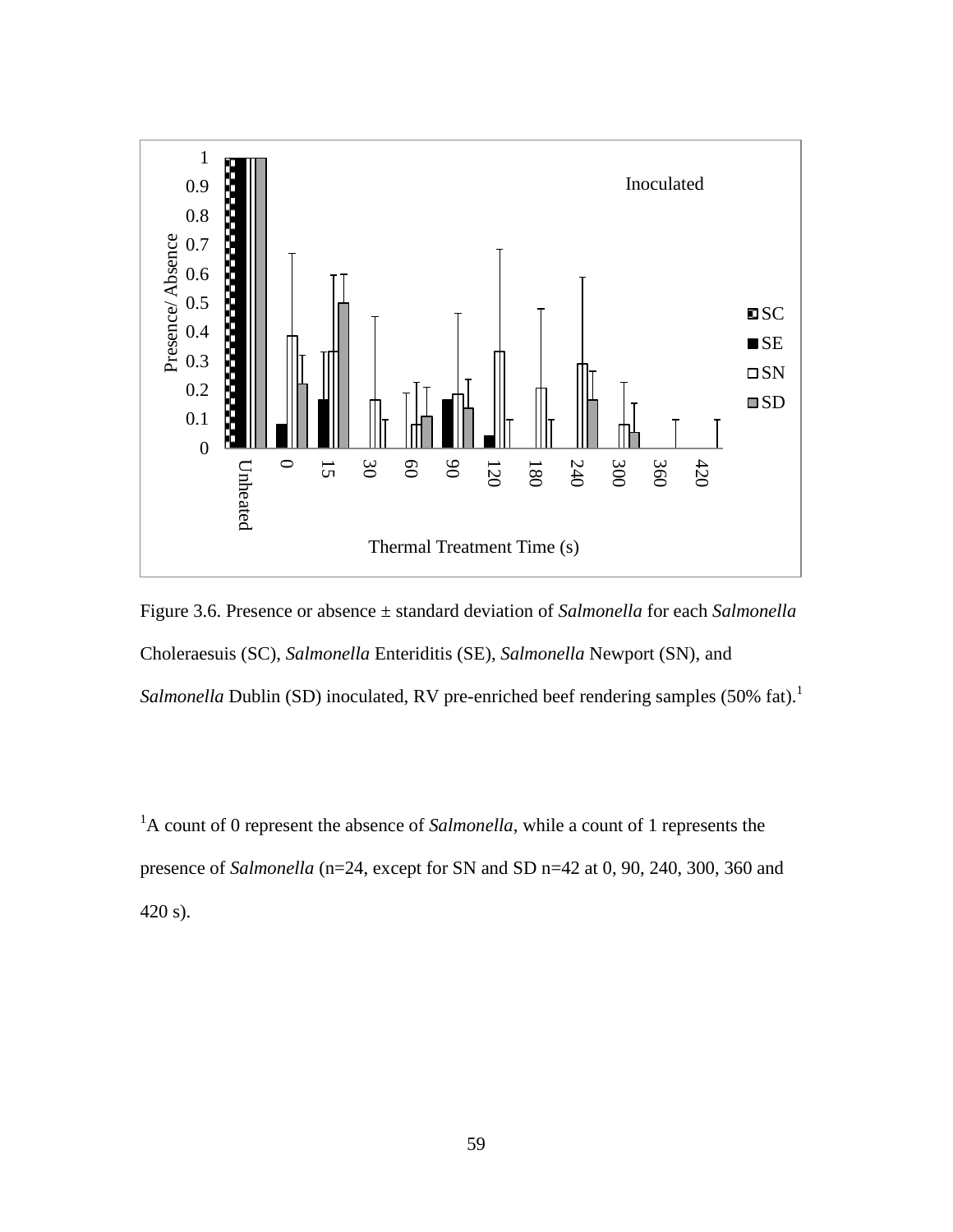

Figure 3.7. Presence or absence ± standard deviation of *Salmonella* for each RV preenriched, uninoculated beef rendering samples (50% fat) for *Salmonella* Choleraesuis (SC), *Salmonella* Enteriditis (SE), *Salmonella* Newport (SN), and *Salmonella* Dublin  $(SD).<sup>1</sup>$ 

<sup>1</sup>A count of 0 represent the absence of *Salmonella*, while a count of 1 represents the presence of *Salmonella* (n=24, except for SN and SD n=42 at 0, 90, 240, 300, 360 and 420 s)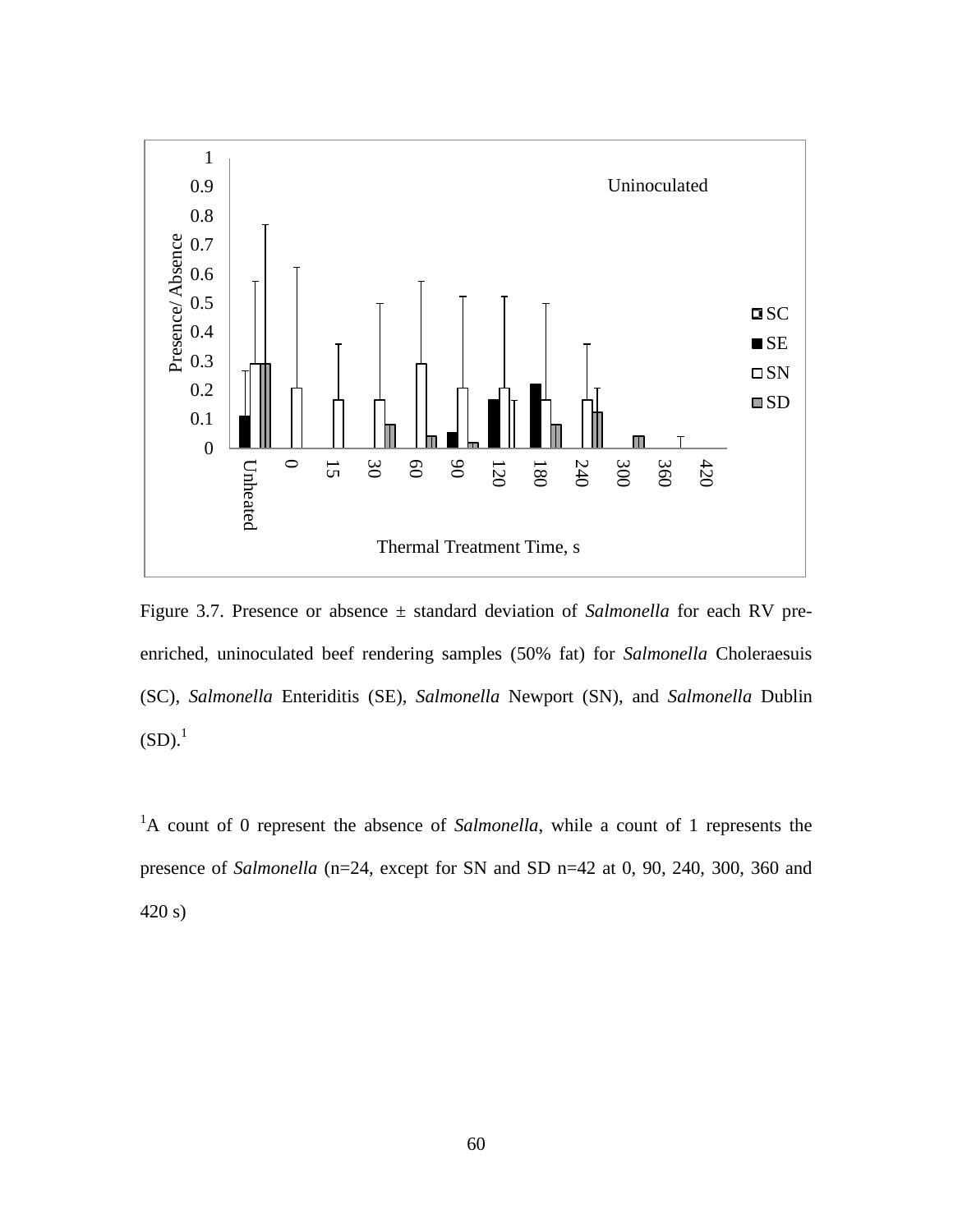

Figure 3.8. Presence or absence ± standard deviation of *Salmonella* for each *Salmonella* Choleraesuis (SC), *Salmonella* Enteriditis (SE), *Salmonella* Newport (SN), and Salmonella Dublin (SD) inoculated, TT pre-enriched beef rendering samples (50% fat).<sup>1</sup>

<sup>1</sup>A count of 0 represent the absence of *Salmonella*, while a count of 1 represents the presence of *Salmonella* (n=24, except for SN and SD n=42 at 0, 90, 240, 300, 360 and 420 s).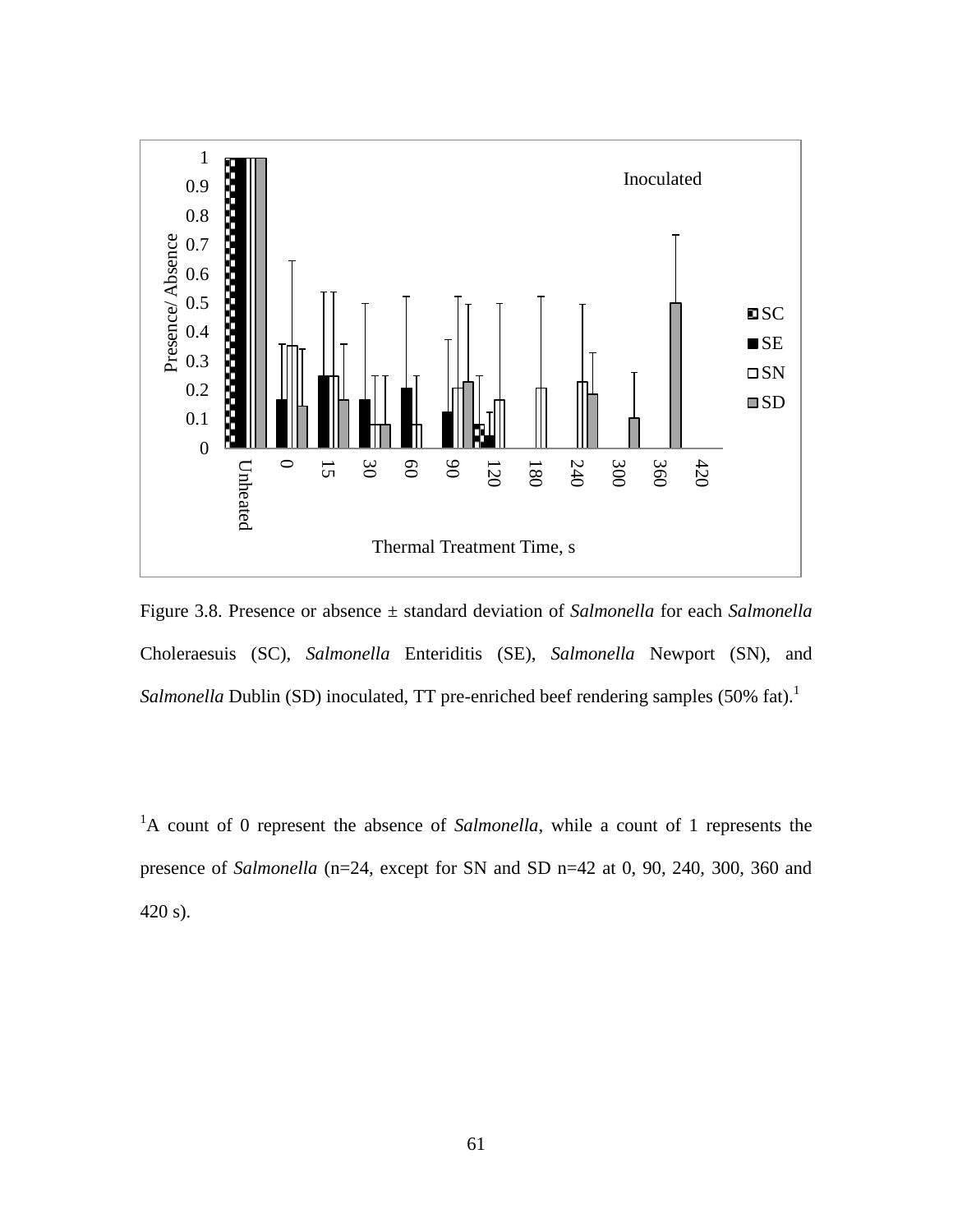

Figure 3.9. Presence or absence ± standard deviation of *Salmonella* for each TT preenriched, uninoculated beef rendering samples (50% fat) for *Salmonella* Choleraesuis (SC), *Salmonella* Enteriditis (SE), *Salmonella* Newport (SN), and *Salmonella* Dublin  $(SD).<sup>1</sup>$ 

<sup>1</sup>A count of 0 represent the absence of *Salmonella*, while a count of 1 represents the presence of *Salmonella* (n=24, except for SN and SD n=42 at 0, 90, 240, 300, 360 and 420 s).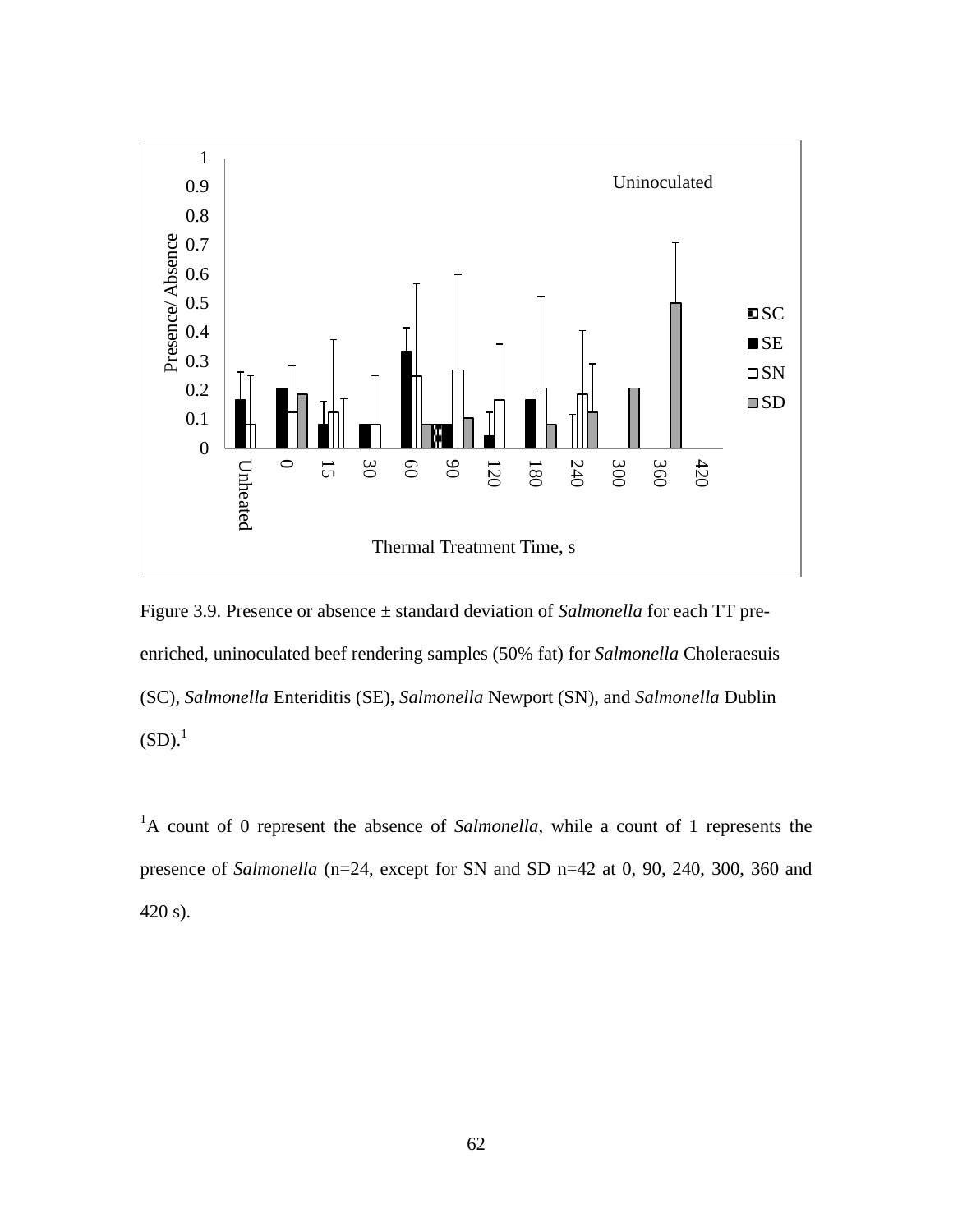

Figure 3.10. Mean percent particle size distribution  $\pm$  standard error of beef rendering samples collected from a rendering plant on three different days (n=30). Each fraction of particle size was indicated as a percentage of the total weight of the rendering sample. The error bars indicate standard error for each data point.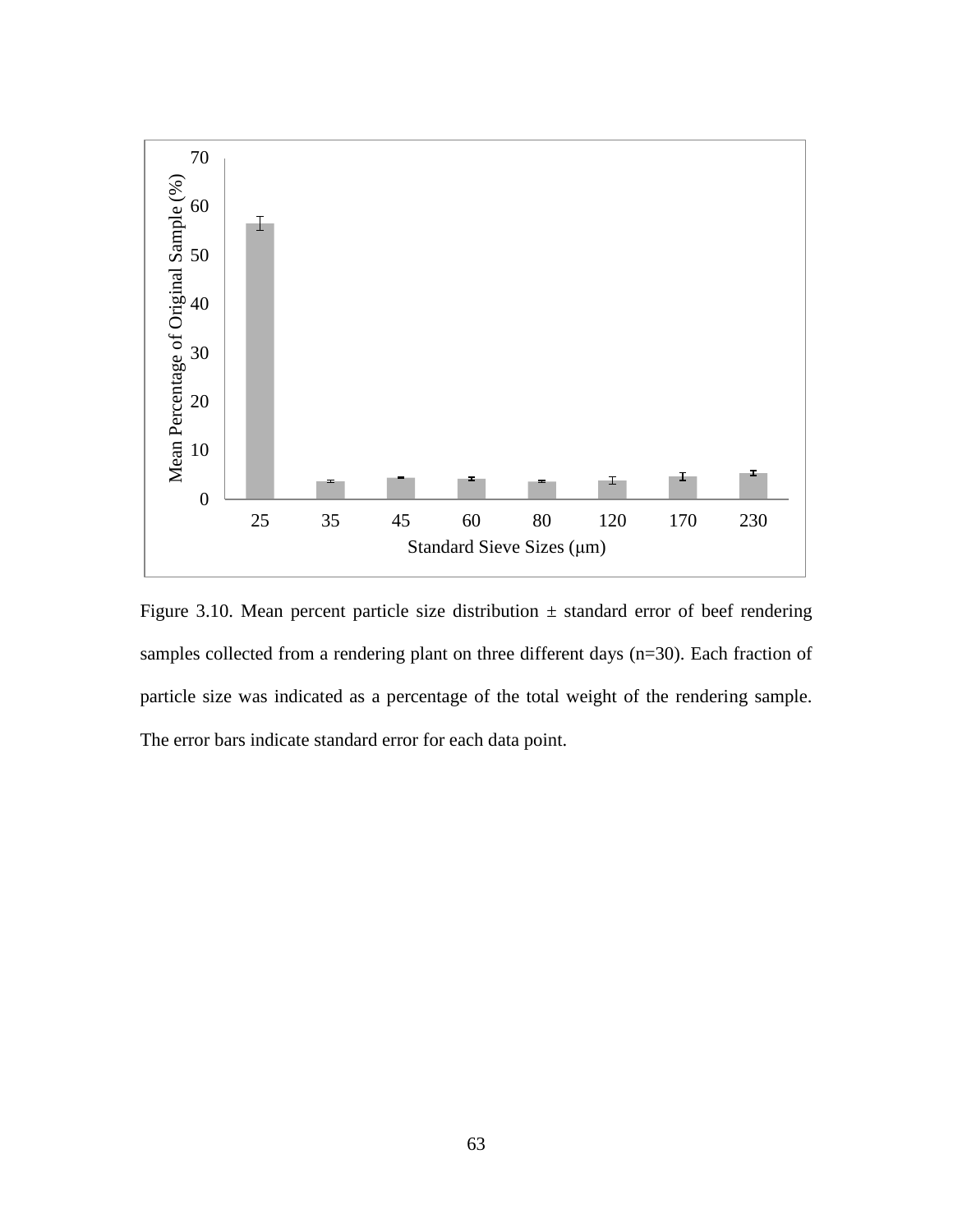Table 3.1. *Salmonella* Choleraesuis (SC), *Salmonella* Enteriditis (SE), *Salmonella* Newport (SN) and *Salmonella* Dublin (SD) after inoculation into beef rendering materials and plated onto XLD (n=6).

| Serotype  | Average Broth Culture,                 | Average in Beef Samples,               |
|-----------|----------------------------------------|----------------------------------------|
|           | $\log_{10}$ cfu/g $\pm$ standard error | $\log_{10}$ cfu/g $\pm$ standard error |
| SC.       | $12.60 \pm 0.15$                       | $10.60 \pm 0.29$                       |
| <b>SE</b> | $12.12 \pm 0.01$                       | $10.67 \pm 0.08$                       |
| <b>SN</b> | $12.28 \pm 0.03$                       | $10.76 \pm 0.04$                       |
| SD        | $12.16 \pm 0.15$                       | $10.65 \pm 0.08$                       |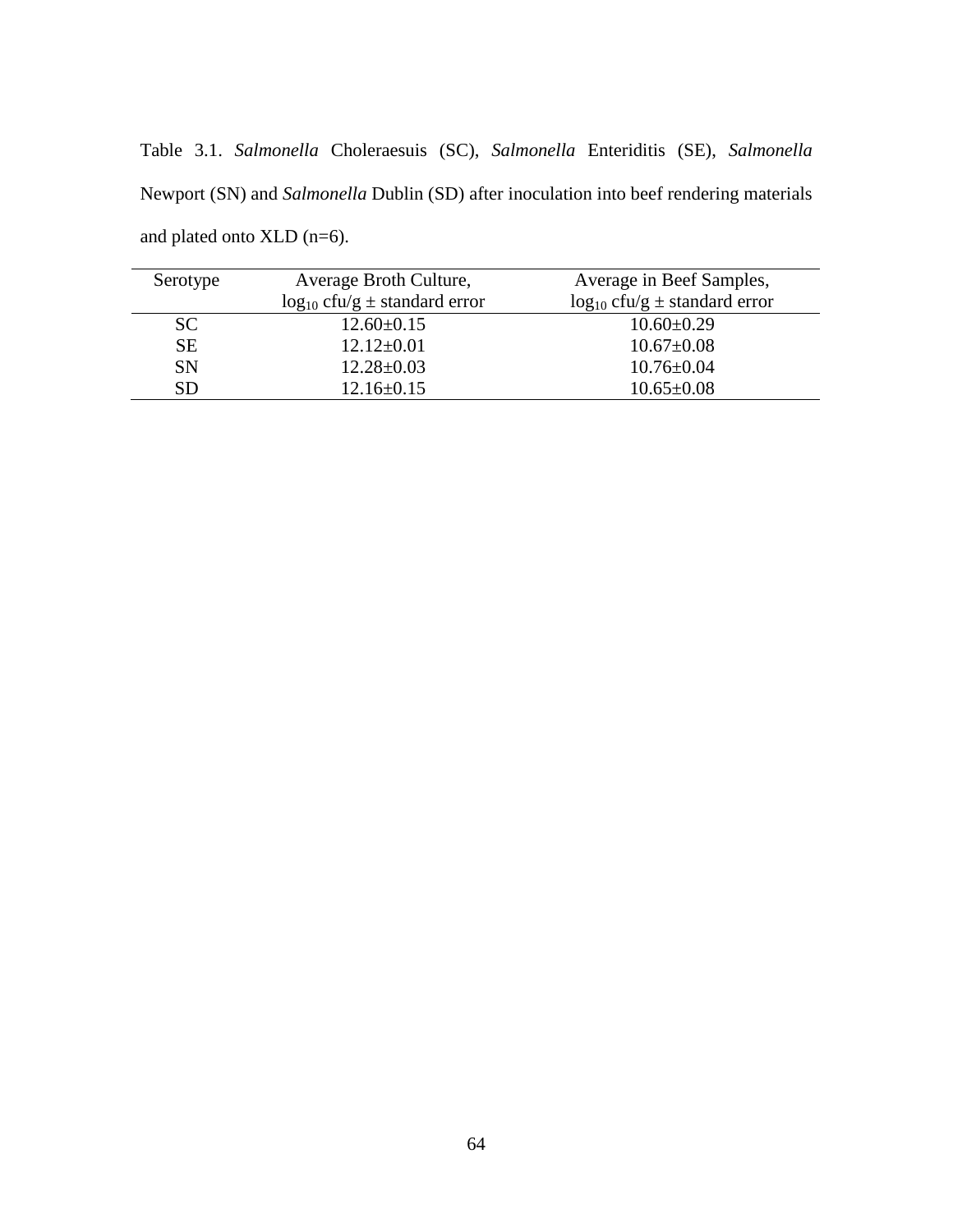Table 3.2. Estimated D values for *Salmonella* Choleraesuis (SC), *Salmonella* Enteriditis (SE), *Salmonella* Newport (SN), and *Salmonella* Dublin (SD) in beef rendering samples (50% fat) at 115.6ºC pre-enriched in RV and validated by two confirmation tests.

| Serotype  | Estimated D Value, min |
|-----------|------------------------|
| <b>SC</b> | $0.01\,$               |
| <b>SE</b> | 0.29                   |
| SN        | 0.58                   |
| SD        | 0.60                   |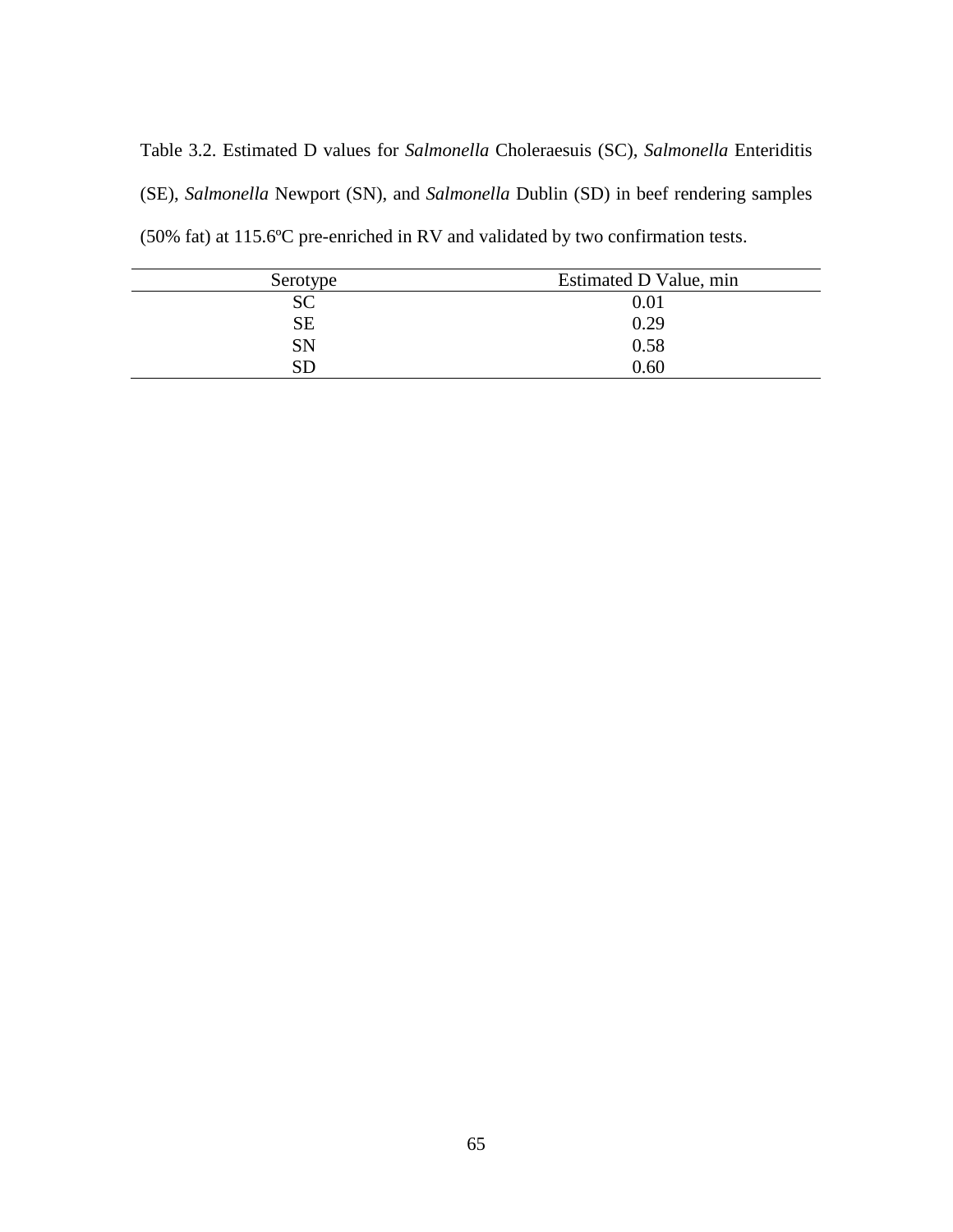Table 3.3. Estimated D values for *Salmonella* Choleraesuis (SC), *Salmonella* Enteriditis (SE), *Salmonella* Newport (SN), and *Salmonella* Dublin (SD) in beef rendering samples (50% fat) at 115.6ºC pre-enriched in TT and validated by two confirmation tests.

| Serotype   | Estimated D Value, min |
|------------|------------------------|
| <b>SC</b>  | 0.30                   |
| <b>SE</b>  | 0.29                   |
| SN         | 0.49                   |
| ${\rm SD}$ | 0.70                   |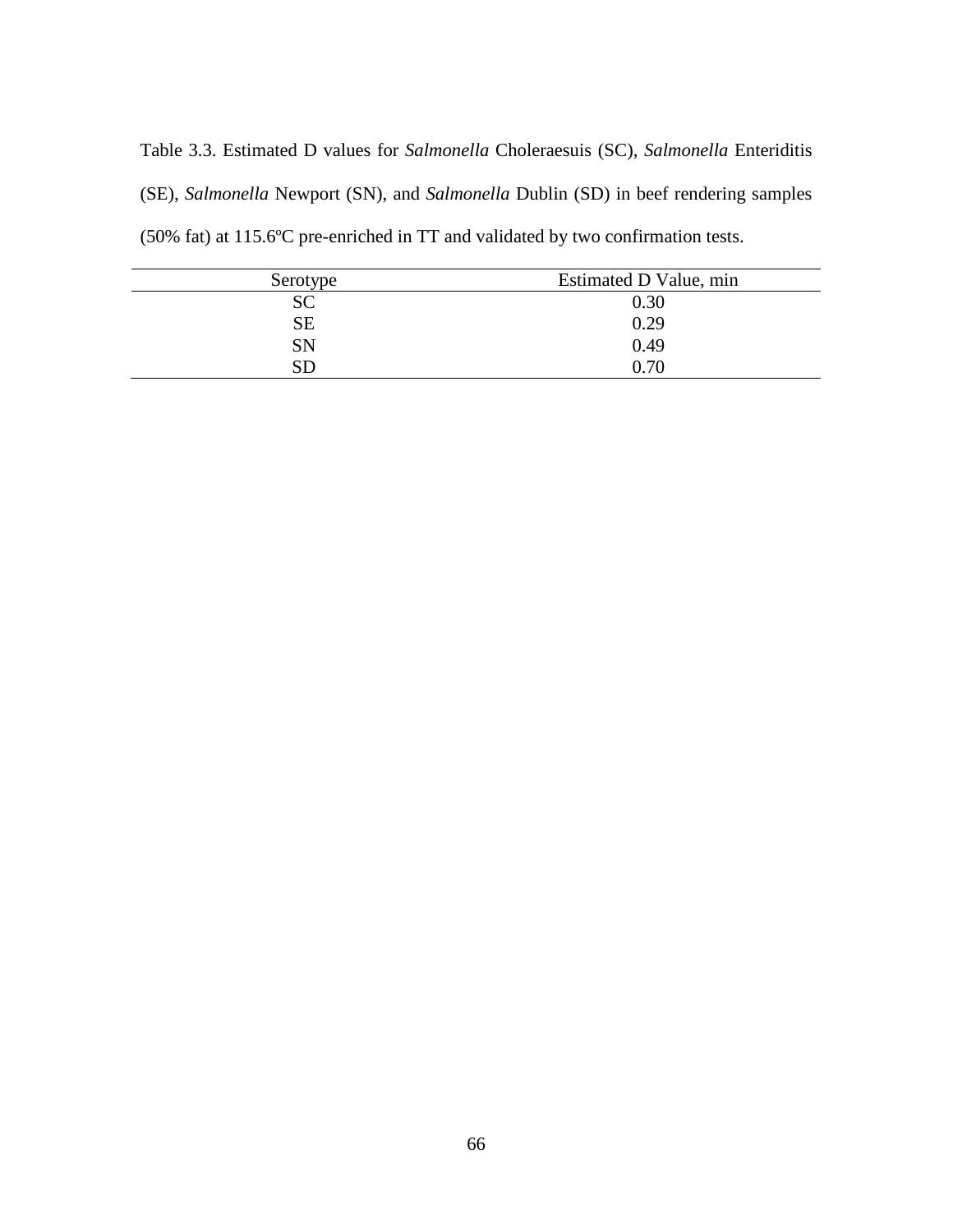Table 3.4. Number of samples positive for *Salmonella* in *Salmonella* Choleraesuis (SC), *Salmonella* Enteriditis (SE), *Salmonella* Newport (SN) and *Salmonella* Dublin (SD) inoculated beef rendering samples (50% fat) after pre-enrichment in RV or TT broth (n=24, except for SN and SD n=42 at 0, 90, 240, 300, 360 and 420 s).

|           |                  | <b>RV</b>                  | <b>TT</b>                  |
|-----------|------------------|----------------------------|----------------------------|
| Serotypes | Thermal          | Number of Positive Samples | Number of Positive Samples |
|           | Treatment        |                            |                            |
|           | Time, s          |                            |                            |
| <b>SC</b> | Unheated         | 24 out of 24 samples       | 24 out of 24 samples       |
|           | $\overline{0}$   | 0 out of 24 samples        | 0 out of 24 samples        |
|           | 15               | 0 out of 24 samples        | 0 out of 24 samples        |
|           | 30               | 0 out of 24 samples        | 0 out of 24 samples        |
|           | 60               | 0 out of 24 samples        | 0 out of 24 samples        |
|           | 90               | 0 out of 24 samples        | 0 out of 24 samples        |
|           | 120              | 0 out of 24 samples        | 2 out of 24 samples        |
|           | 180              | 0 out of 24 samples        | 0 out of 24 samples        |
|           | 240              | 0 out of 24 samples        | 0 out of 24 samples        |
|           | 300              | 0 out of 24 samples        | 0 out of 24 samples        |
| <b>SE</b> | Unheated         | 24 out of 24 samples       | 24 out of 24 samples       |
|           | $\overline{0}$   | 2 out of 24 samples        | 4 out of 24 samples        |
|           | 15               | 4 out of 24 samples        | 6 out of 24 samples        |
|           | 30               | 0 out of 24 samples        | 4 out of 24 samples        |
|           | 60               | 0 out of 24 samples        | 5 out of 24 samples        |
|           | 90               | 4 out of 24 samples        | 3 out of 24 samples        |
|           | 120              | 1 out of 24 samples        | 1 out of 24 samples        |
|           | 180              | 0 out of 24 samples        | 0 out of 24 samples        |
|           | 240              | 0 out of 24 samples        | 0 out of 24 samples        |
|           | 300              | 0 out of 24 samples        | 0 out of 24 samples        |
| SN        | Unheated         | 42 out of 42 samples       | 42 out of 42 samples       |
|           | $\boldsymbol{0}$ | 16 out of 42 samples       | 14 out of 42 samples       |
|           | 15               | 8 out of 24 samples        | 6 out of 24 samples        |
|           | 30               | 4 out of 24 samples        | 2 out of 24 samples        |
|           | 60               | 2 out of 24 samples        | 2 out of 24 samples        |
|           | 90               | 8 out of 42 samples        | 9 out of 42 samples        |
|           | 120              | 8 out of 24 samples        | 4 out of 24 samples        |
|           | 180              | 5 out of 24 samples        | 5 out of 24 samples        |
|           | 240              | 12 out of 42 samples       | 10 out of 42 samples       |
|           | 300              | 3 out of 42 samples        | 0 out of 42 samples        |
|           | 360              | 0 out of 42 samples        | 0 out of 42 samples        |
|           | 420              | 0 out of 42 samples        | 0 out of 42 samples        |
| <b>SD</b> | Unheated         | 42 out of 42 samples       | 42 out of 42 samples       |
|           | $\boldsymbol{0}$ | 9 out of 42 samples        | 6 out of 42 samples        |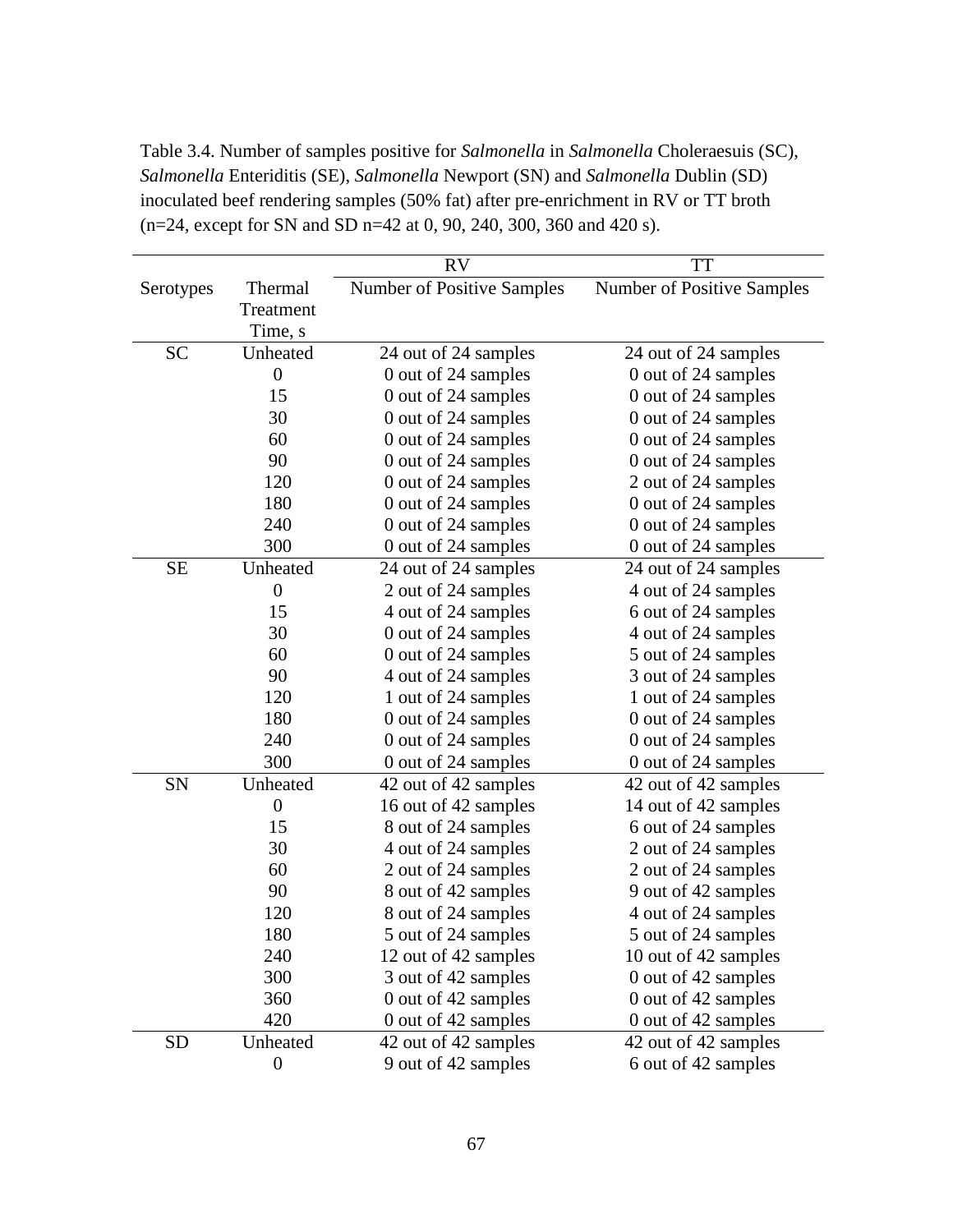| 15  | 12 out of 24 samples | 4 out of 24 samples  |
|-----|----------------------|----------------------|
| 30  | 0 out of 24 samples  | 2 out of 24 samples  |
| 60  | 3 out of 24 samples  | 0 out of 42 samples  |
| 90  | 6 out of 42 samples  | 10 out of 42 samples |
| 120 | 0 out of 24 samples  | 0 out of 24 samples  |
| 180 | 0 out of 24 samples  | 0 out of 24 samples  |
| 240 | 7 out of 42 samples  | 8 out of 42 samples  |
| 300 | 3 out of 42 samples  | 4 out of 42 samples  |
| 360 | 0 out of 42 samples  | 21 out of 42 samples |
| 420 | 0 out of 42 samples  | 0 out of 42 samples  |
|     |                      |                      |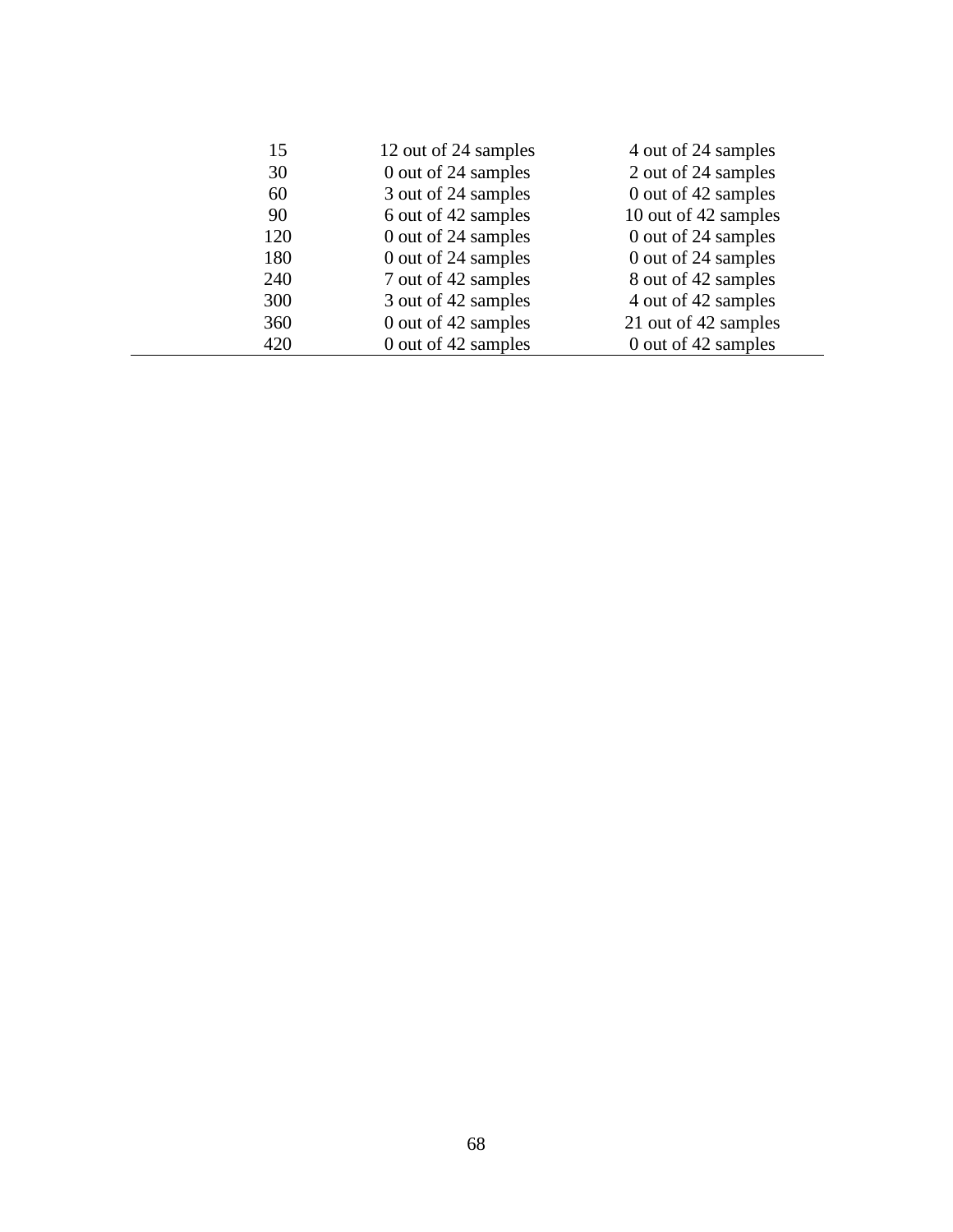Table 3.5. Number of samples positive for *Salmonella* in uninoculated beef rendering samples (50% fat) for *Salmonella* Choleraesuis (SC), *Salmonella* Enteriditis (SE), *Salmonella* Newport (SN) and *Salmonella* Dublin (SD) after pre-enrichment in RV or TT broth (n=24, except for SN and SD n=42 at 0, 90, 240, 300, 360 and 420 s).

|           |                  | <b>RV</b>                         | <b>TT</b>                  |
|-----------|------------------|-----------------------------------|----------------------------|
| Serotype  | Thermal          | <b>Number of Positive Samples</b> | Number of Positive Samples |
|           | Treatment        |                                   |                            |
|           | Time, s          |                                   |                            |
| <b>SC</b> | Unheated         | 0 out of 24 samples               | 0 out of 24 samples        |
|           | $\boldsymbol{0}$ | 0 out of 24 samples               | 0 out of 24 samples        |
|           | 15               | 0 out of 24 samples               | 0 out of 24 samples        |
|           | 30               | 0 out of 24 samples               | 0 out of 24 samples        |
|           | 60               | 0 out of 24 samples               | 0 out of 24 samples        |
|           | 90               | 0 out of 24 samples               | 2 out of 24 samples        |
|           | 120              | 0 out of 24 samples               | 0 out of 24 samples        |
|           | 180              | 0 out of 24 samples               | 0 out of 24 samples        |
|           | 240              | 0 out of 24 samples               | 0 out of 24 samples        |
|           | 300              | 0 out of 24 samples               | 0 out of 24 samples        |
| <b>SE</b> | Unheated         | 3 out of 24 samples               | 4 out of 24 samples        |
|           | $\boldsymbol{0}$ | 0 out of 24 samples               | 5 out of 24 samples        |
|           | 15               | 0 out of 24 samples               | 2 out of 24 samples        |
|           | 30               | 0 out of 24 samples               | 2 out of 24 samples        |
|           | 60               | 0 out of 24 samples               | 8 out of 24 samples        |
|           | 90               | 1 out of 24 samples               | 2 out of 24 samples        |
|           | 120              | 4 out of 24 samples               | 1 out of 24 samples        |
|           | 180              | 5 out of 24 samples               | 4 out of 24 samples        |
|           | 240              | 0 out of 24 samples               | 0 out of 24 samples        |
|           | 300              | 0 out of 24 samples               | 0 out of 24 samples        |
| SN        | Unheated         | 12 out of 42 samples              | 3 out of 42 samples        |
|           | $\boldsymbol{0}$ | 9 out of 42 samples               | 5 out of 42 samples        |
|           | 15               | 4 out of 24 samples               | 3 out of 24 samples        |
|           | 30               | 4 out of 24 samples               | 2 out of 24 samples        |
|           | 60               | 7 out of 24 samples               | 6 out of 24 samples        |
|           | 90               | 9 out of 42 samples               | 11 out of 42 samples       |
|           | 120              | 5 out of 24 samples               | 4 out of 24 samples        |
|           | 180              | 4 out of 24 samples               | 5 out of 24 samples        |
|           | 240              | 7 out of 42 samples               | 8 out of 42 samples        |
|           | 300              | 0 out of 42 samples               | 0 out of 42 samples        |
|           | 360              | 0 out of 42 samples               | 0 out of 42 samples        |
|           | 420              | 0 out of 42 samples               | 0 out of 42 samples        |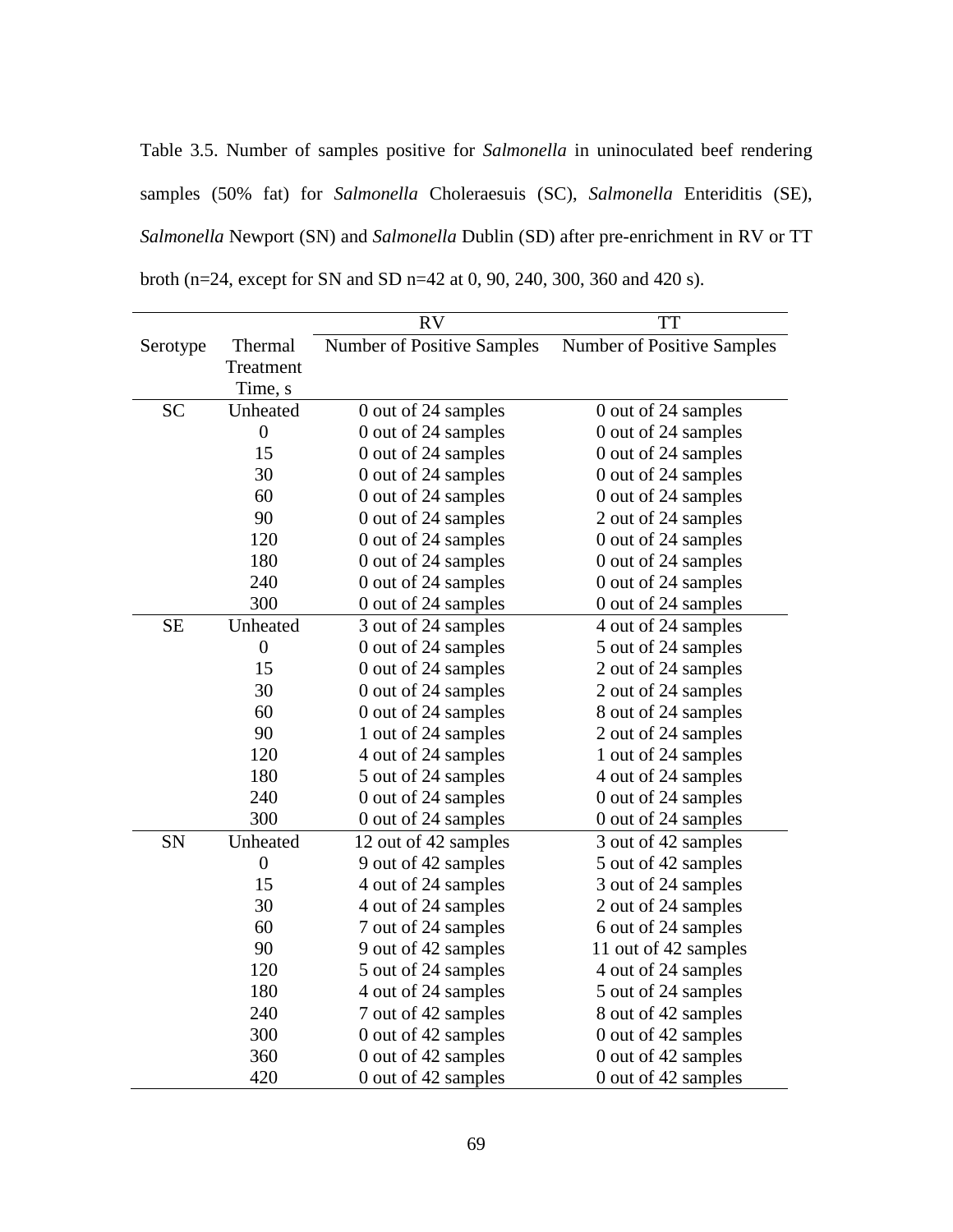| <b>SD</b> | Unheated | 12 out of 42 samples | 0 out of 42 samples  |
|-----------|----------|----------------------|----------------------|
|           | $\theta$ | 0 out of 42 samples  | 8 out of 42 samples  |
|           | 15       | 0 out of 24 samples  | 0 out of 24 samples  |
|           | 30       | 2 out of 24 samples  | 0 out of 24 samples  |
|           | 60       | 1 out of 24 samples  | 2 out of 24 samples  |
|           | 90       | 1 out of 42 samples  | 4 out of 42 samples  |
|           | 120      | 0 out of 24 samples  | 0 out of 42 samples  |
|           | 180      | 2 out of 24 samples  | 2 out of 24 samples  |
|           | 240      | 5 out of 42 samples  | 5 out of 42 samples  |
|           | 300      | 2 out of 42 samples  | 9 out of 42 samples  |
|           | 360      | 0 out of 42 samples  | 21 out of 42 samples |
|           | 420      | 0 out of 42 samples  | 0 out of 42 samples  |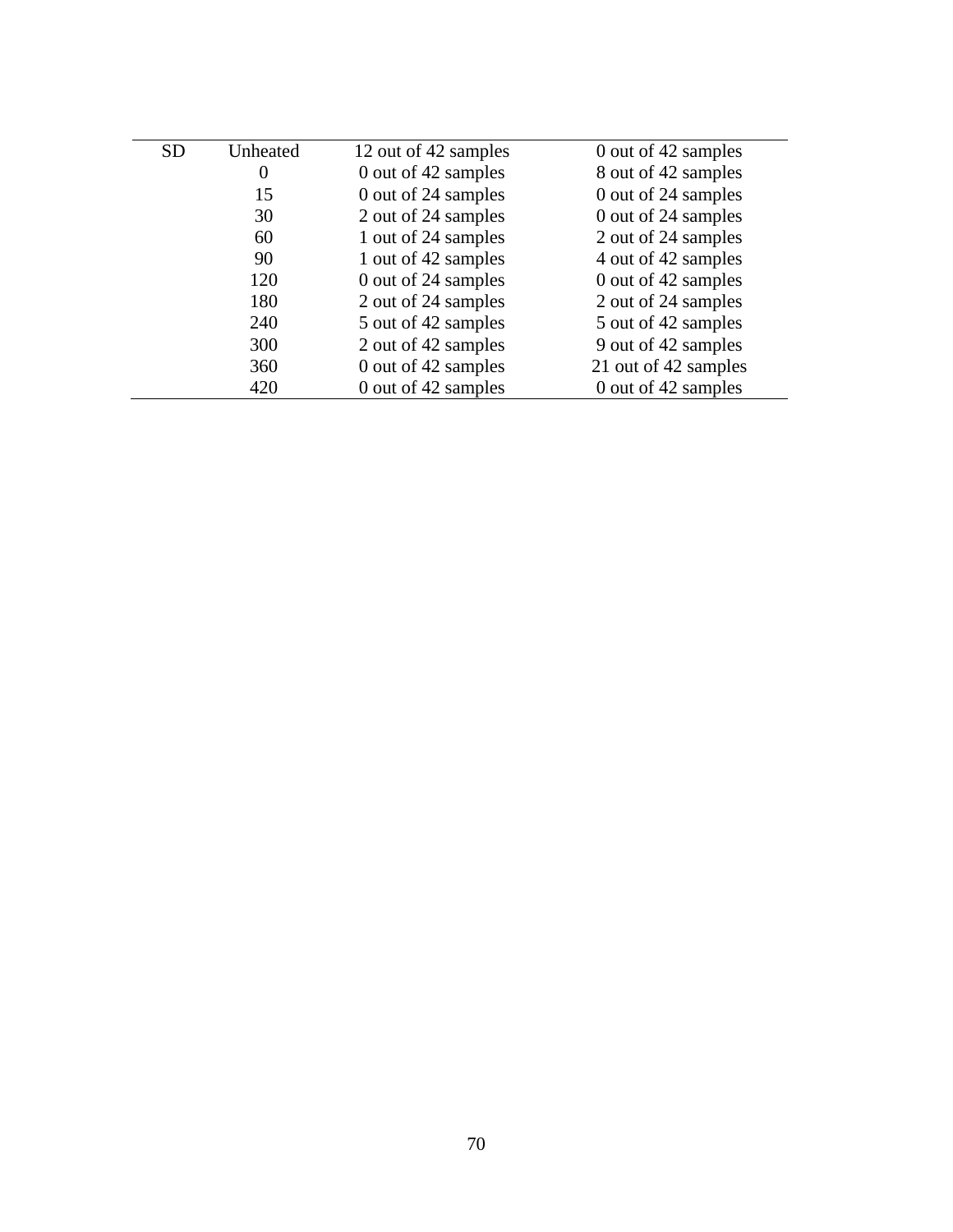#### References

- Andrews, W.H., Bruce, V.R., June, G.A., Sherrod, P., Hammack, T.S., and Amaguana, R.M. 2011. Chapter 5 *Salmonella* [online]. In: FDA bacteriological analytical manual (BAM). AOAC International, Gaithersburg, M.D. http://www.fda.gov/Food/FoodScienceResearch/LaboratoryMethods/ucm070149. htm (Accessed 9 April 2013).
- Crump, J.A., P.M. Griffin, and F.J. Angulo. 2002. Bacterial contamination of animal feed and its relationship to human foodborne illness. Clin. Infect. Dis. 35:859-865.
- Earle, R.L., and M.D. Earle. 1983. Unit operations in food processing, web edition. The New Zealand Institute of Food Science and Technology, Inc. New Zealand.
- Feng, P. 2001. Rapid methods for detecting foodborne pathogens. In: FDA bacteriological analytical manual (BAM). AOAC International, Gaithersburg, MD. http://www.fda.gov/Food/FoodScienceResearch/LaboratoryMethods/ucm070149. htm (accessed 9 April 2013).
- Glenn, L.M. 2006. Isolation and identification of thermally resistant bacteria in raw poultry rendering materials. MS thesis. Clemson Univ. Clemson, SC.
- Heldman, D., and R. W. Hartel (ed.). 1998. Principles of food processing. Aspen Publishers, Gaithersburg, MD.
- Jay, J.M. 2005. Modern food microbiology. 6th ed. Aspen Publishers Inc., Gaithersburg, MD.
- Laroussi, M., and F. Leipold. 2004. Evaluation of the roles of reactive species, heat, and UV radiation in the inactivation of bacterial cells by air plasmas at atmospheric pressure. Int. J. Mass Spectrom. 223: 81-86.
- Liu, T.S., G.H. Snoeyenbos, and V.L, Carlson. 1969. Thermal resistance of *Salmonella* senftenberg 775W in dry animal feeds. Avian Dis. 13: 611-631.
- Meeker, D.L., and C.R. Hamilton. 2006. An overview of the rendering industry. In: D.L. Meeker (ed.), Essential rendering all about the animal by-products industry. National Renderers Association, Arlington, VA. p. 1-16.
- Teixeira. A.A. 2006. Simulating thermal food processes using deterministic models. In: D. Sun (ed.), Thermal food processing. CRC Press, Taylor & Francis Group, Boca Raton, FL. p. 73-106.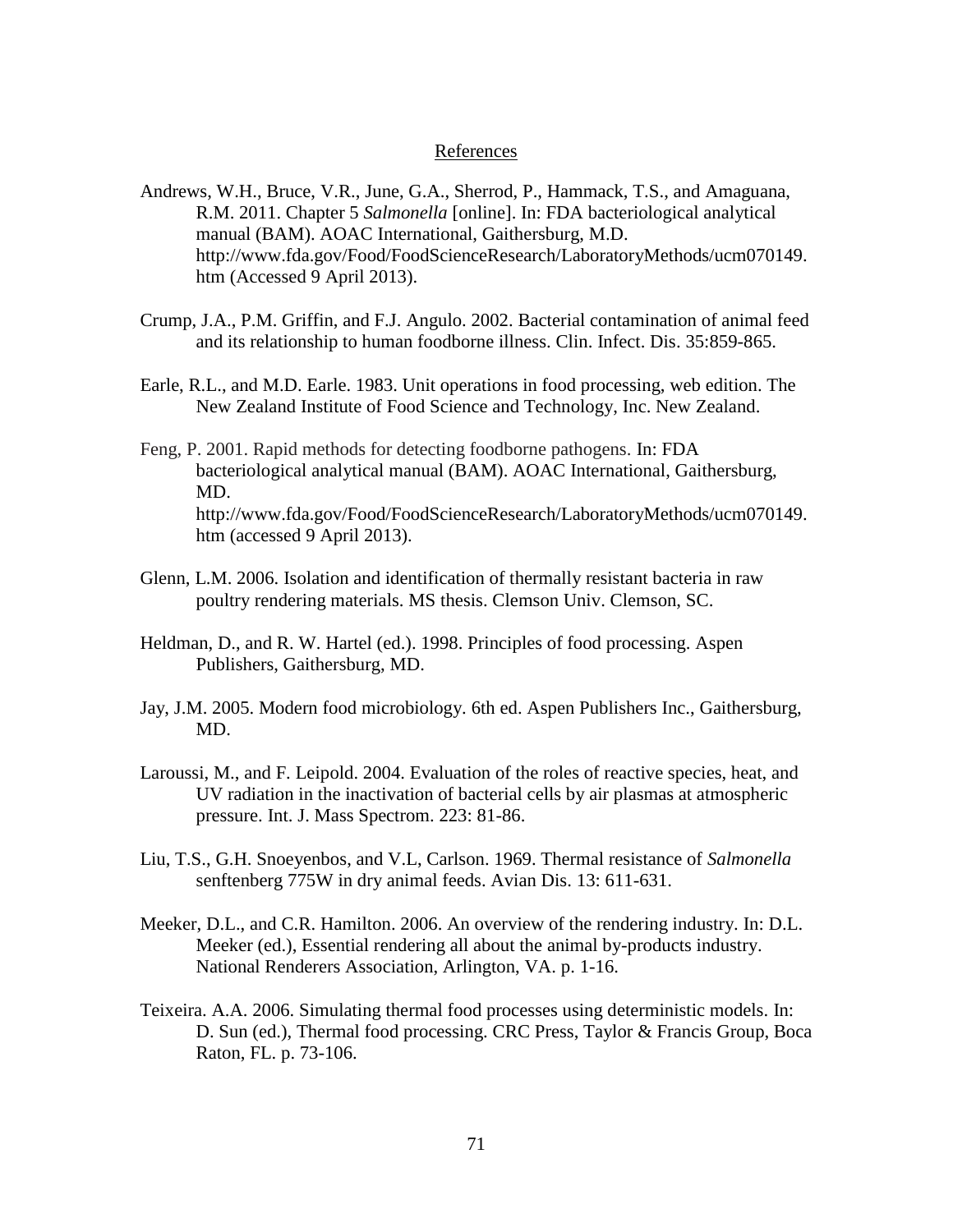- Tuominen, L., T. Kairesalo, and H. Hartikainen. 1994. Comparison of methods for inhibiting bacterial activity in sediment. Appl. Environ. Microbiol. 60: 3454– 3457.
- United States Food and Drug Administration (FDA). 2010. Compliance policy guide Sec. 690.800 *Salmonella* in animal feed. Draft guidance. United States Food and Drug Administration. Rockville, MD. http://www.gpo.gov/fdsys/pkg/FR-2010-08- 02/pdf/2010-18873.pdf (Accessed 9 May 2013).
- United States Food and Drug Administration (FDA). 2013. Compliance policy guide sec. 690.800 *Salmonella* in food for animals. United States FDA. Rockville, M.D. https://www.federalregister.gov/articles/2013/07/16/2013-16975/compliancepolicy-guide-sec-690800-salmonella (Accessed 9 August 2013).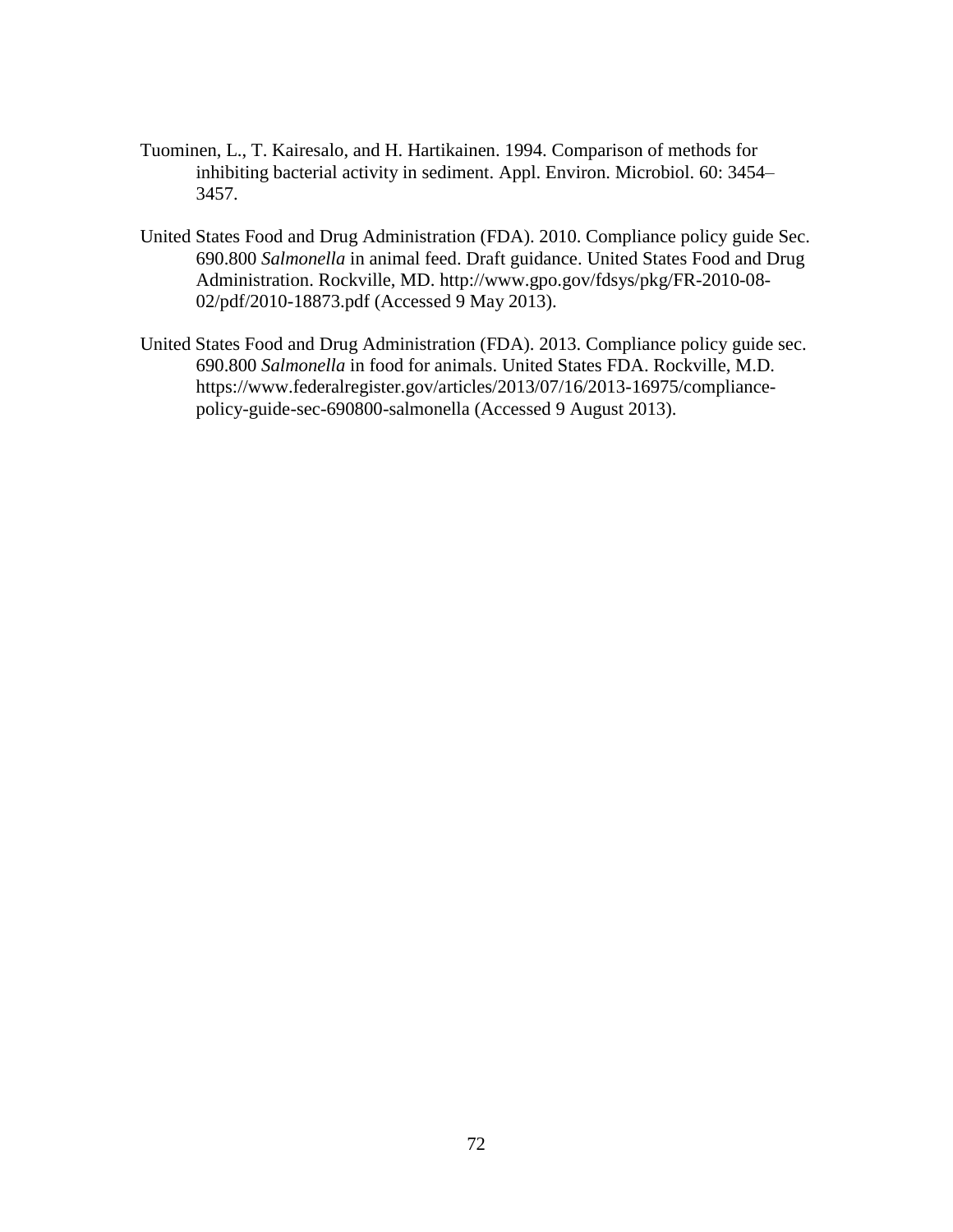#### CHAPTER 4

# VALIDATION OF THERMAL DESTRUCTION OF *SALMONELLA* IN RENDERED POULTRY PRODUCTS

## Abstract

Only a portion of a food animal is considered edible by humans. The remainder of the animal tissue is considered inedible and typically rendered into animal co-products. Rendering recycles the residual animal tissue from food animals into stable, value-added materials for use primarily in animal feeds. Therefore, the rendering industry must have validation data on the thermal lethality of rendering thermal process to ensure the destruction of animal disease pathogens in finished products. The unique high fat, bone and protein content of rendering materials leaves the industry with no comparable thermal death time values from the human food industry or any other industry. The objective of this study is to determine thermal death time values for poultry rendering materials containing 50% fat content for four pathogenic *Salmonella* recognized by FDA as hazardous for animal feeds (*Salmonella* Choleraesuis (SC), *Salmonella* Enteritidis (SE)*, Salmonella* Newport (SN) and *Salmonella* Dublin (SD)). Recoverability of *Salmonella* varied after pre-enrichment in either RV or TT broth. Levels of *Salmonella* in the samples did not exhibit a straight line decrease with increasing thermal treatment times. In thermal treatment trials extended up to 420 s at 240ºF (115.6ºC), *Salmonella* were detected in the SC, SE, SN and SD samples at 360 s. Thermally resistant *Salmonella* or *Salmonella*-like strains in the background were detected up to 360 s of treatment in uninoculated controls. Future experiments will be needed to validate whether these organisms are *Salmonella*.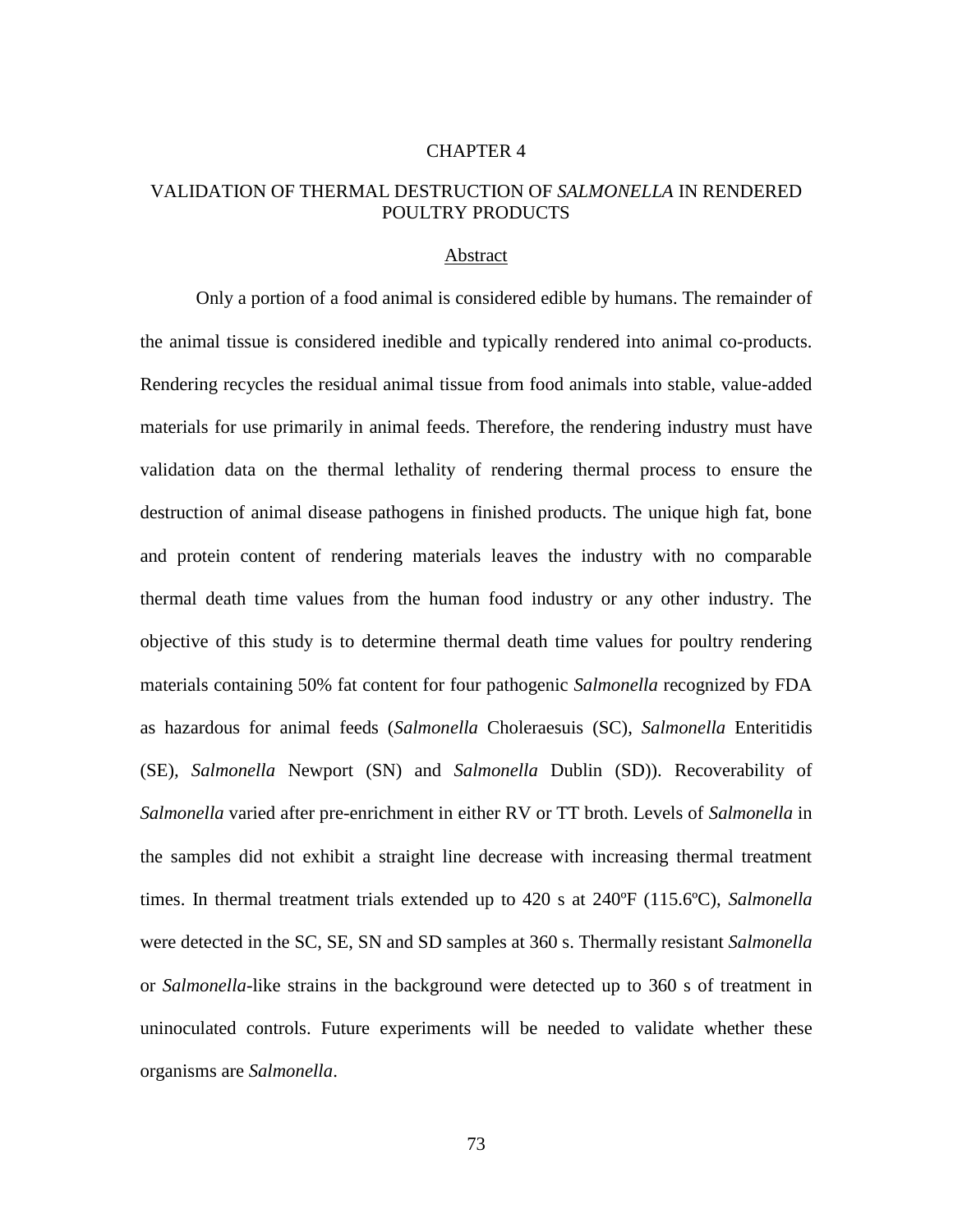#### Introduction

Rendered animal products can potentially be contaminated with *Salmonella* spp. Approximately 85% of rendered products are used as animal feed ingredients which can potentially transmit *Salmonella* to humans through the food chain (Crump et al. 2002). Loken et al. (1968) tested 1,395 rendered products from seven different plants and detected the presence of *Salmonella* in 241 (17%) of the samples. The study also tested the plant via environmental swabs, and *Salmonella* was isolated from 359 out of 1901 (19%) of the swabs. In a study conducted in 1977, *Salmonella* was detected in 81% of the meat meal and 40% of the feather meal produced over a four mo period in Ontario feed mills (Hacking et al. 1977). In 1993 and 1994, FDA conducted two separate studies examining rendered animal feed products for the presence of *Salmonella enterica* and determined 56% and 25% of the samples, respectively, were positive (McChesney et al., 1995; Crump et al., 2002). Troutt et al. (2001) examined 17 rendering facilities located in seven midwestern states of the United States. No *Salmonella* was found in crax samples or in the rendering processing environment. However, the finished rendered products contained 12 serovars of *Salmonella*. Franco (2005) reported *Salmonella* cells were present in low numbers in animal feed after analyzing approximately 200 rendered animal protein meal samples over a 12 mo period. Kinley et al. (2009) examined products from 12 rendering facilities in the United States and detected 13 *Salmonella* serovars. In 2010, Kinley et al. determined the prevalence of *Salmonella* and *Enterococcus* spp. in poultry meal or feather meal from 12 United States rendering companies. *Enterococcus*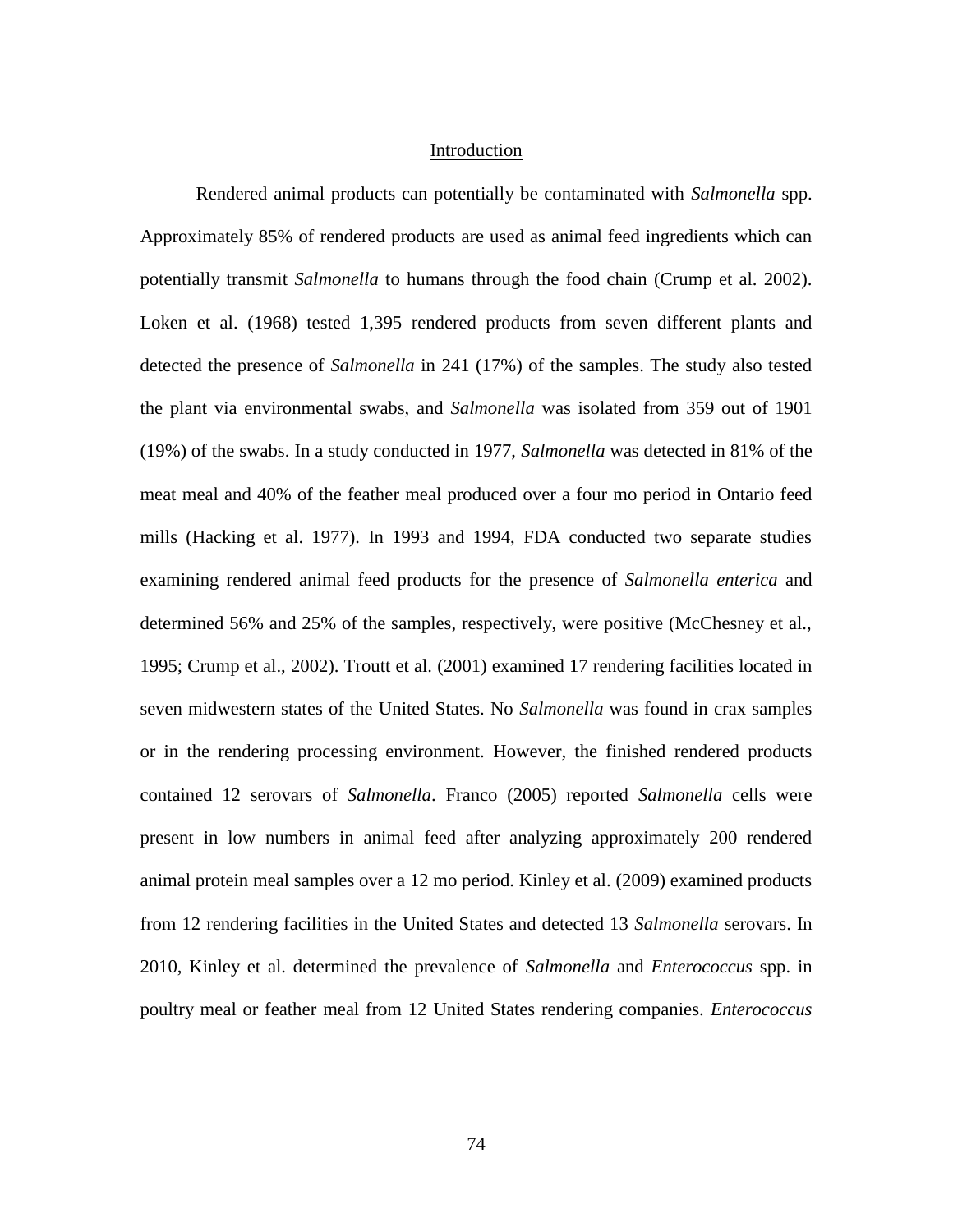spp. were detected in 81.3% of the samples and accounted for up to 54% of the total bacterial counts in some samples. *Salmonella* was only detected in 8.7% of the samples.

To ensure the microbiological safety of rendering products, rendering facilities utilize thermal processing for 40 to 90 min at 240 to 290 $\degree$ F (115.6 to 143.3 $\degree$ C) (Meeker and Hamilton, 2006). Marginal processing conditions potentially could result in microbial survival (Crump et al., 2002). Thermal death time (TDT) is a factor of time, temperature, material matrix and organism (Heldman and Hartel, 1998). Decimal reduction time (D value) indicates the time required for a one  $log_{10}$  reduction of a particular organism at a specific temperature (Heldman and Hartel, 1998). TDT of *Salmonella* has been investigated in food products (Murphy et al., 2000; D'Aoust, 2001; Murphy et al., 2004; Bucher et al., 2008), but few studies have been conducted in rendered animal products. Franco (1997 and 2005) conducted surveys of *Salmonella* in rendered animal co-products and suggested rendering processes destroy *Salmonella*. Ramirez-Lopez (2006) studied TDT of a single unknown isolate from animal co-products. However, data has never been generated on TDT of *Salmonella* in rendered poultry materials. Since this factor must consider the parameters of matrix, temperature and organism, it was necessary to conduct validation in the actual rendering material matrices. The objective of this study was to determine the TDT and D values for four pathogenic *Salmonella* recognized by FDA as hazardous for animal feeds (*Salmonella* Choleraesuis*, Salmonella* Enteritidis*, Salmonella* Newport and *Salmonella* Dublin) in poultry rendering materials containing 50% fat content (FDA, 2010; FDA, 2013) at 240ºF (115.6ºC).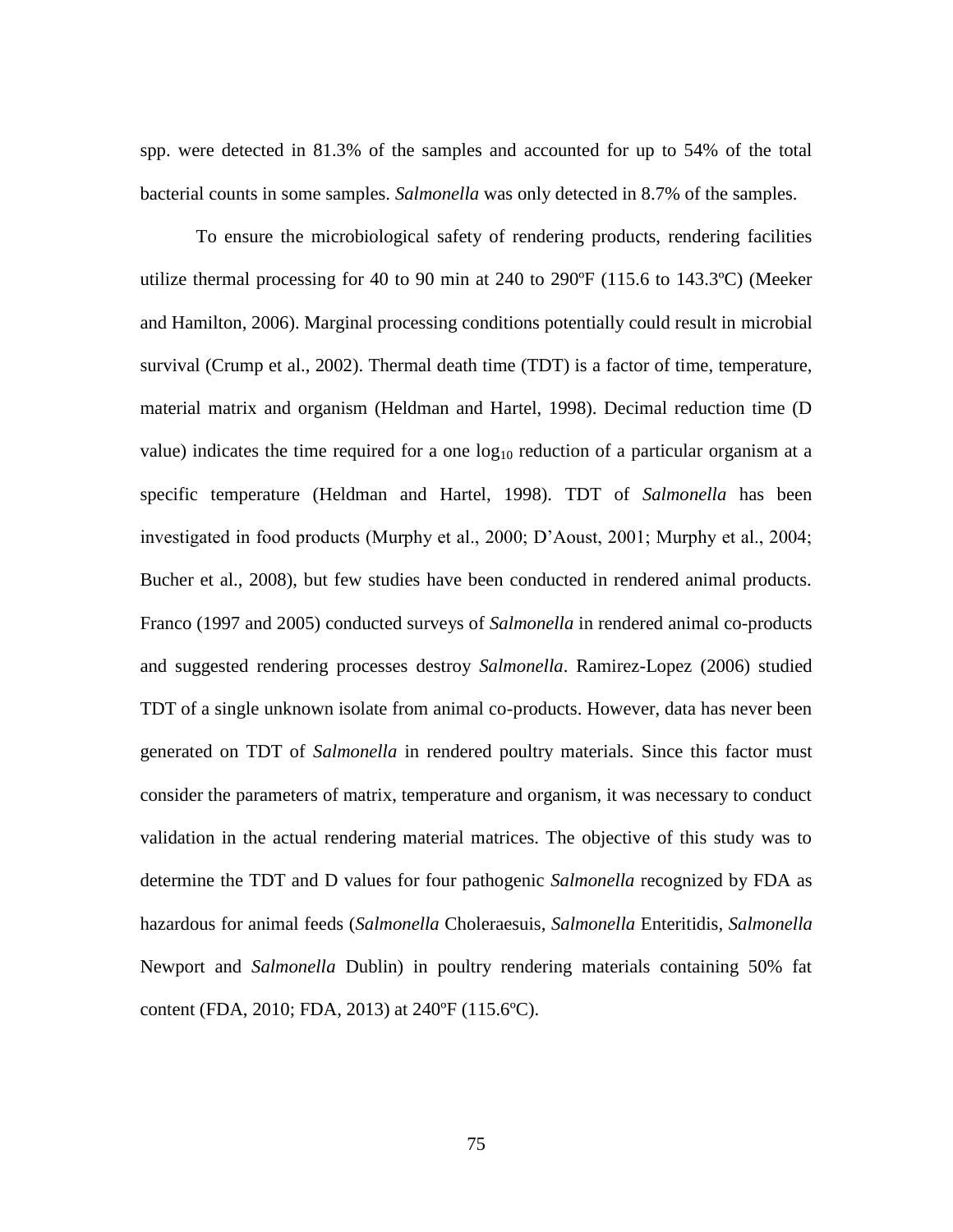## Materials and Methods

#### Rendering Sample Preparation

Samples of poultry crax and poultry fat were obtained from a southeastern rendering company on three separate days. Crax is a solid material composed of protein, minerals, and residual fat that is discharged from the screw press during the rendering process and is typically further ground into meat and bone meal (Meeker and Hamilton, 2006). The crax samples were submitted in duplicate to Clemson University Agricultural Service Laboratory for ash, fat, and moisture content analysis. The fat and crax samples were mixed to produce 50% fat samples. A food processor bowl, blade and lid were disinfected by rinsing in Antibac B™ (Diversey Corporation, Cincinnatti, OH) dissolved in distilled deionized water (ddH<sub>2</sub>O) (0.6 g per L) for approximately 2 min, followed by rinsing 5 times with sterile ddH<sub>2</sub>O. Particle size was reduced by processing for approximately 10 min on the pulse setting in the disinfected food processor (Robot Coupe Model R2 Ultra, Ridgeland, MS) prior to conducting the experiments. A sterile stainless steel spatula was used to scrape material from the sides during pauses in processing. All samples were stored under refrigeration until needed for experimentation.

## *Salmonella* Preparation

Four pathogenic *Salmonella* serotypes recognized by FDA as hazardous for animal feeds (*Salmonella* Choleraesuis (FDA 8326) (SC), *Salmonella* Enteritidis (USDA H4386) (SE)*, Salmonella* Newport (USDA H1073) (SN) and *Salmonella* Dublin (FDA 23742) (SD)) were obtained for this study (FDA, 2010; FDA, 2013). SE and SN were obtained from Dr. Vijay Jejuna of the USDA Agricultural Research Service, Microbial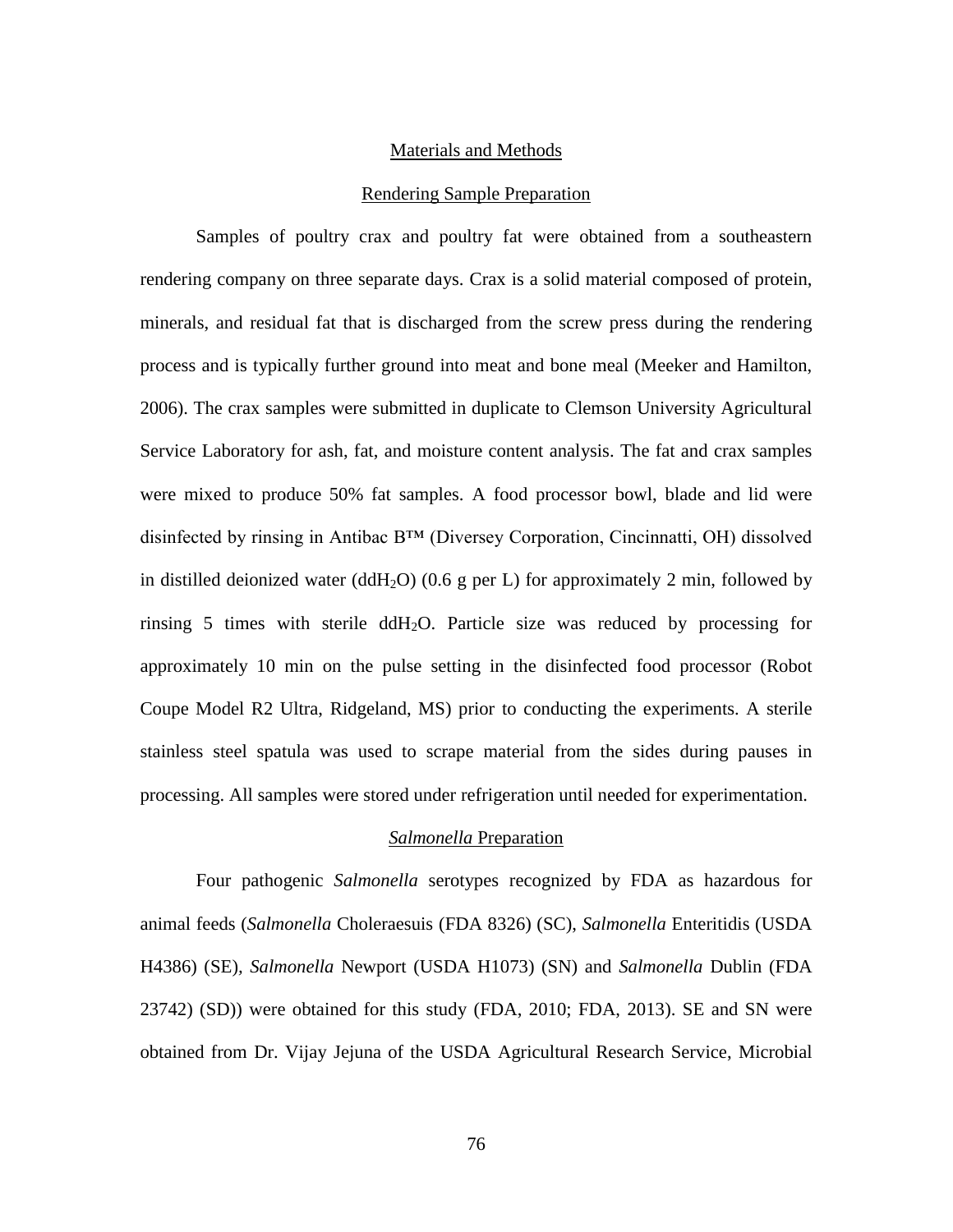Food Safety Research Unit, 600 East Mermaid Lane, Room 2129, Wyndmoor, PA 19038. SC and SD were obtained from the food microbiology culture collection from collaborator Dr. Xiuping Jiang at Clemson University.

A preliminary study was conducted to determine the optimal media conditions for *Salmonella* growth. Trypticase soy broth (TSB) (90000-050, VWR Scientific Products, Suwanee, GA), TSB with the addition of 0.1% (wt/vol) yeast extract (MP Biomedicals, LLC, Solon, Ohio), and brain heart infusion broth (BHI) (211059, VWR Scientific Products, Suwanee, GA) were tested. TSB with the addition of 0.1% (wt/vol) yeast extract was chosen as the best media based highest cell densities determined from optical density measurements (µQuant Universal Microplate Spectrophotometer, Bio-Tek Instruments, Winooski, VT) at 600 nm and dilution plating in duplicate onto onto bismuth sulfite agar (90003-904, VWR Scientific Products, Suwanee, GA), Hektoen enteric agar (9004-054, VWR Scientific Products), xylose lysine deoxycholate (XLD) (90003-996, VWR Scientific Products), and trypticase soy agar (TSA) (90000-050, VWR Scientific Products).

As a preliminary study, each individual *Salmonella* serotype was plated onto bismuth sulfite agar, Hektoen enteric agar, XLD, and TSA. Enumeration data indicated use of XLD and TSA as the preferred agar media for enumerating SC, SE, SN, and SD.

A preliminary goal of this experiment was to obtain concentrated bacterial slurry to use in inoculating poultry rendering materials for thermal processing. The average concentrations of cells in broth for SC, SE, SN, and SD after 24 h incubation at 35ºC were 8.66 $\pm$ 0.02, 8.56 $\pm$ 0.03, 8.80 $\pm$ 0.06, and 8.65 $\pm$ 0.03 log<sub>10</sub> cfu/g, respectively.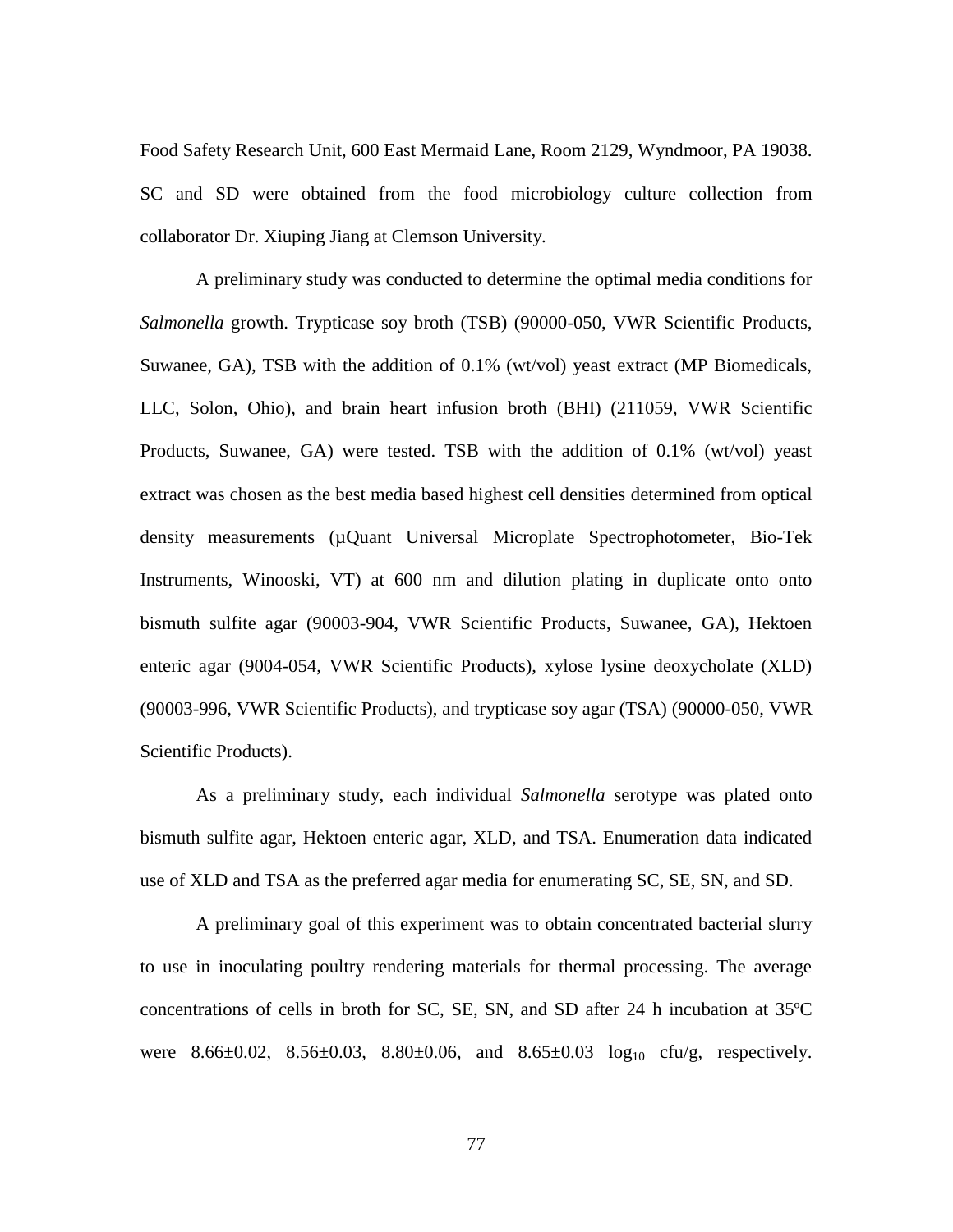Preliminary experiments were conducted to determine the volume of culture as well as concentration rate necessary. Enumeration on XLD and TSA verified that 5 L of a 24 h *Salmonella* culture grown in TSB with 0.1% (wt/vol) yeast extract and then concentrated by centrifugation was optimal. Centrifugation was conducted at  $7,000 \times g$  for 7 min (GSA) rotor, DuPont RC5C Sorvall Instruments Centrifuge, DuPont Company, Newtown, CT) at 4ºC in sterile centrifuge bottles (47735-696, VWR Scientific Products, Suwanee, GA) and the supernatant was discarded after autoclaving. The pellet was resuspended in 5 mL sterile TSB. In preliminary studies conducted 3 times in duplicate  $(n=6)$ , the average bacterial slurry concentrations for SC, SE, SN, and SD were  $12.60\pm0.15$ ,  $12.12\pm0.01$ ,  $12.28\pm0.03$ , and  $12.16\pm0.15 \log_{10} c f \nu/g$ , respectively. This procedure was used to prepare the bacterial cultures used throughout the experiment.

Each *Salmonella* slurry, prepared as above, was inoculated into poultry rendering material at the rate of 100 µL culture per 1 g sample. A preliminary study was conducted to determine the difference in mean bacterial counts of the inoculated samples versus the bacterial slurry in TSB with 0.1% (wt/vol) yeast extract using two different methods. Method 1 was the serial dilution of each broth culture as well as each inoculated sample to  $10^{-14}$  utilizing the standard Class O phosphate/magnesium chloride dilution buffer (Wehr and Frank, 2004). Method 2 was the serial dilution of each broth culture and sample to  $10^{-14}$  using pre-warmed (32°C) modified Class O phosphate/magnesium chloride diluent. Controls included media and uninoculated poultry rendering samples. Each experiment was conducted 3 times in duplicate (n=6).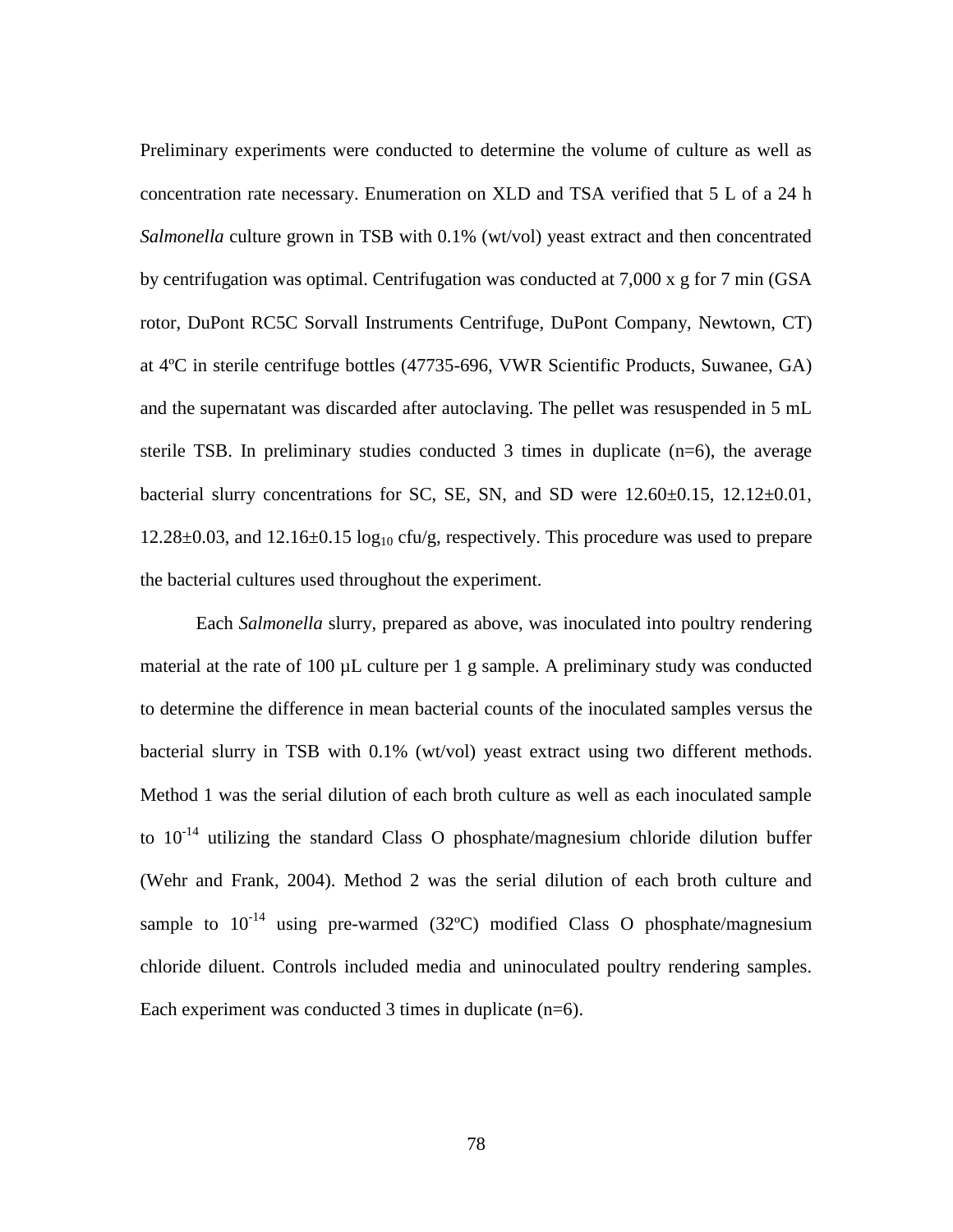#### Thermal Death Time Trials

Stainless steel sample tubes (8.5 cm length, 1.6 cm outer diameter, 1.3 cm inner diameter) were custom manufactured by a local company by boring 304 stainless steel rods. These tubes were capped (60825-801, VWR International, Suwanee, GA) and autoclaved. Poultry rendering samples (50% fat) were aseptically transferred (1 g) into sixteen sterile tubes. The tubes were placed in an analog dry block heater (Model#12621- 108, VWR International, Suwanee, GA) equipped with Model#13259-162 heating blocks (VWR International, Suwanee, GA) set to 115.6ºC. Four of the tubes were randomly selected as temperature controls using dial thermometers (61159-409, VWR Scientific Products, Suwanee, GA). The tubes were heated to an internal treatment temperature of 115.6 $\degree$ C prior to addition of the cultures. Each individual culture (100 µL) was directly pipetted into 1 g of the heated rendering samples. After culture inoculation, the sample was pipetted up and down approximately 4 times to thoroughly mix. Upon inoculation and mixing, time measurements (0, 15, 30, 60, 90, 120, 180, 240, 300, 360, and 420 s) began on the thermal treatment. Samples were placed on ice immediately after thermal treatment. Additional sample tubes containing poultry rendering used for unheated controls were placed on ice until utilized for plating. All samples were processed for microbial content immediately after conclusion of heat treatments.

A preliminary experiment was conducted to validate the use of 1 g of sample preenriched in 5 mL of sterile universal pre-enrichment broth (UPB) (95021-036, VWR Scientific Products, Suwanee, GA) in comparison to 1 g of sample pre-enriched in 9 mL I of UPB as per recommendations in the FDA Bacteriological Analytical Manual (BAM)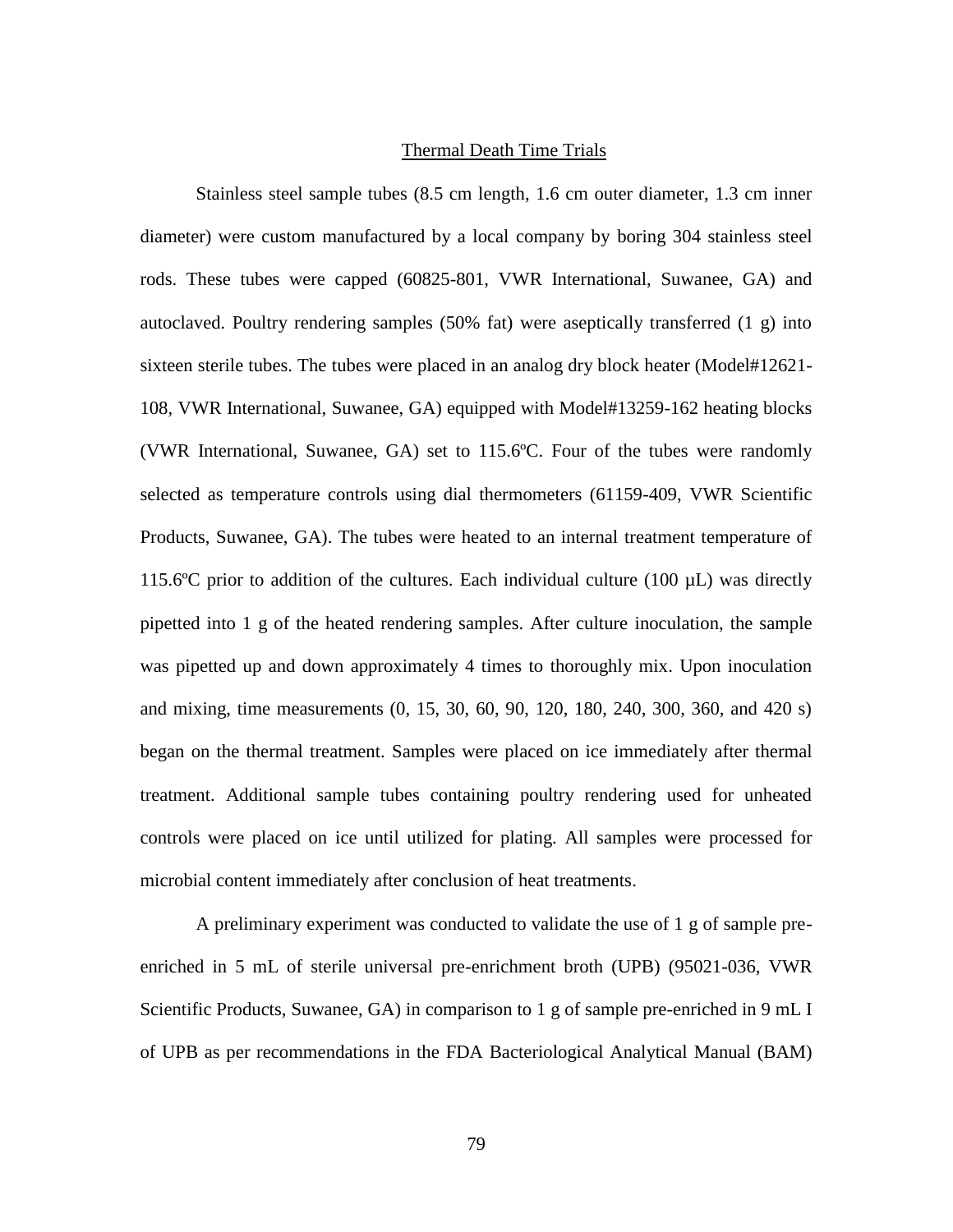(Andrews et al., 2011). The stainless steel tubes used in this experiment would not hold 1 g of sample pre-enriched in 9 mL of UPB. Results indicated that the 1:5 ratio of sample to pre-enrichment broth was as effective as the 1:9 ratio of sample to pre-enrichment broth. Therefore, this procedure was used throughout the experiment.

Once 5 mL of sterile UPB was aseptically pipetted into each tube, the wooden shaft of a sterile cotton-tipped applicator (89133-814, VWR Scientific Products, Suwanee, GA) was used to thoroughly mix the sample for 30 s. Each UPB diluted sample (0.1 mL) was directly pipetted onto XLD and TSA plates and spread using an alcoholflamed bent glass rod. As a control, each *Salmonella* slurry was serially diluted to 10<sup>-12</sup> in the standard Class O phosphate/magnesium chloride dilution buffer and either 1.0 mL or 0.1 mL was spread plated onto XLD and TSA. Media and dilution buffer controls also were conducted. All plates were incubated overnight at 35ºC. In this experimental design, XLD selected for *Salmonella* spp. while TSA measured total bacterial counts (aerobic, mesophilic), which included any background bacteria and in test samples background bacteria plus inoculated *Salmonella.* For each inoculate or uninoculated poultry rendering sample, dilutions were carried out such that the direct plating on XLD and TSA had a lower detection limit of 1.4  $log_{10}$  cfu/g.

Because the direct plate counting method had a lower detection limit of  $1.4 \log_{10}$ cfu/g, an additional experiment was conducted in accordance with FDA Bacteriological Analytical Manual (BAM) procedures; this second experiment had a detection limit of 1 cfu/g (Andrews et al., 2011). The remaining UPB diluted sample in the stainless steel tube was incubated overnight at 35ºC and then vortexed (Super Mixer, 1290, Labline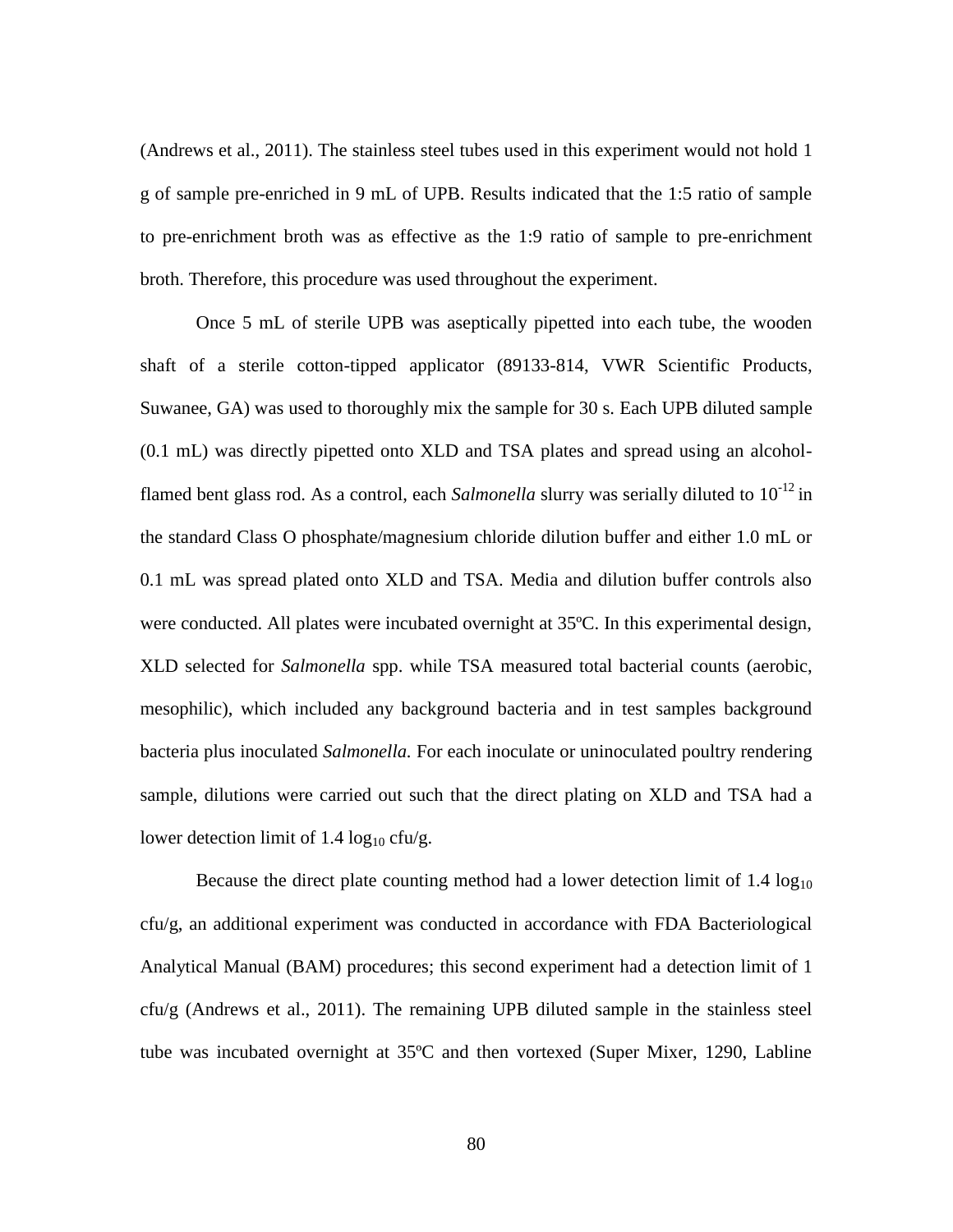Instruments, Inc., Melrose Park, IL) on the fast setting for approximately 30 s. The sample (0.1 mL) was aseptically pipetted to Rappaport-Vassiliadis (RV) pre-enrichment broth (10 mL) (95039-382, VWR Scientific Products, Suwanee, GA). The same sample (1 mL) was aseptically pipetted to tetrathionate broth (TT) (10 mL) (90000-008, VWR Scientific Products, Suwanee, GA). Controls included bacterial slurry and sterile media. The samples and controls were incubated overnight at 42ºC. A 3 mm inoculation loop of each pre-enriched sample and control was streaked onto XLD. All plates were incubated overnight at 35ºC. Results indicated the presence or absence of *Salmonella* in the samples.

As per FDA BAM recommendations to validate positive samples obtained from the RV and TT pre-enrichments, two confirmation tests were conducted (Feng, 2001). Latex agglutination tests (FT0203**,** Thermo Fisher Scientific, Waltham, MA 02454) and ChromAgar™ (90006-158, VWR Scientific Products, Suwanee, GA) were conducted using the each *Salmonella* culture as a control (BD Diagnostics, 2008; Oxoid Limited, 2013). In order to analyze the data, when duplicate results from the pre-enriched samples were both negative the data was reported as 0.0 (Figure 4.1). If one duplicate was positive and one was negative, it was reported as 0.5. If both duplicates were positive, it was reported as 1.0 (Figure 4.1).

## Determination of Estimated D Values

The direct plate count of each concentrated *Salmonella* slurry and the time at which each culture was destroyed were compared on a graph. In a preliminary experiment, percent recoveries of *Salmonella* from inoculated poultry samples were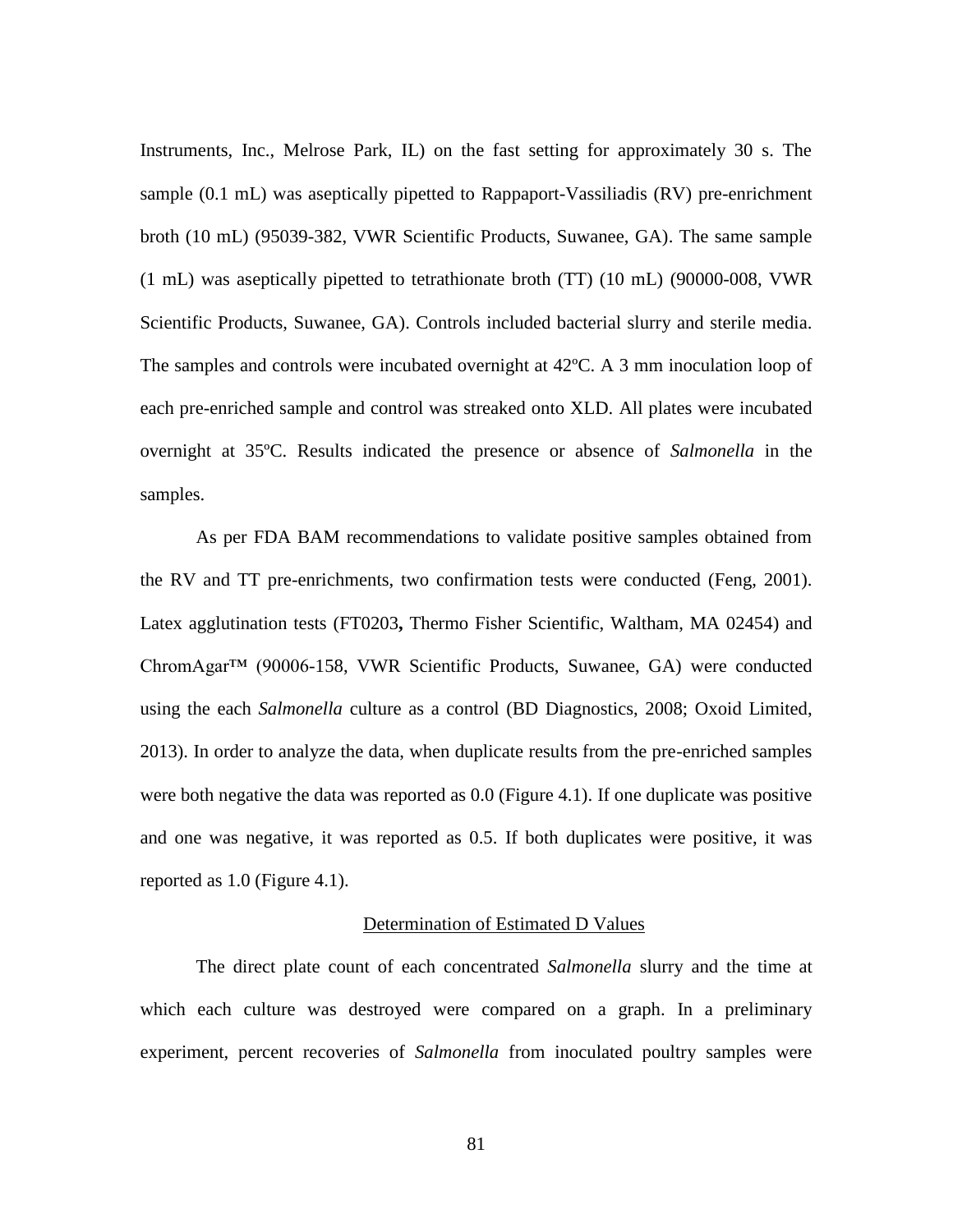calculated for each recoverable *Salmonella* population density. Due to the experimental design, the actual population count from poultry rendering material was not conducted. However, the total count in each bacterial slurry was measured. This population count was used in estimated D value calculations. The final time the population was no longer detected was used as the thermal death time. These data were graphed and the slope of the line was used to calculate the estimated the D value.

#### Results

Analysis of poultry rendering materials indicated mean fat content was 15.97±1.13%, mean ash content was 10.55±1.14% and mean moisture content was 3.73±0.33%. Averaged analysis data for each pair of duplicate samples (Day 1, Day 2, Day 3) were used to prepare 50% fat materials for use in this study.

Preliminary results indicated that the average concentration of the culture slurries of SC, SE, SN, and SD were  $12.60\pm0.15$ ,  $12.12\pm0.01$ ,  $12.28\pm0.03$  and  $12.16\pm0.15 \log_{10}$ cfu/g, respectively. The mean bacteria counts  $\pm$  standard error on XLD from inoculated poultry rendering materials were 10.47±0.20 15, 10.59±0.23, 10.43±0.22 and 10.40±0.13  $log_{10}$  cfu/g, respectively (Table 4.1).

All *Salmonella* counts were conducted in a two-step process. Enumeration on XLD had a lower detection limit of 1.4  $log_{10}$  cfu/g. Under all treatment conditions, SC, SE, SN and SD were reduced to or below the lower detection limit after initial thermal treatment (0 s) in inoculated poultry samples (Figure 4.2). *Salmonella* levels were reduced to or below lower detection limit during after initial thermal treatment (0 s) in uninoculated poultry control samples (Figure 4.3).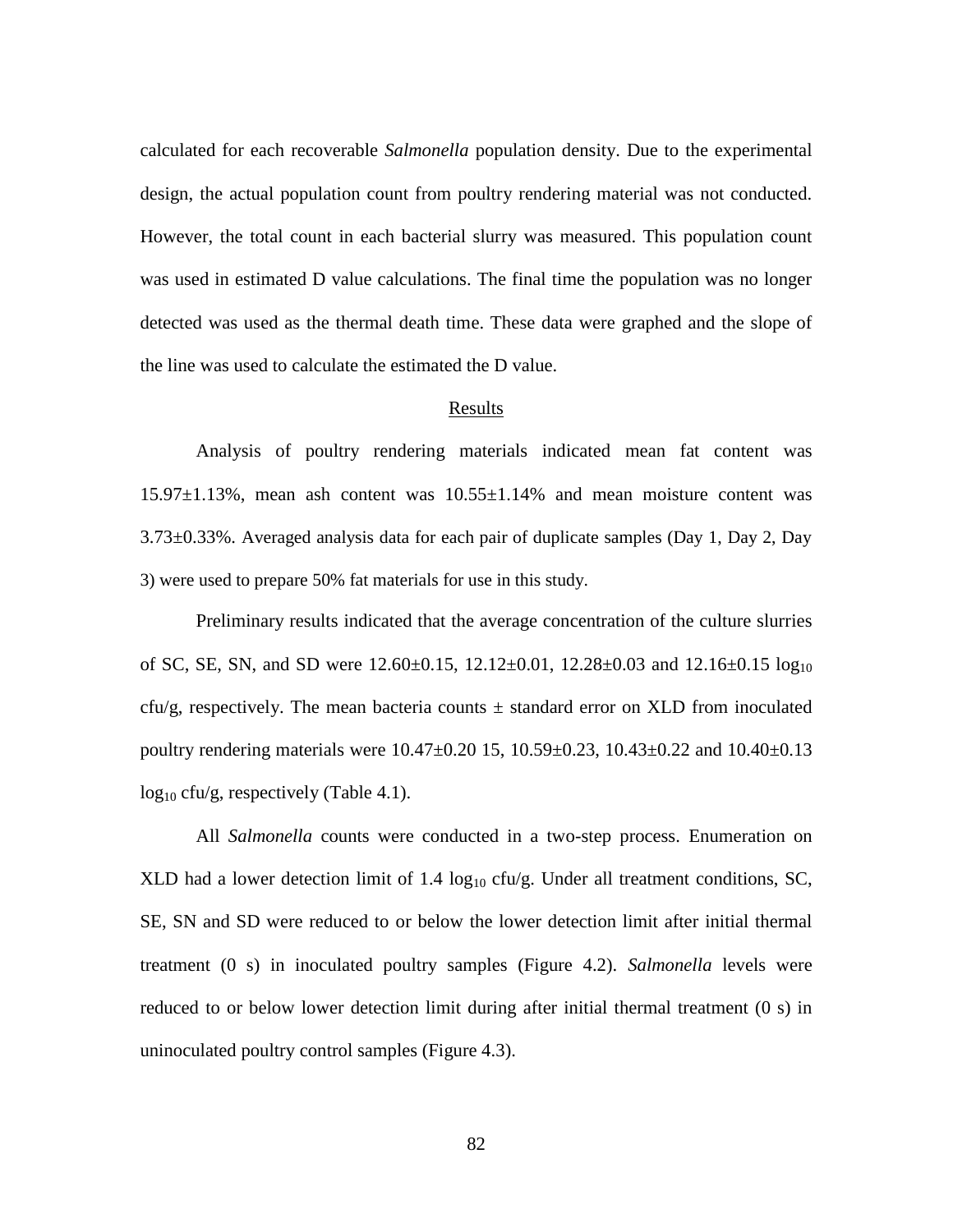Enumeration on TSA had an upper detection limit of  $4.3 \log_{10} c f u/g$ . Under all treatment conditions, total bacterial counts in the SC, SE, SN, and SD trials were above the upper detection limit after all thermal treatments in inoculated poultry samples (Figure 4.4). Total bacterial counts were above the upper detection limit after all thermal treatments in all uninoculated poultry samples (Figure 4.5).

Pre-enrichment results on RV and TT were confirmed using both latex agglutination and ChromAgar™; the following results are reported as confirmed findings. In general, *Salmonella* serotypes in heated inoculated samples declined with longer thermal treatment (Figure 4.6 and 4.8). The positive counts for *Salmonella* in each inoculated and uninoculated sample in either RV or TT validated by the two confirmation tests are shown in Tables 4.4 and 4.5. Populations of *Salmonella* in the SC inoculated samples were reduced, but did not appear to be eliminated until 360 s in RV preenrichments. Although populations were reduced, *Salmonella* levels did not appear to be destroyed until 420 s in TT pre-enriched, SC inoculated samples (Figure 4.6 and 4.8). In RV, *Salmonella* in the SE inoculated samples was present at every time interval until it appeared to be eliminated at 420 s (Figure 4.6). Populations of *Salmonella* in the SE inoculated samples in TT were reduced to 0 at 90 s, were present at 120, 180, 240, 300 and 360 s, and appeared to be killed at 420 s (Figure 4.8). Levels of *Salmonella* in the SN inoculated samples were reduced to 0 at 120 s, were present at 180 s, but were eliminated at 240 s in RV (Figure 4.6). In TT, *Salmonella* populations were reduced to 0 at 120 s, but were present again until 420 s in SN inoculated samples (Figure 4.8). For SD samples pre-enriched in RV, *Salmonella* levels decreased until reaching 0 at 90, 120, 180 and 240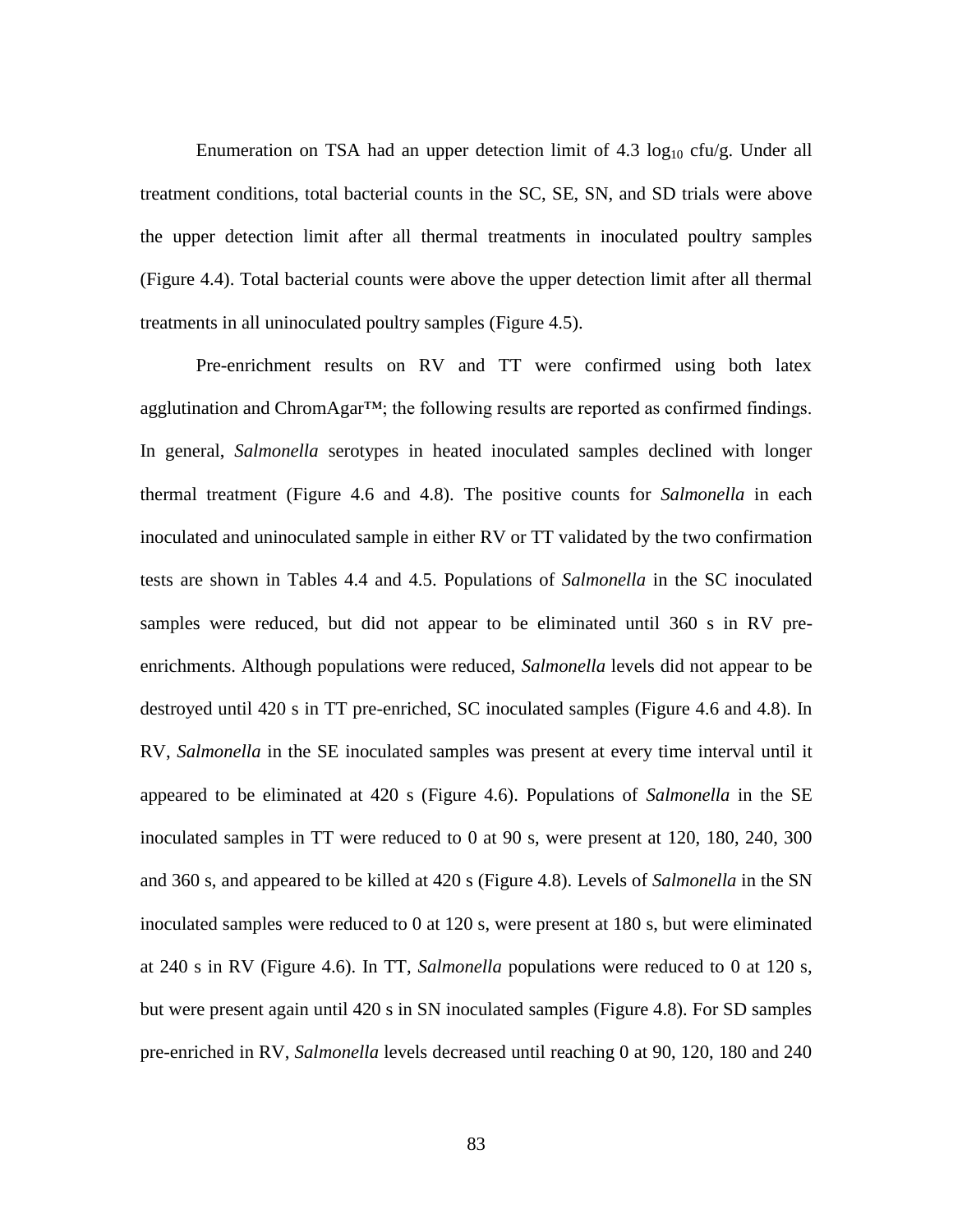s, but *Salmonella* was present at 300 s on RV pre-enrichments. *Salmonella* appeared to be eliminated at 360 s and thereafter (Figure 4.6). In TT, *Salmonella* was reduced to 0 at 300 s, was present at 360 s and appeared to be killed at 420 s in SD inoculated samples (Figure 4.8). Since 420 s was the maximum time tested, future studies should include longer treatment times (Figure 4.6 and 4.8).

Variations were noted in *Salmonella* populations in heated uninoculated samples (Figure 4.7 and 4.9). *Salmonella* was detected at 0, 60, 90, 120, 180, 240 and 360 s in RV pre-enrichments for SC uninoculated samples but was not detected at 15, 30, 300, and 420 s (Figure 4.7). In TT, *Salmonella* levels in the uninoculated controls for SC were not reduced to 0 until 420 s (Figure 4.9). In RV and TT pre-enrichments for the uninoculated SE samples, populations of *Salmonella* were present in all thermal treatment times up to 420 s (Figure 4.7 and 4.9). For the uninoculated SN samples, *Salmonella* was present at 15, 30, 60, 90, 180, 240, and 300 s in RV (Figure 4.7). In TT, *Salmonella* was not detected in uninoculated SN controls at 0, 120, 360, and 420 s (Figure 4.9). Levels of *Salmonella* in uninoculated SD samples were not detected at 60, 90, 120, 180, 360 and 420 s in RV (Figure 4.7). In TT, *Salmonella* was not detected at 0 s and 420 s but was present at all other thermal treatment times in the uninoculated SD samples (Figure 4.9).

The estimated D values for *Salmonella* in poultry rendering samples containing 50% fat at 115.6ºC pre-enriched in RV and validated by two confirmation tests were calculated. SC, SE, SN, and SD had D values of 0.60, 0.67, 0.39, and 0.58 min, respectively (Table 4.2). The estimated D values for *Salmonella* serotypes in poultry rendering samples containing 50% fat at 115.6ºC pre-enriched in TT and validated by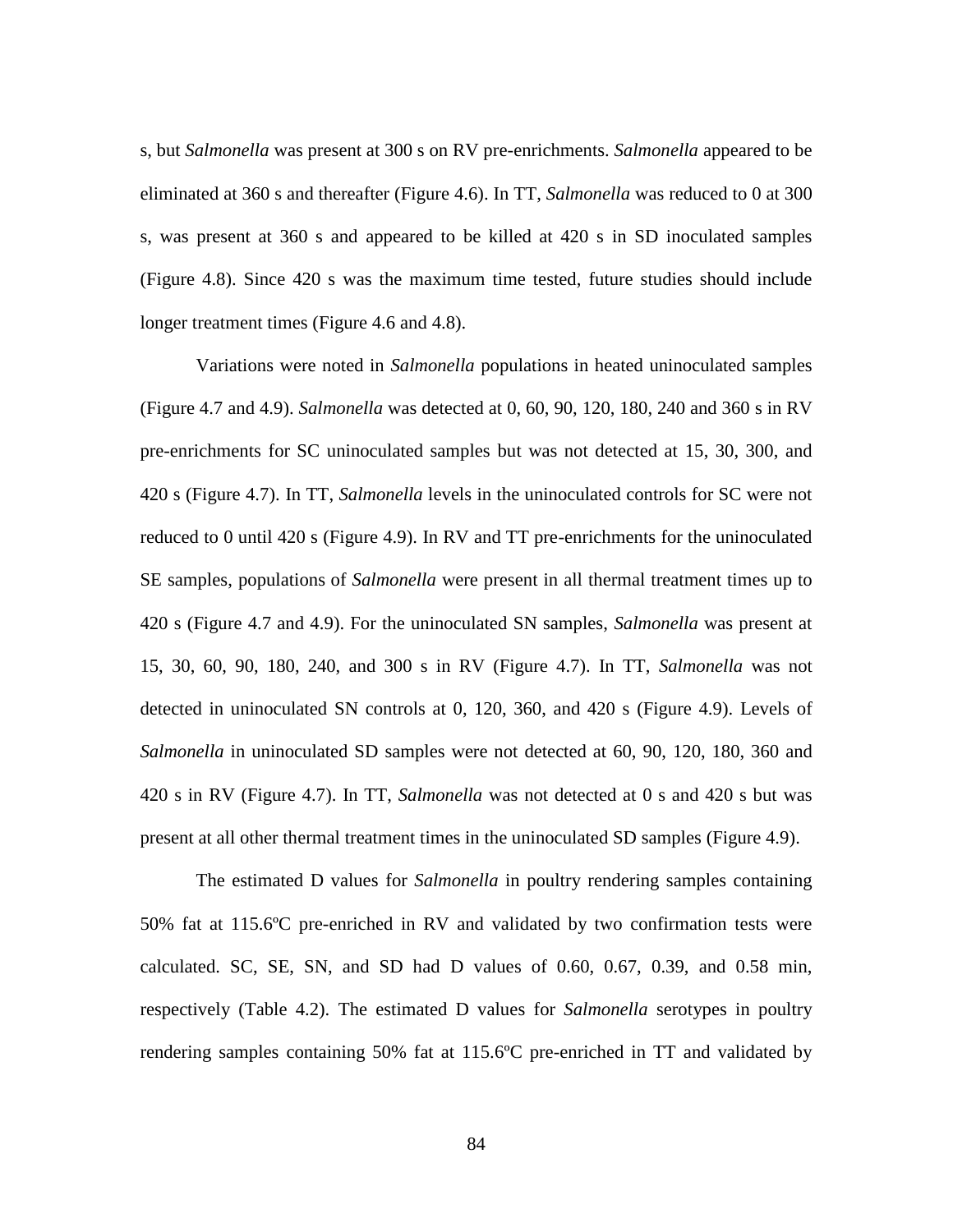two confirmation tests also were determined. SC, SE, SN, and SD had D values of 0.70, 0.67, 0.67, and 0.67 min, respectively (Table 4.3).

#### Discussion

Since large numbers of samples were plated per day, a preliminary experiment was conducted to determine the percent recoveries ± standard error for each *Salmonella* culture from poultry rendering instead of conducting a full dilution series on each day of plating. The preliminary study allowed for the reduction of plating of each inoculated, unheated sample through extended dilutions during the study. However, future experiments should be designed to conduct the plating of each inoculated, unheated sample to obtain more accurate data.

Enumeration on XLD indicated that SC, SE, SN, and SD were reduced to below the detection limit after the initial thermal treatment in inoculated and uninoculated rendering samples (Figures 4.2 and 4.3). The presence of the bacteria in the background of the rendering samples was indicated through enumeration on TSA for both inoculated and uninoculated samples (Figures 4.4 and 4.5). The mean bacterial counts of all samples, under all thermal treatments, were above the detection limit of  $4.3 \log_{10} c f u/g$ . The current study enumerated total bacterial content in finished rendered materials. However, Glenn (2006) conducted a study on the bacterial loads in raw rendering materials and detected high levels of microbial content. Diverse populations of nonpathogenic and pathogenic heat-resistant bacteria could be contaminants in rendering materials due to either survival of the rendering cooking process or post-process contamination. Therefore, the presence of 4.3  $log_{10}$  cfu/g in the rendering samples is not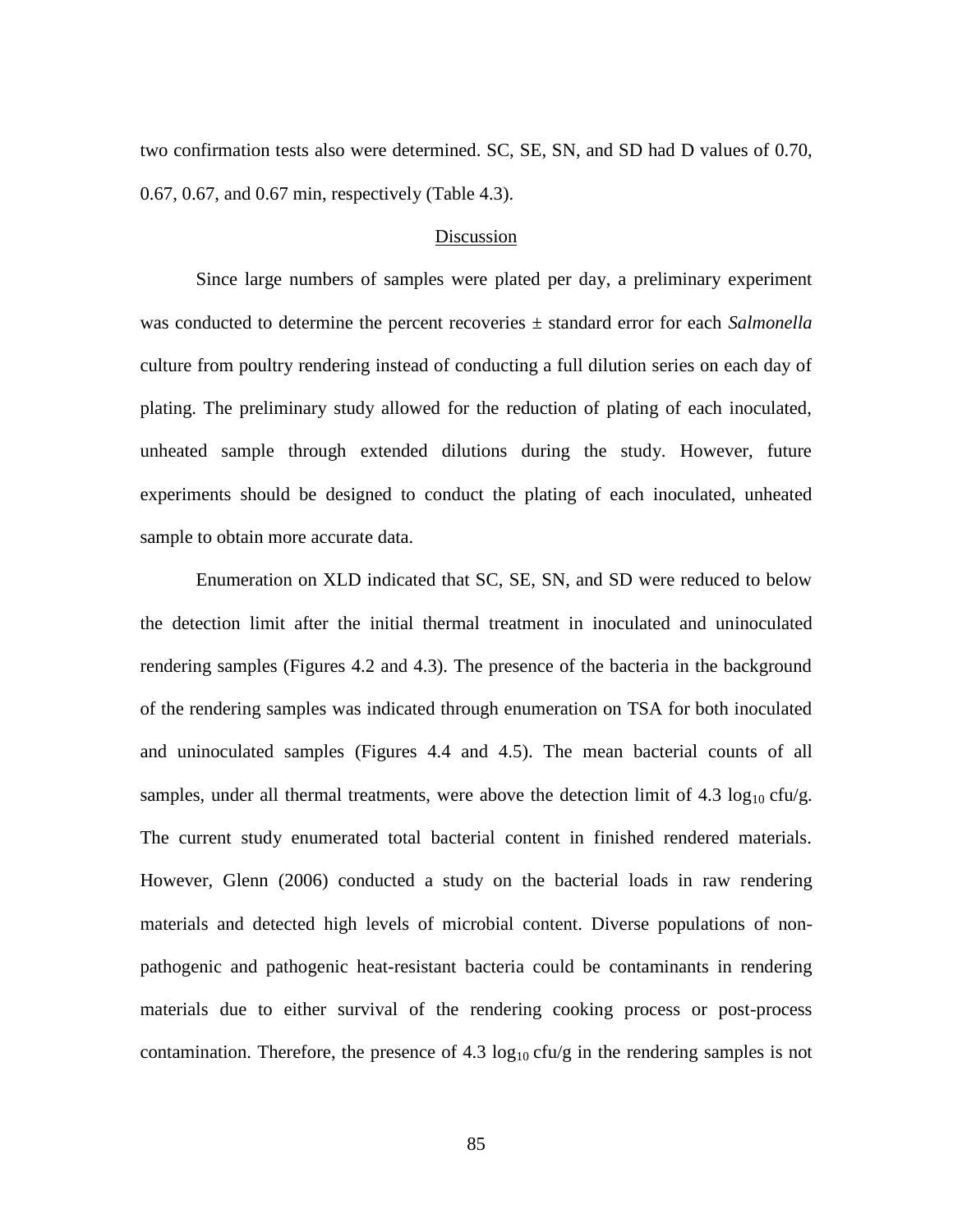unexpected. After thermal treatments of 420 s at 115.6ºC, bacterial populations were still present as measured on TSA indicating the presence of heat resistant bacteria in the background of the rendering samples. Autoclaving requires exposure to 121ºC at 15 psi of pressure for a minimum of 15 min to kill most bacteria (Laroussi and Leipold 2004). Bacterial endospores are very heat resistant and in certain cases are not killed under autoclave conditions (Tuominen et al. 1994). Therefore, the thermally-resistant bacteria in the background of rendering materials could potentially be spore-forming bacteria. The design of this experiment did not allow for further analysis of these heat-resistant bacteria. However, future experiments are needed to isolate and identify these bacterial species through genetic analysis or serotyping.

Results of RV and TT pre-enrichments indicated variation in recovery of *Salmonella* amongst SC, SE, SN, and SD inoculated and uninoculated samples. SC or organisms detected as *Salmonella* were present in both inoculated and uninoculated samples pre-enriched in RV and TT but it appeared more frequently in TT pre-enriched samples. In RV and TT, SE or bacteria detected as *Salmonella* were present in both inoculated and uninoculated samples at all thermal treatment times up to 420 s, except in inoculated samples pre-enriched in TT at 90 s. The presence of SN or organisms detected as *Salmonella* peaked at 90 s, decreased to 0 at 120 s, and re-emerged at 180 s in both RV and TT pre-enriched inoculated samples. SN or a *Salmonella*-like bacterial species was detected in uninoculated samples pre-enriched in TT at 90 s, not detected at 120 s, and detected again at 180 s. This trend was also observed in uninoculated samples preenriched in RV. SD or organisms detected as *Salmonella* were present in both inoculated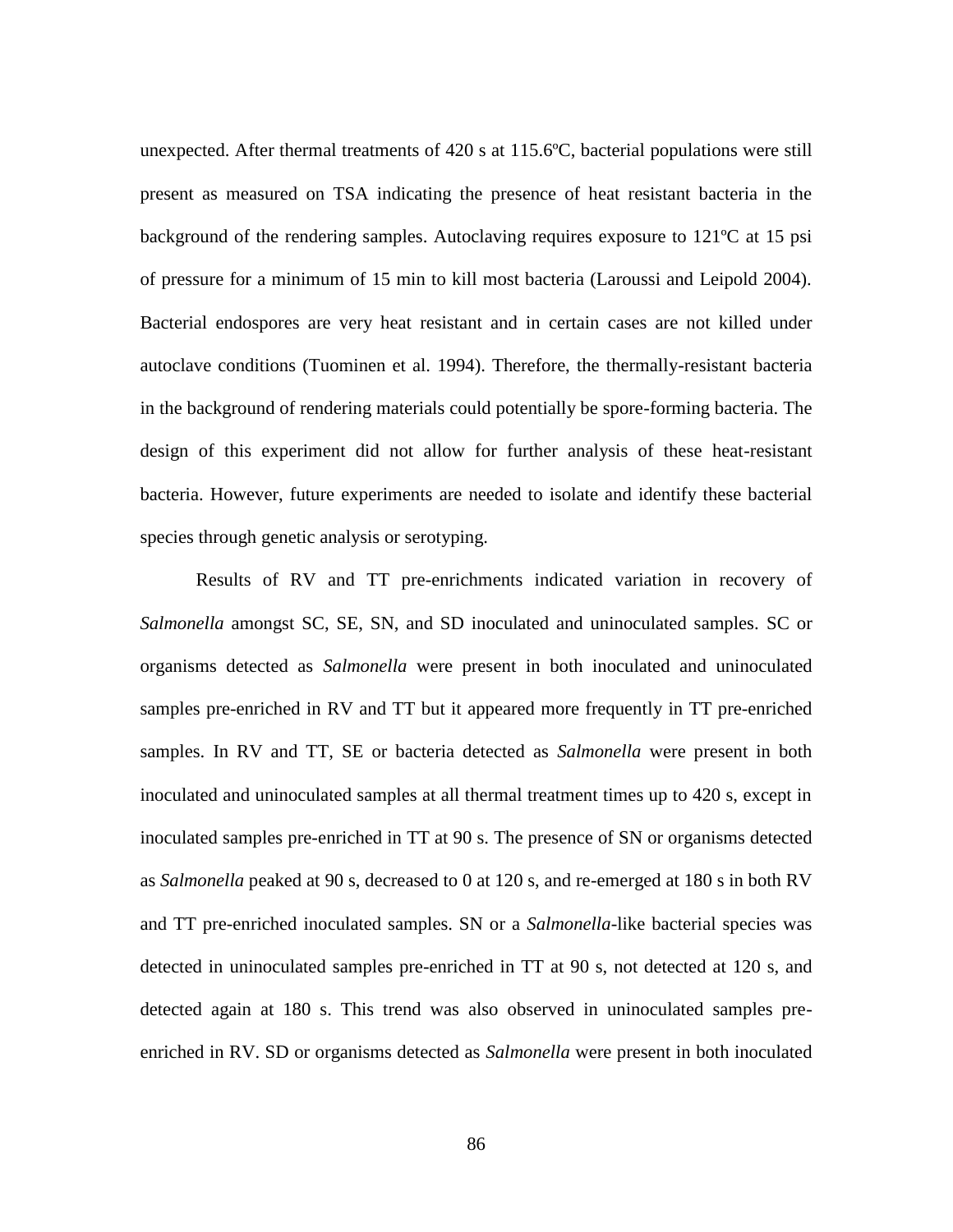and uninoculated samples pre-enriched in RV and TT but it appeared more frequently in TT pre-enriched samples. Positive results in inoculated samples may be due to background organisms. It should be noted that a positive *Salmonella* result from current methodology on either inoculated or uninoculated was not validated by genetic analysis or serotyping which would be necessary for confirmation in this study.

Due to the nature of rendering material collection, *Salmonella* could be present in the porous structure of bone. Additionally, *Salmonella* could have been coated in fat or tissue allowing for a protective effect due to slower thermal conductivity of bone particles, fat and/or tissue. The samples in this study were randomly placed in the heating block and therefore, this factor was not considered a cause for the observed variability.

The presence of a thermally resistant organism reacting as *Salmonella* has been well-noted in the rendering samples in this study. The rendering process recycles inedible animal tissue to produce products that can be used in animal feed. Therefore, it can be hypothesized that an unknown bacterial strain(s) may have acquired thermal resistance and/or *Salmonella*-like characteristics through repetitive cycles of rendered animal feed to animals to rendering. In this hypothesis, inedible animal tissues including the gastrointestinal tract and its inherent microbes would be rendered and the cycle through animal feed to animal to slaughter to rendering would repeat. These conditions potentially could select for thermally resistant microbes. Since this hypothesis has not been tested, it is vital that this unknown strain(s) is isolated in future experimentation to determine its identity and characteristics.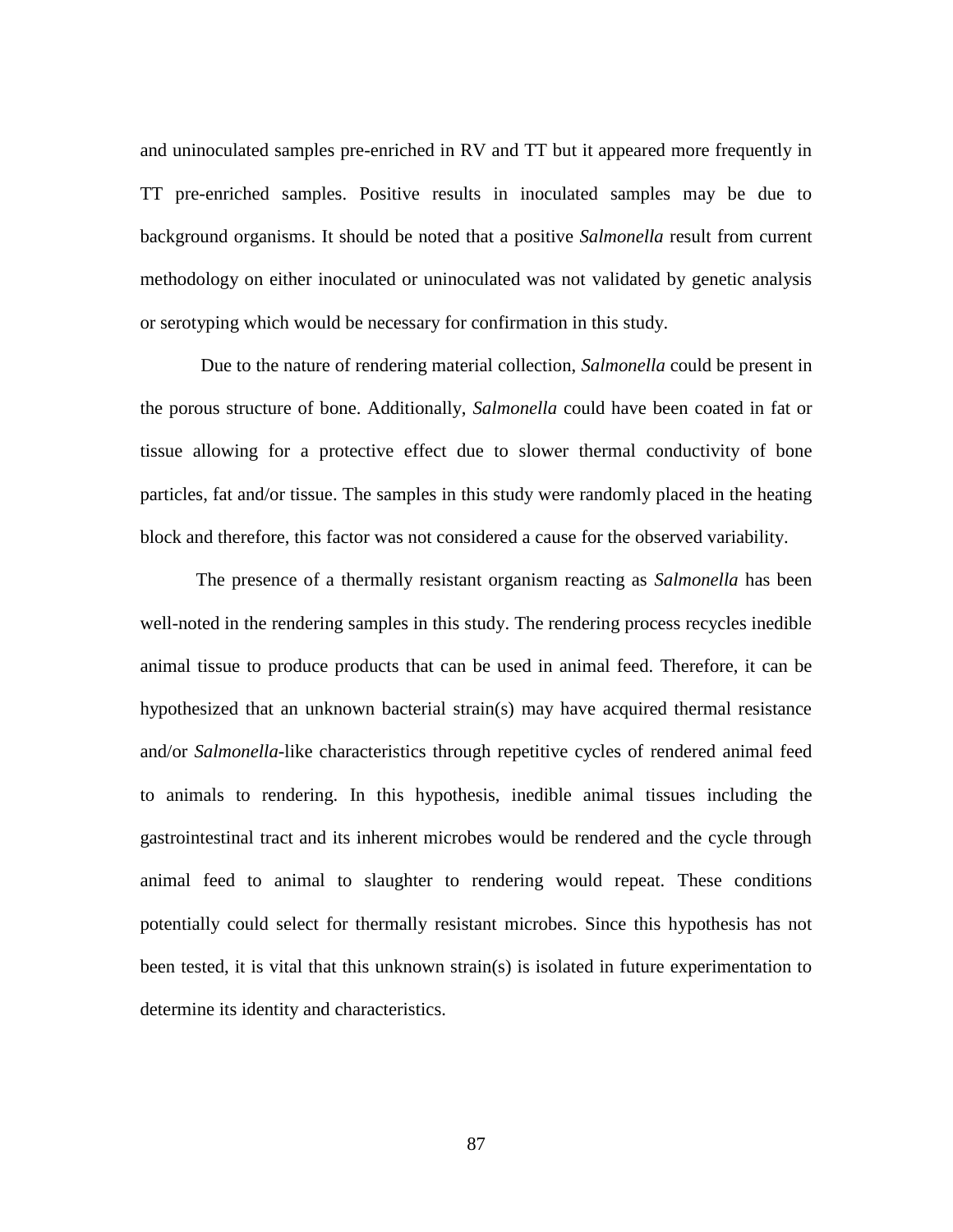Preliminary estimated D values were calculated. In general, with increase in temperature, thermal lethality increases (Earle and Earle 1983). Liu et al. (1969) reported D values for *Salmonella* senftenberg 775 W were highly variable between 10 to 115 min at 70ºC in meat and bone meal. Lui et al. (1969) conducted their study in meal and the current study was conducted in cooked poultry rendered products containing 50% fat content. Similar to the Lui et al. (1969) study, the D values of this study were variable and high which could potentially be due to the thermally resistant background organism(s).

Further research needs to be conducted at 115.6ºC for longer time intervals to ensure that SC, SE, SN and SD are destroyed. It should be noted the results of this study were obtained from the lower end of the cooking temperatures utilized in the rendering industry. Many rendering facilities process materials at higher temperatures closes to 280ºF (137.8ºC) to 290ºF (143.3ºC) for 40 to 90 min in order to produce microbiologically safe products (Meeker and Hamilton 2006). However, the industry also employs a different type of cooker known as a Carver-Greenfield unit. These units operate under vacuum at lower temperatures, typically closer to 240ºF (115.6ºC) to process the materials (Meeker and Hamilton 2006).

It was necessary to grind rendering materials for transfer into stainless steel tubes. Factors for comparing data to typical bone particle sizes will be necessary for future experiments. Thermal conductivity studies on large bone particles could provide further understanding of thermal lethality in rendering materials.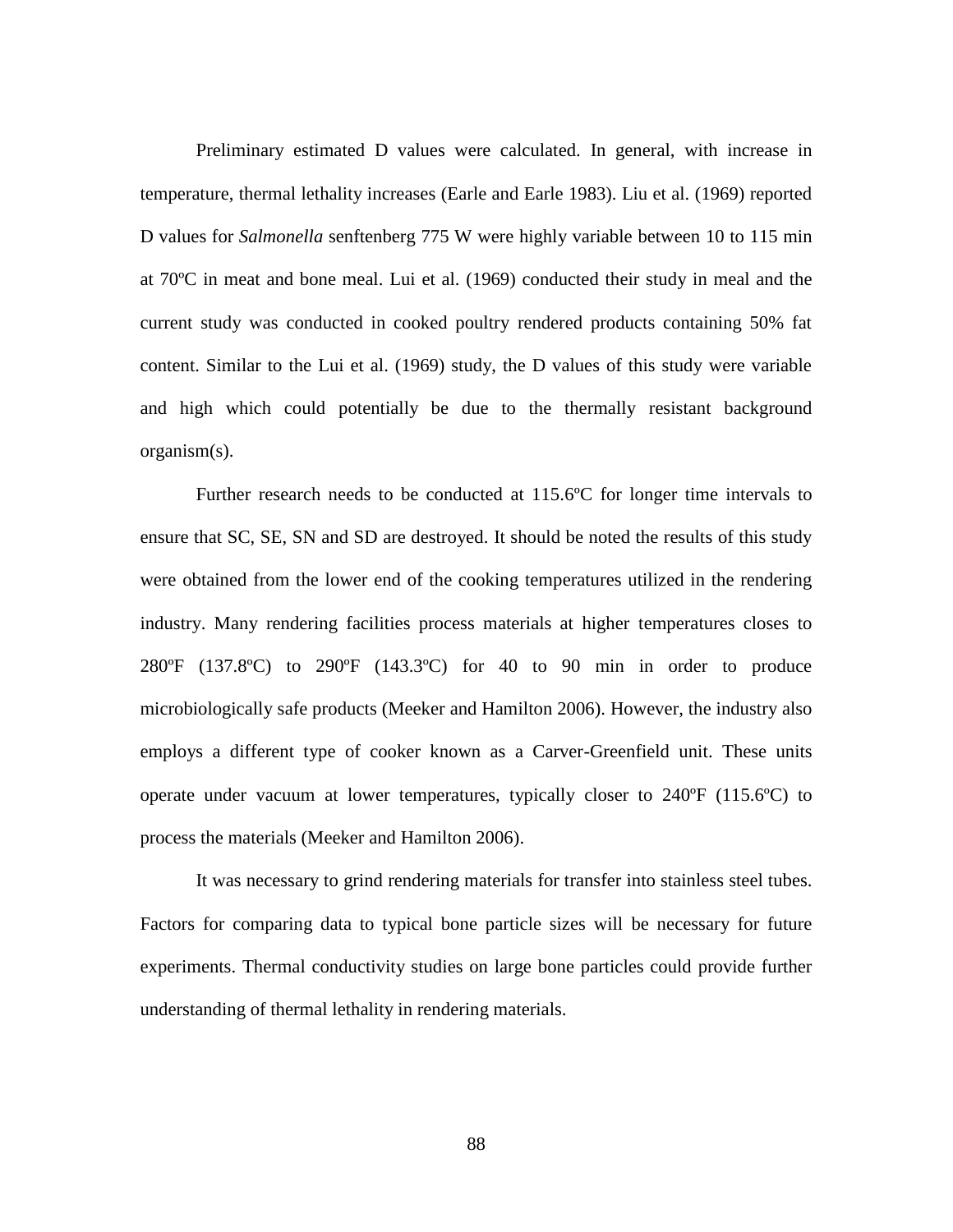

Figure 4.1. Method utilized to report RV and TT pre-enrichments results on XLD confirmed by two confirmation tests at each thermal treatment. The result was assigned a 0 if both plates were negative (A). The result was assigned a 0.5 if one was positive and one was negative (B). The result was assigned a 1.0 if both were positive (C).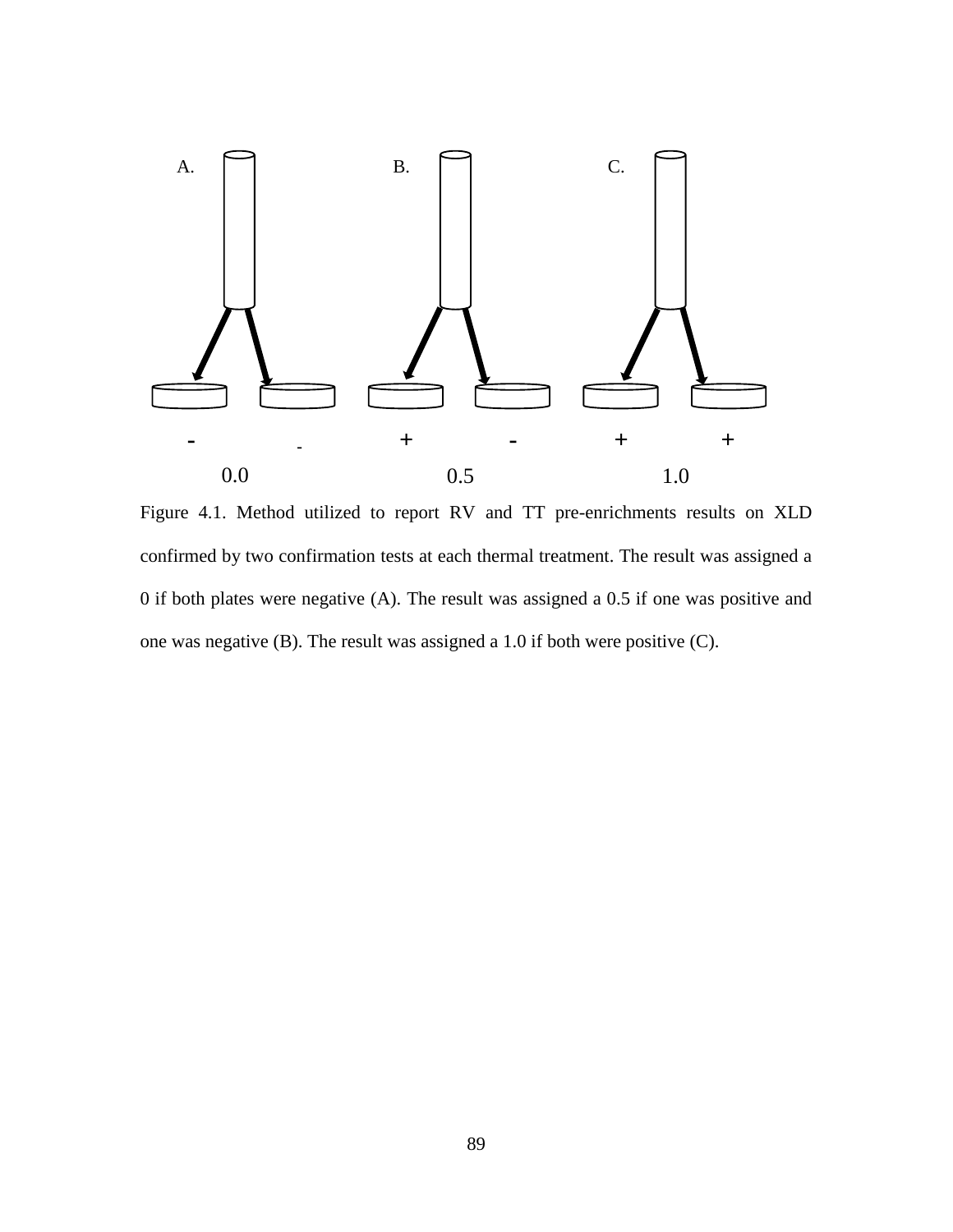

Figure 4.2. Enumeration of *Salmonella* on XLD from poultry rendering samples (50% fat) inoculated with *Salmonella* Choleraesuis (SC), *Salmonella* Enteriditis (SE), *Salmonella* Newport (SN), and *Salmonella* Dublin (SD). 1

<sup>1</sup>The lower limit of detection is 1.4  $\log_{10}$  cfu/g of *Salmonella* (n=24).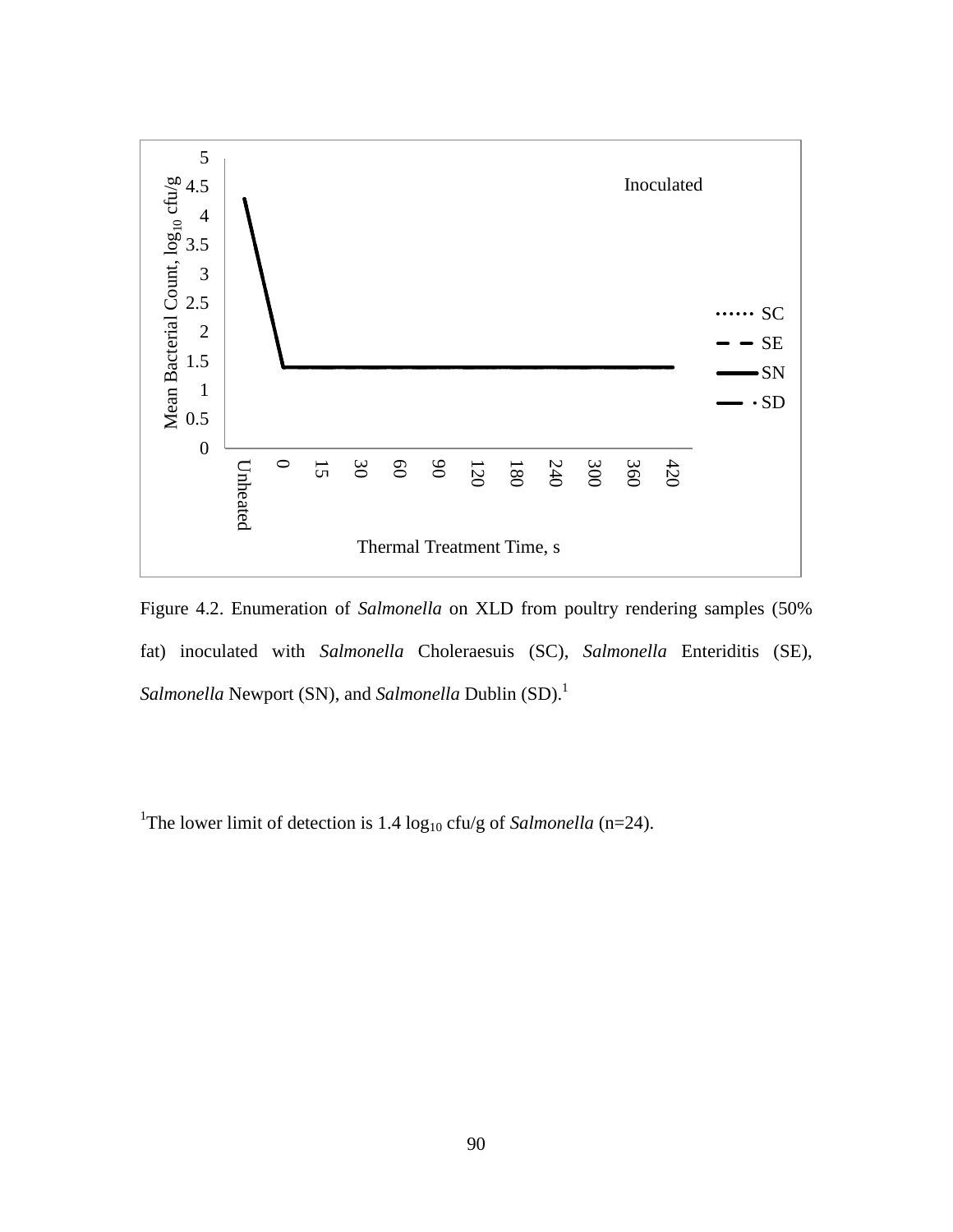

Figure 4.3. Enumeration of *Salmonella* on XLD from uninoculated poultry rendering samples (50% fat) for *Salmonella* Choleraesuis (SC), *Salmonella* Enteriditis (SE), *Salmonella* Newport (SN), and *Salmonella* Dublin (SD). 1

<sup>1</sup>The lower limit of detection is 1.4  $\log_{10}$  cfu/g of *Salmonella* (n=24).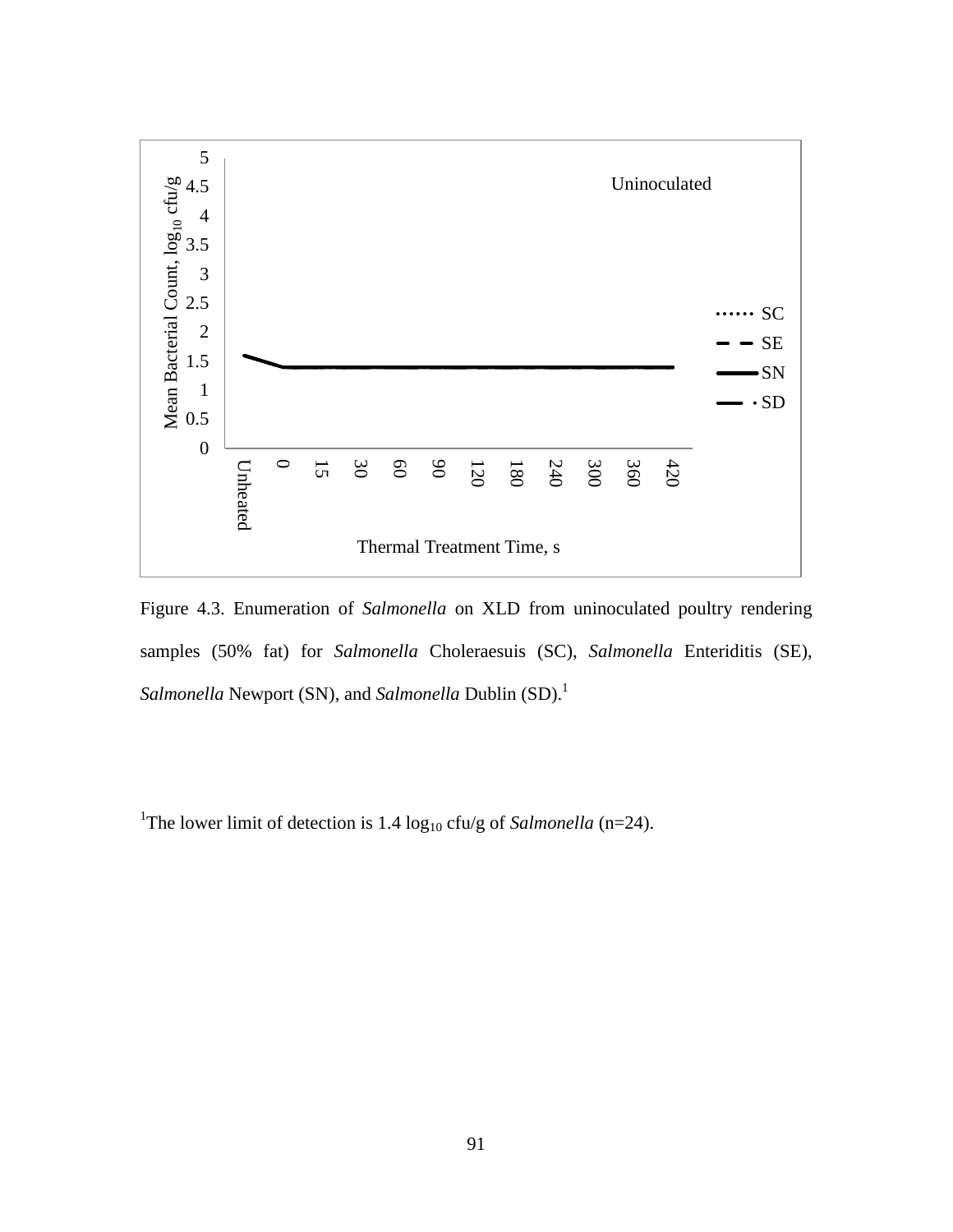

Figure 4.4. Enumeration of total bacteria on TSA from poultry rendering samples (50% fat) inoculated with *Salmonella* Choleraesuis (SC), *Salmonella* Enteriditis (SE), *Salmonella* Newport (SN), and *Salmonella* Dublin (SD). 1

<sup>1</sup>The lower limit of detection is 1.4  $log_{10}$  cfu/g of *Salmonella* (n=24).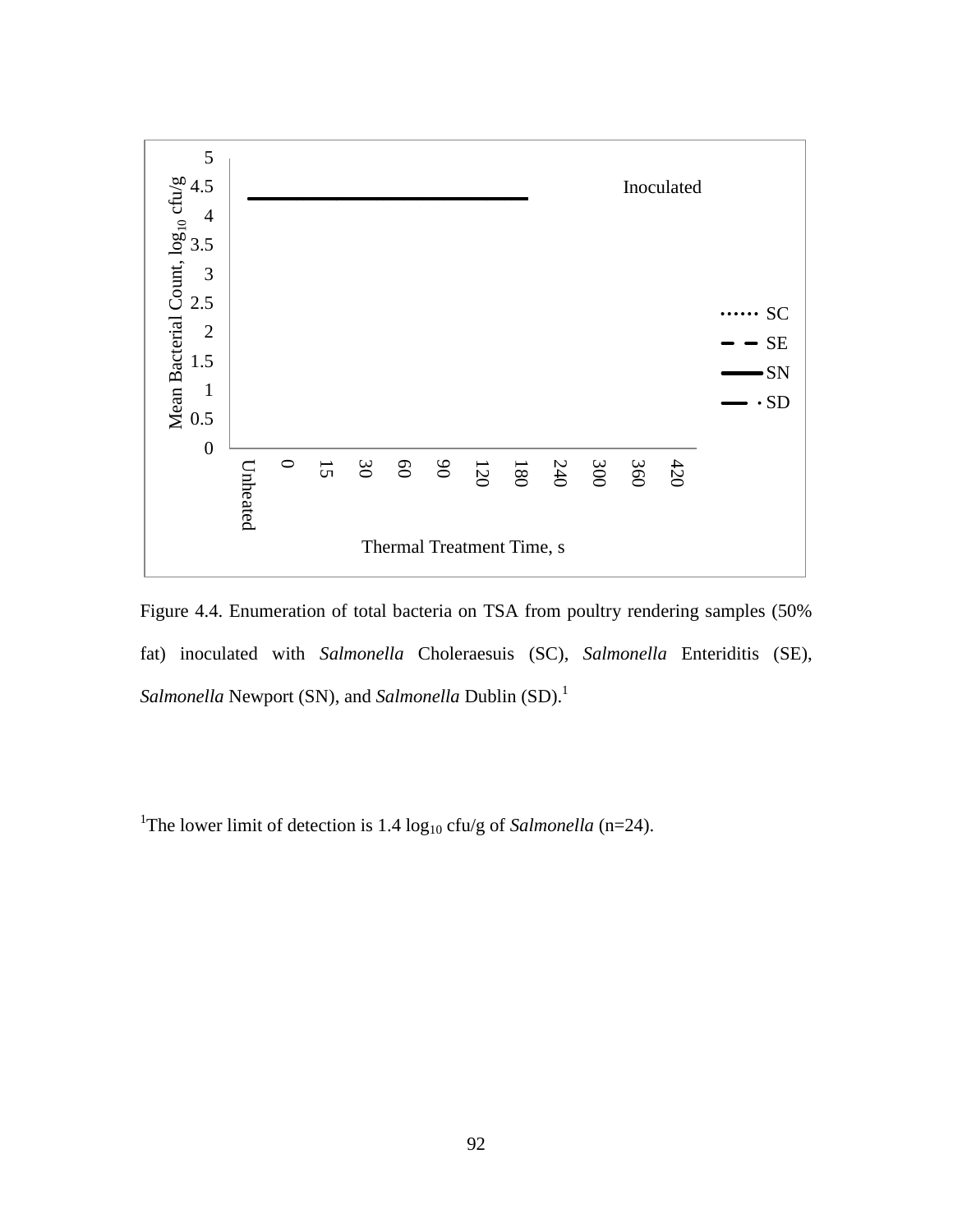

Figure 4.5. Enumeration of total bacteria on TSA from uninoculated poultry rendering samples (50% fat) for *Salmonella* Choleraesuis (SC), *Salmonella* Enteriditis (SE), *Salmonella* Newport (SN), and *Salmonella* Dublin (SD). 1

<sup>1</sup>The lower limit of detection is 1.4  $log_{10}$  cfu/g of *Salmonella* (n=24).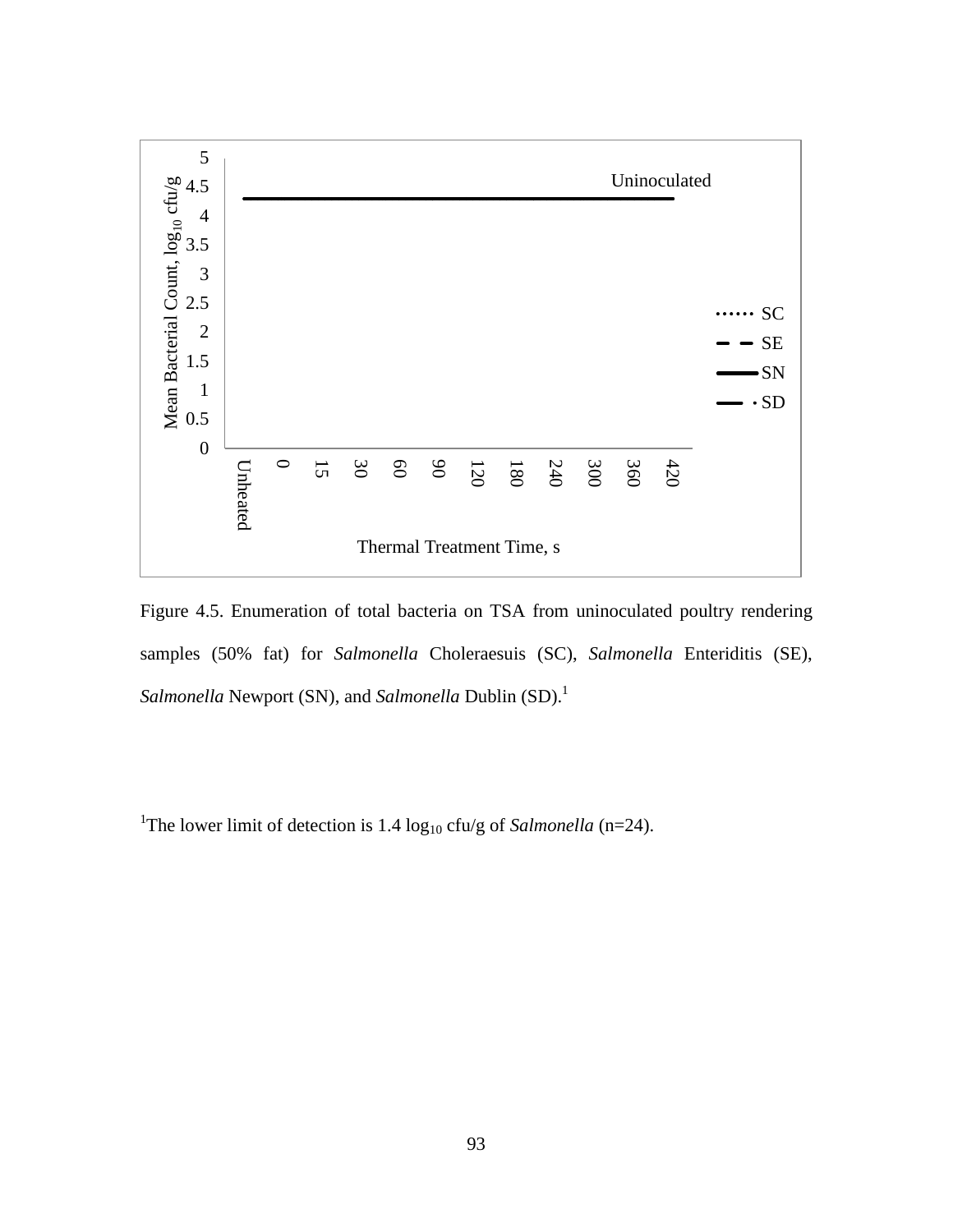

Figure 4.6. Presence or absence ± standard deviation of *Salmonella* for each *Salmonella* Choleraesuis (SC), *Salmonella* Enteriditis (SE), *Salmonella* Newport (SN), and *Salmonella* Dublin (SD) inoculated, RV pre-enriched poultry rendering samples (50% fat). $<sup>1</sup>$ </sup>

<sup>1</sup>A count of 0 represents the absence of *Salmonella*, while a count of 1 represents the presence of *Salmonella* (n=24).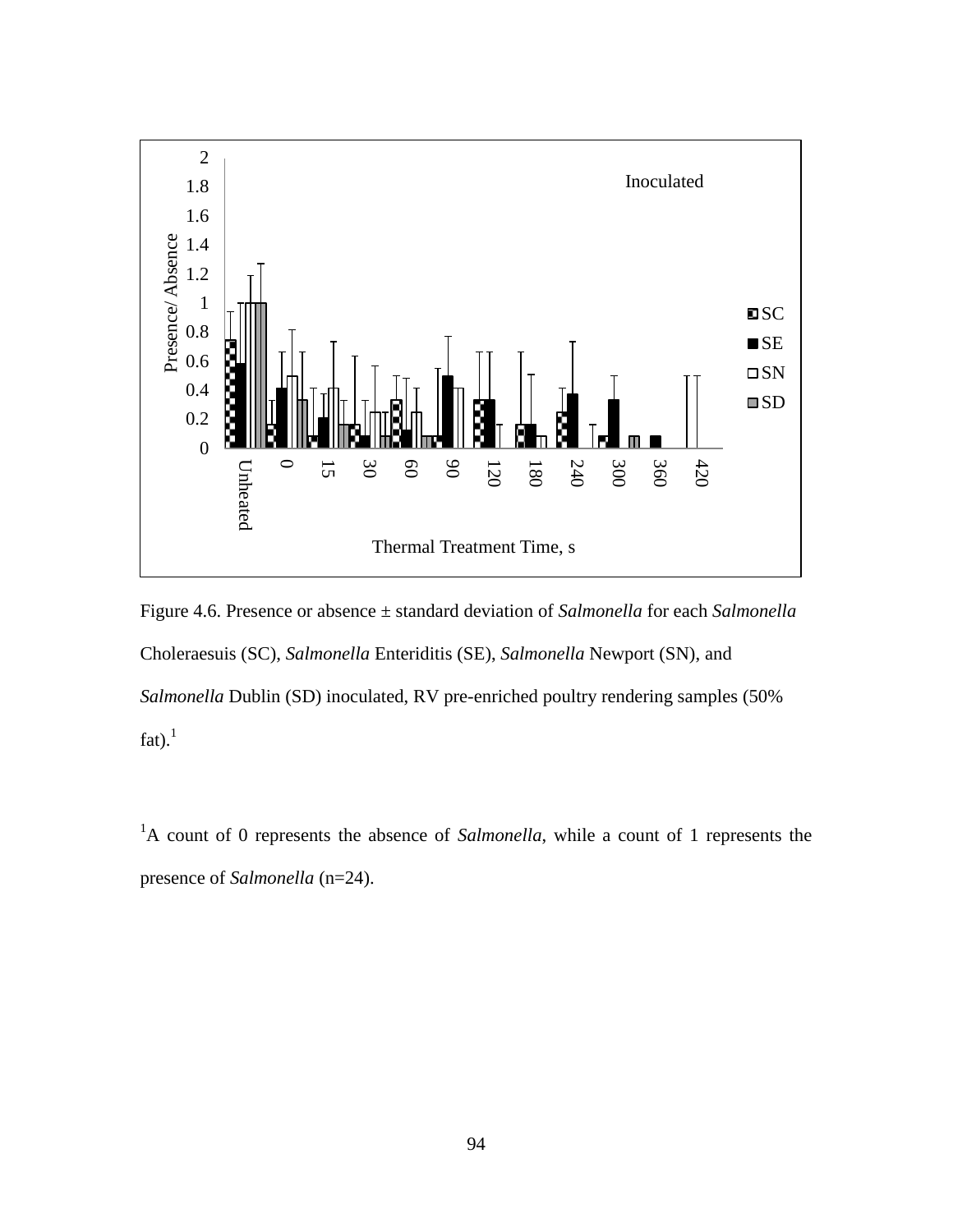

Figure 4.7. Presence or absence ± standard deviation of *Salmonella* for each RV preenriched, uninoculated poultry rendering samples (50% fat) for *Salmonella* Choleraesuis (SC), *Salmonella* Enteriditis (SE), *Salmonella* Newport (SN), and *Salmonella* Dublin  $(SD).<sup>1</sup>$ 

<sup>1</sup>A count of 0 represents the absence of *Salmonella*, while a count of 1 represents the presence of *Salmonella* (n=24).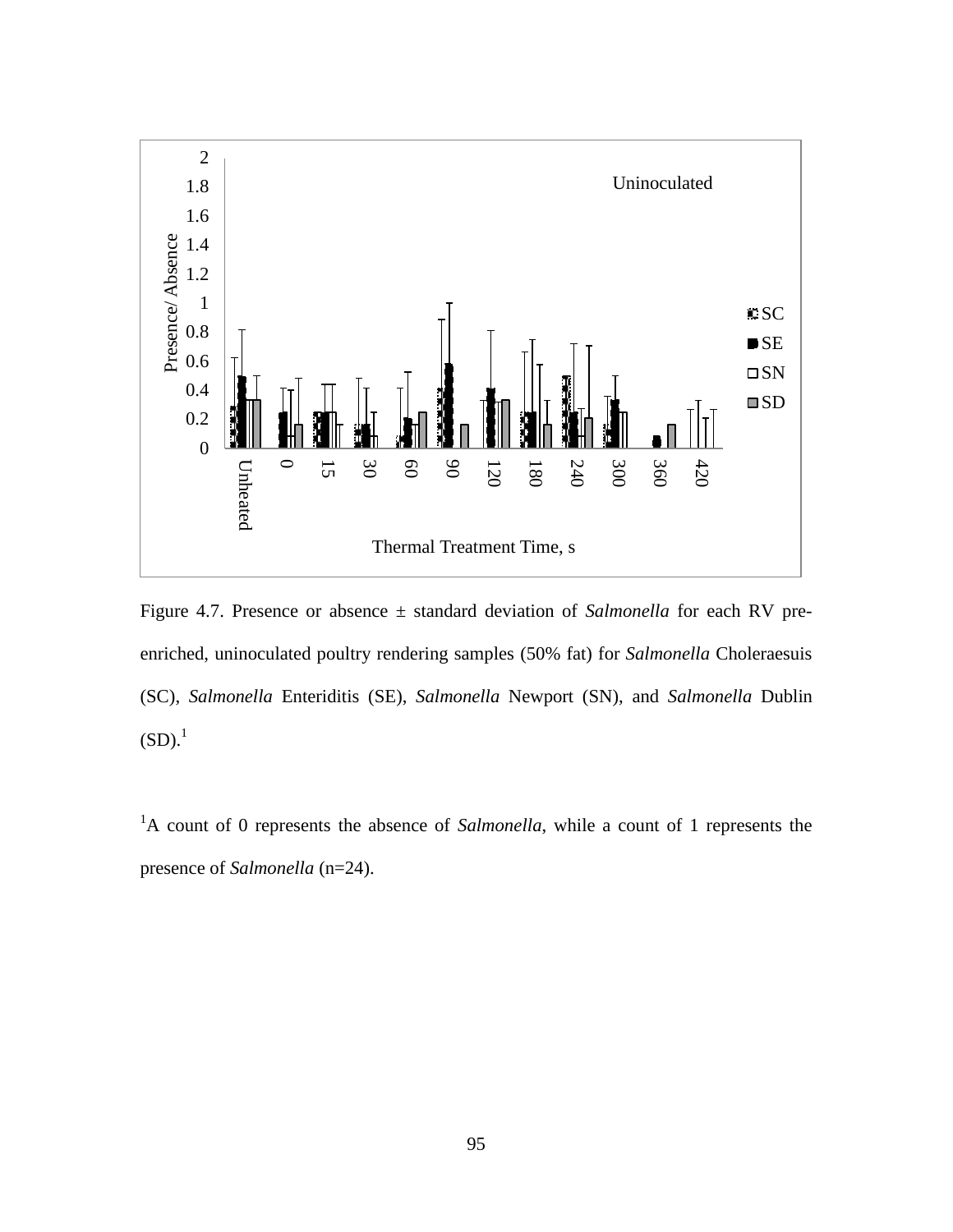

Figure 4.8. Presence or absence ± standard deviation of *Salmonella* for each *Salmonella* Choleraesuis (SC), *Salmonella* Enteriditis (SE), *Salmonella* Newport (SN), and *Salmonella* Dublin (SD) inoculated, TT pre-enriched poultry rendering samples (50% fat). $<sup>1</sup>$ </sup>

<sup>1</sup>A count of 0 represents the absence of *Salmonella*, while a count of 1 represents the presence of *Salmonella* (n=24).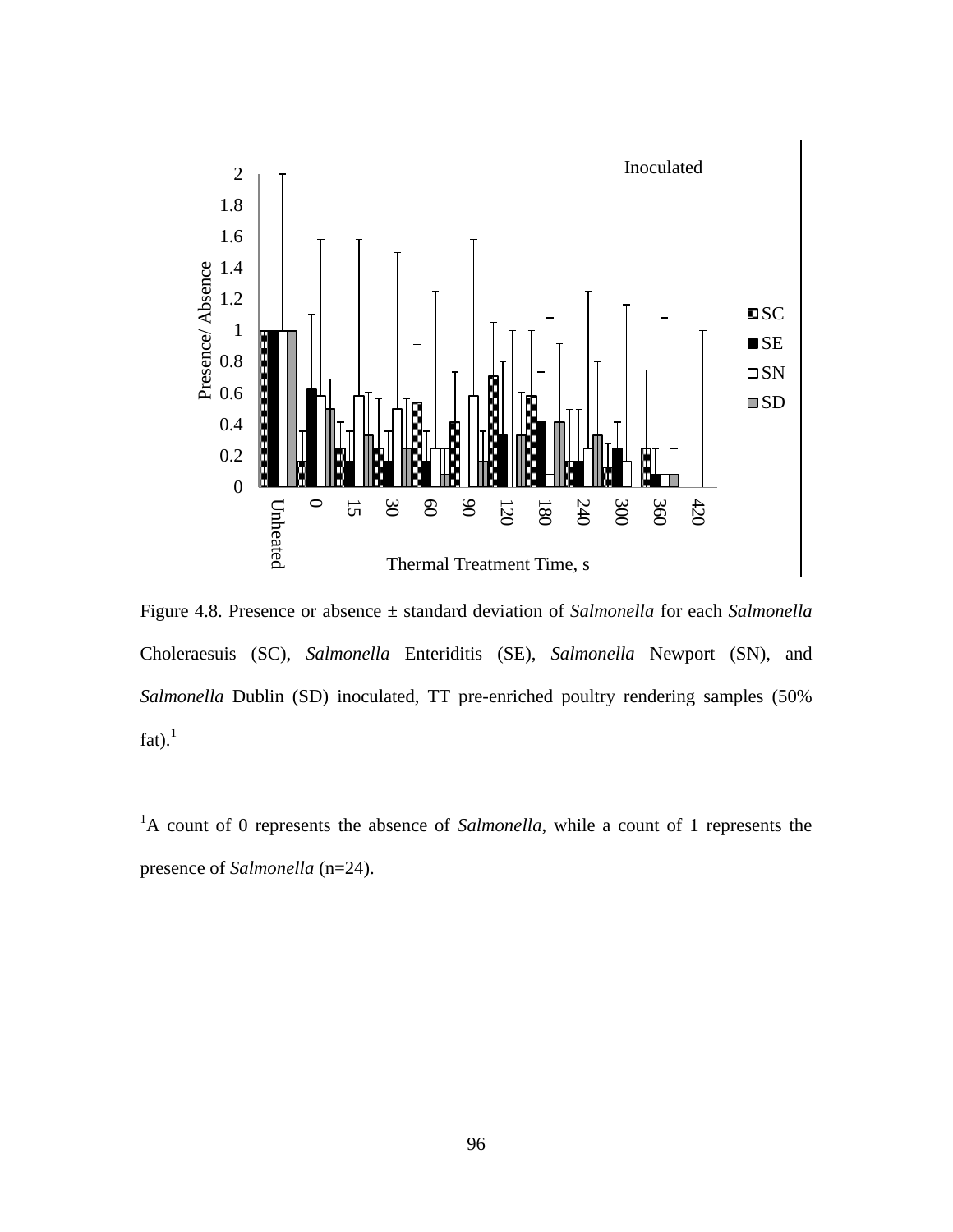

Figure 4.9. Presence or absence ± standard deviation of *Salmonella* for each TT preenriched, uninoculated poultry rendering samples (50% fat) for *Salmonella* Choleraesuis (SC), *Salmonella* Enteriditis (SE), *Salmonella* Newport (SN), and *Salmonella* Dublin  $(SD).<sup>1</sup>$ 

<sup>1</sup>A count of 0 represents the absence of *Salmonella*, while a count of 1 represents the presence of *Salmonella* (n=24).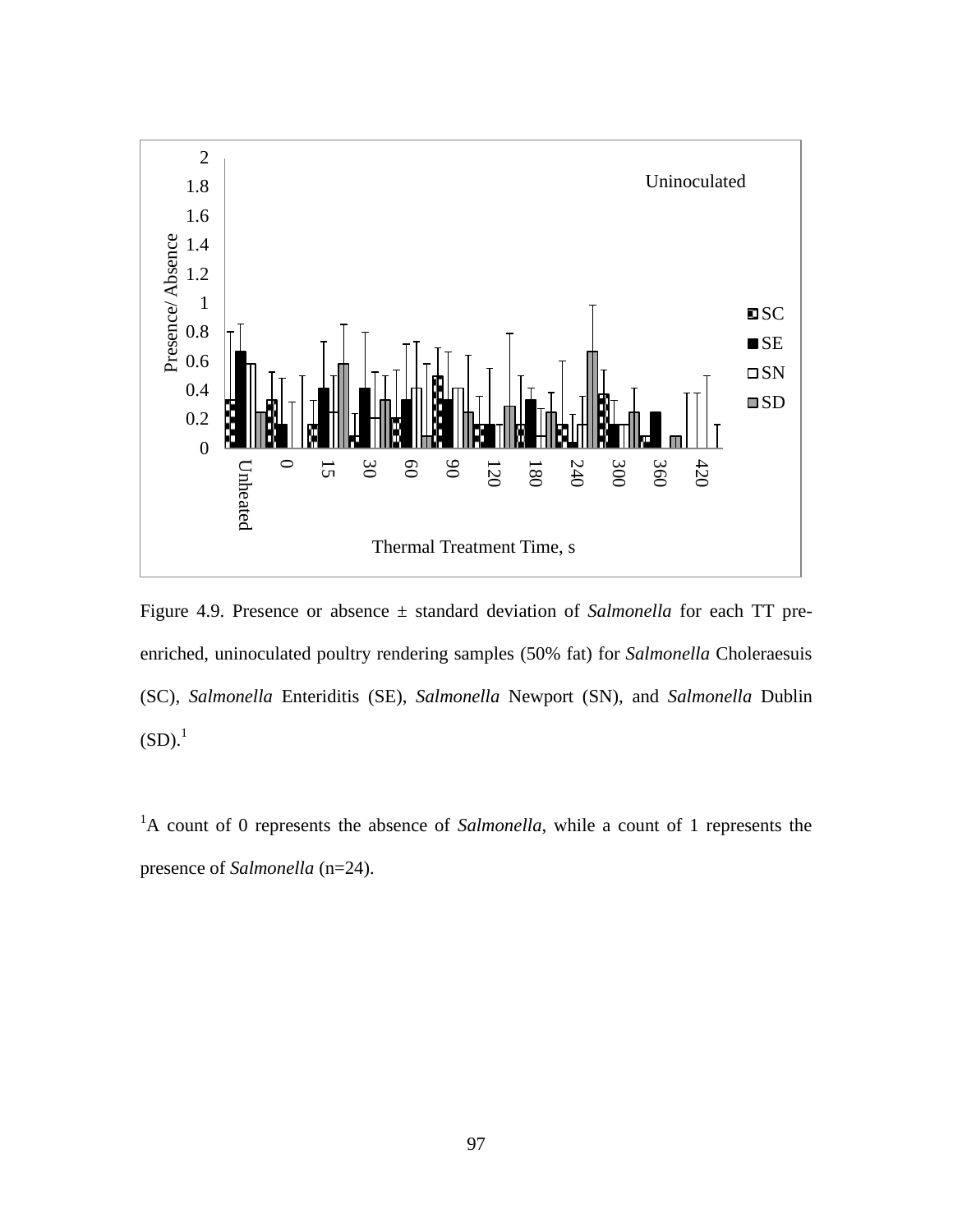Table 4.1. *Salmonella* Choleraesuis (SC), *Salmonella* Enteriditis (SE), *Salmonella* Newport (SN) and *Salmonella* Dublin (SD) after inoculation into poultry rendering materials and plated onto XLD (n=6).

| Serotype  | Average Broth Culture,                 | Average in Poultry Samples,            |  |
|-----------|----------------------------------------|----------------------------------------|--|
|           | $\log_{10}$ cfu/g $\pm$ standard error | $\log_{10}$ cfu/g $\pm$ standard error |  |
| <b>SC</b> | $12.60 \pm 0.15$                       | $10.47 \pm 0.20$                       |  |
| <b>SE</b> | $12.12 \pm 0.01$                       | $10.59 \pm 0.23$                       |  |
| <b>SN</b> | $12.28 \pm 0.03$                       | $10.43 \pm 0.22$                       |  |
| <b>SD</b> | $12.16 \pm 0.15$                       | $10.40 \pm 0.13$                       |  |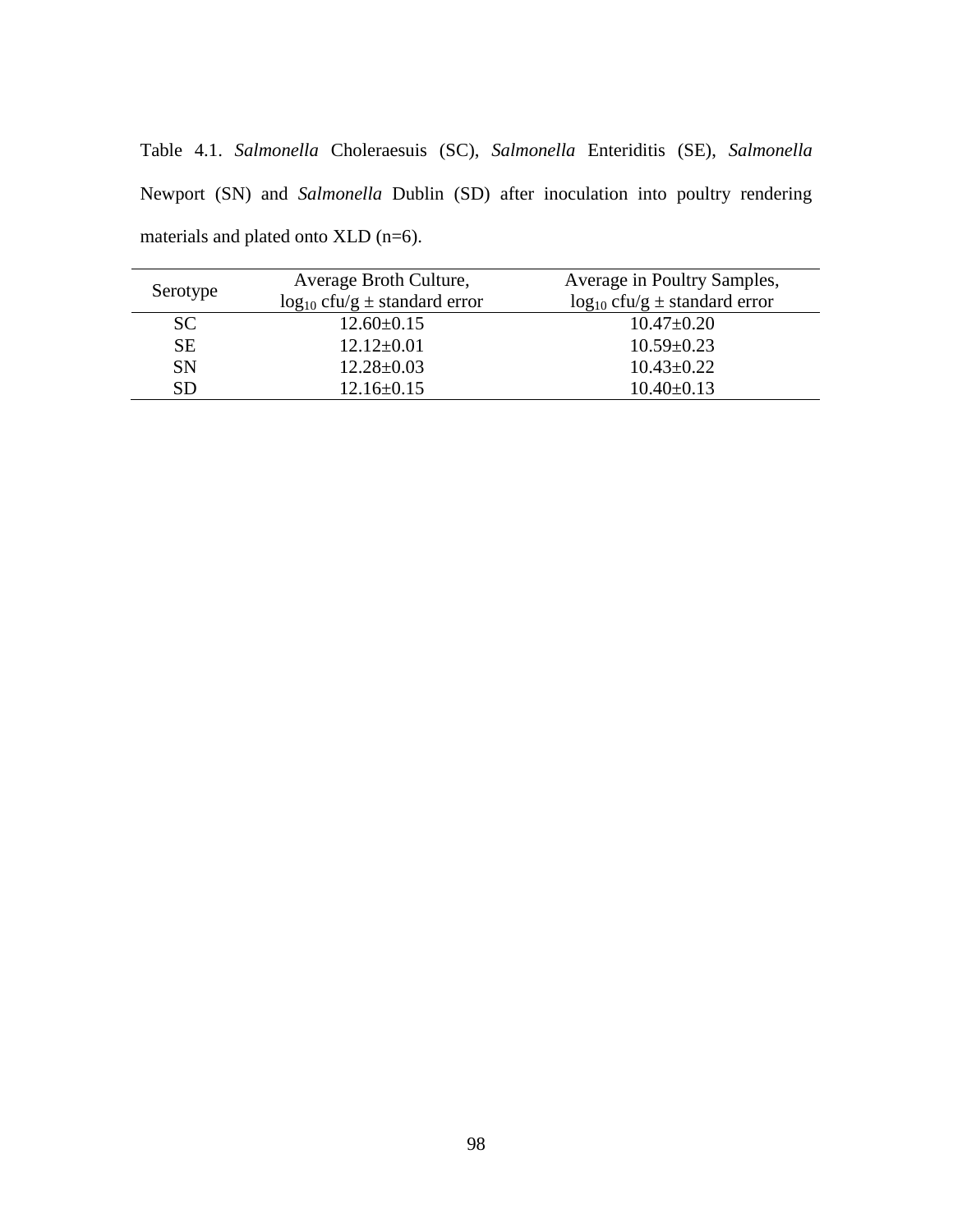Table 4.2. Estimated D values for *Salmonella* Choleraesuis (SC), *Salmonella* Enteriditis (SE), *Salmonella* Newport (SN), and *Salmonella* Dublin (SD) in poultry rendering samples (50% fat) at 115.6ºC pre-enriched in RV and validated by two confirmation tests.

| Serotype   | Estimated D Value, min |
|------------|------------------------|
| <b>SC</b>  | 0.60                   |
| <b>SE</b>  | 0.67                   |
| <b>SN</b>  | 0.39                   |
| ${\rm SD}$ | 0.58                   |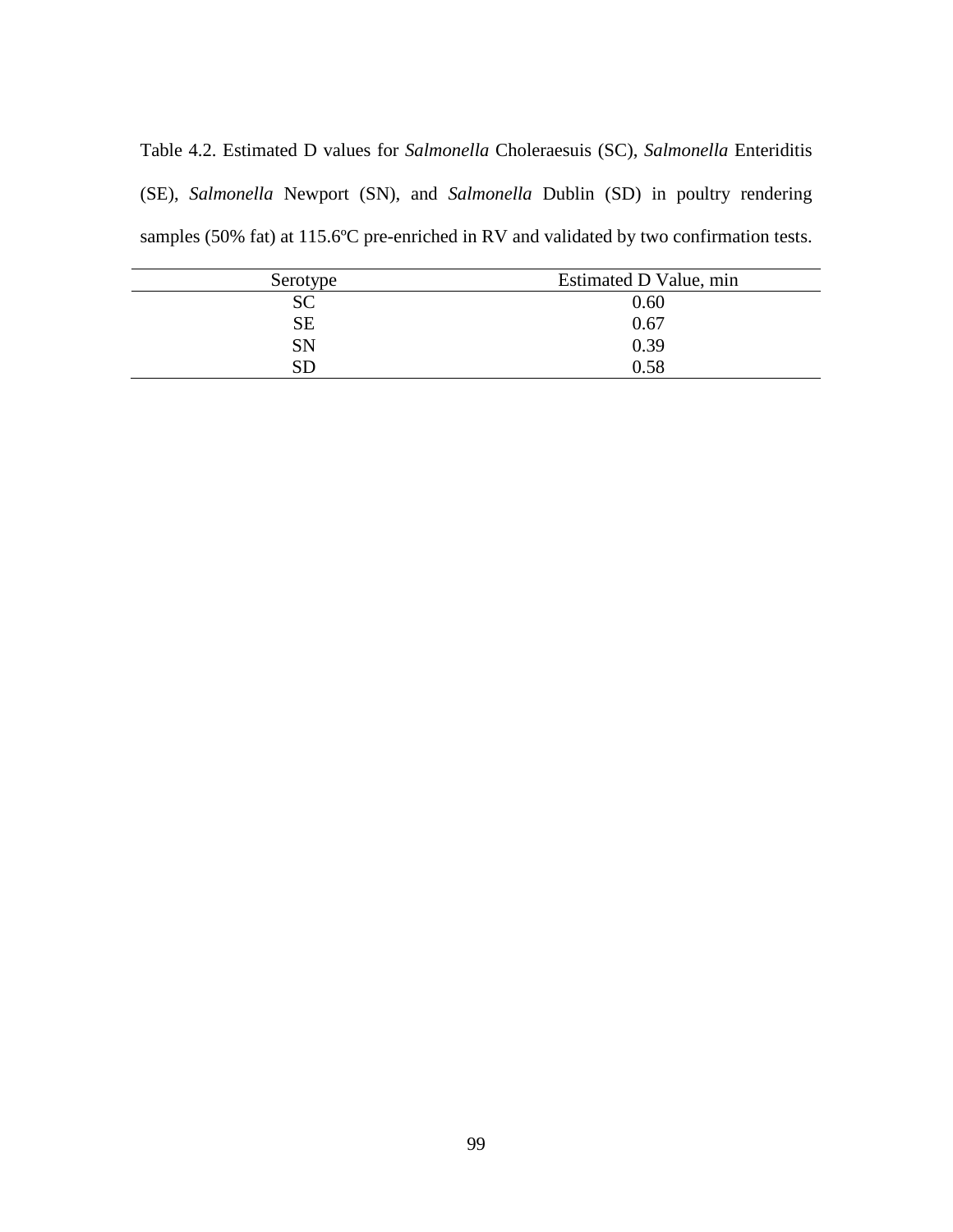Table 4.3. Estimated D values for *Salmonella* Choleraesuis (SC), *Salmonella* Enteriditis (SE), *Salmonella* Newport (SN), and *Salmonella* Dublin (SD) in poultry rendering samples (50% fat) at 115.6ºC pre-enriched in TT and validated by two confirmation tests.

| Serotype   | Estimated D Value, min |
|------------|------------------------|
| <b>SC</b>  | 0.70                   |
| <b>SE</b>  | 0.67                   |
| SN         | 0.67                   |
| ${\rm SD}$ | 0.67                   |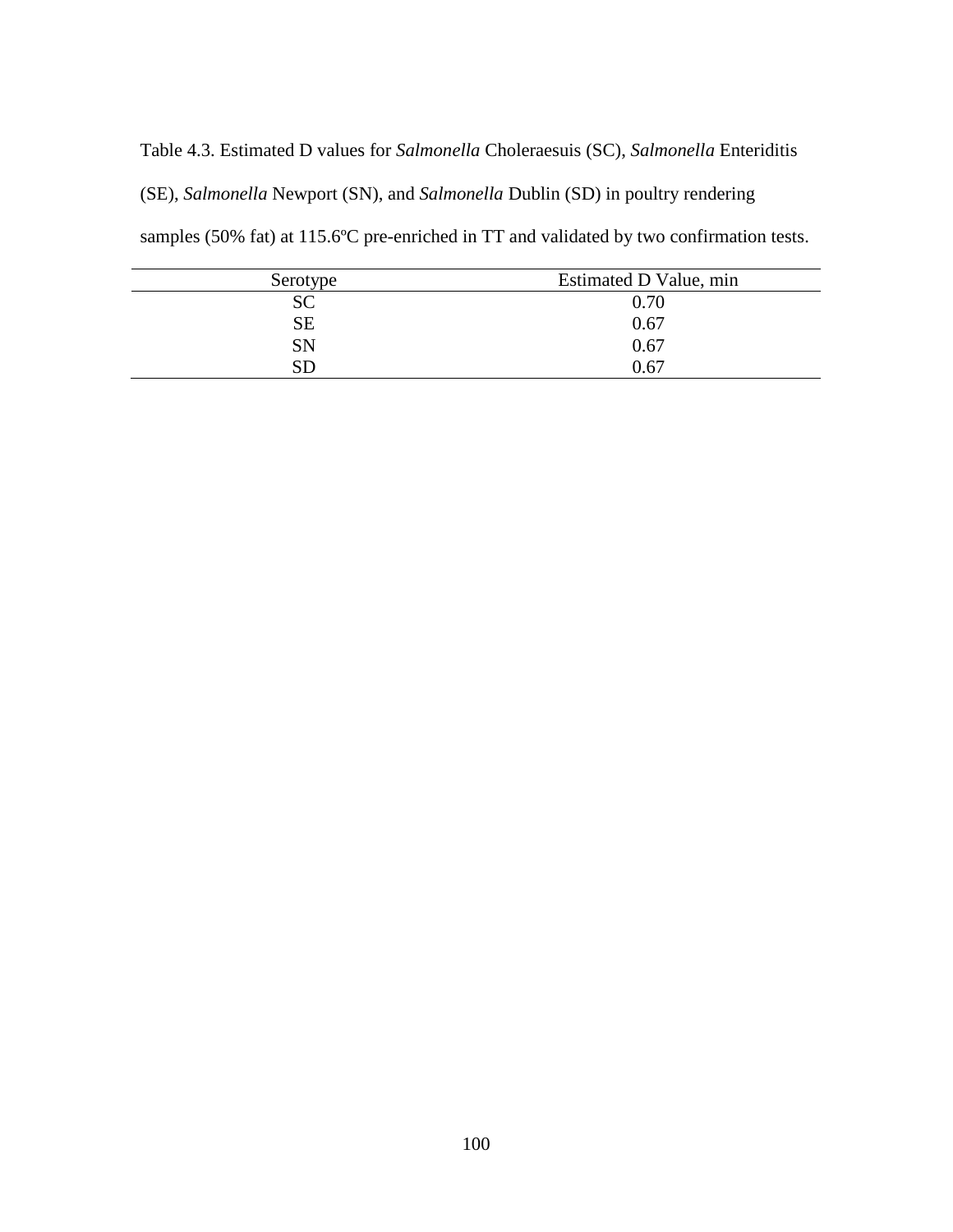Table 4.4. Number of samples positive for *Salmonella* in *Salmonella* Choleraesuis (SC), *Salmonella* Enteriditis (SE), *Salmonella* Newport (SN) and *Salmonella* Dublin (SD) inoculated poultry rendering samples (50% fat) after pre-enrichment in RV or TT broth  $(n=24)$ .

|           |                  | <b>RV</b>            | <b>TT</b>            |
|-----------|------------------|----------------------|----------------------|
| Serotype  | Thermal          | Number of Positive   | Number of Positive   |
|           | Treatment        | Samples              | Samples              |
|           | Time, s          |                      |                      |
| <b>SC</b> | Unheated         | 18 out of 24 samples | 24 out of 24 samples |
|           | $\boldsymbol{0}$ | 4 out of 24 samples  | 4 out of 24 samples  |
|           | 15               | 2 out of 24 samples  | 6 out of 24 samples  |
|           | 30               | 4 out of 24 samples  | 6 out of 24 samples  |
|           | 60               | 8 out of 24 samples  | 13 out of 24 samples |
|           | 90               | 2 out of 24 samples  | 10 out of 24 samples |
|           | 120              | 8 out of 24 samples  | 17 out of 24 samples |
|           | 180              | 4 out of 24 samples  | 14 out of 24 samples |
|           | 240              | 6 out of 24 samples  | 4 out of 24 samples  |
|           | 300              | 2 out of 24 samples  | 3 out of 24 samples  |
|           | 360              | 0 out of 24 samples  | 6 out of 24 samples  |
|           | 420              | 0 out of 24 samples  | 0 out of 24 samples  |
| <b>SE</b> | Unheated         | 14 out of 24 samples | 24 out of 24 samples |
|           | $\overline{0}$   | 10 out of 24 samples | 15 out of 24 samples |
|           | 15               | 5 out of 24 samples  | 4 out of 24 samples  |
|           | 30               | 2 out of 24 samples  | 4 out of 24 samples  |
|           | 60               | 3 out of 24 samples  | 4 out of 24 samples  |
|           | 90               | 12 out of 24 samples | 0 out of 24 samples  |
|           | 120              | 8 out of 24 samples  | 8 out of 24 samples  |
|           | 180              | 4 out of 24 samples  | 10 out of 24 samples |
|           | 240              | 9 out of 24 samples  | 4 out of 24 samples  |
|           | 300              | 8 out of 24 samples  | 6 out of 24 samples  |
|           | 360              | 2 out of 24 samples  | 2 out of 24 samples  |
|           | 420              | 0 out of 24 samples  | 0 out of 24 samples  |
| SN        | Unheated         | 24 out of 24 samples | 24 out of 24 samples |
|           | $\boldsymbol{0}$ | 12 out of 24 samples | 14 out of 24 samples |
|           | 15               | 10 out of 24 samples | 14 out of 24 samples |
|           | 30               | 6 out of 24 samples  | 12 out of 24 samples |
|           | 60               | 6 out of 24 samples  | 6 out of 24 samples  |
|           | 90               | 10 out of 24 samples | 14 out of 24 samples |
|           | 120              | 0 out of 24 samples  | 0 out of 24 samples  |
|           | 180              | 2 out of 24 samples  | 2 out of 24 samples  |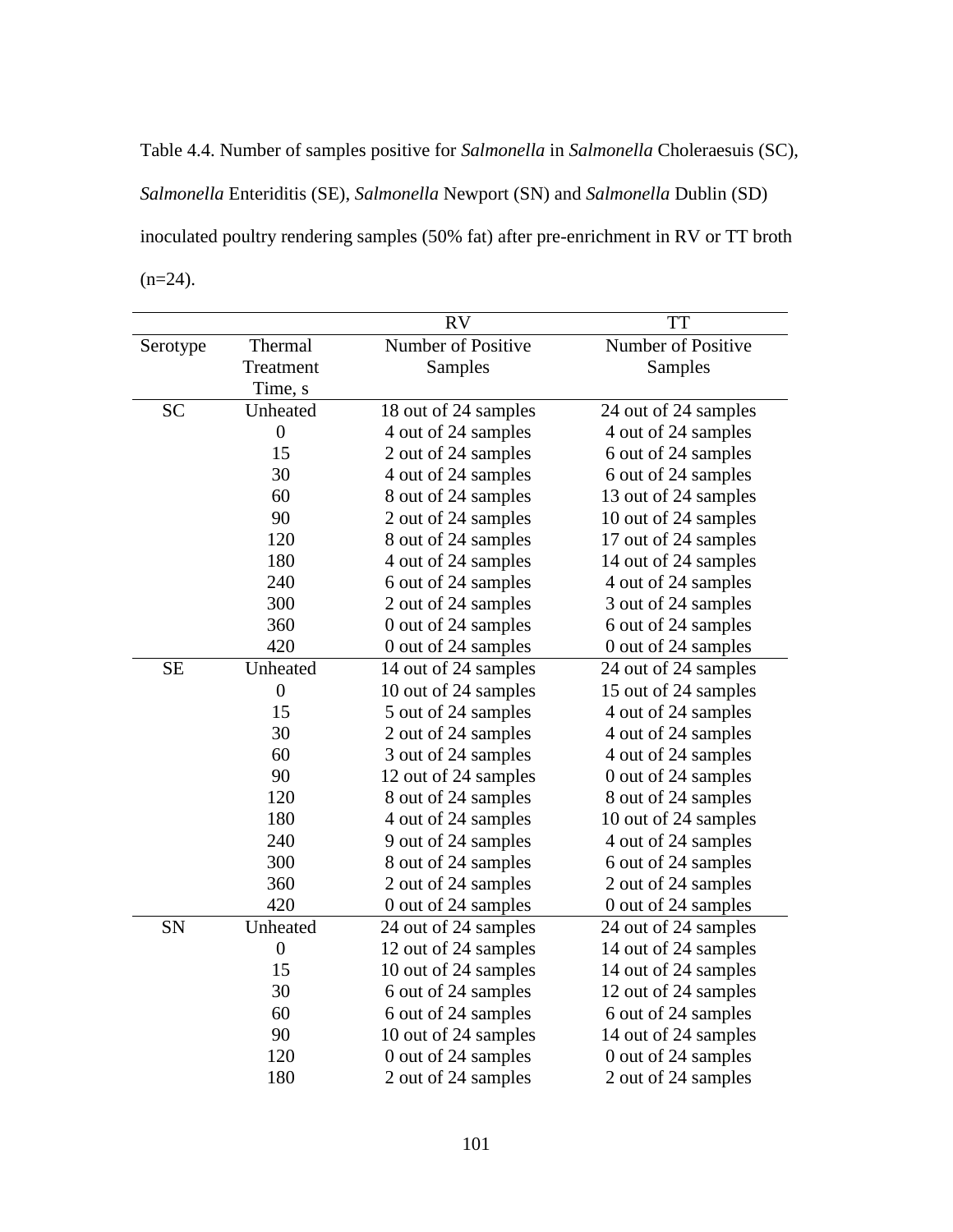|           | 240      | 0 out of 24 samples  | 6 out of 24 samples  |
|-----------|----------|----------------------|----------------------|
|           | 300      | 0 out of 24 samples  | 4 out of 24 samples  |
|           | 360      | 0 out of 24 samples  | 2 out of 24 samples  |
|           | 420      | 0 out of 24 samples  | 0 out of 24 samples  |
| <b>SD</b> | Unheated | 24 out of 24 samples | 24 out of 24 samples |
|           | 0        | 8 out of 24 samples  | 12 out of 24 samples |
|           | 15       | 4 out of 24 samples  | 8 out of 24 samples  |
|           | 30       | 2 out of 24 samples  | 6 out of 24 samples  |
|           | 60       | 2 out of 24 samples  | 2 out of 24 samples  |
|           | 90       | 0 out of 24 samples  | 4 out of 24 samples  |
|           | 120      | 0 out of 24 samples  | 8 out of 24 samples  |
|           | 180      | 0 out of 24 samples  | 10 out of 24 samples |
|           | 240      | 0 out of 24 samples  | 8 out of 24 samples  |
|           | 300      | 2 out of 24 samples  | 0 out of 24 samples  |
|           | 360      | 0 out of 24 samples  | 2 out of 24 samples  |
|           | 420      | 0 out of 24 samples  | 0 out of 24 samples  |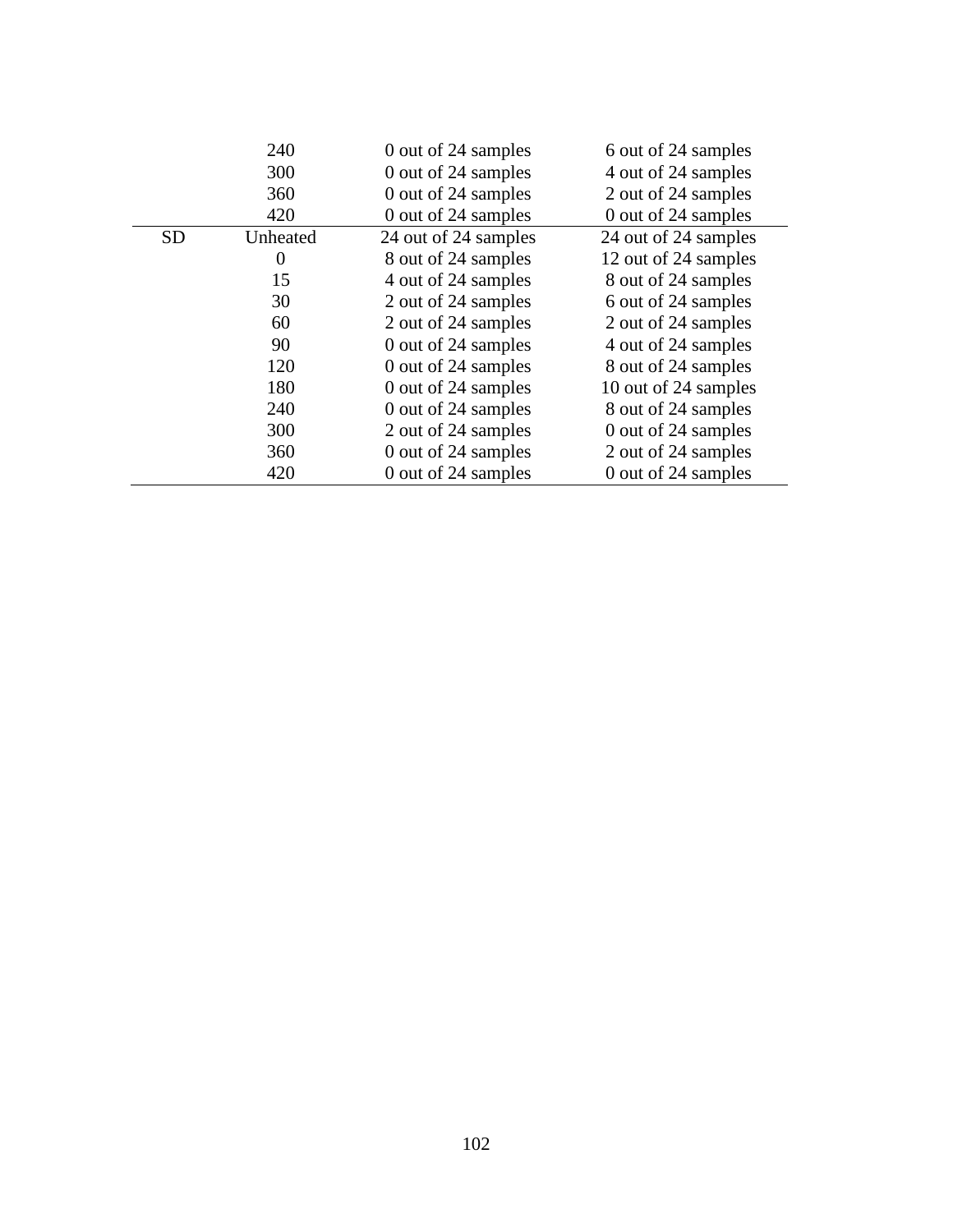Table 4.5. Number of samples positive for *Salmonella* in uninoculated poultry rendering samples (50% fat) for *Salmonella* Choleraesuis (SC), *Salmonella* Enteriditis (SE), *Salmonella* Newport (SN) and *Salmonella* Dublin (SD) after pre-enrichment in RV or TT broth (n=24).

|           |                  | <b>RV</b>                 | <b>TT</b>             |
|-----------|------------------|---------------------------|-----------------------|
| Serotype  | Thermal          | <b>Number of Positive</b> | Number of Positive    |
|           | Treatment        | Samples                   | Samples               |
|           | Time, s          |                           |                       |
| <b>SC</b> | Unheated         | 8 out of 24 samples       | 8 out of 24 samples   |
|           | $\boldsymbol{0}$ | 4 out of 24 samples       | 8 out of 24 samples   |
|           | 15               | 0 out of 24 samples       | 4 out of 24 samples   |
|           | 30               | 0 out of 24 samples       | 2 out of 24 samples   |
|           | 60               | 6 out of 24 samples       | 5 out of 24 samples   |
|           | 90               | 4 out of 24 samples       | 12 out of 24 samples  |
|           | 120              | 8 out of 24 samples       | 4 out of 24 samples   |
|           | 180              | 4 out of 24 samples       | 4 out of 24 samples   |
|           | 240              | 5 out of 24 samples       | 4 out of 24 samples   |
|           | 300              | 0 out of 24 samples       | 9 out of 24 samples   |
|           | 360              | 4 out of 24 samples       | 2 out of 24 samples   |
|           | 420              | 0 out of 24 samples       | 0 out of 24 samples   |
| <b>SE</b> | Unheated         | 12 out of 24 samples      | 16 out of 24 samples  |
|           | $\boldsymbol{0}$ | 6 out of 24 samples       | 4 out of 24 samples   |
|           | 15               | 6 out of 24 samples       | 10 out of 24 samples  |
|           | 30               | 4 out of 24 samples       | 10 out of 24 samples  |
|           | 60               | 5 out of 24 samples       | 8 out of 24 samples 9 |
|           | 90               | 14 out of 24 samples      | 8 out of 24 samples   |
|           | 120              | 10 out of 24 samples      | 4 out of 24 samples   |
|           | 180              | 6 out of 24 samples       | 8 out of 24 samples   |
|           | 240              | 6 out of 24 samples       | 1 out of 24 samples   |
|           | 300              | 8 out of 24 samples       | 4 out of 24 samples   |
|           | 360              | 2 out of 24 samples       | 7 out of 24 samples   |
|           | 420              | 0 out of 24 samples       | 0 out of 24 samples   |
| <b>SN</b> | Unheated         | 7 out of 24 samples       | 14 out of 24 samples  |
|           | $\boldsymbol{0}$ | 0 out of 24 samples       | 0 out of 24 samples   |
|           | 15               | 6 out of 24 samples       | 6 out of 24 samples   |
|           | 30               | 4 out of 24 samples       | 5 out of 24 samples   |
|           | 60               | 2 out of 24 samples       | 10 out of 24 samples  |
|           | 90               | 10 out of 24 samples      | 10 out of 24 samples  |
|           | 120              | 0 out of 24 samples       | 0 out of 24 samples   |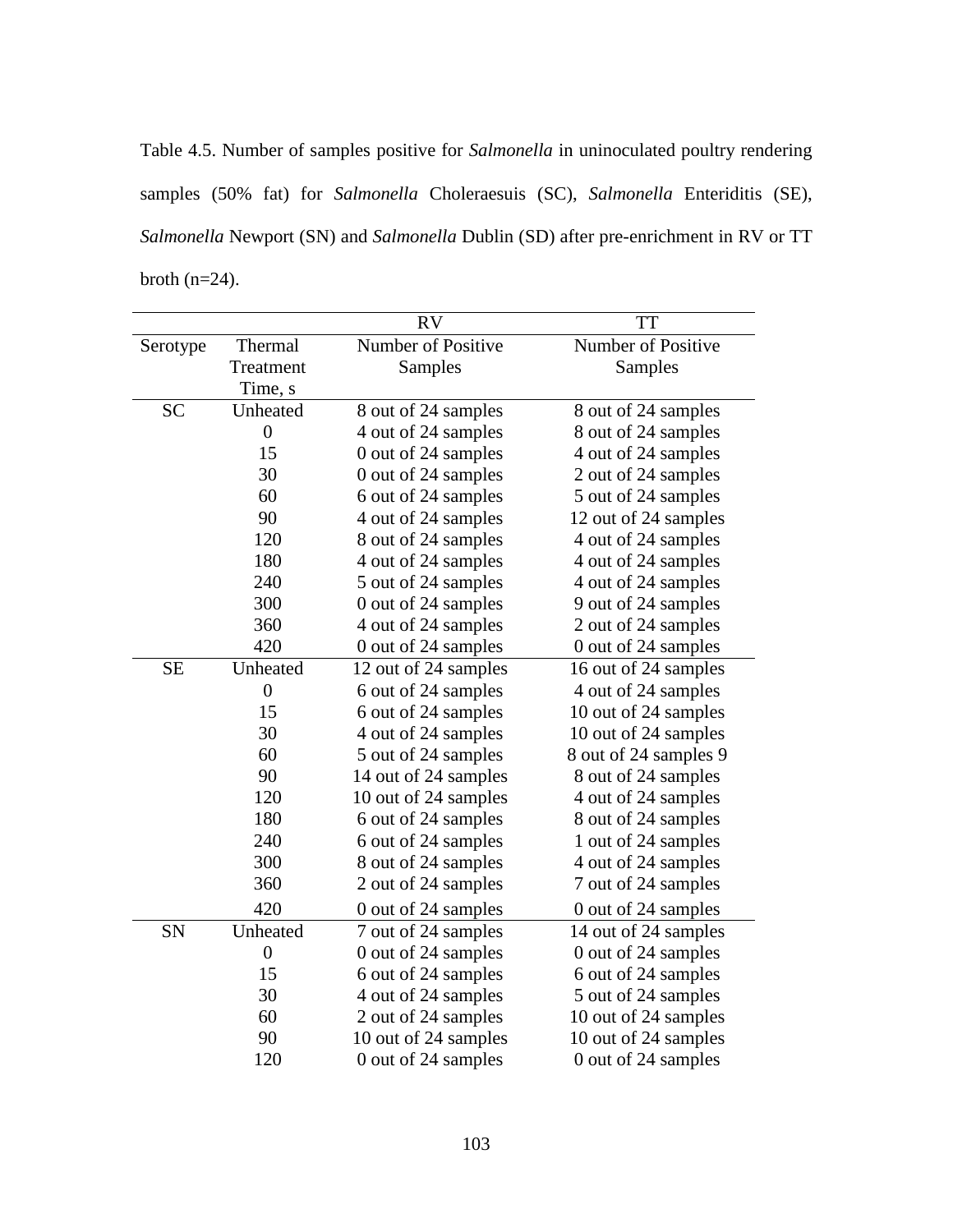|           | 180      | 6 out of 24 samples  | 2 out of 24 samples  |
|-----------|----------|----------------------|----------------------|
|           | 240      | 12 out of 24 samples | 4 out of 24 samples  |
|           | 300      | 4 out of 24 samples  | 4 out of 24 samples  |
|           | 360      | 0 out of 24 samples  | 0 out of 24 samples  |
|           | 420      | 0 out of 24 samples  | 0 out of 24 samples  |
| <b>SD</b> | Unheated | 8 out of 24 samples  | 6 out of 24 samples  |
|           | $\theta$ | 2 out of 24 samples  | 0 out of 24 samples  |
|           | 15       | 6 out of 24 samples  | 14 out of 24 samples |
|           | 30       | 2 out of 24 samples  | 8 out of 24 samples  |
|           | 60       | 0 out of 24 samples  | 2 out of 24 samples  |
|           | 90       | 0 out of 24 samples  | 6 out of 24 samples  |
|           | 120      | 0 out of 24 samples  | 7 out of 24 samples  |
|           | 180      | 0 out of 24 samples  | 6 out of 24 samples  |
|           | 240      | 2 out of 24 samples  | 16 out of 24 samples |
|           | 300      | 6 out of 24 samples  | 6 out of 24 samples  |
|           | 360      | 0 out of 24 samples  | 2 out of 24 samples  |
|           | 420      | 0 out of 24 samples  | 0 out of 24 samples  |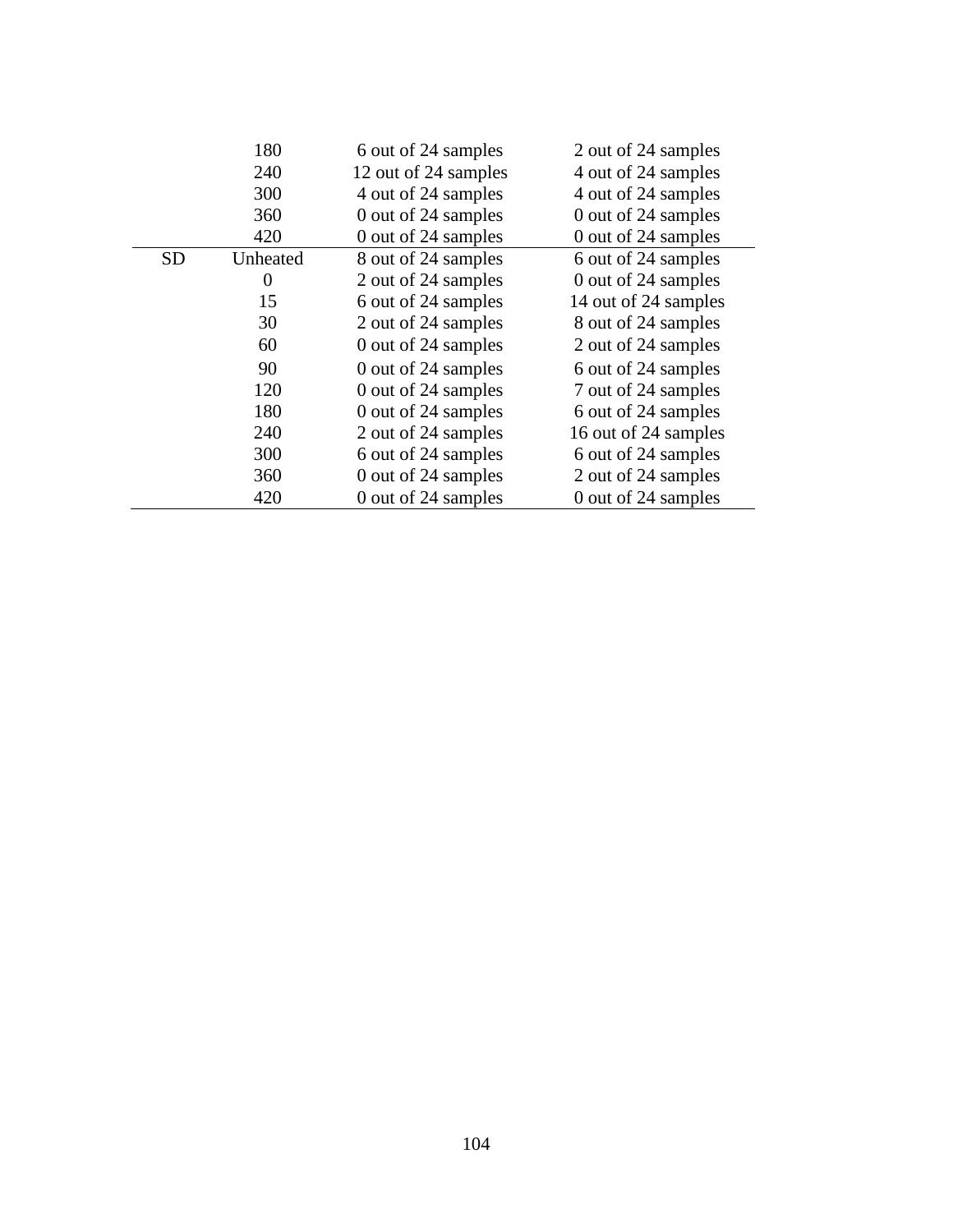## References

- Andrews, W.H., Bruce, V.R., June, G.A., Sherrod, P., Hammack, T.S., and Amaguana, R.M. 2011. Chapter 5 Salmonella. In FDA bacteriological analytical manual (BAM). AOAC International, Gaithersburg, MD. http://www.fda.gov/Food/FoodScienceResearch/LaboratoryMethods/ucm070149. htm Accessed Apr. 2013.
- Bucher, O., J.Y. D'Aoust, and R.A. Holley. 2008. Thermal resistance of *Salmonella* serovars isolated from raw, frozen chicken nuggets/strips, nugget meat, and pelleted broiled feed. Int. J. Food Microbiol. 124: 195–8.
- Crump, J.A., P.M. Griffin, and F.J. Angulo. 2002. Bacterial contamination of animal feed and its relationship to human foodborne illness. Clin. Infect. Dis. 35: 859-865.
- D'Aoust, J.Y. 2001. Foodborne salmonellosis: current international concerns. Food Safety Mag. 7: 10-17.
- Earle, R.L., and M.D. Earle. 1983. Unit operations in food processing. Web ed. The New Zealand Institute of Food Science and Technology, Inc. New Zealand. http://www.nzifst.org.nz/unitoperations/ Accessed Aug. 2013.
- Feng, P. 2001. Rapid methods for detecting foodborne pathogens. In FDA bacteriological analytical manual (BAM). AOAC International, Gaithersburg, MD. http://www.fda.gov/Food/FoodScienceResearch/LaboratoryMethods/ucm070149. htm Accessed Apr. 2013.
- Franco, D.A. 1997. The genus *Salmonella*. Sanitation and hygiene in the production of rendered animal by products. Animal Protein Producers Industry, National Renderers Association, Fats and Proteins Research Foundation, Alexandria, VA.
- Franco, D.A. 2005. A survey of *Salmonella* serovars and most probable numbers in rendered-animal-protein meals: inferences for animal and human health. J. Environ. Health. 67: 18-23.
- Glenn, L.M. 2006. Isolation and identification of thermally resistant bacteria in raw poultry rendering materials. MS Thesis, Clemson Univ., Clemson. SC.
- Hacking, W.C., W.R. Mitchell, and H.C. Carlson. 1977. *Salmonella* investigation in an Ontario feed mill. Can. J. Comp. Med. 42: 400-406.
- Heldman, D., and R. W. Hartel (ed.). 1998. Principles of food processing. Aspen Publishers, Gaithersburg, MD.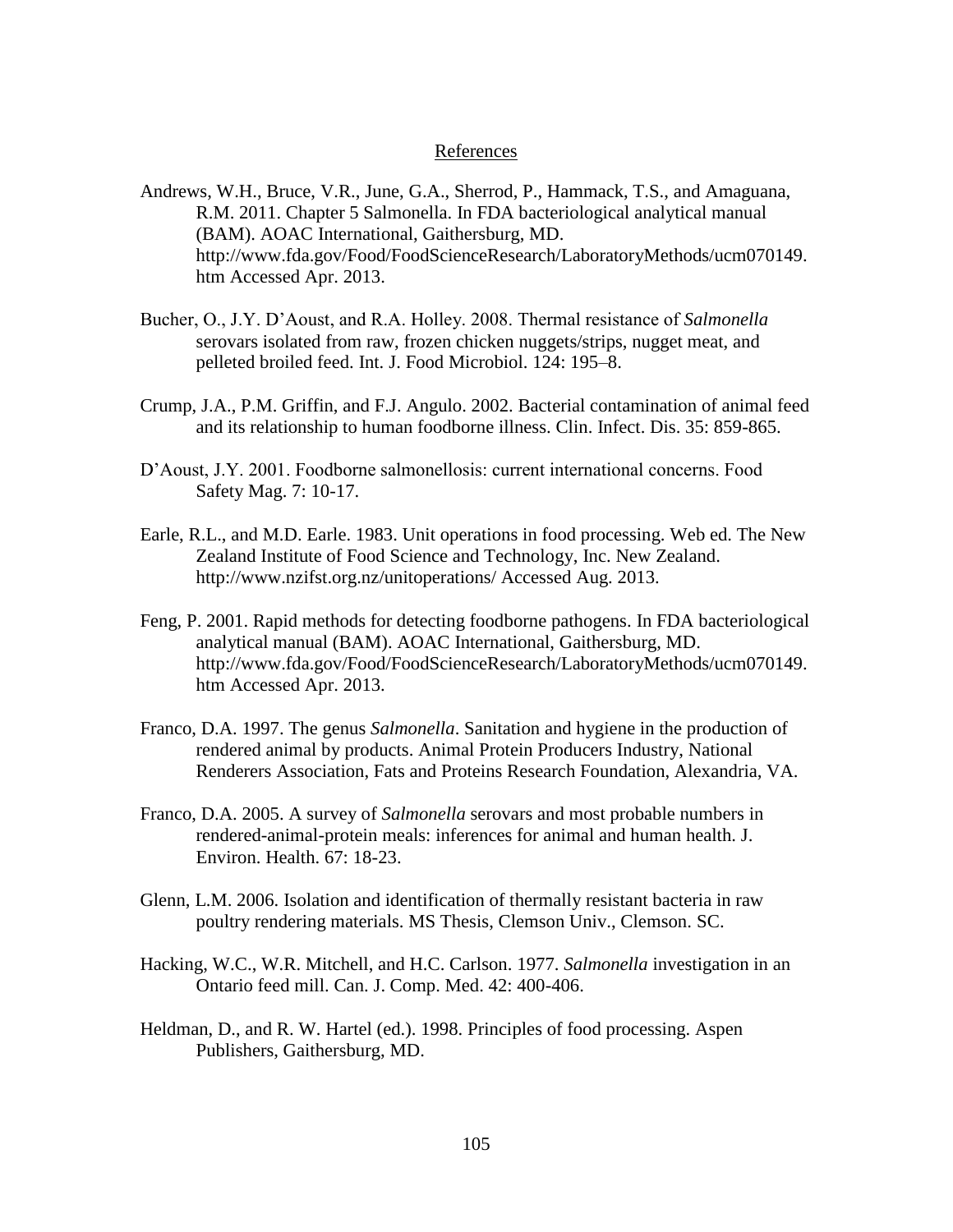- Jay, J.M. 2005. Modern food microbiology, 6th ed. Aspen Publishers Inc., Gaithersburg, MD.
- Kinley, B. 2009. Prevalence and biological control of *Salmonella* contamination in rendering plant environments and the finished rendered meals. PhD Diss. Clemson Univ., Clemson, SC.
- Kinley, B., J. Rieck, P. Dawson, and X. Jiang. 2010. Analysis of *Salmonella* and enterococci isolated from rendered animal products. Can. J. Microbiol. 56: 65-73.
- Laroussi, M., and F. Leipold. 2004. Evaluation of the roles of reactive species, heat, and UV radiation in the inactivation of bacterial cells by air plasmas at atmospheric pressure. Int. J. Mass Spectrom. 223: 81-86.
- Loken, K.I., K.H. Culbert, R.E. Soles, and B.S. Pomeroy. 1968. Microbiological quality of protein feed supplements produced by rendering plants. Appl. Microbiol. 16: 1002-1005.
- Liu, T.S., G.H. Snoeyenbos, and V.L, Carlson. 1969. Thermal resistance of *Salmonella* senftenberg 775W in dry animal feeds. Avian Dis. 13: 611-631.
- McChesney, D.G., G. Kaplan, and P. Gardner. 1995. FDA survey determines *Salmonella* contamination. Feedstuffs. 67: 20-23.
- Meeker, D.L., and C.R. Hamilton. 2006. An overview of the rendering industry. Pages 1- 16 in Essential rendering all about the animal by-products industry. D.L. Meeker, ed. National Renderers Association, Arlington, VA.
- Murphy, R.Y., B.P. Marks, E.R. Johnson, and M.G. Johnson. 2000. Thermal inactivation kinetics of *Salmonella* and *Listeria* in ground chicken breast meat and liquid medium. J. Food Sci. 65: 706-710.
- Murphy, R.Y., T. Osaili, L.K. Duncan, and J.A. Marcy. 2004. Thermal inactivation of *Salmonella* and *Listeria monocytogenes* in ground chicken thigh/leg meat and skin. Poult. Sci. 83: 1218-1225.
- Ramirez-Lopez, L.M. 2006. Heat inactivation of thermo-resistant bacteria isolated from poultry offal. MS Thesis. Clemson Univ., Clemson, SC.
- Teixeira. A.A. 2006. Simulating thermal food processes using deterministic models. Pages 73-106 in Thermal food processing. D. Sun, ed. CRC Press, Taylor & Francis Group, Boca Raton, FL.